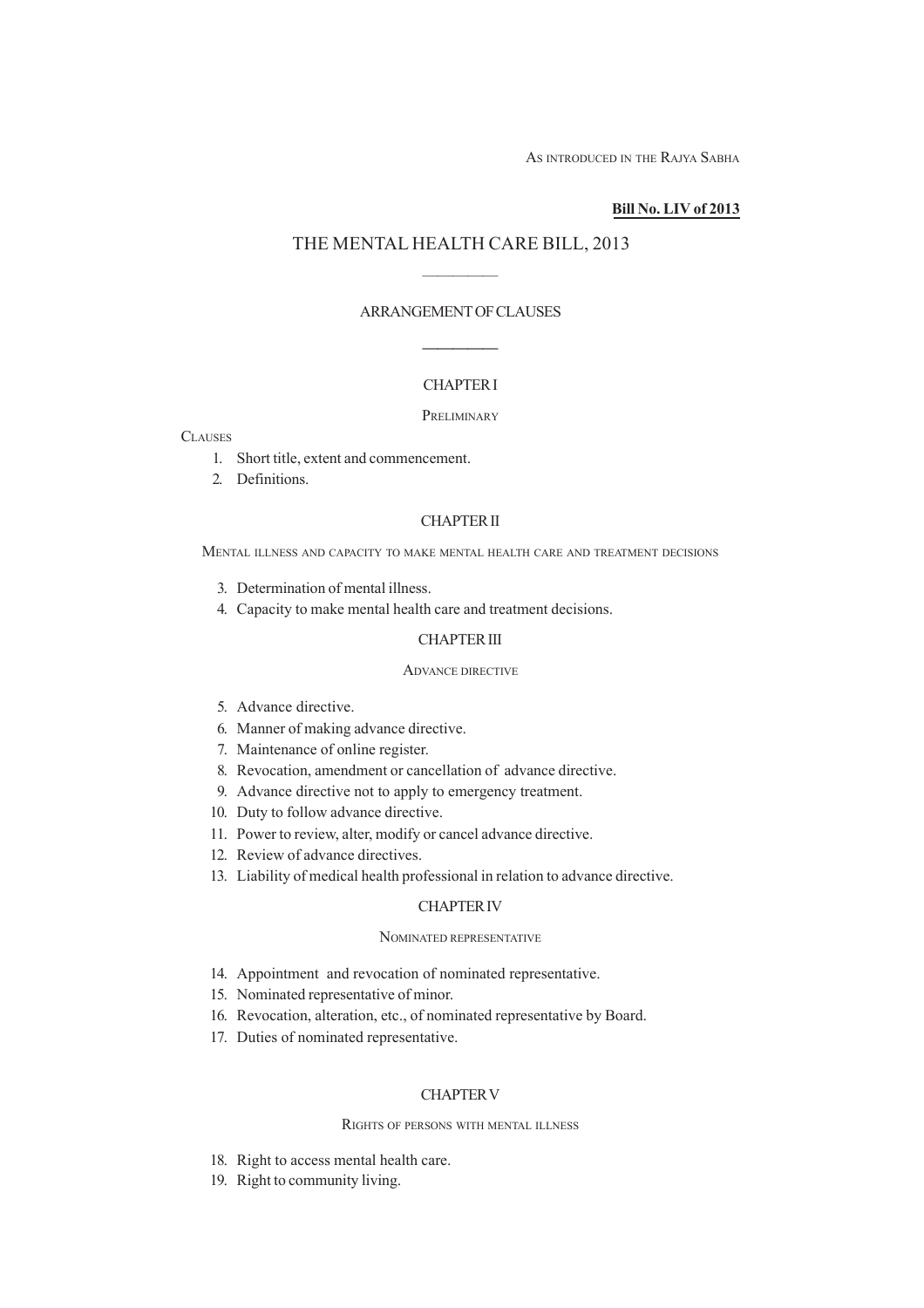# **CLAUSES**

- 20. Right to protection from cruel, inhuman and degrading treatment.
- 21. Right to equality and non-discrimination.
- 22. Right to information.
- 23. Right to confidentiality.
- 24. Restriction on release of information in respect of mental illness.
- 25. Right to access medical records.
- 26. Right to personal contacts and communication.
- 27. Right to legal aid.
- 28. Right to make complaints about deficiencies in provision of services.

# CHAPTER VI

#### DUTIES OF APPROPRIATE GOVERNMENT

- 29. Promotion of mental health and preventive programmes.
- 30. Creating awareness about mental health and illness and reducing stigma associated with mental illness.
- 31. Appropriate Government to take measures as regard to human resource development and training, etc.
- 32. Co-ordination within appropriate Government.

#### CHAPTER VII

#### CENTRAL MENTAL HEALTH AUTHORITY

- 33. Establishment of Central Authority.
- 34. Composition of Central Authority.
- 35. Term of office, salaries and allowances of chairperson and members.
- 36. Resignation.
- 37. Filling of vacancies.
- 38. Vacancies, etc., not to invalidate proceedings of Central Authority.
- 39. Member not to participate in meetings in certain cases.
- 40. Officers and other employees of Central Authority.
- 41. Functions of chief executive officer of Central Authority.
- 42. Transfer of assets, liabilities of Central Authority.
- 43. Functions of Central Authority.
- 44. Meetings of Central Authority.

## CHAPTER VIII

#### STATE MENTAL HEALTH AUTHORITY

- 45. Establishment of State Authority.
- 46. Composition of State Authority.
- 47. Term of office, salaries and allowances of chairperson and other members.
- 48. Resignation.
- 49. Filling of vacancies.
- 50. Vacancies, etc., not to invalidate proceedings of State Authority.
- 51. Member not to participate in meetings in certain cases.
- 52. Officers and other employees of State Authority.
- 53. Functions of chief executive officer of State Authority.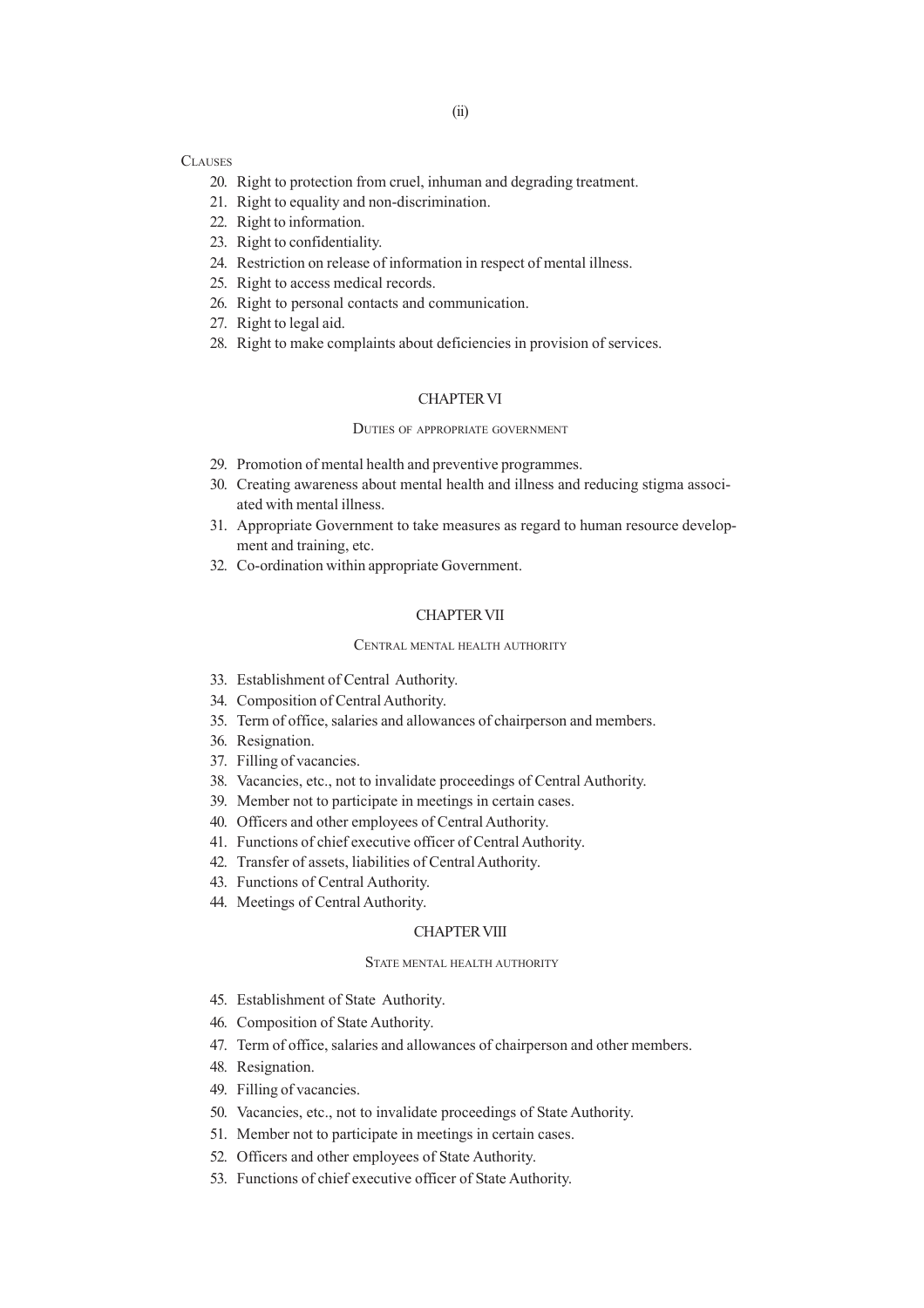# **CLAUSES**

- 54. Transfer of assets, liabilities of State Authority.
- 55. Functions of State Authority.
- 56. Meetings of State Authority.

## CHAPTER IX

#### FINANCE, ACCOUNTS AND AUDIT

- 57. Grants by Central Government to Central Authority.
- 58. Central Mental Health Authority Fund.
- 59. Accounts and audit of Central Authority.
- 60. Annual report of Central Authority.
- 61. Grants by State Government.
- 62. State Mental Health Authority Fund.
- 63. Accounts and audit of State Authority.
- 64. Annual report of State Authority.

## CHAPTER X

## MENTAL HEALTH ESTABLISHMENTS

- 65. Registration of mental health establishment.
- 66. Procedure for registration, inspection and inquiry of mental health establishments.
- 67. Audit of mental health establishment.
- 68. Inspection and inquiry.
- 69. Appeal to High Court against order of Authority.
- 70. Certificates, fees and register of mental health establishments.
- 71. Maintenance of register of mental health establishment in digital format.
- 72. Duty of mental health establishment to display information.

# CHAPTER XI

# MENTAL HEALTH REVIEW COMMISSION

- 73. Constitution of Mental Health Review Commission
- 74. Composition of Commission.
- 75. Qualifications for appointment of president and members of Commission.
- 76. Selection Committee.
- 77. Term of office, salaries and allowances of president and other members.
- 78. Vacancies, etc., not to invalidate proceedings of Commission.
- 79. Staff of Commission.
- 80. Constitution of Mental Health Review Boards.
- 81. Composition of Board.
- 82. Disqualification and removal.
- 83. Terms and conditions of service of chairperson and members of Board.
- 84. Decisions of Commission and Board.
- 85. Applications to Board.
- 86. Proceedings before Commission and Board to be judicial proceedings.
- 87. Meetings.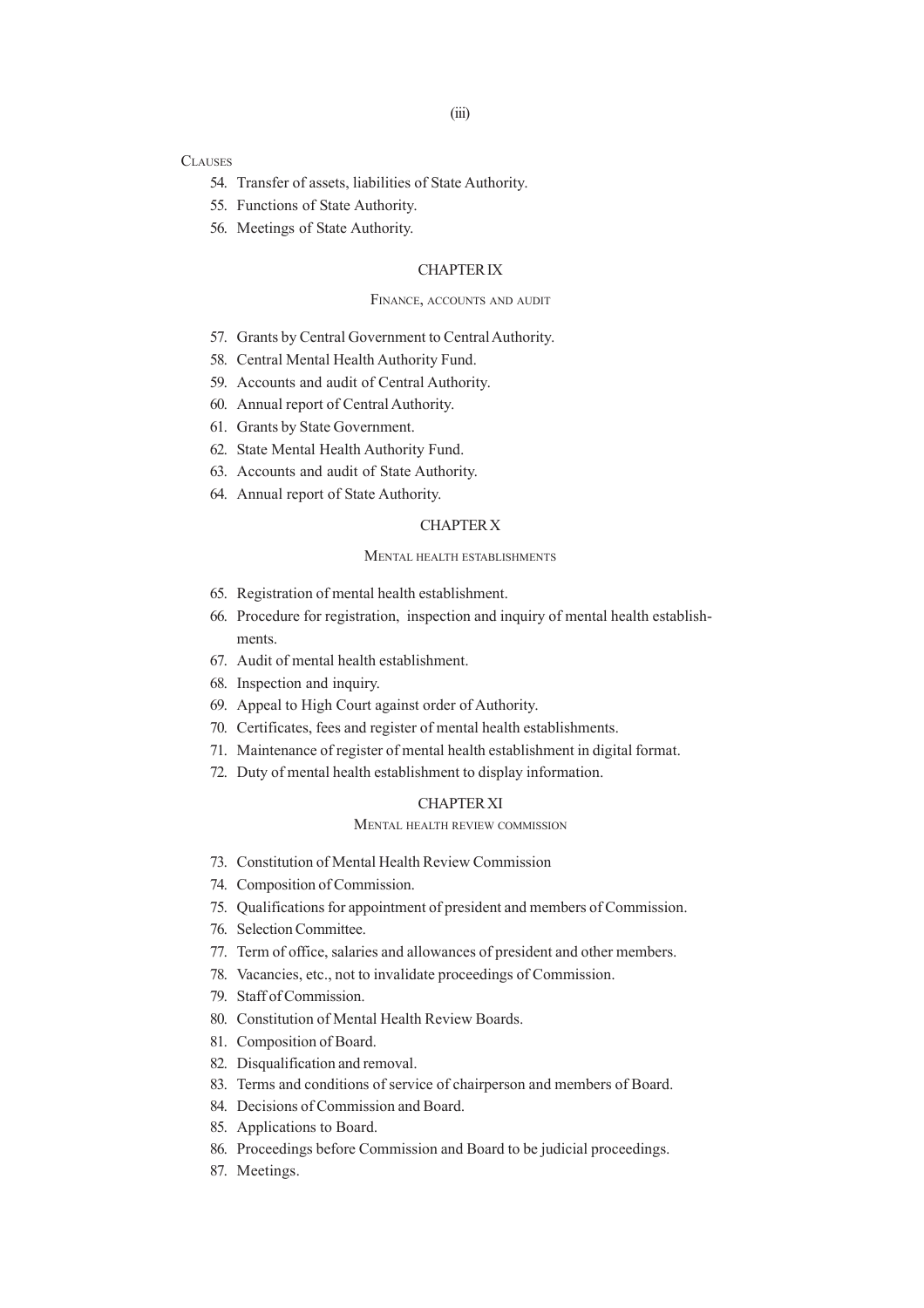# **CLAUSES**

- 88. Proceedings before Board.
- 89. Powers and functions of Commission.
- 90. Commission to appoint Expert Committee to prepare guidance document.
- 91. Powers and functions of Board.
- 92. Appeal to High Court against order of Commission or Board.
- 93. Grants by Central Government to Commission.

## CHAPTER XII

#### ADMISSION, TREATMENT AND DISCHARGE

- 94. Admission of person with mental illness as independent patient in mental health establishment.
- 95. Independent admission and treatment.
- 96. Admission of minor.
- 97. Discharge of independent patients.
- 98. Admission and treatment of persons with mental illness, with high support needs, in mental health establishment, up to thirty days (supported admission).
- 99. Admission and treatment of persons with mental illness, with high support needs, in mental health establishment, beyond thirty days (supported admission beyond thirty days).
- 100. Leave of absence.
- 101. Absence without leave or discharge.
- 102. Transfer of persons with mental illness from one mental health establishment to another mental health establishment.
- 103. Emergency treatment.
- 104. Prohibited procedures.
- 105. Restriction on psychosurgery for persons with mental illness.
- 106. Restraints and seclusion.
- 107. Discharge planning.
- 108. Research.

## CHAPTER XIII

## RESPONSIBILITIES OF OTHER AGENCIES

- 109. Duties of Police officers in respect of persons with mental illness.
- 110. Report to Magistrate of person with mental illness in private residence who is ill-treated or neglected.
- 111. Conveying or admitting person with mental illness to mental health establishment by Magistrate.
- 112. Prisoners with mental illness.
- 113. Persons in custodial institutions.
- 114. Question of mental illness in judicial process.

## CHAPTER XIV

RESTRICTION TO DISCHARGE FUNCTIONS BY PROFESSIONALS NOT COVERED BY PROFESSION

115. Restriction to discharge functions by professionals not covered by profession.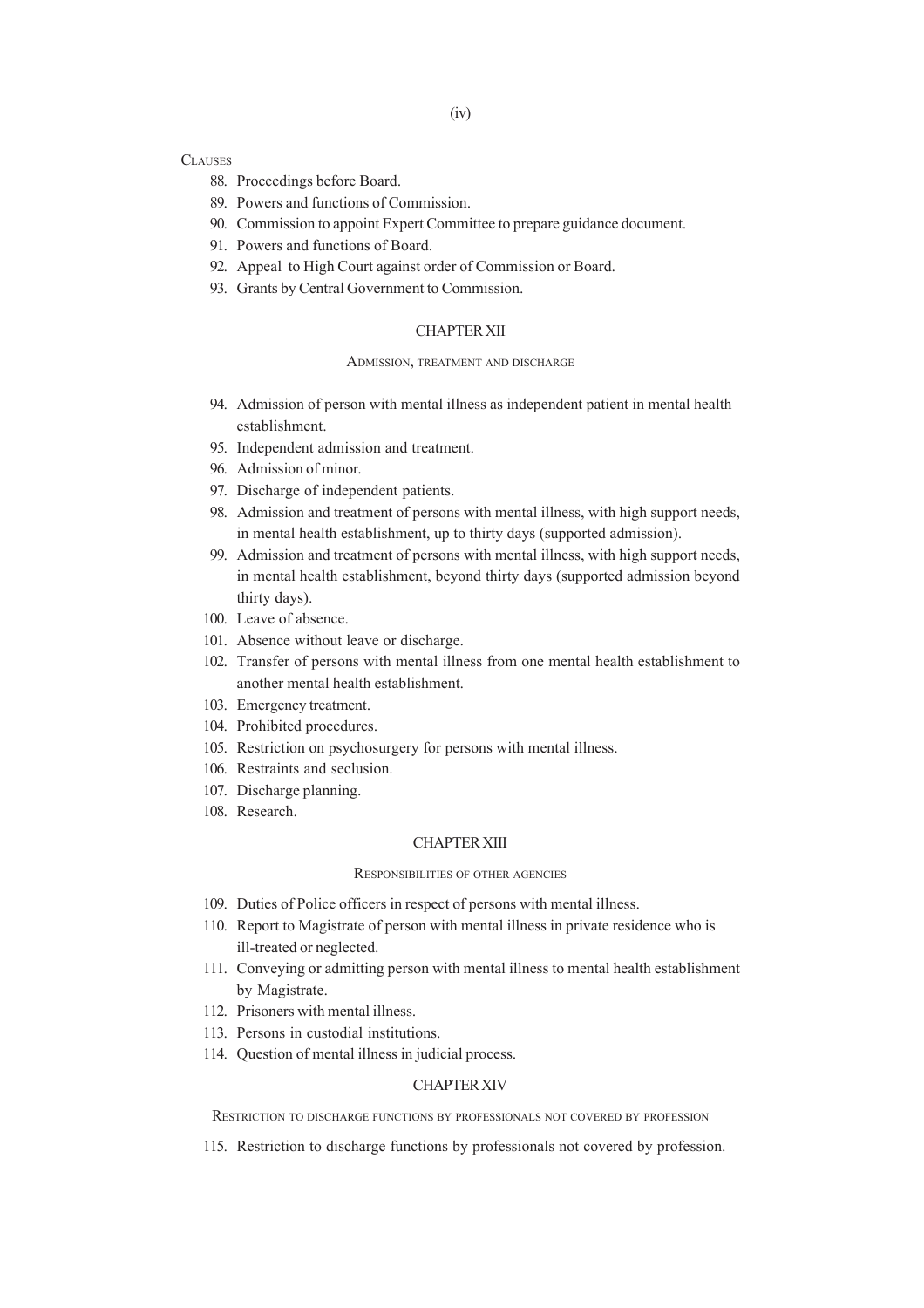#### CHAPTER XV

#### OFFENCES AND PENALTIES

## **CLAUSES**

- 116. Penalties for establishing or maintaining mental health establishment in contravention of provisions of this Act.
- 117. Punishment for contravention of provisions of the Act or rules or regulations made thereunder.
- 118. Offences by companies.

#### CHAPTER XVI

#### **MISCELLANEOUS**

- 119. Power to call for information.
- 120. Power of Central Government to issue directions.
- 121. Power of Central Government to supersede Central Authority.
- 122. Power of State Government to supersede State Authority.
- 123. Special provisions for States in north east and hill States.
- 124. Presumption of mental illness in case of attempt to commit suicide by person.
- 125. Bar of jurisdiction.
- 126. Transitory provisions.
- 127. Chairperson, members and staff of Authority, Commission and Board to be public servants.
- 128. Protection of action taken in good faith.
- 129. Act to have overriding effect.
- 130. Power to make rules.
- 131. Power of Central Authority to make regulations.
- 132. Power of Commission to make regulations.
- 133. Power of State Authority to make regulations.
- 134. Laying of rules and regulations.
- 135. Power to remove difficulties.
- 136. Repeal and saving.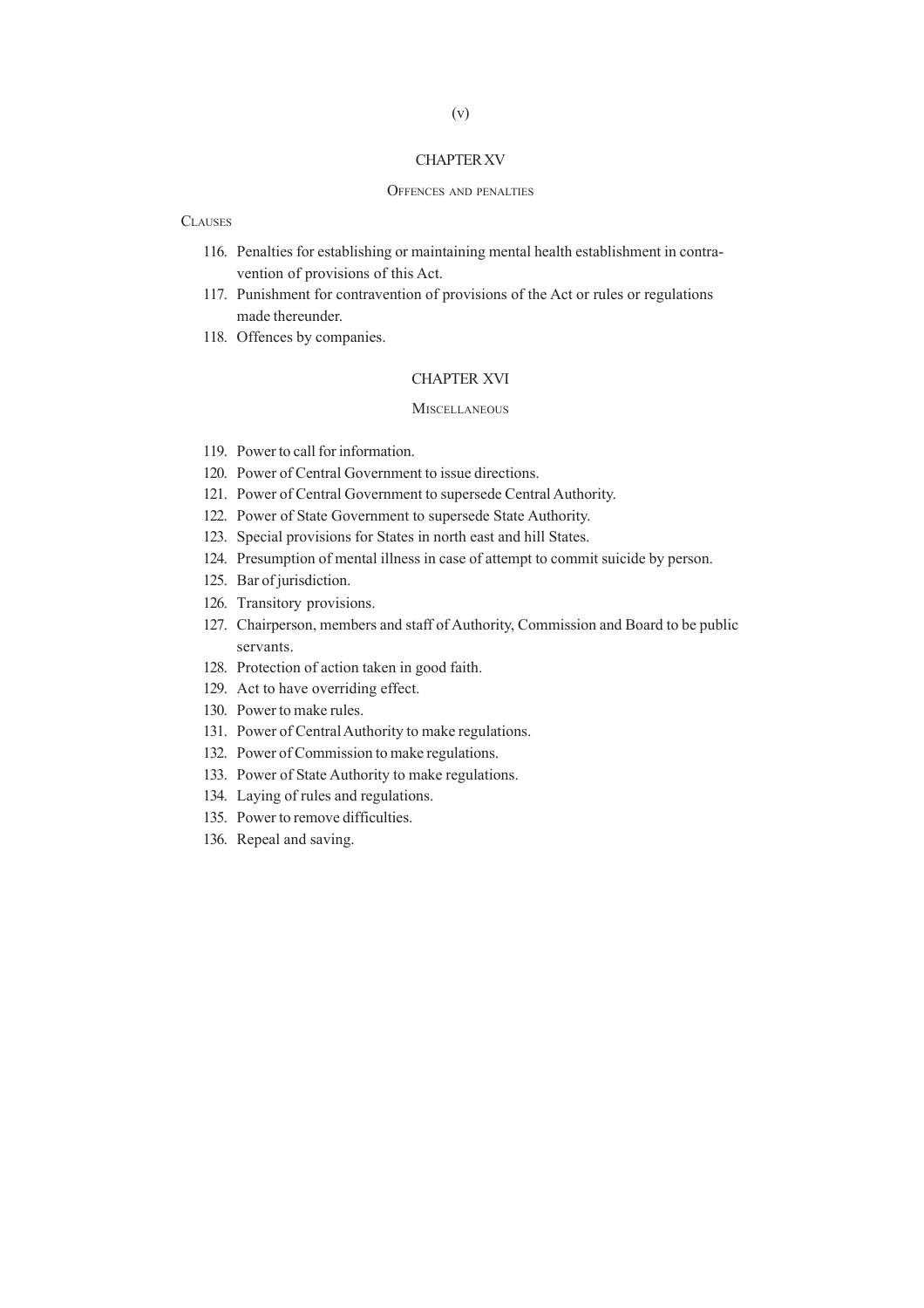AS INTRODUCED IN THE RAJYA SABHA

**Bill No. LIV of 2013**

# THE MENTAL HEALTH CARE BILL, 2013

# A

# BILL

*to provide for mental health care and services for persons with mental illness and to protect, promote and fulfil the rights of such persons during delivery of mental health care and services and for matters connected therewith or incidental thereto.*

WHEREAS the Convention on Rights of Persons with Disabilities and its Optional Protocol was adopted on the 13th December, 2006 at United Nations Headquarters in New York and came into force on the 3rd May, 2008;

AND WHEREAS India has signed and ratified the said Convention on the 1st day of October, 2007;

AND WHEREAS it is necessary to align and harmonise the existing laws with the said Convention.

BE it enacted by Parliament in the Sixty-fourth Year of the Republic of India as follows:—

## CHAPTER I

#### PRELIMINARY

5

**1.** (*1*) This Act may be called the Mental Health Care Act, 2013.

(*2*) It shall extend to the whole of India.

Short title, extent and commencement.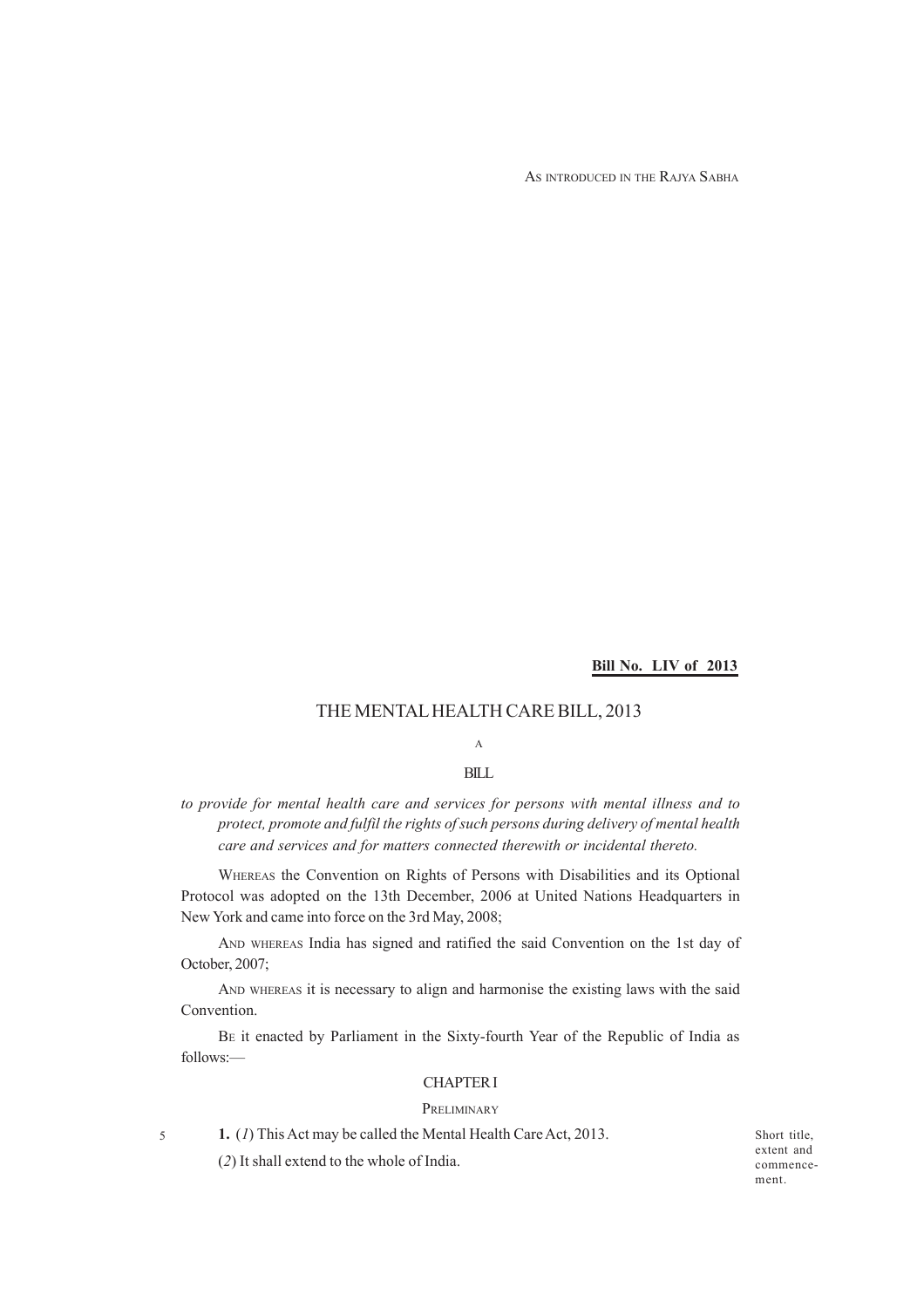(*3*) The provisions of this Act, except the provisions of sections 33, 45 and 73, shall come into force within a period of three months from the date on which it receives the assent of the President.

(*4*) The provisions of sections 33, 45 and 73 shall come into force within a period of nine months from the date on which it receives the assent of the President.

Definitions.

**2.** (*1*) In this Act, unless the context otherwise requires,––

(*a*) "advance directive" means an advance directive made by a person under section 5;

(*b*) "appropriate Government" means,––

(*i*) in relation to a mental health establishment established, owned or controlled by the Central Government or the Administrator of a Union territory having no legislature, the Central Government; 10

(*ii*) in relation to a mental health establishment, other than an establishment referred to in sub-clause (*i*), established, owned or controlled within the territory of—

*(A)* a State, the State Government;

*(B)* a Union territory having legislature, the Government of that Union territory;

(*c*) "Board" means the Mental Health Review Board constituted by the Commission under sub-section (*1*) of section 80;

(*d*) "care-giver**"** means a person who resides with a person with mental illness and is responsible for providing care to that person and includes a relative or any other person who performs this function, either free or with remuneration;

(*e*) "Central Authority" means the Central Mental Health Authority constituted under section 33;

(*f*) "clinical psychologist" means a person––

(*i*) having a recognised qualification in Clinical Psychology from an institution approved and recognised, by the Rehabilitation Council of India, constituted under section 3 of the Rehabilitation Council of India Act, 1992; or

(*ii*) having a Post Graduate degree in Psychology or Applied Psychology and a Master of Philosophy in Clinical Psychology or medical and social psychology or Masters of Philosophy in mental health and social psychology obtained after completion of a full time course of two years which includes supervised clinical training or doctorate in clinical psychology which includes supervised clinical training,

from any university recognised by the University Grants Commission established under the University Grants Commission Act, 1956;

(*g*) "Commission" means the Mental Health Review Commission constituted under sub-section (*1*) of section 73;

(*h*) "family" means a group of persons related by blood, adoption or marriage; 40

(*i*) "informed consent**"** means consent given for a specific intervention, without any force, undue influence, fraud, threat, mistake or misrepresentation, and obtained after disclosing to a person adequate information including risks and benefits of, and alternatives to, the specific intervention in a language and manner understood by the person;

25

20

34 of 1992.

 $30$ 

35

45

3 of 1956.

15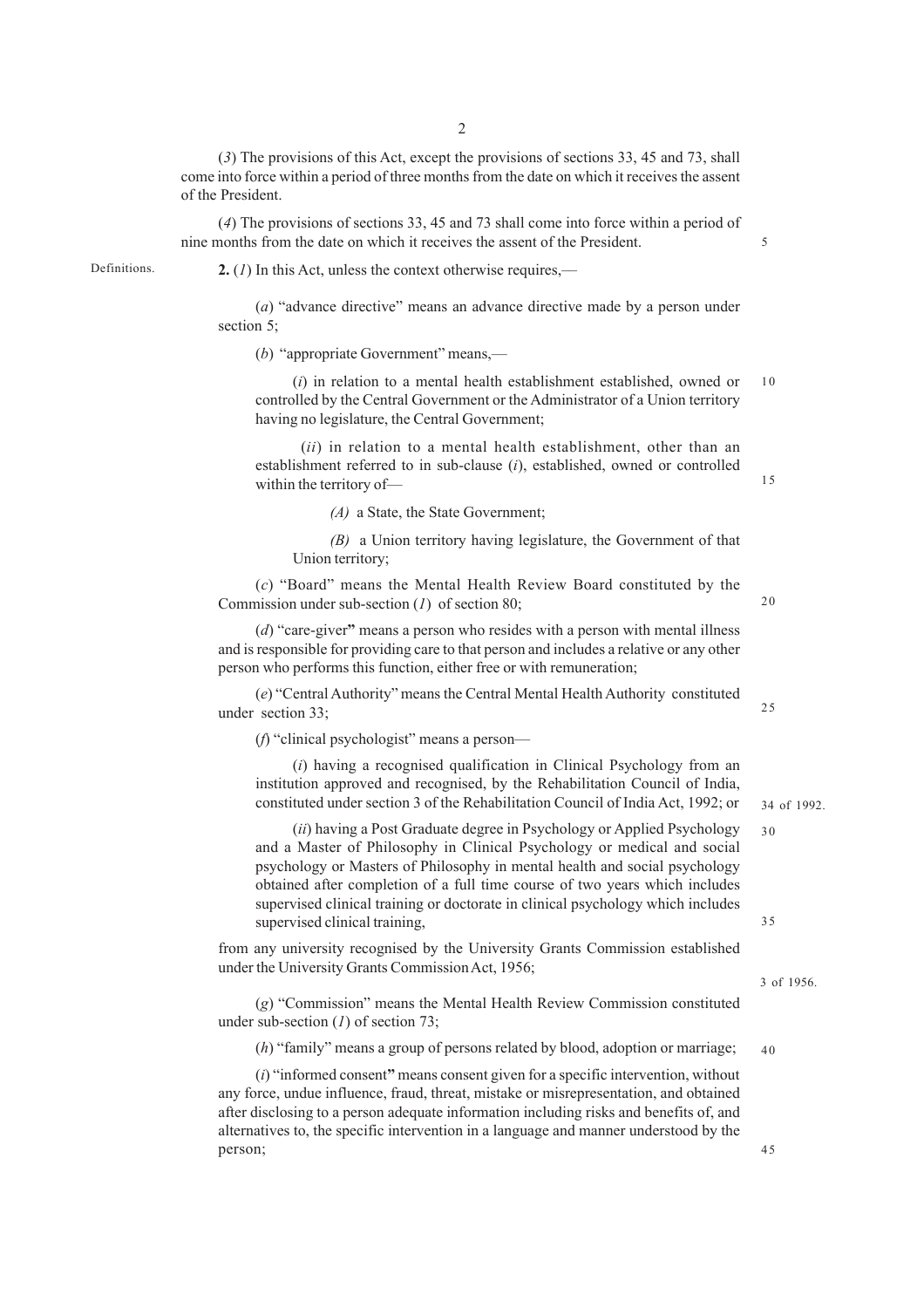|                    | $(j)$ "least restrictive alternative" or "least restrictive environment" or "less"<br>restrictive option" means offering an option for treatment or a setting for treatment<br>which-                                                                                                                                                                                                                                                                                                                                           |
|--------------------|---------------------------------------------------------------------------------------------------------------------------------------------------------------------------------------------------------------------------------------------------------------------------------------------------------------------------------------------------------------------------------------------------------------------------------------------------------------------------------------------------------------------------------|
|                    | $(i)$ meets the person's treatment needs; and                                                                                                                                                                                                                                                                                                                                                                                                                                                                                   |
| $\sqrt{5}$         | ( <i>ii</i> ) imposes the least restriction on the person's rights;                                                                                                                                                                                                                                                                                                                                                                                                                                                             |
| 10                 | $(k)$ "local authority" means a Municipal Corporation or Municipal Council, or<br>Zilla Parishad, or Nagar Panchayat, or Panchayat, by whatever name called, and includes<br>such other authority or body having administrative control over the mental health<br>establishment or empowered under any law for the time being in force, to function as<br>a local authority in any city or town or village;                                                                                                                     |
|                    | $(l)$ "Magistrate" means—                                                                                                                                                                                                                                                                                                                                                                                                                                                                                                       |
| 2 of 1974.         | $(i)$ in relation to a metropolitan area within the meaning of clause $(k)$ of<br>section 2 of the Code of Criminal Procedure, 1973, a Metropolitan Magistrate;                                                                                                                                                                                                                                                                                                                                                                 |
| 15                 | (ii) in relation to any other area, the Chief Judicial Magistrate, Sub-<br>divisional Judicial Magistrate or such other Judicial Magistrate of the first class<br>as the State Government may, by notification, empower to perform the functions<br>of a Magistrate under this Act;                                                                                                                                                                                                                                             |
| 20                 | $(m)$ "medical officer in charge" in relation to any mental health establishment<br>means the psychiatrist or medical practitioner who, for the time being, is in charge of<br>that mental health establishment;                                                                                                                                                                                                                                                                                                                |
|                    | $(n)$ "medical practitioner" means a person who possesses a recognised medical<br>qualification-                                                                                                                                                                                                                                                                                                                                                                                                                                |
| 102 of 1956.<br>25 | $(i)$ as defined in clause $(h)$ of section 2 of the Indian Medical Council Act,<br>1956, and whose name has been entered in the State Medical Register, as defined<br>in clause $(k)$ of that section; or                                                                                                                                                                                                                                                                                                                      |
| 48 of 1970.        | (ii) as defined in clause (h) of sub-section (1) of section 2 of the Indian<br>Medicine Central Council Act, 1970, and whose name has been entered in a State<br>Register of Indian Medicine, as defined in clause $(j)$ of sub-section $(I)$ of that<br>section; or                                                                                                                                                                                                                                                            |
| 30<br>59 of 1973.  | ( <i>iii</i> ) as defined in clause ( <i>g</i> ) of sub-section ( <i>l</i> ) of section 2 of the<br>Homeopathy Central Council Act, 1973, and whose name has been entered in a<br>State Register of Homeopathy, as defined in clause $(i)$ of sub-section $(I)$ of that<br>section;                                                                                                                                                                                                                                             |
| 35                 | (o) "mental health establishment" means any health establishment, including<br>Ayurveda, Yoga and Naturopathy, Unani, Siddha and Homeopathy establishment, by<br>whatever name called, either wholly or partly, meant for the care of persons with mental<br>illness, established, owned, controlled or maintained by the appropriate Government,<br>local authority, trust, whether private or public, corporation, co-operative society,<br>organisation or any other entity or person, where persons with mental illness are |
| 40                 | admitted and reside at, or kept in, for care, treatment, convalescence and rehabilitation,<br>either temporarily or otherwise; and includes any general hospital or general nursing<br>home established or maintained by the appropriate Government, local authority, trust,<br>whether private or public, corporation, co-operative society, organisation or any other<br>entity or person; but does not include a family residential place where a person with                                                                |
| 45                 | mental illness resides with his relatives or friends;                                                                                                                                                                                                                                                                                                                                                                                                                                                                           |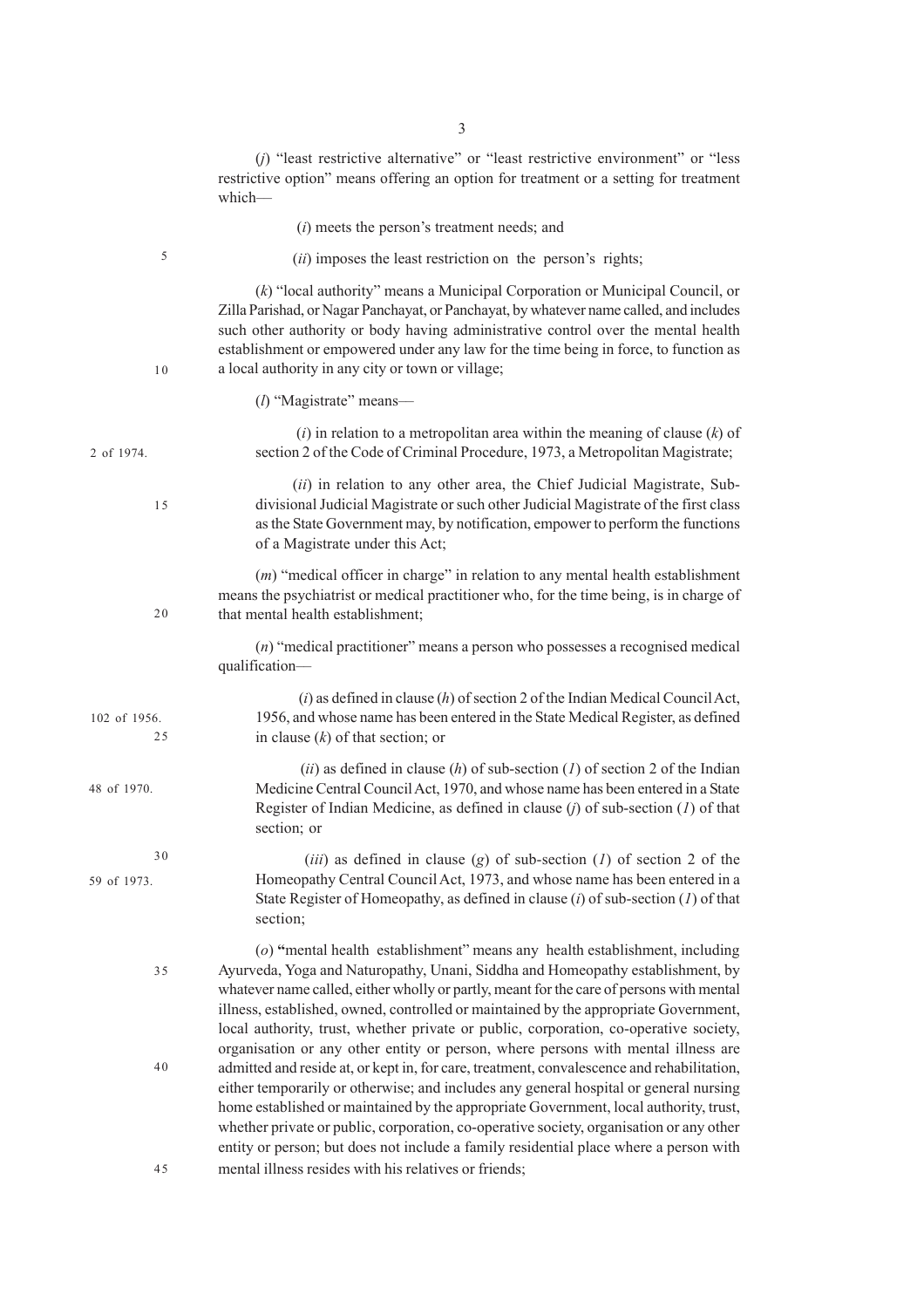(*p*) "mental health nurse" means a person with a diploma or degree in general nursing or diploma or degree in psychiatric nursing recognised by the Nursing Council of India established under the Nursing Council of India Act, 1947 and registered as such with the relevant nursing council in the State;

(*q*) "mental health professional" means—

(*i*) a psychiatrist as defined in clause (*x*); or

(*ii*) a professional registered with the concerned State Authority under section 55; or

(*iii*) a professional with Doctorate of Medicine (Ayurveda) in 'Mano Vigyan Avum Manas Roga' or Doctorate of Medicine (Homeopathy) in psychiatry;

(*r*) "mental illness" means a substantial disorder of thinking, mood, perception, orientation or memory that grossly impairs judgment, behaviour, capacity to recognise reality or ability to meet the ordinary demands of life, mental conditions associated with the abuse of alcohol and drugs, but does not include mental retardation which is a condition of arrested or incomplete development of mind of a person, specially characterised by subnormality of intelligence;

(*s*) "minor" means a person who has not completed the age of eighteen years;

(*t*) "notification" means a notification published in the Official Gazette and the expression "notify" shall be construed accordingly;

(*u*) "prescribed" means prescribed by rules made under this Act;

(*v*) "prisoner with mental illness" means a person with mental illness who is an under-trial or convicted of an offence and detained in a jail or prison;

(*w*) "psychiatric social worker" means a person having post-graduate degree awarded after completion of course of study of minimum two year**s** in mental health or psychiatric social work, or doctorate in mental health or psychiatric social work, from an university recognised by the University Grants Commission established under the University Grants Commission Act, 1956;

(*x*) "psychiatrist" means a medical practitioner possessing a post-graduate degree or diploma in psychiatry awarded by an university recognised by the University Grants Commission established under the University Grants Commission Act, 1956**,** or awarded or recognised by the National Board of Examinations and included in the First Schedule of Indian Medical Council Act, 1956**,** or recognised by the Medical Council of India, constituted under the Indian Medical Council Act, 1956**,** and includes, in relation to any State, any medical officer who having regard to his knowledge and experience in psychiatry, has been declared by the Government of that State to be a psychiatrist for the purposes of this Act;

(*y*) "regulations" means regulations made under this Act;

(*z*) "relative" means any person related to the person with mental illness by blood, marriage or adoption;

(*za*) "State Authority" means the State Mental Health Authority established under section 45. 40

(*2*) The words and expressions used and not defined in this Act but defined in the Indian Medical Council Act, 1956 or the Indian Medicine Central Council Act, 1970 and not inconsistent with this Act shall have the meanings respectively assigned to them in those Acts.

#### CHAPTER II

MENTAL ILLNESS AND CAPACITY TO MAKE MENTAL HEALTH CARE AND TREATMENT DECISIONS

Determination of mental illness.

**3**. (*1*) Mental illness shall be determined in accordance with such nationally or internationally accepted medical standards (including the latest edition of the International Classification of Disease of the World Health Organisation) as may be notified by the Central Government. 50

38 of 1947.

5

10

15

20

3 of 1956.

25

30 3 of 1956.

102 of 1956.

35

102 of 1956. 48 of 1970. 45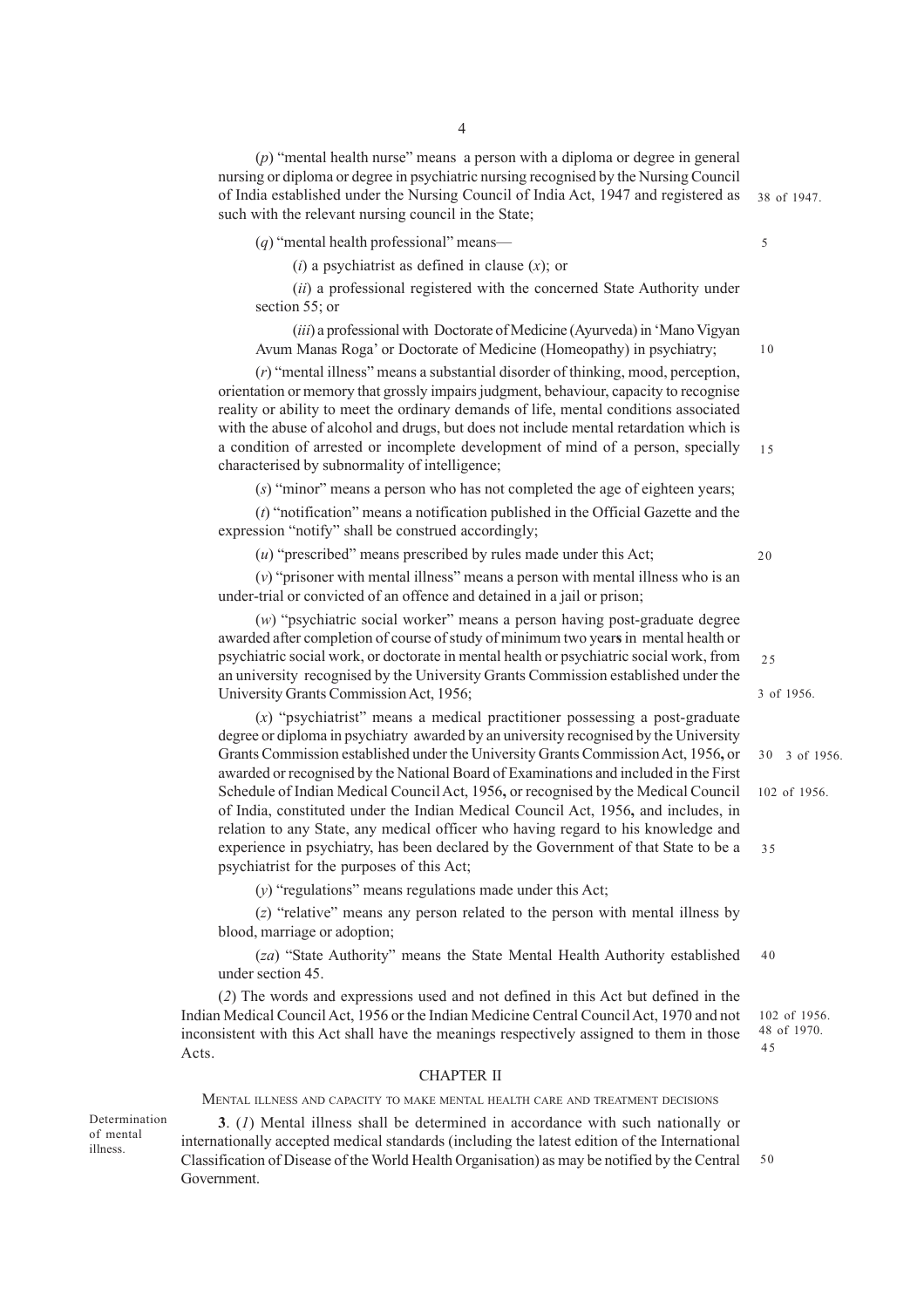(*2*) No person or authority shall classify a person as a person with mental illness, except for purposes directly relating to the treatment of the mental illness or in other matters as covered under this Act or any other law for the time being in force.

(*3*) Mental illness of a person shall not be determined on the basis of,––

5

(*a*) political, economic or social status or membership of a cultural, racial or religious group, or for any other reason not directly relevant to mental health status of the person;

(*b*) non-conformity with moral, social, cultural, work or political values or religious beliefs prevailing in a person's community.

(*4*) Past treatment or hospitalisation in a mental health establishment though relevant, shall not by itself justify any present or future determination of the person's mental illness. 10

(*5*) The determination of a person's mental illness shall alone not imply or be taken to mean that the person is of unsound mind unless he has been declared as such by a competent court.

**4**. (*1*) Every person, including a person with mental illness shall be deemed to have capacity to make decisions regarding his mental health care or treatment, if such person has ability to,–– 15

Capacity to make mental health care and treatment decisions.

(*a*) understand the information relevant to the mental health care or treatment decision;

20

## (*b*) retain that information;

(*c*) use or weigh that information as part of the process of making the mental health care or treatment decision; and

(*d*) communicate his decision by any means (including talking, using sign language or any other means).

(*2*) The information referred to in sub-section (*1*) shall be given to a person using simple language, which such person understands or in sign language or visual aids or any other means to enable him to understand the information. 25

(*3*) Where a person makes a decision regarding his mental health care or treatment which is perceived by others as inappropriate or wrong, that by itself, shall not mean that the person does not have the capacity to make mental health care or treatment decision, so long as the person has the capacity to make mental health care or treatment decision under subsection (*1*). 30

*Explanation.—*For the purpose of this section, the expression "information relevant to the mental health care or treatment decision" means information about the consequences of making the decision and information about the consequences of not making the decision. 35

# CHAPTER III

#### ADVANCE DIRECTIVE

**5.** (*1*) Every person, who is not a minor, shall have a right to make an advance directive in writing, specifying any or all of the following, namely:––

Advance directive.

 $40$ 

(*a*) the way the person wishes to be cared for and treated for a mental illness;

(*b*) the way the person wishes not to be cared for and treated for a mental illness;

(*c*) the individual or individuals, in order of precedence, he wants to appoint as his nominated representative as provided under section 14.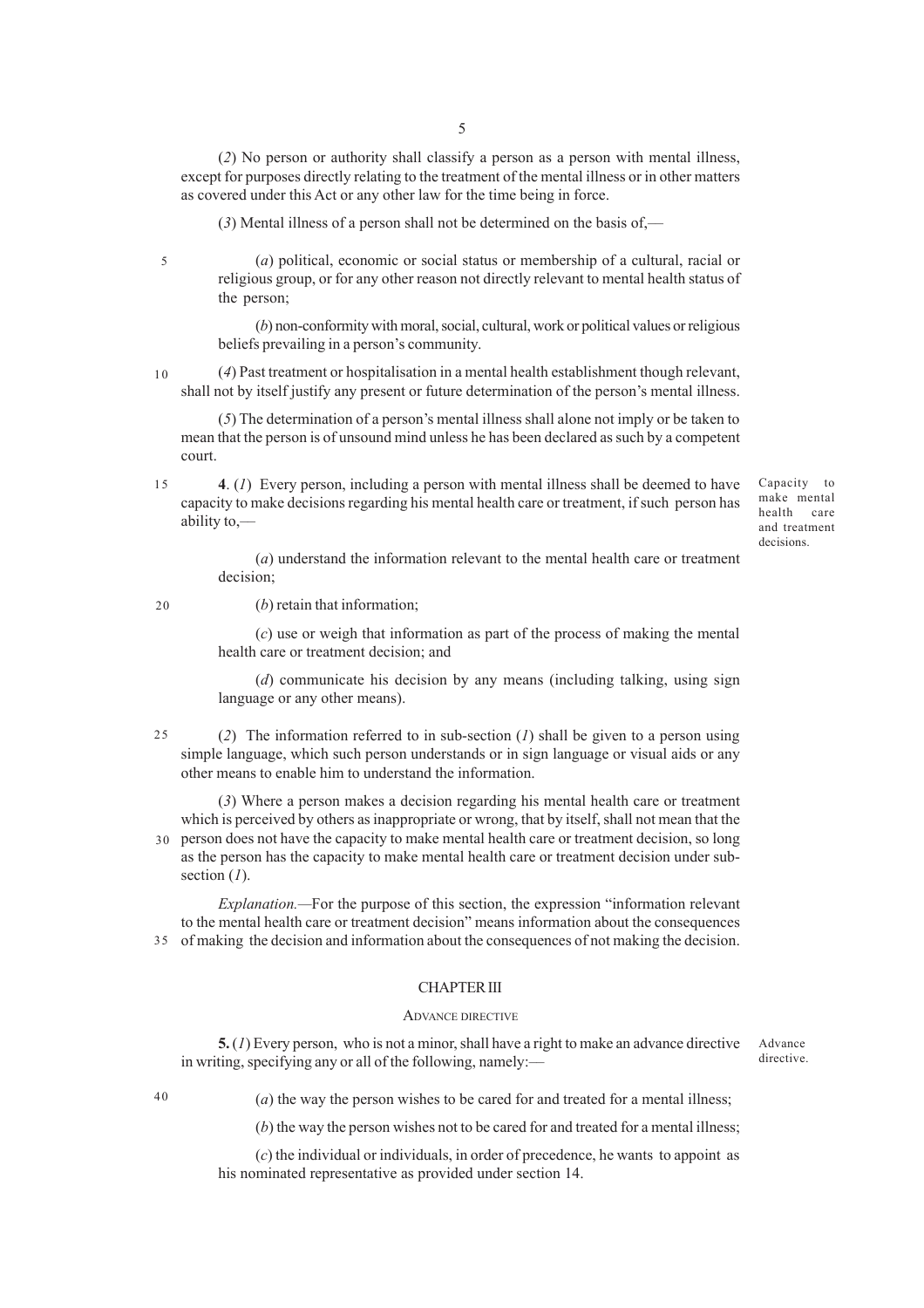(*2*) An advance directive under sub-section (*1*) may be made by a person irrespective of his past mental illness or treatment for the same.

(*3*) An advance directive made under sub-section (*1*), shall be invoked only when such person ceases to have capacity to make mental health care or treatment decisions and shall remain effective until such person regains capacity to make mental health care or treatment decisions. 5

(*4*) Any decision made by a person while he has the capacity to make mental health care and treatment decisions shall over-ride any previously written advance directive by such person.

(*5*) Any advance directive made contrary to any law for the time being in force shall be *ab initio* void. 10

**6.** (*1*) An advance directive shall be made in writing on a plain paper with the person's signature or thumb impression on it and attested by two witnesses and be,––

(*a*) registered with the Board in the district where the person is ordinarily resident; 15

(*b*) signed by a medical practitioner certifying that the person has capacity to make mental health care and treatment decisions at the time of making the advance directive and that the person has made the advance directive of his own free will:

Provided that where the advance directive.—

(*a*) has been made in accordance with the procedure laid down in this subsection; and  $20$ 

(*b*) contains a refusal for all future medical treatment for mental illness,

such advance directive shall be valid only after it has been submitted to the relevant Board and the Board following a hearing, has certified the validity of the advance directive:

Provided further that in case a person has written an advance directive which has not been registered with the Board or signed by a medical practitioner as referred to in the first proviso, the Board may decide the validity of such advance directive as and when required to do so. 25

(*2*) No fee shall be charged for registering the advance directive with the concerned Board or signing by a medical practitioner as required under sub-section (*1*).

30

Maintenance of online register.

Revocation, amendment or cancellation of advance directive.

**7.** Subject to the provisions contained in clause (*a)* of sub-section (*1*) of section 91**,** every Board shall maintain an online register of all advance directives registered with it and make them available to the concerned mental health professionals as and when required.

**8.** (*1*) An advance directive made under sub-section (*1*) of section 6 may be revoked, amended or cancelled by the person who made it at any time. 35

(*2*) The procedure for revoking, amending or cancelling an advance directive shall be the same as for making an advance directive under sub-section (*1*) of section 6.

Advance directive not to apply to emergency treatment.

 **9.** The advance directive shall not apply to the emergency treatment given under section 103 to a person who made the advance directive.

or Manner of making advance directive.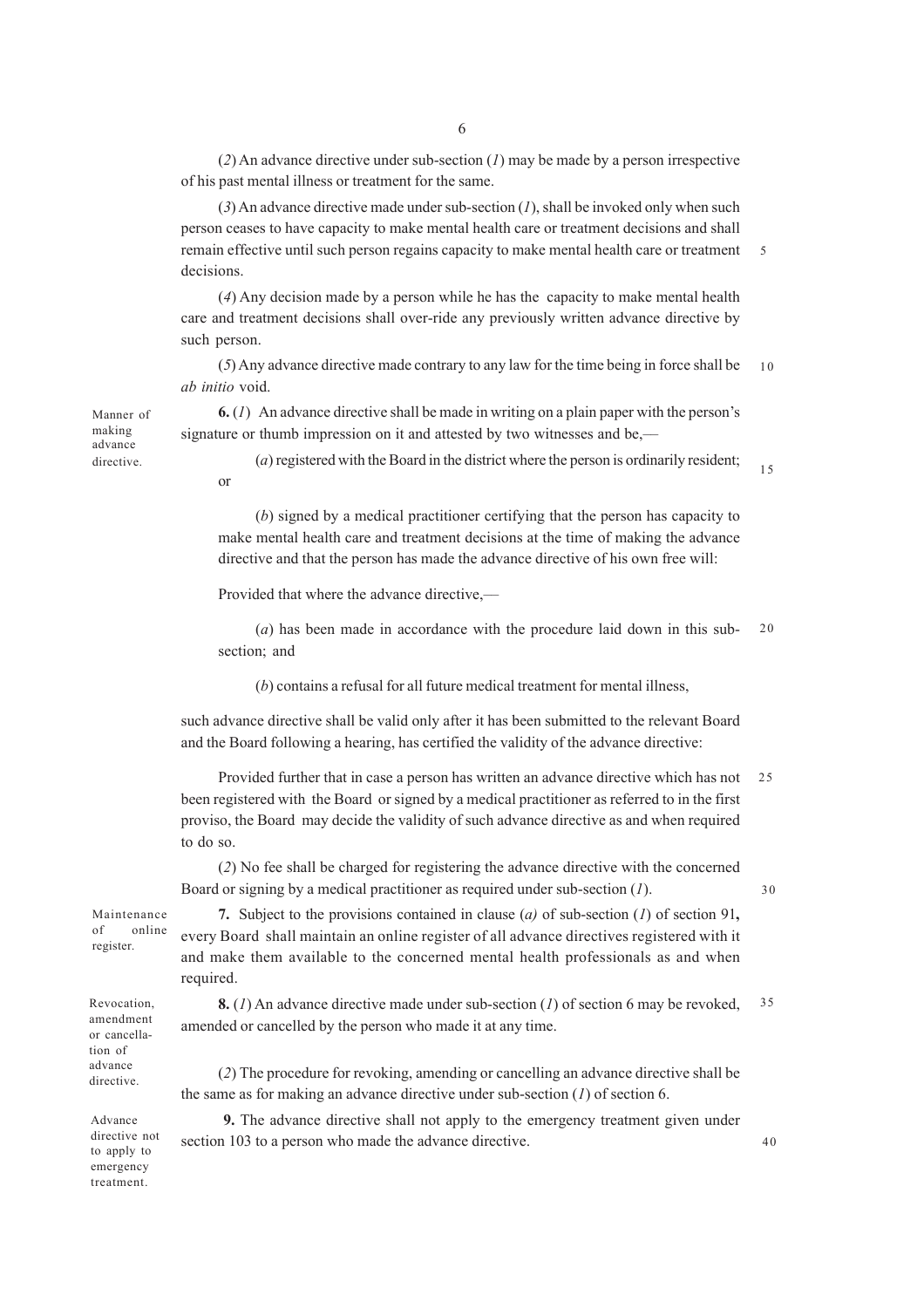**10.** It shall be the duty of every medical officer in charge of a mental health establishment and the psychiatrist in charge of a person's treatment to propose or give treatment to a person with mental illness, in accordance with his valid advance directive, subject to section 11.

**11.** (*1*) Where a mental health professional or a relative or a care-giver of a person desires not to follow an advance directive while treating a person with mental illness, such mental health professional or the relative or the care-giver of the person may make an application to the concerned Board to review, alter, modify or cancel the advance directive. 5

(*2*) Upon receipt of the application under sub-section (*1*), the Board may, after giving 10 an opportunity of hearing to all concerned parties (including the person whose advance directive is in question), either uphold, modify, alter or cancel the advance directive after taking into consideration the following, namely:––

> (*a*) whether the advance directive was made by the person out of his own free will and free from force, undue influence or coercion; or

 $15$ 

(*b*) whether the person intended the advance directive to apply to the present circumstances, which may be different from those anticipated; or

(*c*) whether the person was sufficiently well informed to make the decision; or

(*d*) whether the person had capacity to make decisions relating to his mental health care or treatment when such advanced directive was made; or

20

(*e*) whether the content of the advance directive is contrary to other laws or constitutional provisions.

(*3*) The person writing the advance directive and his nominated representative shall have a duty to ensure that the medical officer in charge of a mental health establishment or a medical practitioner or a mental health professional, as the case may be, has access to the advance directive when required. 25

(*4*) The legal guardian shall have right to make an advance directive in writing in respect of a minor and all the provisions relating to advance directive, *mutatis mutandis*, shall apply to such minor till such time he attains majority.

**12**. (*1*) The Commission shall regularly and periodically review the use of advance 30 directives and make recommendations in respect thereof.

(*2*) The Commission in its review under sub-section (*1*) shall give specific consideration to the procedure for making an advance directive and also examine whether the existing procedure protects the rights of persons with mental illness.

(*3*) The Commission may modify the procedure for making an advance directive or make additional regulations regarding the procedure for advance directive to protect the 35 rights of persons with mental illness.

**13**. (*1*) A medical practitioner or a mental health professional shall not be held liable for any unforeseen consequences on following a valid advance directive.

(*2*) The medical practitioner or mental health professional shall not be held liable for not following a valid advance directive, if he has not been given a copy of the valid advance directive. 40

#### CHAPTER IV

#### NOMINATED REPRESENTATIVE

**14.** (*1*) Notwithstanding anything contained in clause (*c*) of sub-section (*1*) of section 5, every person who is not a minor, shall have a right to appoint a nominated representative. 45

directives.

Liability of medical health professional in relation to advance directive.

Review of advance

Appointment

Power to review, alter modify or cancel advance directive.

Duty to follow advance directive.

and revocation of nominated representative.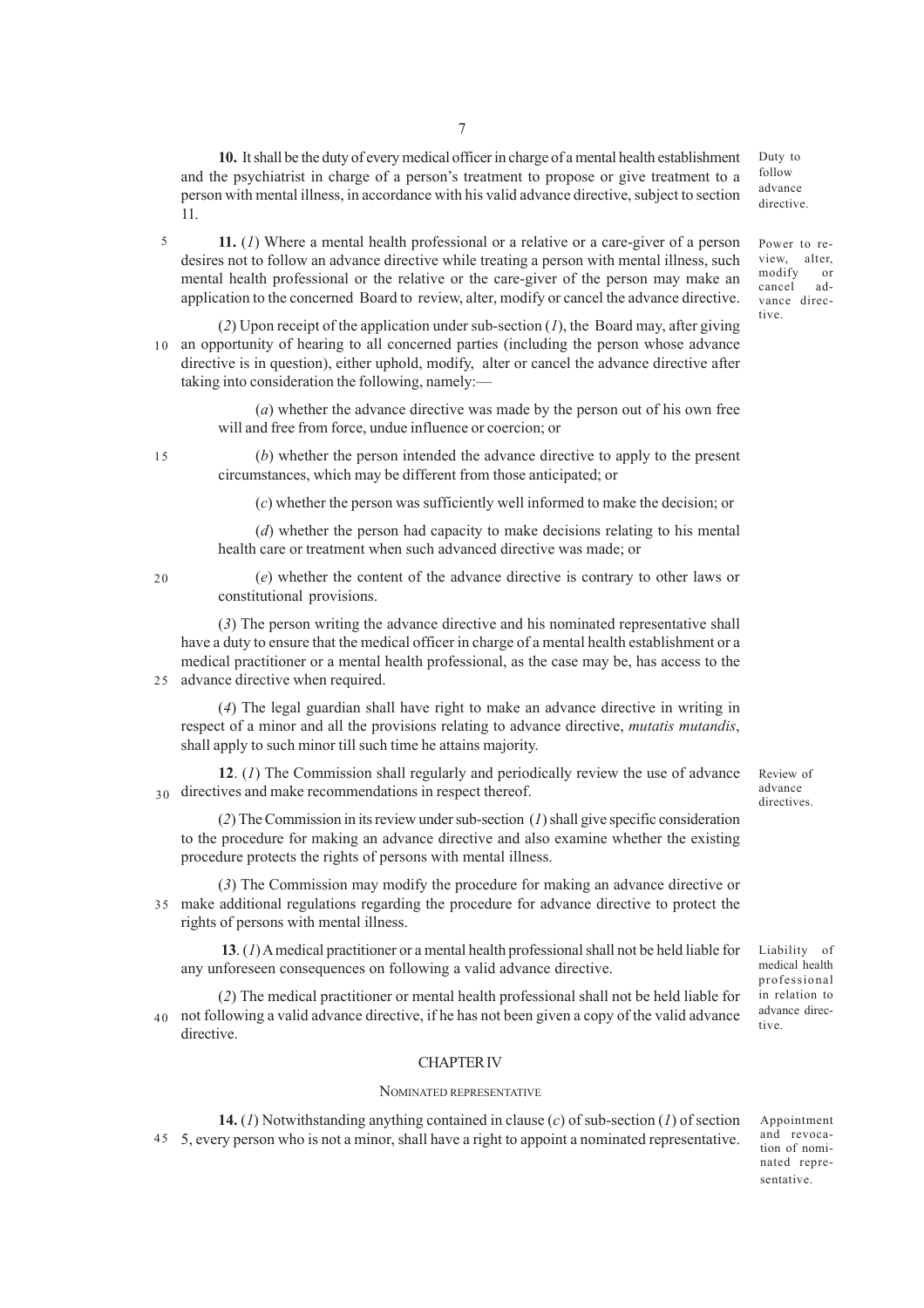(*2*) The nomination under sub-section (*1*) shall be made in writing on plain paper with the person's signature or thumb impression of the person referred to in that sub-section.

(*3*) The person appointed as the nominated representative shall not be a minor, be competent to discharge the duties or perform the function**s** assigned to him under this Act, and give his consent in writing to the mental health professional to discharge his duties and perform the functions assigned to him under this Act. 5

(*4*) Where no nominated representative is appointed by a person under sub-section (*1*), the following persons for the purposes of this Act in the order of precedence shall be deemed to be the nominated representative of a person with mental illness, namely:—

(*a*) the individual appointed as the nominated representative in the advance directive under clause (*c*) of sub-section (*1*) of section 5**;** or 10

(*b*) a relative, or if not available or not willing to be the nominated representative of such person; or

(*c*) a care-giver, or if not available or not willing to be the nominated representative of such person; or

(*d*) a suitable person appointed as such by the concerned Board; or

(*e*) if no such person is available to be appointed as a nominated representative, the Board shall appoint the Director, Department of Social Welfare, or his designated representative, as the nominated representative of the person with mental illness**:**

Provided that a person representing an organisation registered under the Societies Registration Act, 1860 or any other law for the time being in force, working for persons with mental illness, may temporarily be engaged by the mental health professional to discharge the duties of a nominated representative pending appointment of a nominated representative by the concerned Board.

(*5*) The representative of the organisation, referred to in the proviso to sub-section (*4*), may make a written application to the medical officer in charge of the mental health establishment or the psychiatrist in charge of the person's treatment, and such medical officer or psychiatrist, as the case may be, shall accept him as the temporary nominated representative, pending appointment of a nominated representative by the concerned Board. 25 30

(*6*) A person who has appointed any person as his nominated representative under this section may revoke or alter such appointment at any time in accordance with the procedure laid down for making an appointment of nominated representative under sub-section (*1*).

(*7*) The Board may, if it is of the opinion that it is in the interest of the person with mental illness to do so, revoke an appointment made by it under this section, and appoint a different representative under this section. 35

(*8*) The appointment of a nominated representative, or the inability of a person with mental illness to appoint a nominated representative, shall not be construed as the lack of capacity of the person to take decision**s** about his mental health care or treatment.

(*9*) All persons with mental illness shall have capacity to make mental health care or treatment decisions but may require varying levels of support from their nominated representative to make decisions.

**15.** (*1*) Notwithstanding anything contained in section 14, in case of minors, the legal guardian shall be their nominated representative, unless the concerned Board orders otherwise under sub-section (*2*). 45

15

20

40

Nominated representative of minor.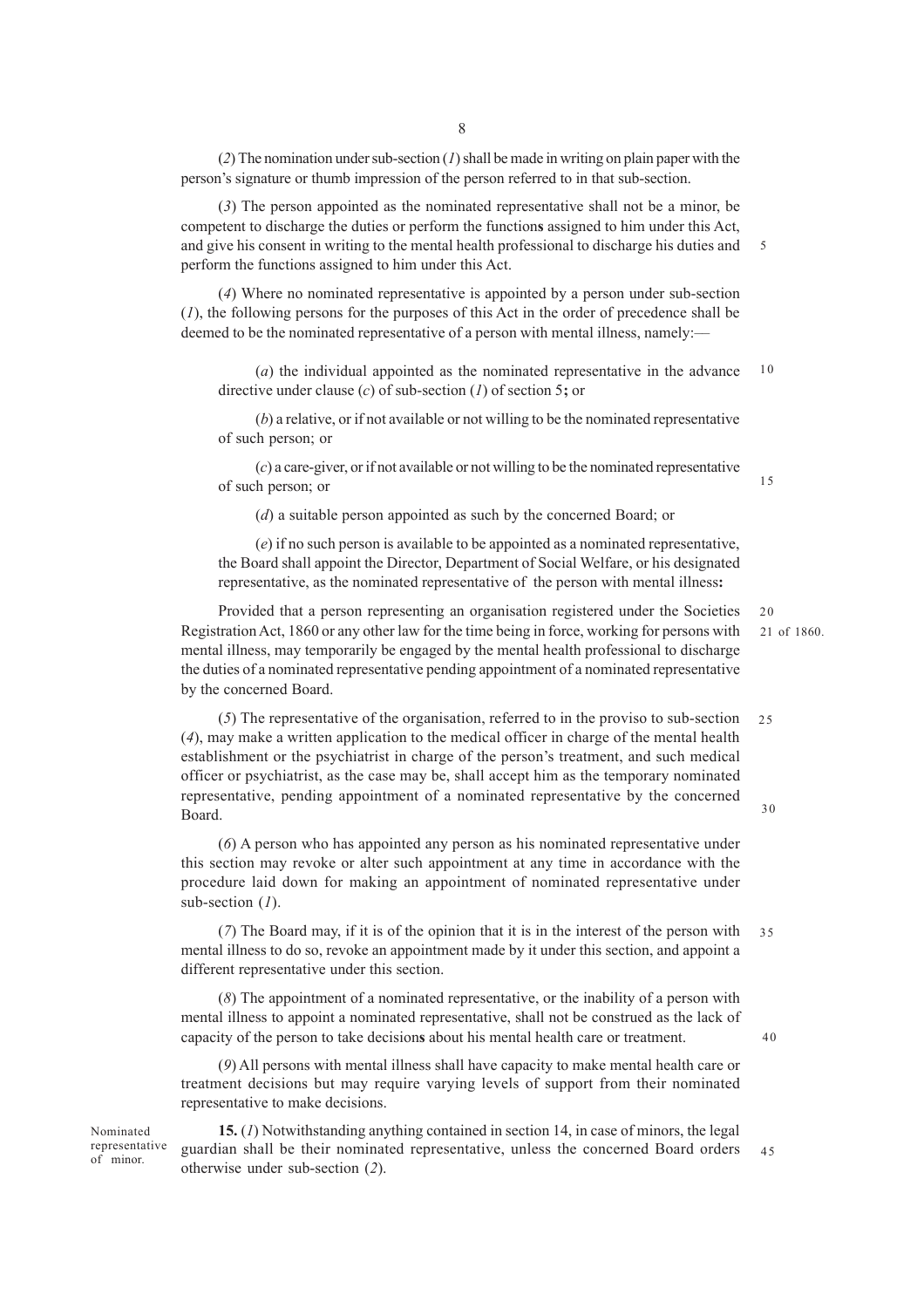(*2*) Where on an application made to the concerned Board, by a mental health professional or any other person acting in the best interest of the minor, and on evidence presented before it, the concerned Board is of the opinion that,––

(*a*) the legal guardian is not acting in the best interests of the minor; or

5

(*b*) the legal guardian is otherwise not fit to act as the nominated representative of the minor,

it may appoint, any suitable individual who is willing to act as such, the nominated representative of the minor with mental illness:

Provided that in case no individual is available for appointment as a nominated  $r_{10}$  representative, the Board shall appoint the Director in the Department of Social Welfare of the State in which such Board is located, or his nominee, as the nominated representative of the minor with mental illness.

**16.** The Board, on an application made to it by the person with mental illness, or by a relative of such person, or by the psychiatrist responsible for the care of such person, or by the medical officer in charge of the mental health establishment where the individual is admitted or proposed to be admitted, may revoke, alter or modify the order made under clause (*e*) of sub-section (*4*) of section 14 or under sub-section (*2*) of section 15. 15

**17.** While fulfilling his duties under this Act, the nominated representative shall––

(*a*) consider the current and past wishes, the life history, values, cultural background and the best interests of the person with mental illness;

(*b*) give particular credence to the views of the person with mental illness to the extent that the person understands the nature of the decisions under consideration;

(*c*) provide support to the person with mental illness in making treatment decisions under section 98 or section 99;

(*d*) have right to seek information on diagnosis and treatment to provide adequate support to the person with mental illness;

(*e*) have access to the family or home based rehabilitation services as provided under clause (*c*) of sub-section (*4*) of section 18 on behalf of and for the benefit of the person with mental illness;

30

35

40

25

 $20$ 

(*f*) be involved in discharge planning under section 107;

(*g*) apply to the mental health establishment for admission under section 96 or section 98 or section 99;

(*h*) apply to the concerned Board on behalf of the person with mental illness for discharge under section 96 or section 98 or section 99;

(*i*) apply to the concerned Board against violation of rights of the person with mental illness in a mental health establishment;

(*j*) appoint a suitable attendant under sub-section (*5*) of section 96 or subsection (*6*) of section 96;

(*k*) have the right to give or withhold consent for research under circumstances mentioned under sub-section (*3*) of section 108.

#### CHAPTER V

# RIGHTS OF PERSONS WITH MENTAL ILLNESS

**18.** (*1*) Every person shall have a right to access mental health care and treatment from mental health services run or funded by the appropriate Government.

Right to access mental health care.

Revocation, alteration, etc., of nominated representative by Board.

Duties of nominated representative.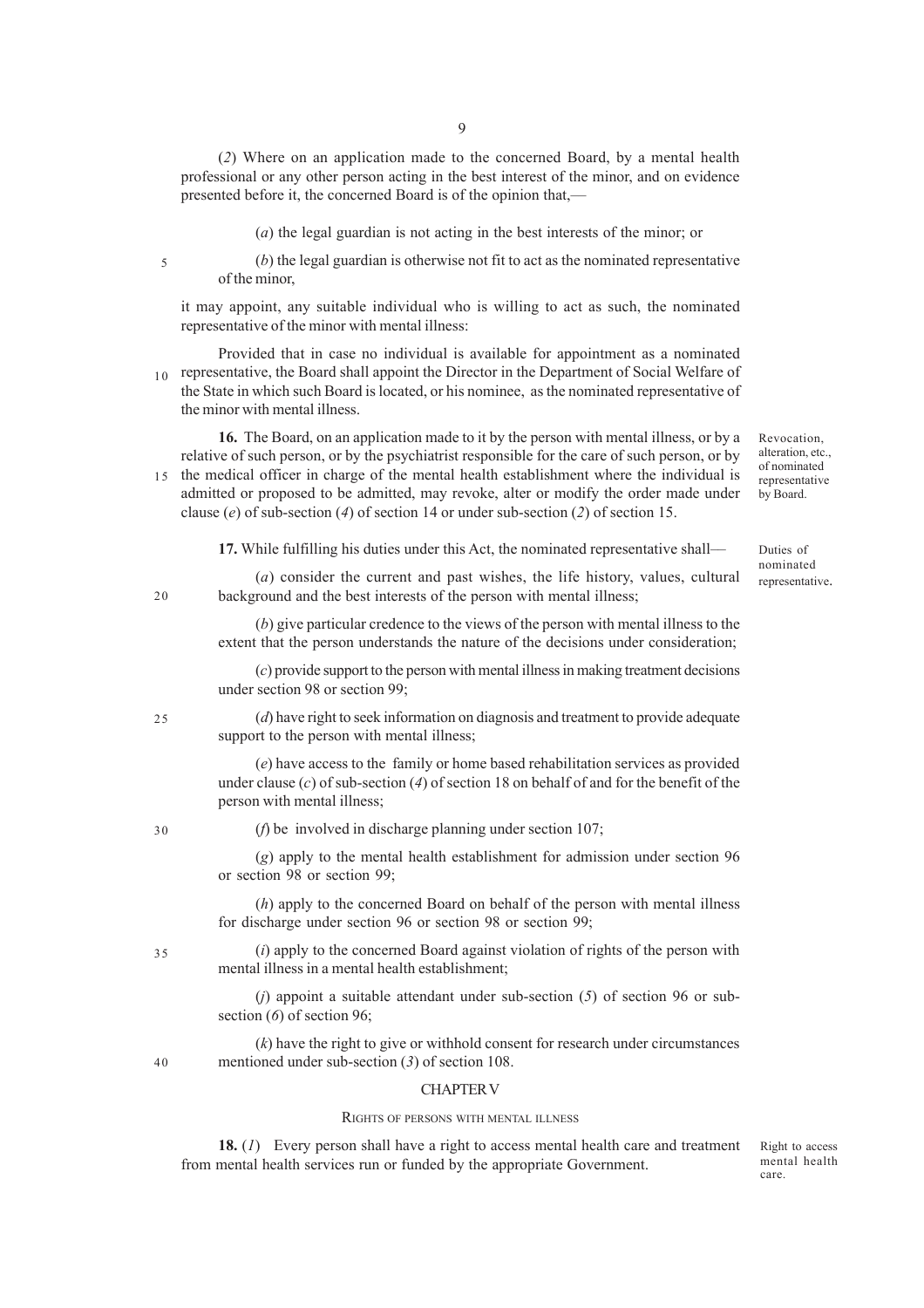(*2*) The right to access mental health care and treatment shall mean mental health services of affordable cost, of good quality, available in sufficient quantity, accessible geographically, without discrimination on the basis of gender, sex, sexual orientation, religion, culture, caste, social or political beliefs, class, disability or any other basis and provided in a manner that is acceptable to persons with mental illness and their families and care-givers.

(*3*) The appropriate Government shall make sufficient provision as may be necessary, for a range of services required by persons with mental illness.

(*4*) Without prejudice to the generality of range of services under sub-section (*3*), such services shall include––

(*a*) provision of acute mental health care services such as outpatient and inpatient services;  $1<sub>0</sub>$ 

(*b*) provision of half-way homes, sheltered accommodation, supported accommodation;

(*c*) provision for mental health services to support family of person with mental illness or home based rehabilitation;

(*d*) hospital and community based rehabilitation establishments and services;

(*e*) provision for child mental health services and old age mental health services.

(*5*) The appropriate Government shall,—

(*a*) integrate mental health services into general health care services at all levels of health care including primary, secondary and tertiary health care and in all health programmes run by the appropriate Government; 20

(*b*) provide treatment in a manner, which supports persons with mental illness to live in the community and with their families;

 (*c*) ensure that the long term care in a mental health establishment for treatment of mental illness shall be used only in exceptional circumstances, for as short a duration as possible, and only as a last resort when appropriate community based treatment has been tried and shown to have failed;  $25$ 

(*d*) ensure that no person with mental illness (including children and older persons) shall be required to travel long distances to access mental health services and such services shall be available close to a place where a person with mental illness resides; 30

(*e*) ensure that as a minimum, mental health services run or funded by Government shall be available in each district;

(*f*) ensure, if minimum mental health services specified under sub-clause (*e*) of sub-section (*4*) are not available in the district where a person with mental illness resides, that the person with mental illness is entitled to access any other mental health service in the district and the costs of treatment at such establishments in that district will be borne by the appropriate Government: 35

Provided that till such time the services under this sub-section are made available in a health establishment run or funded by the appropriate Government, the appropriate Government shall make rules regarding reimbursement of costs of treatment at such mental health establishment. 40

(*6*) The appropriate Government shall make available a range of appropriate mental health services specified under sub-section (*4*) of section 18 at all general hospitals run or funded by such Government and basic and emergency mental health care services shall be available at all community health centres and upwards in the public health system run or funded by such Government. 45

15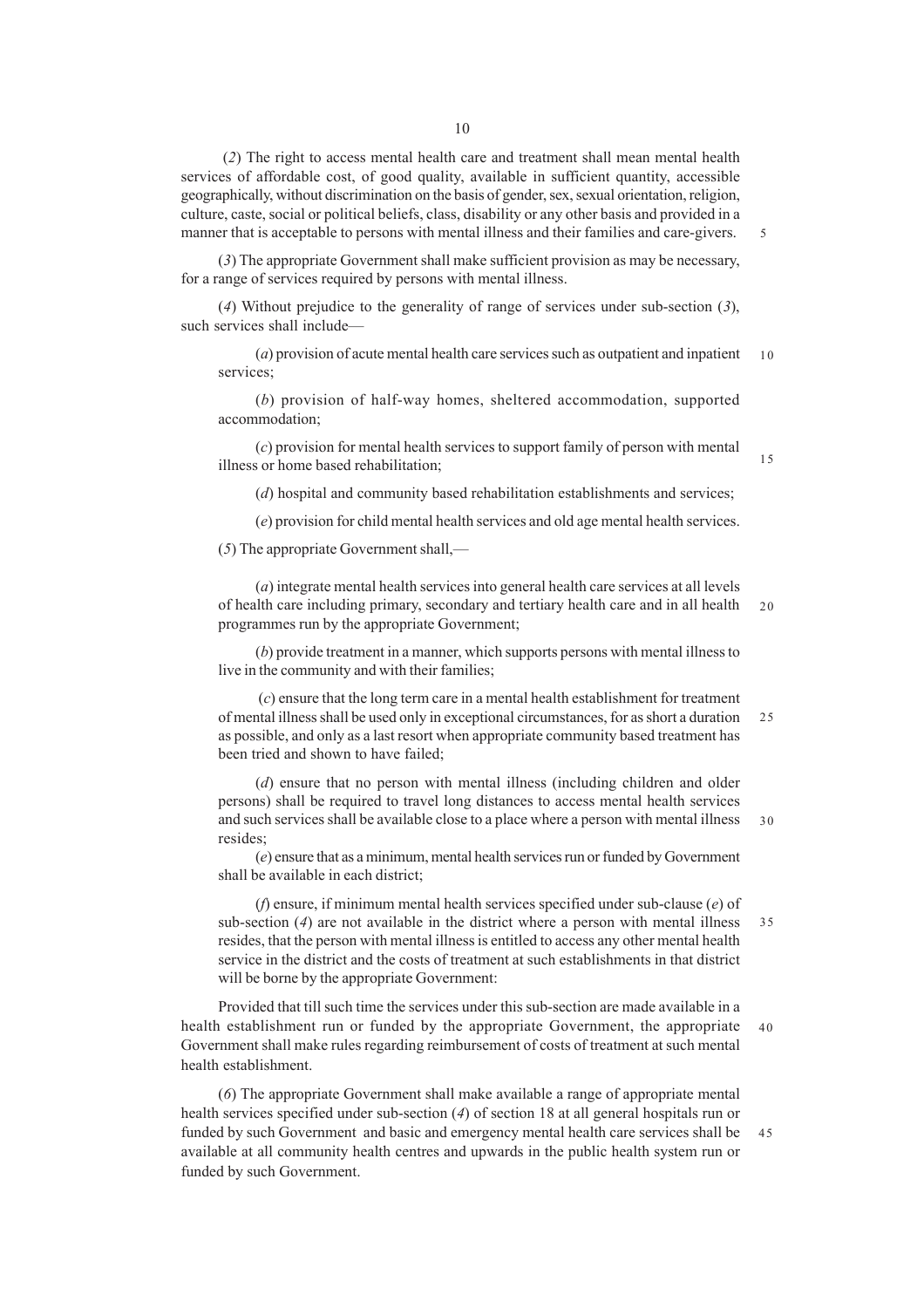(*7*) Persons with mental illness living below the poverty line whether or not in possession of a below poverty line card, or who are destitute or homeless shall be entitled to mental health treatment and services free of any charge and at no financial cost at all mental health establishments run or funded by the appropriate Government and at other mental health establishments designated by it.

(*8*) The appropriate Government shall ensure that the mental health services shall be of equal quality to other general health services and no discrimination be made in quality of services provided to persons with mental illness.

(*9*) The minimum quality standards of mental health services shall be as specified by regulations made by the State Authority. 10

(*10*) Without prejudice to the generality of range of services under sub-section (*3*) of section 18, the appropriate Government shall notify Essential Drug List and all medicines on the Essential Drug List shall be made available free of cost to all persons with mental illness at all times at health establishments run or funded by the appropriate Government 15 starting from Community Health Centres and upwards in the public health system:

Provided that where the health professional of ayurveda, yoga, unani, siddha, homoeopathy or naturopathy systems recognised by the Central Government are available in any health establishment, the essential medicines from any similar list relating to the appropriate ayurvada, yoga, unani, siddha, homoeopathy or naturopathy systems shall also be made available free of cost to all persons with mental illness.  $20<sup>2</sup>$ 

(*11*) The appropriate Government shall take measures to ensure that necessary budgetary provisions in terms of adequacy, priority, progress and equity are made for effective implementation of the provisions of this section.

(*12*) The Central Government shall lay an annual report before the Parliament and the State Governments shall lay an annual report before the State Legislature giving therein the details regarding the progress made towards achieving access to mental health care in the country.  $25$ 

*Explanation*.—For the purposes of sub-section (*11*), the expressions––

(*i*) "adequacy" means in terms of how much is enough to offset inflation;

30

35

40

5

(*ii*) "priority" means in terms of compared to other budget heads;

(*iii*) "equity" means in terms of fair allocation of resources taking into account the health, social and economic burden of mental illness on individuals, their families and care-givers;

(*iv*) "progress" means in terms of indicating an improvement in the State's response.

**19.** (*1*) Every person with mental illness shall,––

Right to community living.

(*a*) have a right to live in, be part of and not be segregated from society; and

(*b*) not continue to remain in a mental health establishment merely because he does not have a family or is not accepted by his family or is homeless or due to absence of community based facilities.

(*2*) The appropriate Government shall, within a reasonable period, provide for or support the establishment of less restrictive community based establishments including halfway homes, group homes and the like for persons who no longer require treatment in more restrictive mental health establishments such as long stay mental hospitals.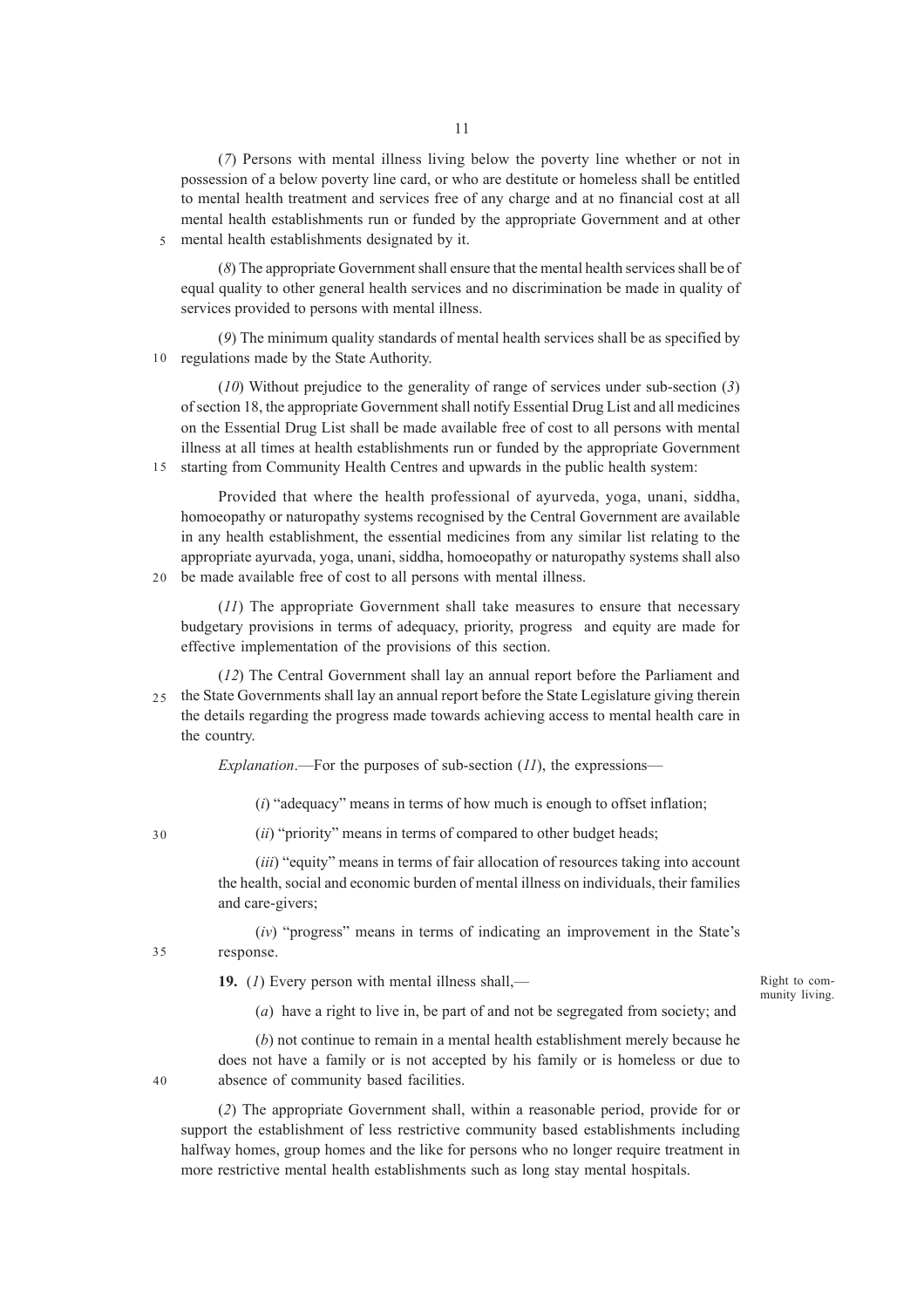Right to protection from cruel, inhuman and degrading treatment.

**20.** (*1*) Every person with mental illness shall have a right to live with dignity.

(*2*) Every person with mental illness shall be protected from cruel, inhuman or degrading treatment in any mental health establishment and shall have the following rights, namely:—

(*a*) to live in safe and hygienic environment;

(*b*) to have adequate sanitary conditions;

(*c*) to have reasonable facilities for leisure, recreation, education and religious practices;

(*d*) to privacy;

(*e*) for proper clothing so as to protect such person from exposure of his body to maintain his dignity;

(*f*) to not be forced to undertake work in a mental health establishment and to receive appropriate remuneration for work when undertaken;

(*g*) to have adequate provision for preparing for living in the community;

(*h*) to have adequate provision for wholesome food, sanitation, space and access to articles of personal hygiene, in particular, women's personal hygiene be adequately addressed by providing access to items that may be required during menstruation; 15

(*i*) to not be subject to compulsory tonsuring (shaving of head hair);

(*j*) to wear own personal clothes if so wished and to not be forced to wear uniforms provided by the establishment; and

(*k*) to be protected from all forms of physical, verbal, emotional and sexual abuse. 20

Right to equality and nondiscrimination.

**21.** (*1*) Every person with mental illness shall be treated as equal to persons with physical illness in the provision of all health care which shall include the following, namely:–

(*a*) there shall be no discrimination on any basis including gender, sex, sexual orientation, religion, culture, caste, social or political beliefs, class or disability;

 $25$ 

30

40

5

10

(*b*) emergency facilities and emergency services for mental illness shall be of the same quality and availability as those provided to persons with physical illness;

(*c*) persons with mental health services shall be entitled to the use of ambulance services in the same manner, extent and quality as provided to persons with physical illness;

(*d*) living conditions in health establishments shall be of the same manner, extent and quality as provided to persons with physical illness; and

(*e*) any other health services provided to persons with physical illness shall be provided in same manner, extent and quality to persons with mental illness.

(*2*) The Insurance Regulatory Development Authority established under the Insurance Regulatory Development Authority Act, 1999 shall endeavour to ensure that all insurers make provisions for medical insurance for treatment of mental illness on the same basis as is available for treatment of physical illness. 41 of 1999. 35

Right to information.

 **22.** (*1*) A person with mental illness and his nominated representative shall have the rights to the following information, namely:––

(*a*) the provision of this Act or any other law for the time being in force under which he has been admitted, if he is being admitted, and the criteria for admission under that provision;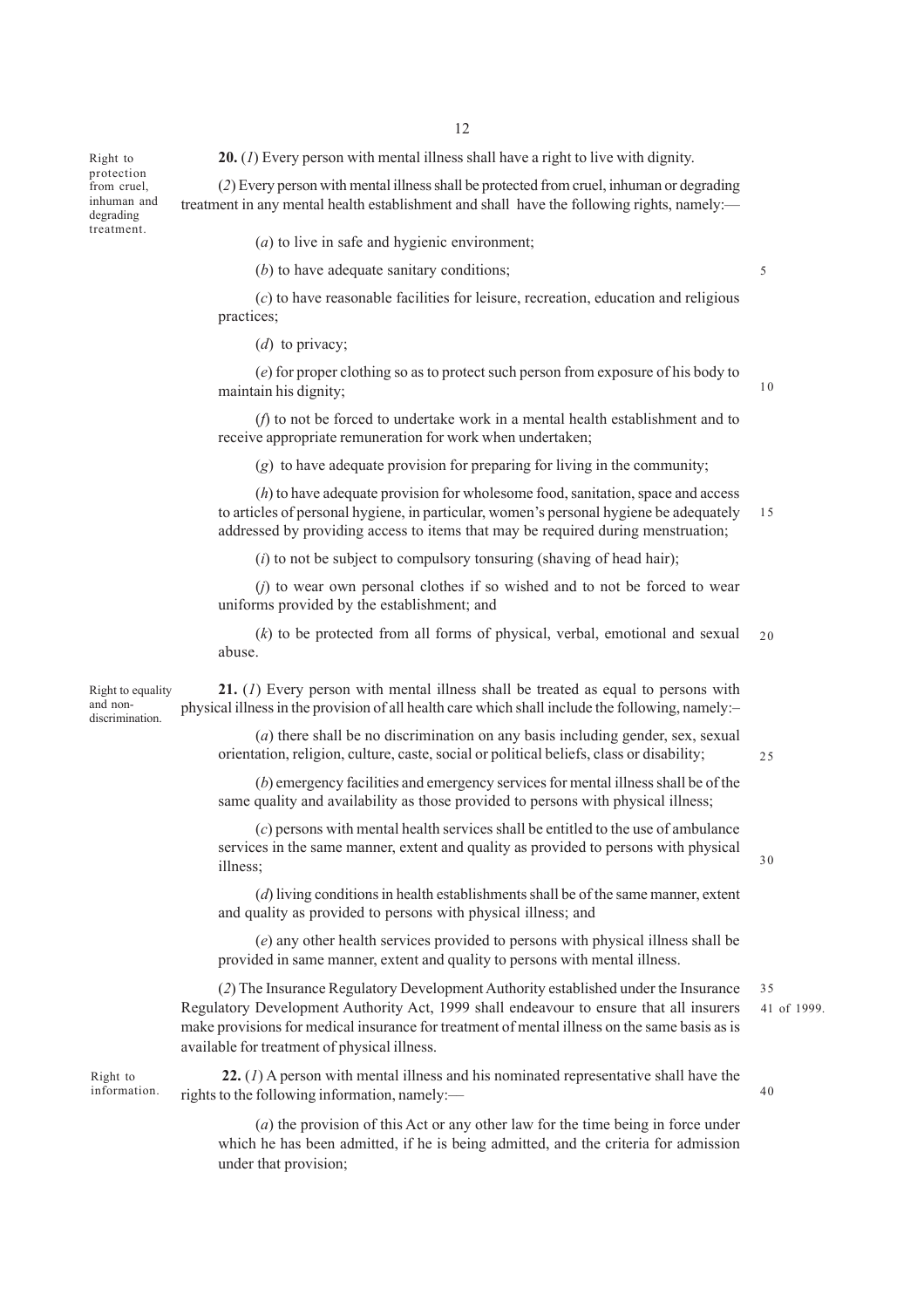(*b*) of his right to make an application to the concerned Board for a review of the admission;

(*c*) the nature of the person's mental illness and the proposed treatment plan which includes information about treatment proposed and the known side effects of the proposed treatment;

(*d*) receive the information in a language and form that such person receiving the information can understand.

(*2*) In case complete information cannot be given to the person with mental illness at the time of the admission or the start of treatment, it shall be the duty of the medical officer or psychiatrist in charge of the person's care to ensure that full information is provided promptly when the individual is in a position to receive it: 10

Provided that where the information has not been given to the person with mental illness at the time of the admission or the start of treatment, the medical officer or psychiatrist in charge of the person's care shall give the information to the nominated representative 15 immediately.

**23.** (*1*) A person with mental illness shall have the right to confidentiality in respect of his mental health, mental health care, treatment and physical health care.

Right to confidentiality.

(*2*) All health professionals providing care or treatment to a person with mental illness shall have a duty to keep all such information confidential which has been obtained during 20 care or treatment with the following exceptions, namely:—

> (*a*) release of information to the nominated representative to enable him to fulfil his duties under this Act;

(*b*) release of information to other mental health professionals and other health professionals to enable them to provide care and treatment to the person with mental illness;

(*c*) release of information if it is necessary to protect any other person from harm or violence;

 (*d)* only such information that is necessary to protect against the harm identified shall be released;

30

25

5

 (*e*) release of information in the case of life threatening emergencies where such information is urgently needed to save lives;

(*f*) release of information upon an order by concerned Board or the Commission or High Court or Supreme Court or any other statutory authority competent to do so; and

35

(*g*) release of information in the interests of public safety and security.

**24.** (*1*) No photograph or any other information relating to a person with mental illness undergoing treatment at a mental health establishment shall be released to the media without the consent of the person with mental illness.

(*2*) The right to confidentiality of person with mental illness shall also apply to all information stored in electronic or digital format in real or virtual space. 40

**25.** (*1*) All persons with mental illness shall have right to access their medical records.

Restriction on release of information in respect of mental illness.

Right to access medical records.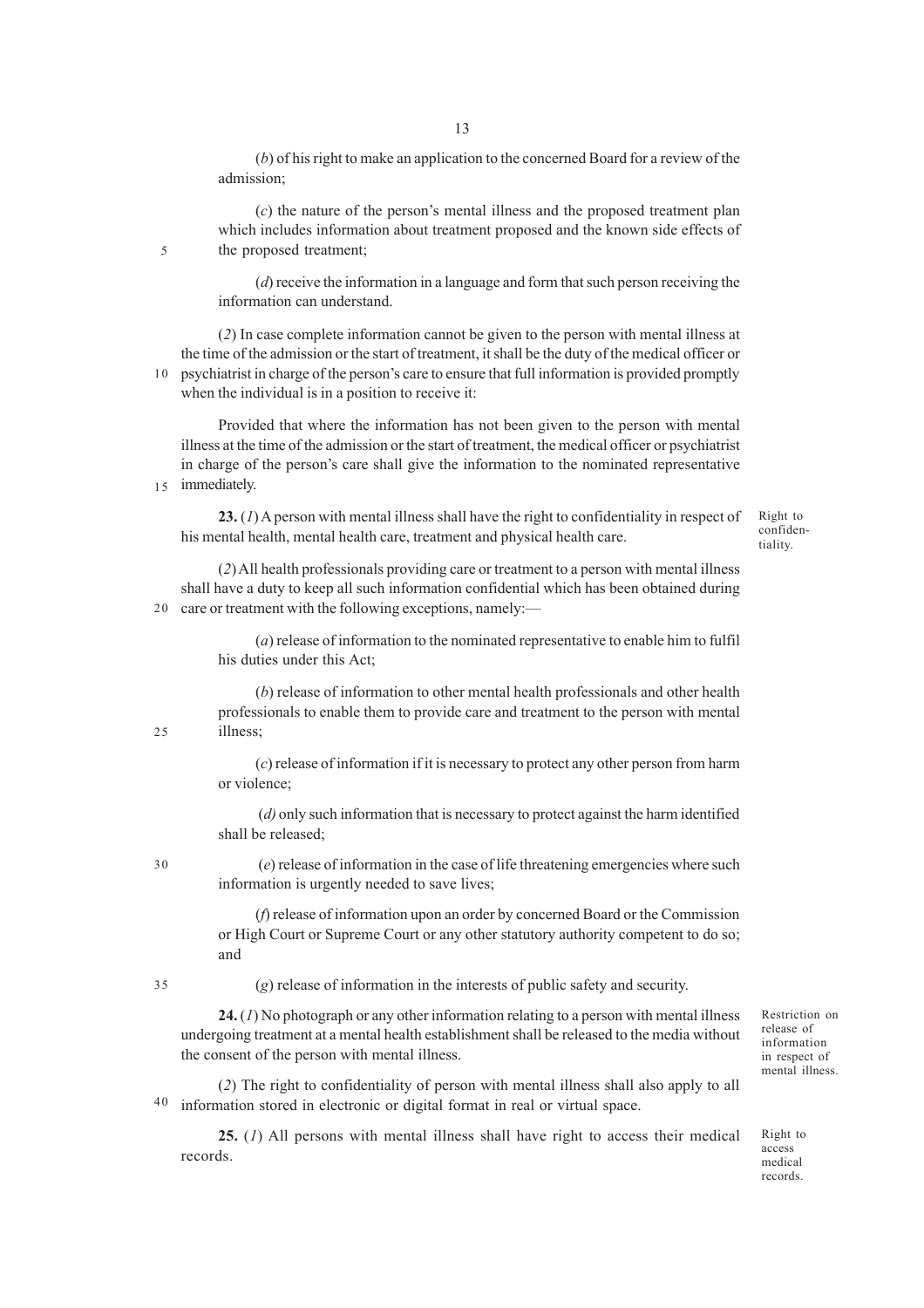(*2*) The psychiatrist in charge of such records may withhold specific information in the medical records if disclosure would result in,––

(*a*) serious mental harm to the person with mental illness; or

(*b*) likelihood of harm to other persons.

(*3*) When any information in the medical records is withheld from the person, the psychiatrist shall inform the person with mental illness of his or her right to apply to the concerned Board for an order to release such information. 5

Right to personal contacts and communication.

**26.** (*1*) A person with mental illness admitted to a mental health establishment shall have the right to refuse or receive visitors and to refuse or receive and make telephone or mobile phone calls at reasonable times of the day subject to the rules of such mental health establishment. 10

(*2*) A person with mental illness admitted in a mental health establishment may send and receive mail through electronic mode including through email.

(*3*) Where a person with mental illness informs the medical officer or psychiatrist in charge of the mental health establishment that he does not want to receive mail or email from any named person in the community, the medical officer or psychiatrist in charge may restrict such communication by the named person with the person with mental illness. 15

(*4*) Nothing contained in sub-sections (*1*) to (*3*) shall apply to visits from, telephone calls to, and from and mail or email to, and from individuals, specified under clauses (*a*) to (*f*) under any circumstances, namely:––

20

(*a*) any Judge or officer authorised by a competent court; or

(*b*) members of the concerned Board or the Central Authority or the State Authority;

(*c*) any member of the Parliament or a Member of State Legislature;

(*d*) nominated representative, lawyer or legal representative of the person;

(*e*) medical practitioner in charge of the person's treatment;

(*f*) any other person authorised by the appropriate Government.

**27.** (*1*) A person with mental illness shall be entitled to receive free legal services to exercise any of his rights given under this Act.

(*2*) It shall be the duty of medical officer or psychiatrist in charge of a mental health establishment to inform the person with mental illness that he is entitled to free legal services under the Legal Services Authorities Act, 1987 or other relevant laws or under any order of the court if so ordered and provide the contact details of the availability of services.

**28.** (*1*) Any person with mental illness or his or her nominated representative, shall have the right to complain regarding deficiencies in provision of care, treatment and services in a mental health establishment to,— 35

(*a*) the medical officer or psychiatrist in charge of the establishment and if not satisfied with the response;

(*b*) the State Authority and if not satisfied with the response;

(*c*) the concerned Board.

(*2*) The provisions for making complaint in sub-section (*1*), is without prejudice to the rights of the person to seek any judicial remedy for violation of his rights in a mental health establishment or by any mental health professional either under this Act or any other law for the time being in force. 40

 $25$ 

aid.

Right to make complaints about deficiencies in provision of services.

Right to legal

39 of 1987. 30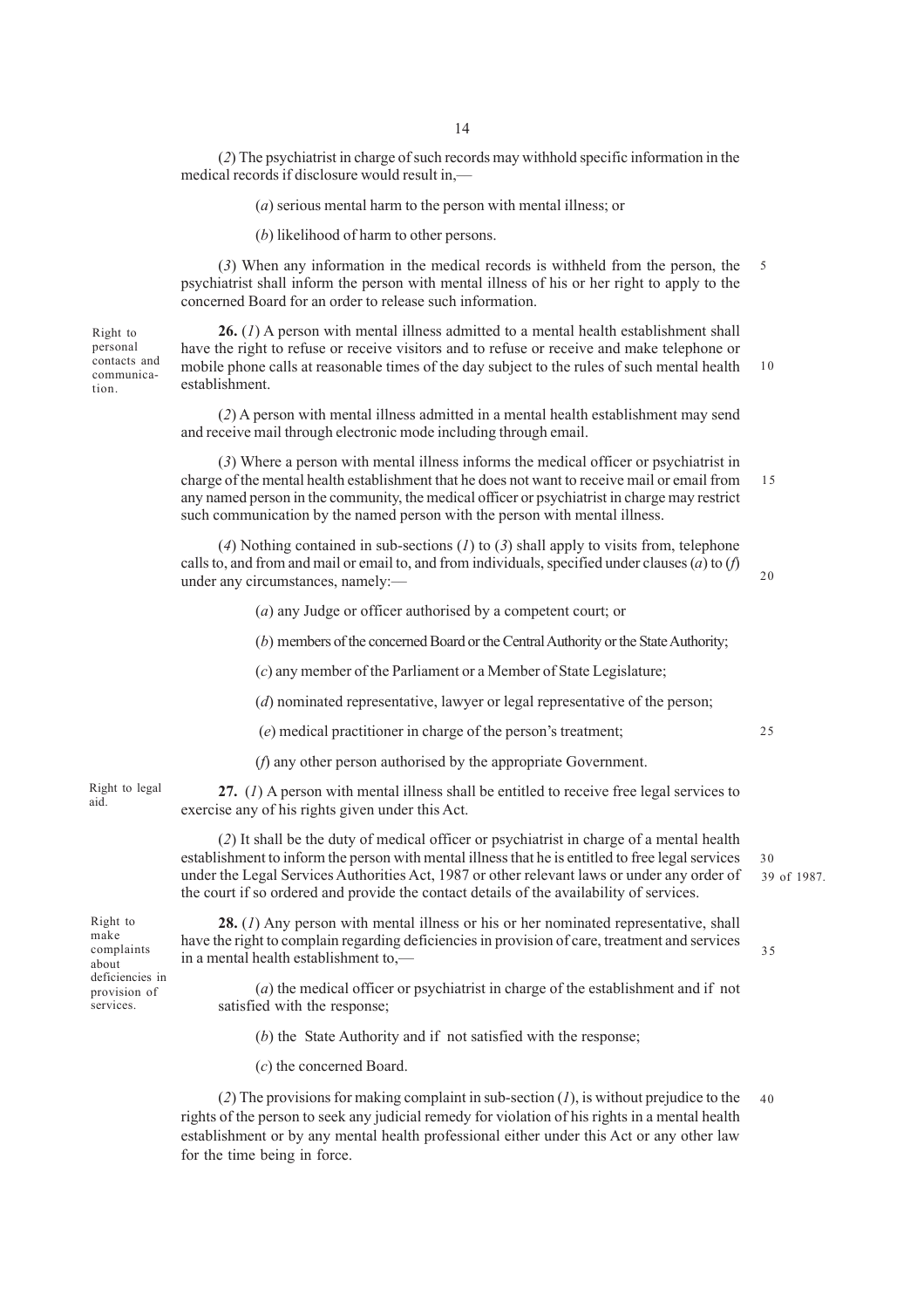#### CHAPTER VI

#### DUTIES OF APPROPRIATE GOVERNMENT

**29.** (*1*) The appropriate Government shall have a duty to plan, design and implement programmes for the promotion of mental health and prevention of mental illness in the 5 country.

(*2*) Without prejudice to the generality of the provisions contained in sub-section (*1*), the appropriate Government shall, in particular, plan, design and implement public health programmes to reduce suicides and attempted suicides in the country.

**30.** The appropriate Government shall take all measures to ensure that,—

10

15

(*a*) the provisions of this Act are given wide publicity through public media, including television, radio, print and online media at regular intervals;

(*b*) the programmes to reduce stigma associated with mental illness are planned, designed, funded and implemented in an effective manner;

(*c*) the appropriate Government officials including police officers and other officers of the appropriate Government are given periodic sensitisation and awareness training on the issues under this Act.

**31.** (*1*) The appropriate Government shall take measures to address the human resource requirements of mental health services in the country by planning, developing and implementing educational and training programmes in collaboration with institutions of higher

20 education and training, to increase the human resources available to deliver mental health interventions and to improve the skills of the available human resources to better address the needs of persons with mental illness.

(*2*) The appropriate Government shall, at the minimum, train all medical officers in public health care establishments and all medical officers in the prisons or jails to provide 25 basic and emergency mental health care.

(*3*) The appropriate Government shall make efforts to meet internationally accepted guidelines for number of mental health professionals on the basis of population, within ten years from the commencement of this Act.

(*4*) The appropriate Government shall include in its annual report referred to in sub-30 section  $(12)$  of section 18 the information about progress made in improving the human resource under this section.

**32.** The appropriate Government shall take all measures to ensure effective co-ordination between services provided by concerned Ministries and Departments such as those dealing with health, law, home affairs, human resources, social justice, employment, education, women and child development, medical education to address issues of mental health care. 35

## CHAPTER VII

#### CENTRAL MENTAL HEALTH AUTHORITY

**33. The Central Government shall, within a period of nine months from the date on which this Act receives the assent of the President, by notification, establish, for the purposes of this Act, an Authority to be known as the Central Mental Health Authority.** 40

**34**. (*I*) The Central Authority shall consist of the following, namely:—

(*a*) Secretary or Additional Secretary to the Government of India in the Department of Health and Family Welfare— chairperson *ex officio*;

Promotion of mental health and preventive programmes.

Creating awareness about mental health and illness and reducing stigma associated with mental illness.

Appropriate Government to take measures as regard to human resource development and training, etc.

Co-ordination within appropriate Government.

Establishment of Central Authority.

Composition<br>of Central  $Central$ Authority.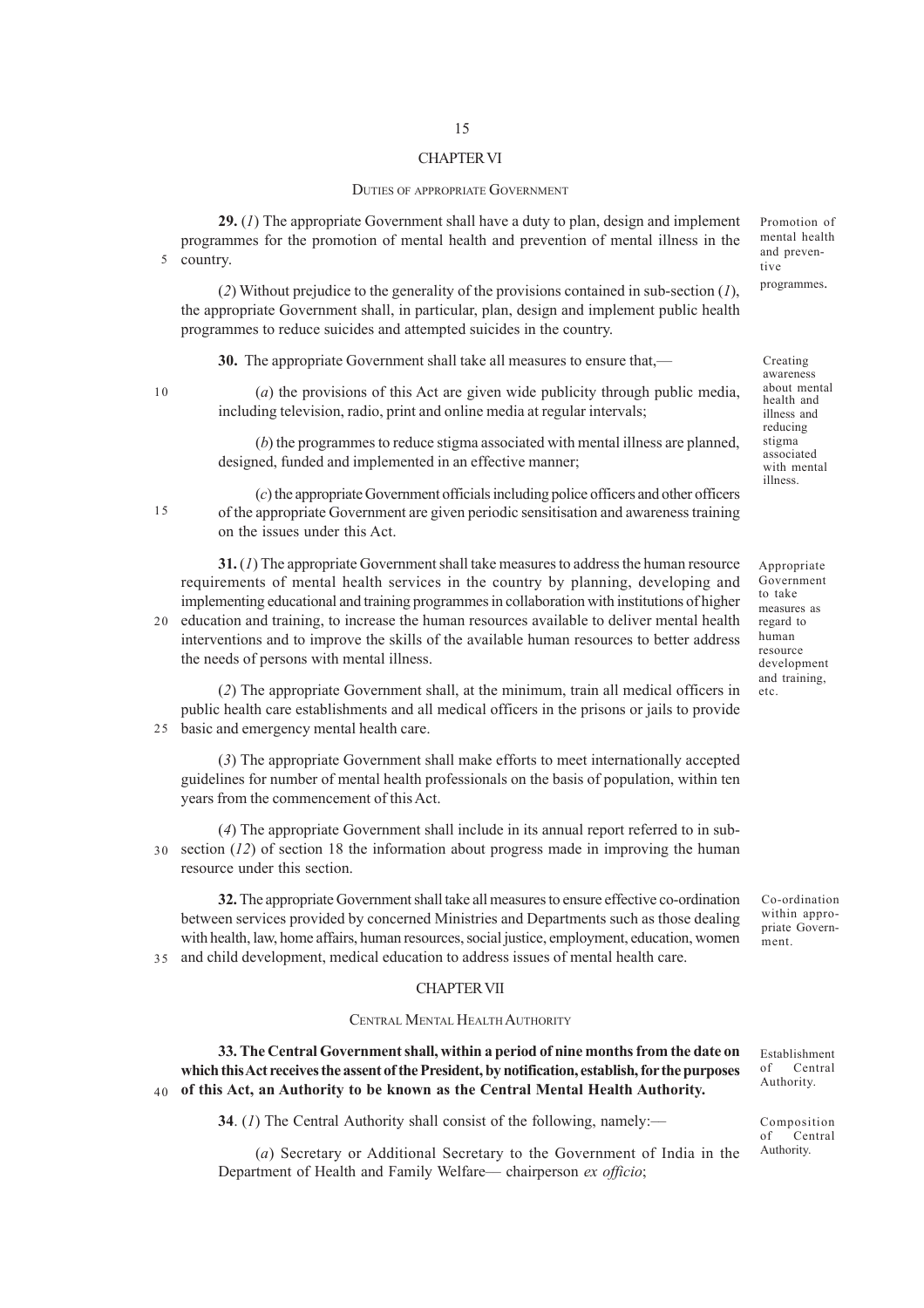(*b*) Joint Secretary to the Government of India in the Department of Health and Family Welfare, in charge of mental health–– member *ex officio*;

(*c*) Joint Secretary to the Government of India in the Department of Ayurveda, Yoga and Naturopathy, Unani, Siddha and Homeopathy— *member ex officio;*

(*d*) Director General of Health Services––member *ex officio*;

(*e*) Joint Secretary to the Government of India in the Department of Disability Affairs of the Ministry of Social Justice and Empowerment–– member *ex officio;*

(*f*) Joint Secretary to the Government of India in the Ministry of Women and Child Development–– member *ex officio;*

(*g*) Directors of the Central Institutions for Mental Health –– members *ex officio;* 10

*(h*) one mental health professional as defined in item (*iii*) of clause (*q*) of subsection (*1*) of section 2 having at least fifteen years experience in the field, to be nominated by the Central Government—member;

(*i*) one psychiatric social worker having at least fifteen years experience in the field, to be nominated by the Central Government—member;

(*j*) one clinical psychologist having at least fifteen years experience in the field, to be nominated by the Central Government––member;

(*k*) one mental health nurse having at least fifteen years experience in the field of mental health, to be nominated by the Central Government––member;

(*l*) two persons representing persons who have or have had mental illness, to be nominated by the Central Government––members; 20

(*m*) two persons representing care-givers of persons with mental illness or organisations representing care-givers, to be nominated by the Central Government—members;

(*n*) two persons representing non-governmental organisations which provide services to persons with mental illness, to be nominated by the Central Government––members.  $25$ 

(*2*) The members referred to in clauses (*h*) to (*n*) of sub-section (*1*), shall be nominated by the Central Government in such manner as may be prescribed.

Term of office, salaries and allowances of chairperson and members.

**35.** (*1*) The members of the Central Authority referred to in clauses (*h*) to (*n*) of subsection (*1*) of section 34 shall hold office as such for a term of three years from the date of nomination and shall be eligible for re-appointment: 30

Provided that a member shall not hold office as such after he has attained the age of seventy years.

(*2*) The chairperson and other *ex officio* members of the Authority shall hold office as such chairperson or member, as the case may be, so long as he holds the office by virtue of which he is nominated. 35

## (*3*) **The salaries and allowances payable to, and the other terms and conditions of service of, the chairperson and other members shall be such as may be prescribed.**

Resignation.

**36.** A member of the Central Authority may, by notice in writing under his hand addressed to the Central Government, resign his office: 40

5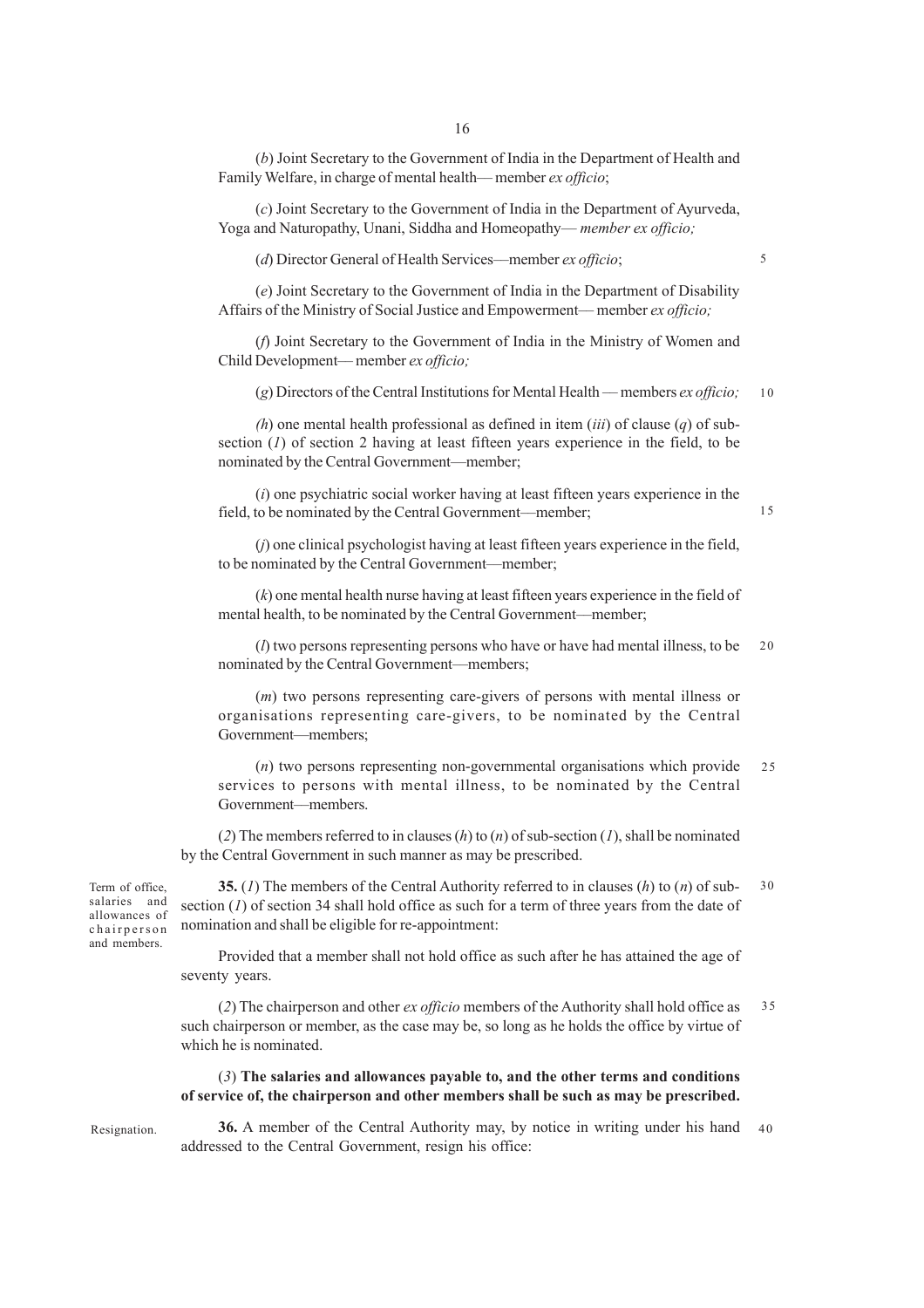Provided that a member shall, unless he is permitted by the Central Government to relinquish his office sooner, continue to hold office until the expiry of three months from the date of receipt of such notice or until a person duly appointed as his successor enters upon the office or until the expiry of his term of office, whichever is the earliest.

**37.** The Central Government shall, within two months from the date of occurrence of any vacancy by reason of death, resignation or removal of a member of the Authority and three months before the superannuation or completion of the term of office of any member of that Authority, make nomination for filling up of the vacancy. 5

**38.** No act or proceeding of the Central Authority shall be invalid merely by reason of—

10

(*a*) any vacancy in, or any defect in the constitution of, the Authority; or

(*b*) any defect in the appointment of a person as a member of the Authority; or

(*c*) any irregularity in the procedure of the Authority not affecting the merits of the case.

**39.** Any member having any direct or indirect interest, whether pecuniary or otherwise, 15 in any matter coming up for consideration at a meeting of the Central Authority, shall, as soon as possible after the relevant circumstances have come to his knowledge, disclose the nature of his interest at such meeting and such disclosure shall be recorded in the proceedings of the Central Authority, and the member shall not take any part in any deliberation or decision of the Authority with respect to that matter.

**40.** (*1*) There shall be a chief executive officer of the Authority, not below the rank of the Director to the Government of India, to be appointed by the Central Government.  $20$ 

(*2*) The Authority may, with the approval of the Central Government, determine the number, nature and categories of other officers and employees required by the Central Authority in the discharge of its functions.

- (*3*) The salaries and allowances payable to, and the other terms and conditions of service (including the qualifications, experience and manner of appointment) of, the chief executive officer and other officers and employees of the Central Authority shall be such as may be specified by regulations with the approval of the Central Government. 25
- **41.** (*1*) The chief executive officer shall be the legal representative of the Central Authority and shall be responsible for— 30

(*a*) the day-to-day administration of the Central Authority;

(*b*) implementing the work programmes and decisions adopted by the Central Authority;

(*c*) drawing up of proposal for the Central Authority's work programmes;

(*d*) the preparation of the statement of revenue and expenditure and the execution of the budget of the Central Authority. 35

(*2*) Every year, the chief executive officer shall submit to the Central Authority for approval—

(*a*) a general report covering all the activities of the Central Authority in the previous year;  $40$ 

(*b*) programmes of work;

Filling of vacancies.

Vacancies, etc., not to invalidate proceedings of Central Authority.

Member not to participate in meetings in certain cases.

Officers and other employees of Central Authority.

Functions of chief executive officer of Central Authority.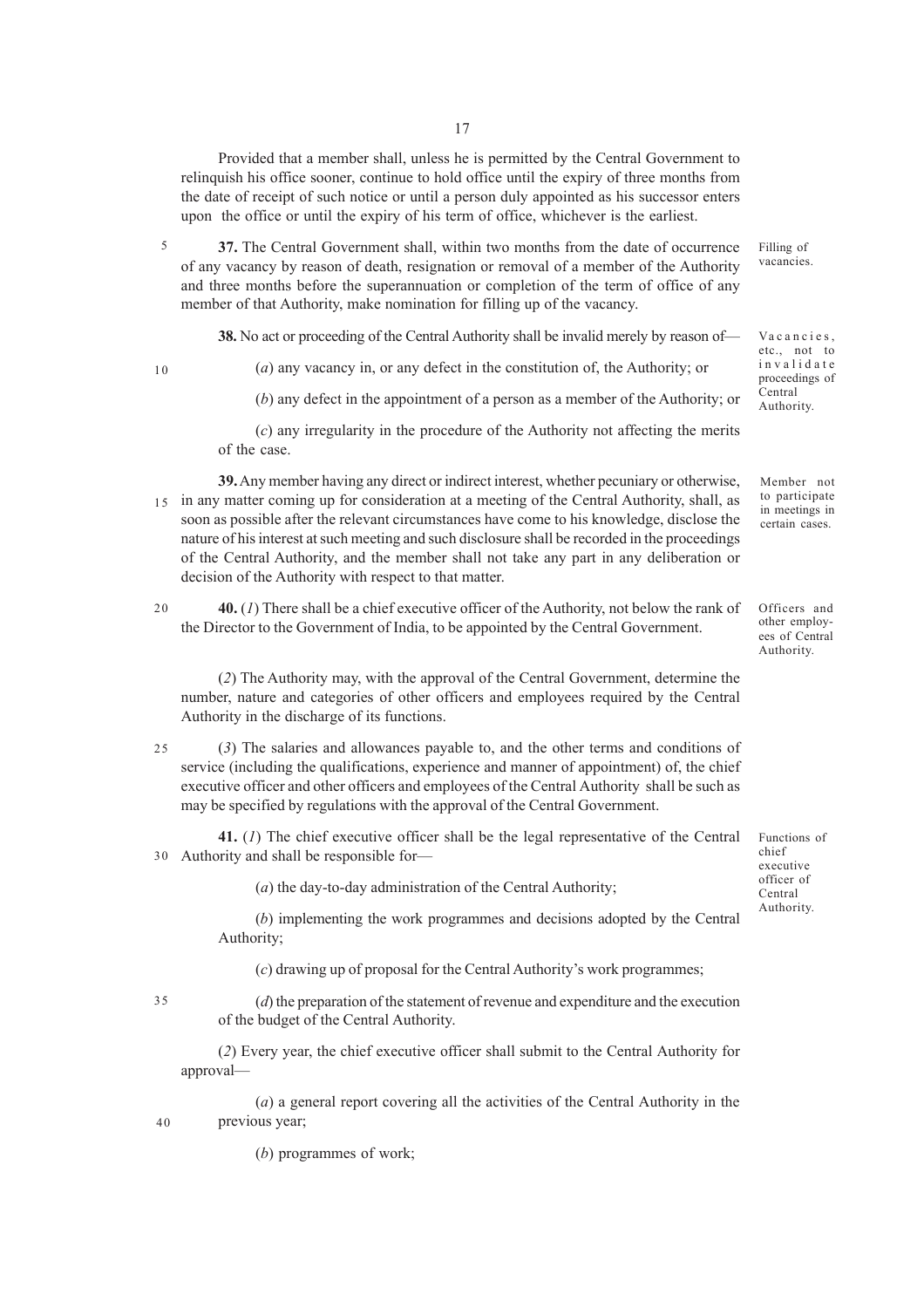(*c*) the annual accounts for the previous year; and

(*d*) the budget for the coming year.

(*3*) The chief executive officer shall have administrative control over the officers and other employees of the Central Authority.

Transfer of assets, liabilities of Central<br>Authority.

**42.** On the establishment of the Central Authority—

(*a*) all the assets and liabilities of the Central Authority for Mental Health Services Central constituted under sub-section  $(I)$  of section 3 of the Mental Health Act, 1987 shall 14 of 1987. stand transferred to, and vested in, the Central Authority.

> *Explanation.—* The assets of such Central Authority for Mental Health Services shall be deemed to include all rights and powers, and all properties, whether movable or immovable, including, in particular, cash balances, deposits and all other interests and rights in, or arising out of, such properties as may be in the possession of such Unique Identification Authority of India and all books of account and other documents relating to the same; and liabilities shall be deemed to include all debts, liabilities and obligations of whatever kind;

(*b*) without prejudice to the provisions of clause (*a*), all data and information collected during enrolment, all details of authentication performed, debts, obligations and liabilities incurred, all contracts entered into and all matters and things engaged to be done by, with or for such Central Authority for Mental Health Services immediately before that day, for or in connection with the purpose of the said Central Authority for Mental Health Services, shall be deemed to have been incurred, entered into or engaged to be done by, with or for, the Central Authority; 20

(*c*) all sums of money due to the Central Authority for Mental Health Services immediately before that day shall be deemed to be due to the Central Authority; and

(*d*) all suits and other legal proceedings instituted or which could have been instituted by or against such Central Authority for Mental Health Services immediately before that day may be continued or may be instituted by or against the Central Authority.

**43.** (*1*) The Central Authority shall––

(*a*) register all mental health establishments under the control of the Central Government and maintain a register of all mental health establishments in the country based on information provided by all State Mental Health Authorities of registered establishments and compile update and publish (including online on the internet) a register of such establishments;

(*b*) develop quality and service provision norms for different types of mental health establishments under the Central Government;

(*c*) supervise all mental health establishments under the Central Government and receive complaints about deficiencies in provision of services;

(*d*) maintain a national register of clinical psychologists, mental health nurses and psychiatric social workers based on information provided by all State Authorities of persons registered to work as mental health professionals for the purpose of this Act and publish the list (including online on the internet) of such registered metal health professionals; 40

Functions of Central Authority.

5

10

15

30

35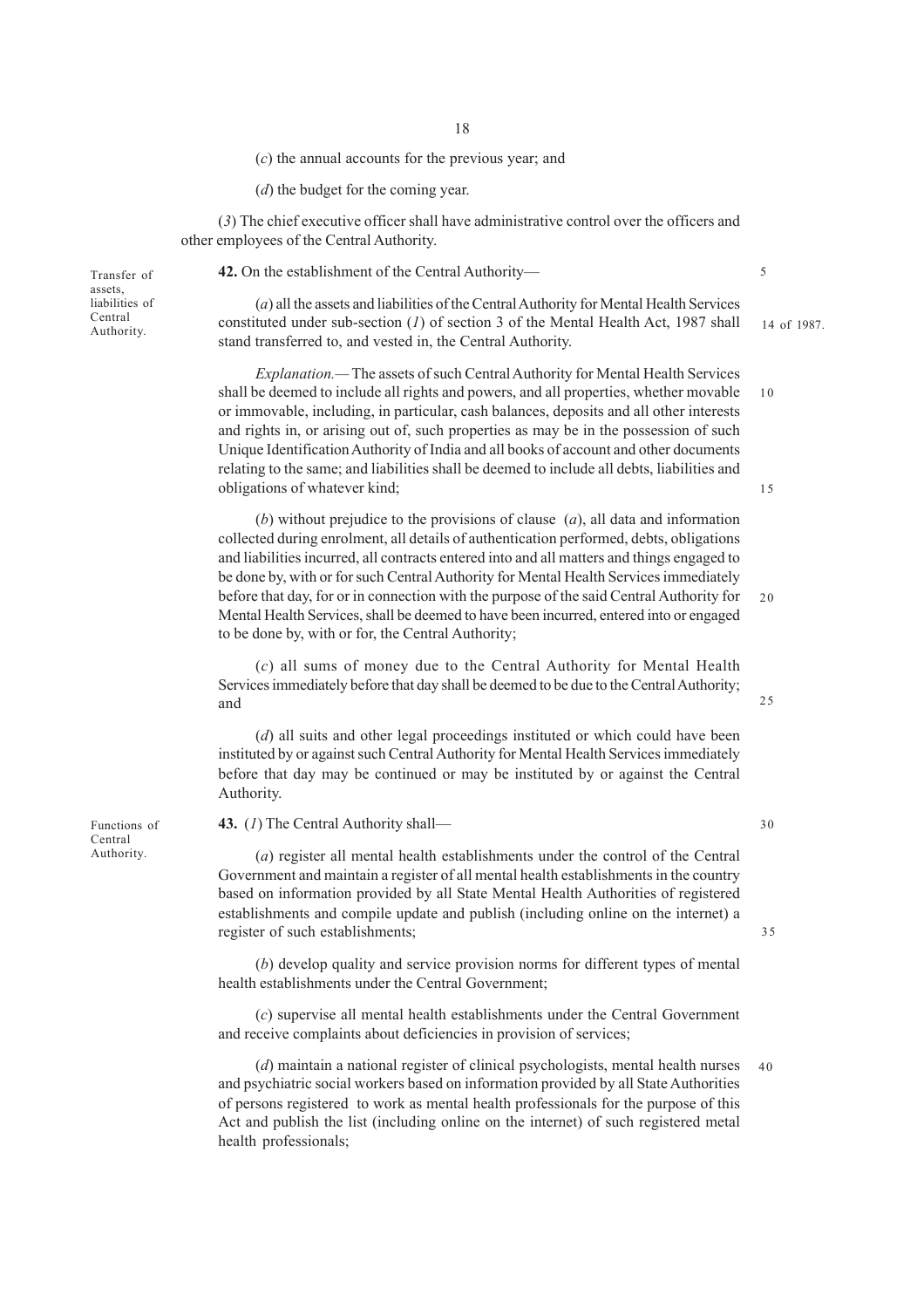19

(*e*) train all persons including law enforcement officials, mental health professionals and other health professionals about the provisions and implementation of this Act;

(*f*) advise the Central Government on all matters relating to mental health care and services;

(*g*) discharge such other functions with respect to matters relating to mental health as the Central Government may decide:

Provided that the mental health establishments under the control of the Central Government, before the commencement of this Act, registered under the Mental Health 14 of 1987. 10 Act, 1987 or any other law for the time being in force, shall be deemed to have been registered under the provisions of this Act and copy of such registration shall be furnished to the Central Authority.

(*2*) The procedure for registration (including the fees to be levied for such registration) of the mental health establishments under this section shall be such as may be prescribed by the Central Government.  $15$ 

**44.** (*1*) The Central Authority shall meet at such times (not less than twice in a year) and places and shall observe such rules of procedure in regard to the transaction of business at its meetings (including quorum at such meetings) as may be specified by regulations made by the Central Authority.

(*2*) If the chairperson, for any reason, is unable to attend a meeting of the Central Authority, the senior most member shall preside over the meeting of the Authority. 20

(*3*) All questions which come up before any meeting of the Authority shall be decided by a majority of votes by the members present and voting and in the event of an equality of votes, the chairperson or in his absence the member presiding over shall have a second or 25 casting vote.

(*4*) All decisions of the Central Authority shall be authenticated by the signature of the chairperson or any other member authorised by the Central Authority in this behalf.

(*5*) If any member, who is a director of a company and who as such director, has any direct or indirect pecuniary interest in any manner coming up for consideration at a meeting of the Central Authority, he shall, as soon as possible after relevant circumstances have come to his knowledge, disclose the nature of his interest at such meeting and such disclosure shall be recorded in the proceedings of the Authority, and the member shall not take part in any deliberation or decision of the Authority with respect to that matter. 30

#### CHAPTER VIII

## STATE MENTAL HEALTH AUTHORITY

**45. Every State Government shall, within a period of nine months from the date on which this Act receives the assent of the President, by notification, establish, for the purposes of this Act, an Authority to be known as the State Mental Health Authority.**

35

5

**46**. (*1*) The State Authority shall consist of the following chairperson and members:—

Government–– chairperson *ex officio*;

(*a*) Secretary or Principal Secretary in the Department of Health of State of State Authority.

(*b*) Joint Secretary in the Department of Health of the State Government, in charge of mental health–– member *ex officio*;

45

(*c*) Director of Health Services or Medical Education––member *ex officio*;

Meetings of Central Authority.

Establishment of State Authority.

Composition

<sup>40</sup>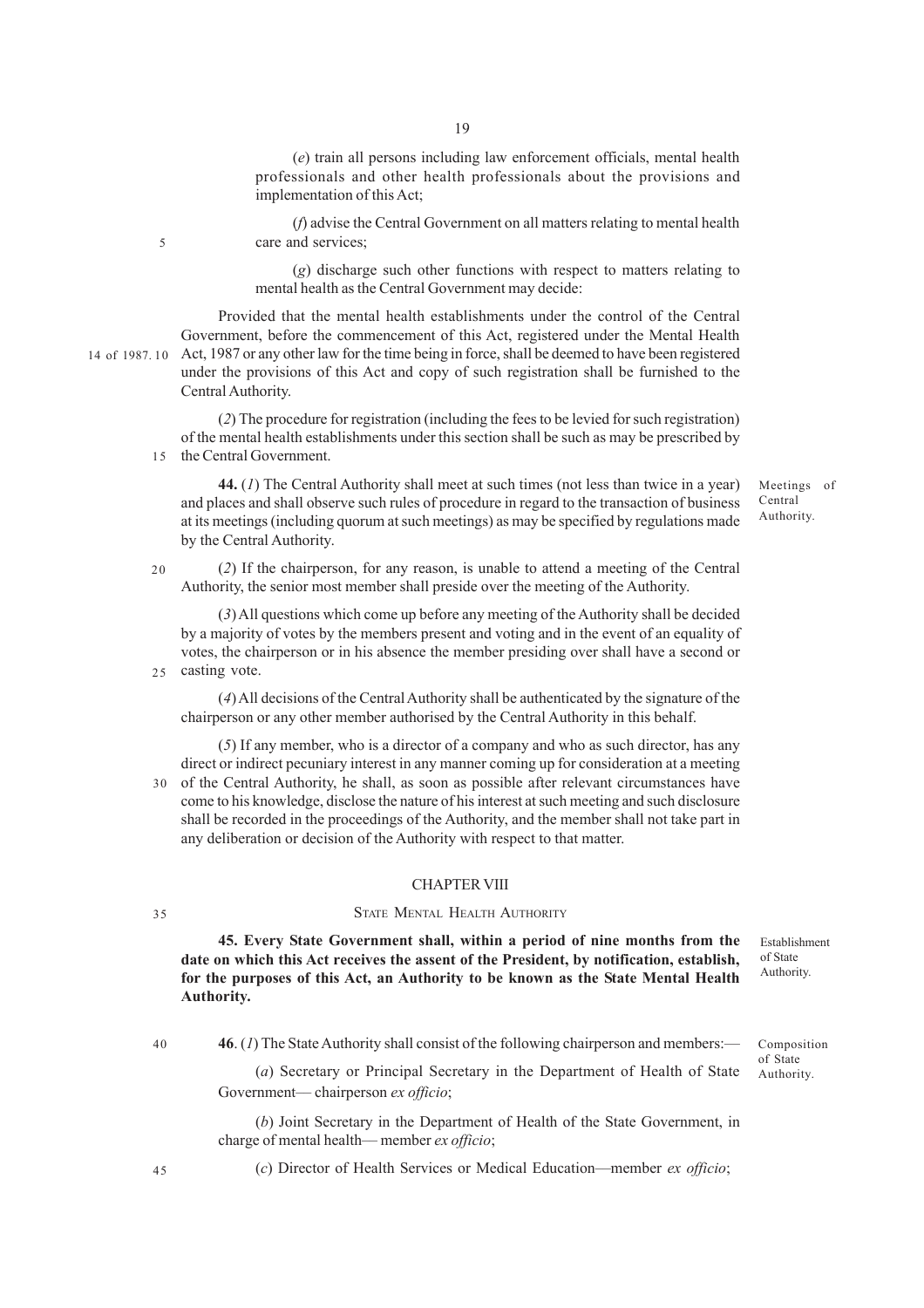(*d*) Joint Secretary in the Department of Social Welfare of the State Government— member *ex officio;*

(*e*) Superintendent of any of the Mental Hospitals in the State or Head of Department of Psychiatry at any Government Medical College, to be nominated by the State Government— member;

(*f*) one eminent psychiatrist from the State not in Government service to be nominated by the State Government--- member;

(*g*) one mental health professional as defined in item (*iii*) of clause (*q*) of sub-section (*1*) of section (*2*) having of least fifteen years experience in the field, to be nominated by the State Government—member;

(*h*) one psychiatric social worker having at least fifteen years experience in the field, to be nominated by the State Government––member;

(*i*) one clinical psychologist having at least fifteen years experience in the field, to be nominated by the State Government––member;

(*j*) one mental health nurse having at least fifteen years experience in the field of mental health, to be nominated by the State Government––member; 15

(*k*) two persons representing persons who have or have had mental illness, to be nominated by the State Government––member;

(*l*) two persons representing care-givers of persons with mental illness or organisations representing care-givers, to be nominated by the State Government ––members; 20

(*m*) two persons representing non-governmental organisations which provide services to persons with mental illness, to be nominated by the State Government members.

(*2*) The members referred to in clauses (*e*) to (*m*) of sub-section (*1*), shall be nominated by the State Government in such manner as may be prescribed.  $25$ 

**47.** (*1*) The members of the State Authority referred to in clauses (*e*) to (*m*) of subsection (*1*) of section 46 shall hold office as such for a term of three years from the date of nomination and shall be eligible for reappointment:

Provided that a member shall not hold office as such after he has attained the age of 30 seventy years.

(*2*) The chairperson and other *ex officio* members of the State Authority shall hold office as such chairperson or member, as the case may be, so long as he holds the office by virtue of which he is nominated.

#### (*3*) **The salaries and allowances payable to, and the other terms and conditions of service of, the chairperson and other members shall be such as may be prescribed.** 35

Resignation.

**48.** A member of the State Authority may, by notice in writing under his hand addressed to the State Government, resign his office:

Provided that a member shall, unless he is permitted by the State Government to relinquish his office sooner, continue to hold office until the expiry of three months from the date of receipt of such notice or until a person duly appointed as his successor enters upon office or until the expiry of his term of office, whichever is the earliest. 40

Filling of vacancies.

**49.** The State Government shall, within two months from the date of occurrence of any vacancy by reason of death, resignation or removal of a member of the Authority and three months before the superannuation or completion of the term of office of any member of that Authority, make nomination for filling up of the vacancy. 45

Term of office, salaries and allowances of chairperson and other members.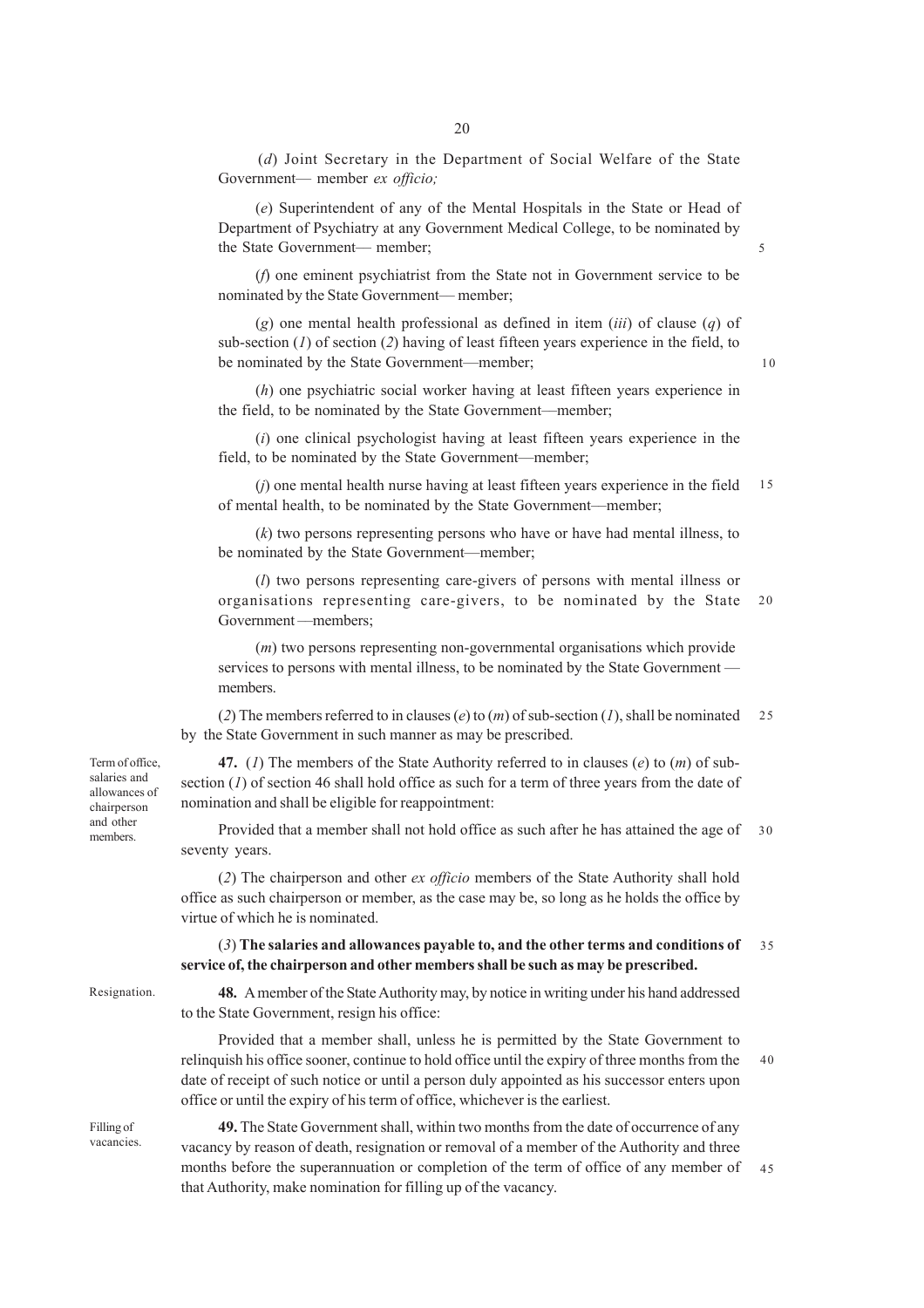**50.** No act or proceeding of the State Authority shall be invalid merely by reason of—

(*a*) any vacancy in, or any defect in the constitution of, the State Authority; or

(*b*) any defect in the appointment of a person as a member of the State Authority; or

5

(*c*) any irregularity in the procedure of the Authority not affecting the merits of the case.

**51.** Any member having any direct or indirect interest, whether pecuniary or otherwise, in any matter coming up for consideration at a meeting of the State Authority, shall, as soon as possible after the relevant circumstances have come to his knowledge, disclose the nature

10 of his interest at such meeting and such disclosure shall be recorded in the proceedings of the State Authority, and the member shall not take any part in any deliberation or decision of the State Authority with respect to that matter.

**52.** (*1*) There shall be a chief executive officer of the State Authority, not below the rank of the Director to the State Government, to be appointed by the State Government.

- 15
	- (*2*) The State Authority may, with the approval of the State Government, determine the number, nature and categories of other officers and employees required by the State Authority in the discharge of its functions.

(*3*) The salaries and allowances payable to, and the other terms and conditions of service (including the qualifications, experience and manner of appointment) of, the chief executive officer and other officers and employees of the State Authority shall be such as  $20<sup>2</sup>$ 

may be specified by regulations with the approval of the State Government.

**53.** (*1*) The chief executive officer shall be the legal representative of the State Authority and shall be responsible for—

(*a*) the day-to-day administration of the State Authority;

25

(*b*) implementing the work programmes and decisions adopted by the State Authority;

(*c*) drawing up of proposal for the State Authority's work programmes;

(*d*) the preparation of the statement of revenue and expenditure and the execution of the budget of the State Authority.

(*2*) Every year, the chief executive officer shall submit to the State Authority for approval— 30

> (*a*) a general report covering all the activities of the Authority in the previous year;

(*b*) programmes of work;

35

(*c*) the annual accounts for the previous year; and

(*d*) the budget for the coming year.

(*3*) The chief executive officer shall have administrative control over the officers and other employees of the State Authority.

**54.** On and from the establishment of the State Authority—

Transfer of assets, liabilities of State Authority.

40

14 of 1987

(*a*) all the assets and liabilities of the State Authority for Mental Health Services constituted under sub-section (*1*) of section 4 of the Mental Health Act, 1987 shall stand transferred to, and vested in, the State Authority.

meetings in certain cases.

Member not to participate in

Vacancies, etc., not to invalidate proceedings of State Authority.

Officers and other employees of State Authority.

Functions of chief executive officer of State Authority.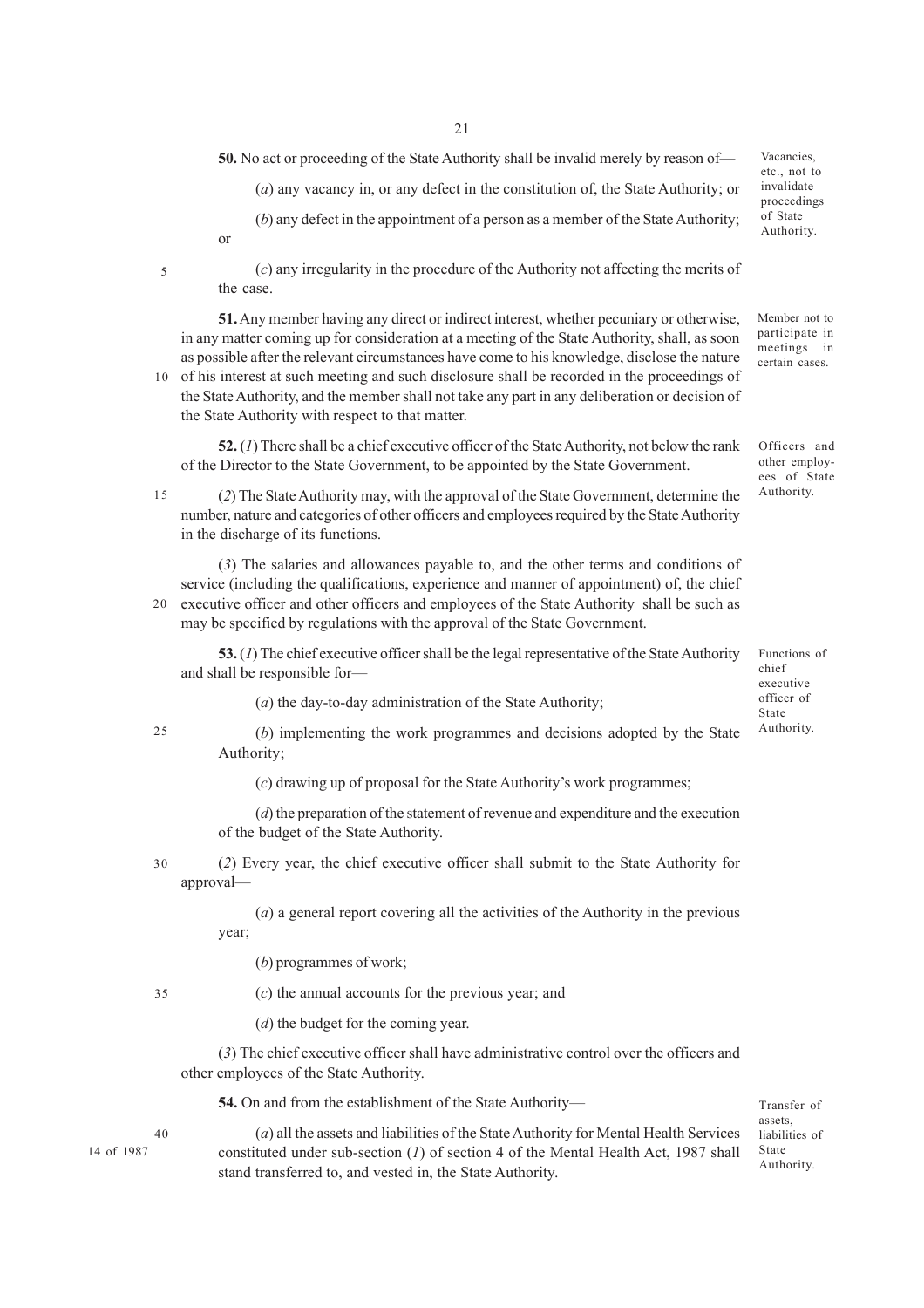*Explanation.—* The assets of such State Authority for Mental Health Services shall be deemed to include all rights and powers, and all properties, whether movable or immovable, including, in particular, cash balances, deposits and all other interests and rights in, or arising out of, such properties as may be in the possession of such State Authority for Mental Health Services and all books of account and other 5 documents relating to the same; and liabilities shall be deemed to include all debts, liabilities and obligations of whatever kind;

(*b*) without prejudice to the provisions of clause (*a*), all data and information collected during enrolment, all details of authentication performed, debts, obligations and liabilities incurred, all contracts entered into and all matters and things engaged to be done by, with or for such State Authority for Mental Health Services immediately before that day, for or in connection with the purpose of the said State Authority for Mental Health Services, shall be deemed to have been incurred, entered into or engaged to be done by, with or for, the State Authority; 10

(*c*) all sums of money due to the State Authority for Mental Health Services immediately before that day shall be deemed to be due to the State Authority; and 15

(*d*) all suits and other legal proceedings instituted or which could have been instituted by or against such State Authority for Mental Health Services immediately before that day may be continued or may be instituted by or against the State Authority.

**55.** (*1*) The State Authority shall––

(*a*) register all mental health establishments in the State except those referred to in section 43 and maintain and publish (including online on the internet) a register of such establishments;

(*b*) develop quality and service provision norms for different types of mental health establishments in the State;

(*c*) supervise all mental health establishments in the State and receive complaints about deficiencies in provision of services;

 (*d*) register clinical psychologists, mental health nurses and psychiatric social workers in the State to work as mental health professionals, and publish the list of such registered mental health professionals in such manner as may be specified by regulations by the State Authority; 30

(*e*) train all relevant persons including law enforcement officials, mental health professionals and other health professionals about the provisions and implementation of this Act;

(*f*) discharge such other functions with respect to matters relating to mental health as the State Government may decide: 35

Provided that the mental health establishments in the State (except those referred to in section 43), registered, before the commencement of this Act, under the Mental Health Act, 1987 or any other law for the time being in force, shall be deemed to have been registered under the provisions of this Act and copy of such registration shall be furnished to the State Authority.

(*2*) The procedure for registration (including the fees to be levied for such registration) of the mental health establishments under this section shall be such as may be prescribed by the State Government.

Meetings of State Authority.

**56.** (*1*) The State Authority shall meet at such times (not less than four times in a year) and places and shall observe such rules of procedure in regard to the transaction of business at its meetings (including quorum at such meetings) as may be specified by regulations made by the State Authority. 45

Functions of State Authority.

20

25

14 of 1987.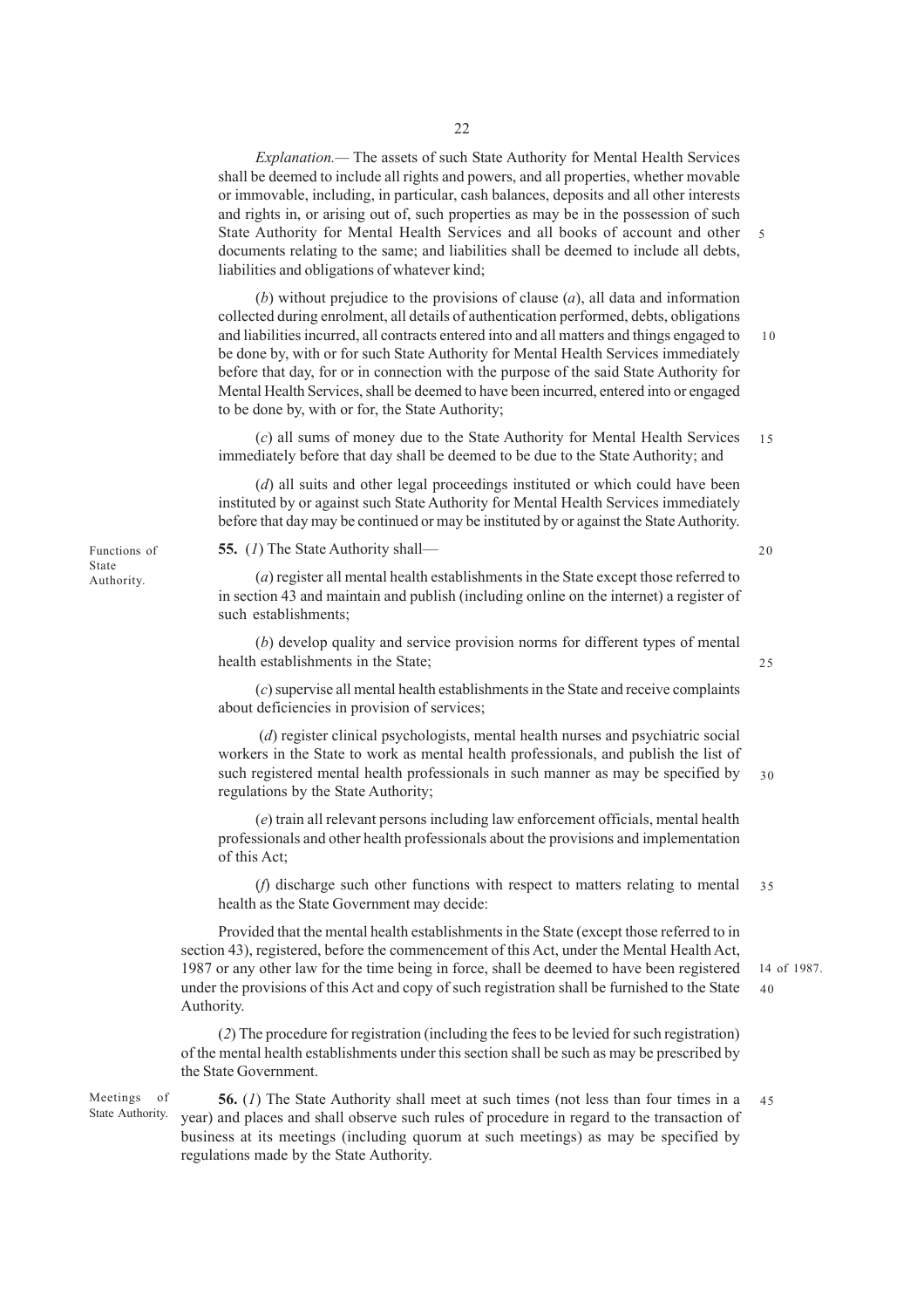(*2*) If the chairperson, for any reason, is unable to attend a meeting of the State Authority, the senior most member shall preside over the meetings of the Authority.

(*3*) All questions which come up before any meeting of the State Authority shall be decided by a majority of votes by the members present and voting and in the event of an equality of votes, the chairperson or in his absence the member presiding over shall have a second or casting vote. 5

(*4*) All decisions of the State Authority shall be authenticated by the signature of the chairperson or any other member authorised by the State Authority in this behalf.

(*5*) If any member, who is a director of a company and who as such director, has any 10 direct or indirect pecuniary interest in any manner coming up for consideration at a meeting of the State Authority, he shall, as soon as possible after relevant circumstances have come to his knowledge, disclose the nature of his interest at such meeting and such disclosure shall be recorded in the proceedings of the Authority, and the member shall not take part in any deliberation or decision of the State Authority with respect to that matter.

## CHAPTER IX

#### FINANCE, ACCOUNTS AND AUDIT

**57. The Central Government may, after due appropriation made by Parliament by law in this behalf, make to the Central Authority grants of such sums of money as the Central Government may think fit for being utilised for the purposes of this Act.**

**58.** (*1*) There shall be constituted a Fund to be called the Central Mental Health Authority Fund and there shall be credited thereto— 20

(*i*) any grants and loans made to the Authority by the Central Government;

(*ii*) all fees and charges received by the Authority under this Act; and

(*iii*) all sums received by the Authority from such other sources as may be decided upon by the Central Government.  $25$ 

(*2*) The Fund referred to in sub-section (*1*) shall be applied for meeting the salary, allowances and other remuneration of the chairperson, other members, chief executive officer, other officers and employees of the Authority and the expenses of the Authority incurred in the discharge of its functions and for purposes of this Act.

30

**59.** (*1*) The Central Authority shall maintain proper accounts and other relevant records and prepare an annual statement of accounts in such form as may be prescribed by the Central Government, in consultation with the Comptroller and Auditor-General of India.

(*2*) The accounts of the Authority shall be audited by the Comptroller and Auditor-General of India at such intervals as may be specified by him and any expenditure incurred in connection with such audit shall be payable by the Authority to the Comptroller and Auditor-General of India. 35

(*3*) The Comptroller and Auditor-General of India and any other person appointed by him in connection with the audit of the accounts of the Authority shall have the same rights and privileges and authority in connection with such audit as the Comptroller and Auditor-General generally has in connection with the audit of the Government accounts and, in 40 particular, shall have the right to demand the production of books, accounts, connected vouchers and other documents and papers and to inspect any of the office of the Authority.

(*4*) The accounts of the Authority as certified by the Comptroller and Auditor-General of India or any other person appointed by him in this behalf together with the audit report thereon, shall be forwarded annually to the Central Government by the Authority and the 45Central Government shall cause the same to be laid before each House of Parliament.

Grants by Central Government to Central Authority.

Central Mental Health Authority Fund.

Accounts and audit of Central Authority.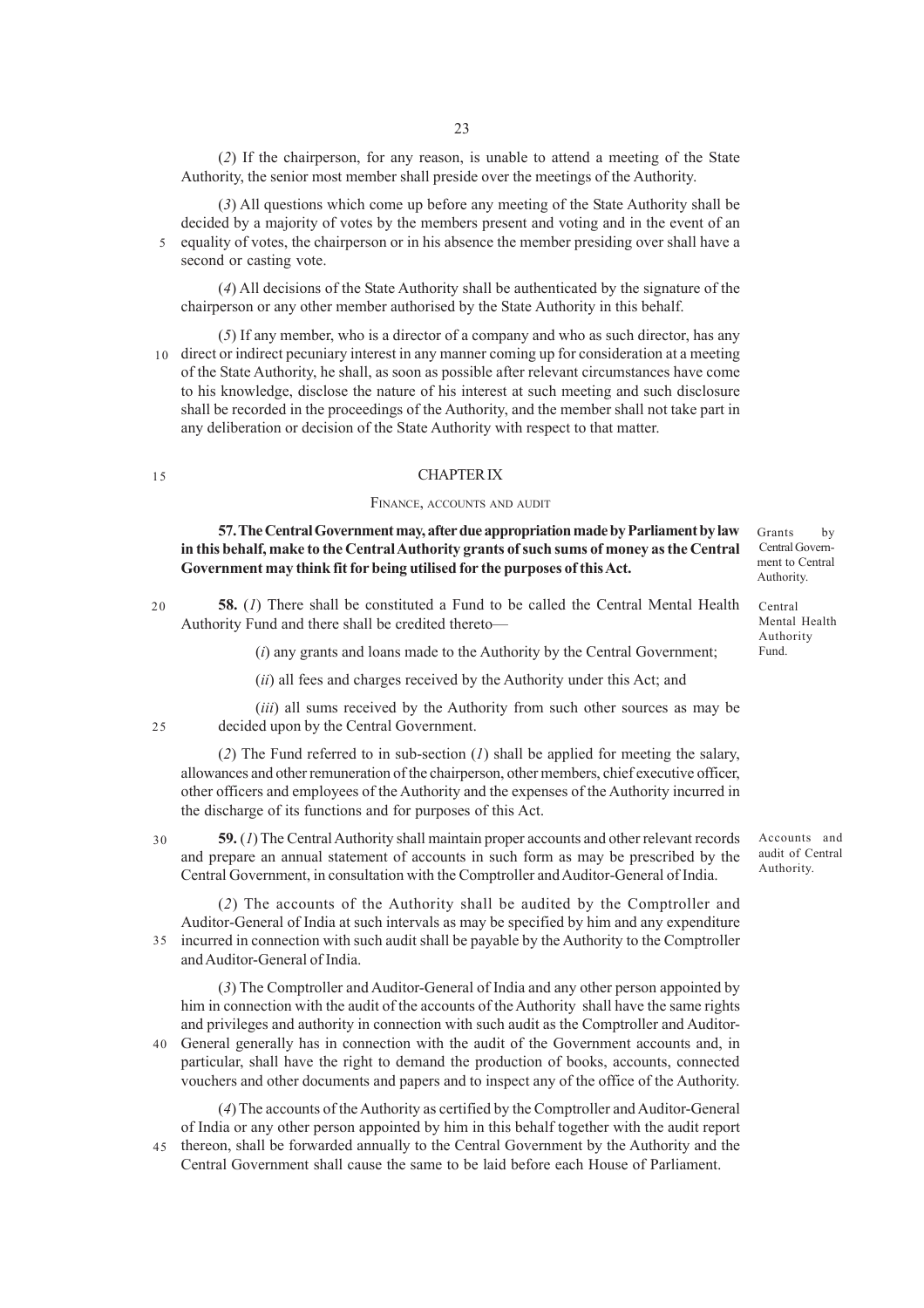Annual report of Central Authority.

Grants by State Government.

State Mental Health Authority Fund.

law in this behalf, make to the State Authority grants of such sums of money as the State Government may think fit for being utilised for the purposes of this Act. **62.** (*1*) There shall be constituted a Fund to be called the State Mental Health Authority

shall cause the same to be laid before both Houses of Parliament.

Fund and there shall be credited thereto—

10

 $25$ 

5

(*i*) any grants and loans made to the State Authority by the State Government;

(*ii*) all fees and charges received by the Authority under this Act; and

(*iii*) all sums received by the State Authority from such other sources as may be decided upon by the State Government.

(*2*) The Fund referred to in sub-section (*1*) shall be applied for meeting the salary, allowances and other remuneration of the chairperson, other members, chief executive officer, other officers and employees of the State Authority and the expenses of the State Authority incurred in the discharge of its functions and for purposes of this Act. 15

Accounts and audit of State Authority.

**63.** (*1*) The State Authority shall maintain proper accounts and other relevant records and prepare an annual statement of accounts in such form as may be prescribed by the State Government, in consultation with the Comptroller and Auditor-General of India. 20

(*2*) The accounts of the State Authority shall be audited by the Comptroller and Auditor-General of India at such intervals as may be specified by him and any expenditure incurred in connection with such audit shall be payable by the State Authority to the Comptroller and Auditor-General of India.

(*3*) The Comptroller and Auditor-General of India and any other person appointed by him in connection with the audit of the accounts of the State Authority shall have the same rights and privileges and authority in connection with such audit as the Comptroller and Auditor-General generally has in connection with the audit of the Government accounts and, in particular, shall have the right to demand the production of books, accounts, connected vouchers and other documents and papers and to inspect any of the office of the State Authority. 30

(*4*) The accounts of the State Authority as certified by the Comptroller and Auditor-General of India or any other person appointed by him in this behalf together with the audit report thereon, shall be forwarded annually to the Central Government by the Authority and the Central Government shall cause the same to be laid before each House of Parliament. 35

Annual report of State Authority.

**64.** The State Authority shall prepare in every year, in such form and at such time as may be prescribed by the State Government, an annual report giving a full account of its activities during the previous year, and copies thereof along with copies of its annual accounts and auditor's report shall be forwarded to the State Government and the Government shall cause the same to be laid before the State Legislature. 40

## CHAPTER X

#### MENTAL HEALTH ESTABLISHMENTS

Registration of mental health establishment.

**65.** (*1*) No person or organisation shall establish or run a mental health establishment unless it has been registered with the Authority under the provisions of this Act. 45

**60.** The Central Authority shall prepare in every year, in such form and at such time as may be prescribed by the Central Government, an annual report giving a full account of its activities during the previous year, and copies thereof along with copies of its annual accounts and auditor's report shall be forwarded to the Central Government and the CentralGovernment

**61.** The State Government may, after due appropriation made by State Legislature by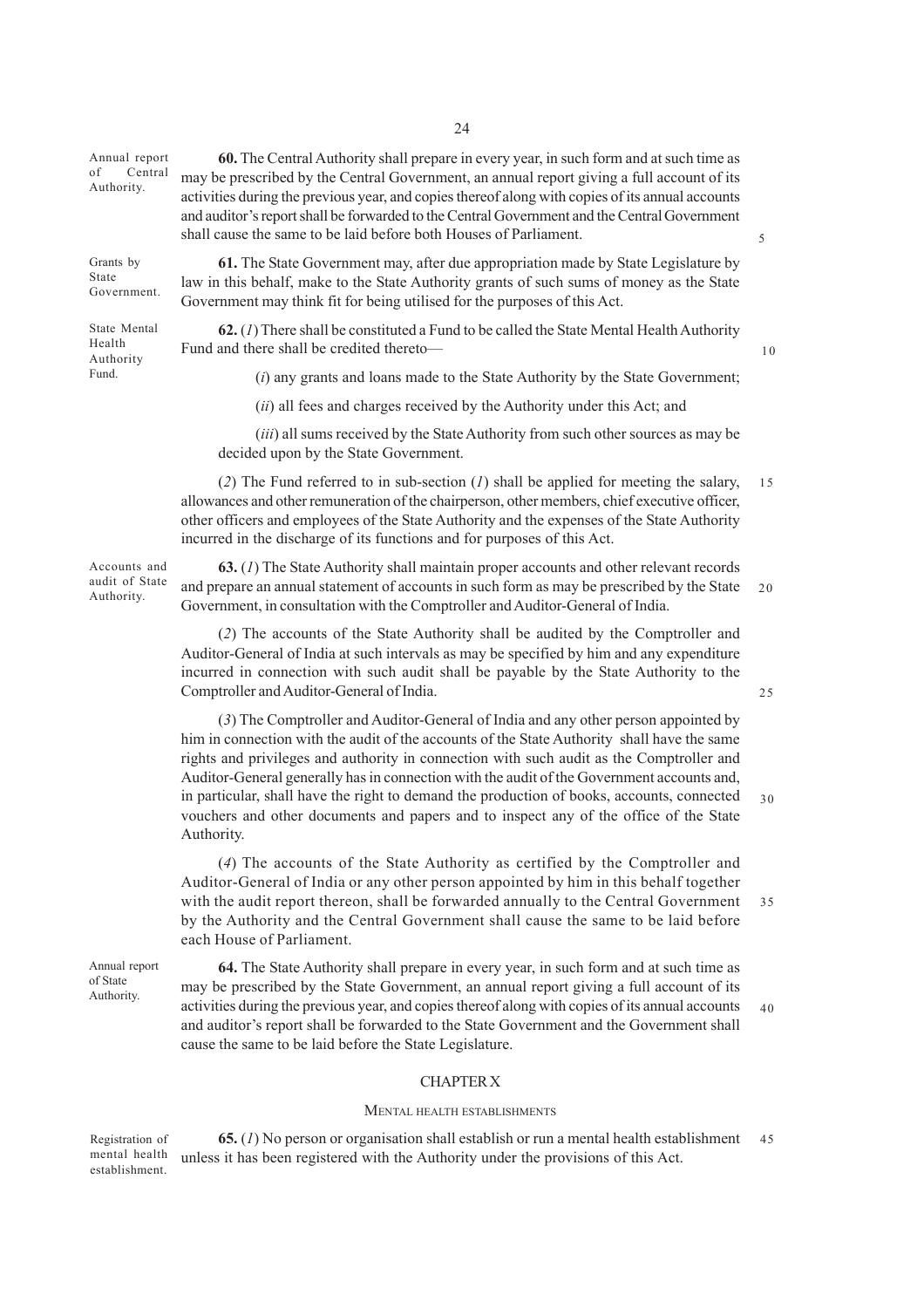*Explanation*.— For the purposes of this Chapter, the expression "Authority" means—

(*a*) in respect of the mental health establishments under the control of the Central Government, the Central Authority;

(*b*) in respect of the mental health establishments in the State [not being the health establishments referred to in clause (*a*)], the State Authority.

(*2*) Every person or organisation who proposes to establish or run a mental health establishment shall register the said establishment with the Authority under the provisions of this Act.

5

*Explanation.––* In case a mental health establishment has been registered under the 23 of 2010. 10 Clinical Establishments (Registration and Regulation) Act, 2010 or any other law for the time being in force in a State, such mental health establishment shall submit a copy of the said registration along with an application in such form as may be prescribed to the Authority with an undertaking that the mental health establishment fulfils the minimum standards, if any, specified by the Authority for the specific category of mental health establishment.

> (*3*) The Authority shall, on receipt of application under sub-section (*2*), on being satisfied that such mental health establishment fulfils the standards specified by the Authority, issue a certificate of registration in such form as may be prescribed: 15

> Provided that till the period the Authority specifies the minimum standards for different categories of mental health establishments, it shall issue a provisional certificate of registration to the mental health establishment: 20

> Provided further that on specifying the minimum standards for different categories of mental health establishments, the mental health establishment referred to in the first proviso shall, within a period of six months from the date such standards are specified, submit to the Authority an undertaking stating therein that such establishment fulfils the specified minimum standards and on being satisfied that such establishment fulfils the minimum standards, the Authority shall issue a certificate of registration to such mental health establishment.  $25$

(*4*) Every mental health establishment shall, for the purpose of registration and

continuation of registration, fulfil––

(*a*) the minimum standards of facilities and services as may be specified by regulations made by the Central Authority;

(*b*) the minimum qualifications for the personnel engaged in such establishment as may be specified by regulations made by the Central Authority;

(*c*) provisions for maintenance of records and reporting as may be specified by regulations made by the Central Authority; and

(*d*) any other conditions as may be specified by regulations made by the Central Authority.

(*5*) The Authority may––

(*a*) classify mental health establishments into such different categories, as may be specified by regulations made by the Central Authority;

(*b*) specify different standards for different categories of mental health establishments;

(*c*) while specifying the minimum standards for mental health establishments, have regard to local conditions.

(*6*) Notwithstanding anything in this section, the Authority shall, within a period of eighteen months from the commencement of this Act, by notification, specify the minimum standards for different categories of mental health establishments. 45

30

35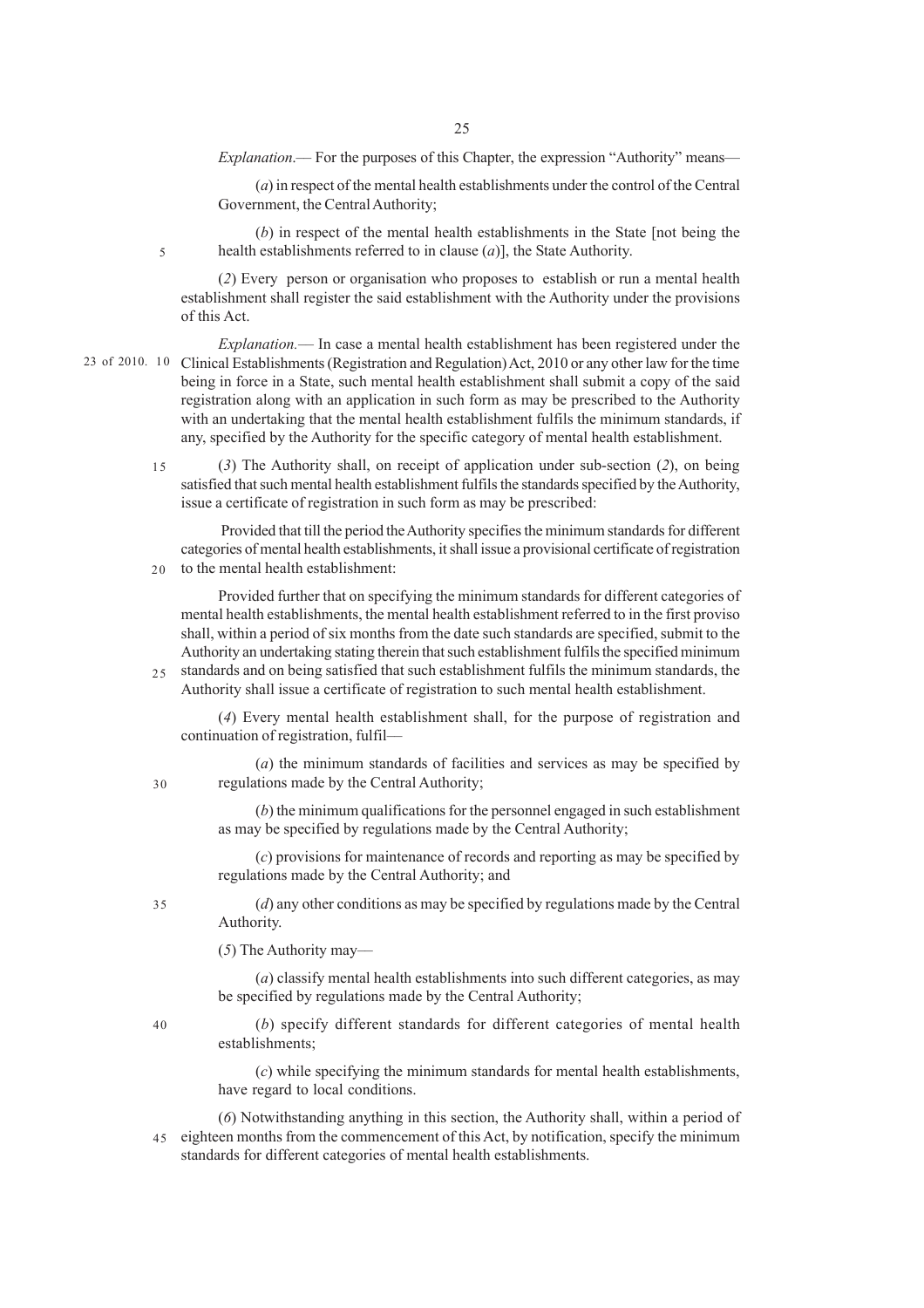Procedure for registration, inspection and inquiry of mental health establish-

**66.** (*1*) The mental health establishment shall, for the purpose of registration, submit an application, in such form, accompanied with such details and fees, as may be prescribed, to the Authority.

(*2*) The mental health establishment may submit the application in person or by post or online. ments. Sometimes online.

> (*3*) Every mental health establishment, existing on the date of commencement of this Act, shall, within a period of six months from the date of constitution of the Authority, submit an application for its provisional registration to the Authority.

(*4*) The Authority shall, within a period of ten days from the date of receipt of such application, issue to the mental health establishment a certificate of provisional registration in such form and containing such particulars and information as may be prescribed. 10

(*5*) The Authority shall not be required to conduct any inquiry prior to issue of provisional registration.

(*6*) The Authority shall, within a period of forty-five days from the date of provisional registration, publish in print and in digital form online, all particulars of the mental health establishment. 15

(*7*) A provisional registration shall be valid for a period of twelve months from the date of its issue and be renewable.

(*8*) Where standards for particular categories of mental health establishments have been specified under this Act, the mental health establishments in that category shall, within a period of six months from date of notifying such standards, apply for that category and obtain permanent registration. 20

(*9*) The Authority shall publish the standards in print and online in digital format.

(*10*) Until standards for particular categories of mental health establishments are specified under this Act, every mental health establishment shall, within thirty days before the expiry of the validity of certificate of provisional registration, apply for a renewal of provisional registration 25

(*11*) If the application is made after the expiry of provisional registration, the Authority shall allow renewal of registration on payment of such fees, as may be prescribed.

(*12*) A mental health establishment shall make an application for permanent registration to the Authority in such form and accompanied with such fees as may be specified by regulations.  $3<sub>0</sub>$ 

(*13*) The mental health establishment shall submit evidence that the establishment has complied with the specified minimum standards in such manner as may be specified by regulations by the Authority.

(*14*) As soon as the mental health establishment submits the required evidence of the mental health establishment having complied with the specified minimum standards, the Authority shall give public notice and display the same on its website for a period of thirty days, for filing objections, if any, in such manner as may be specified by regulations.

(*15*) The Authority shall, communicate the objections, if any, received within the period referred to in sub-section (*14*), to the mental health establishment for response within such period as the Authority may determine. 40

(*16*) The mental health establishment shall submit evidence of compliance with the standards with reference to the objections communicated to such establishment under sub-section (15), to the Authority within the specified period.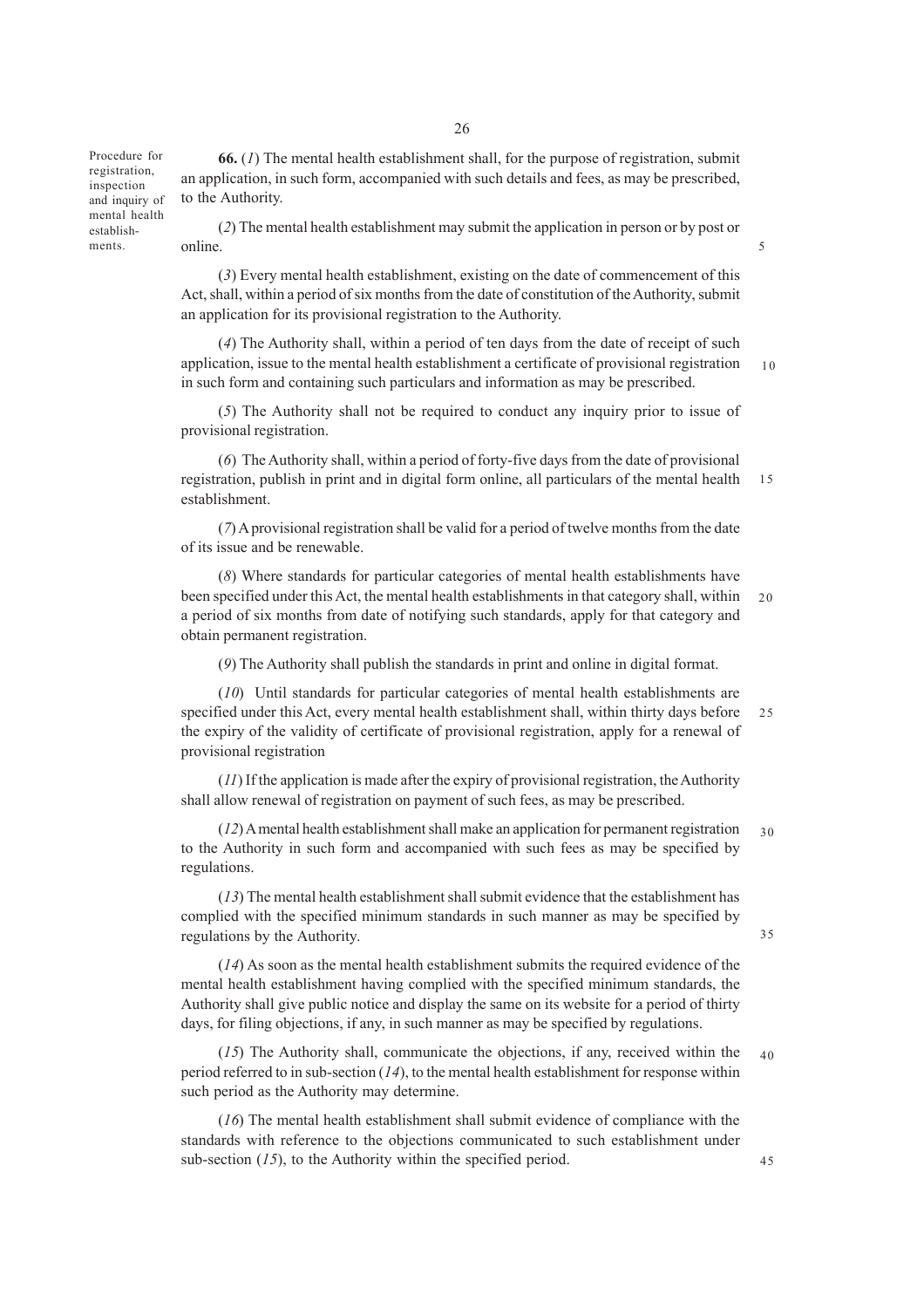(*17*) The Authority shall on being satisfied that the mental health establishment fulfils the specified minimum standards for registration, grant permanent certificate of registration to such establishment.

(*18*) The Authority shall, within a period of thirty days after the expiry of the period specified under this section, pass an order, either–– 5

(*a*) grant permanent certificate of registration; or

(*b*) reject the application after recording the reasons thereof:

Provided that in case the Authority rejects the application under clause (*b*), it shall grant such period not exceeding six months, to the mental health establishment for rectification 10 of the deficiencies which have led to rejection of the application and such establishment may

apply afresh for registration.

(*19*) Notwithstanding anything contained in this section, if the Authority has not communicated any objections received by it to the mental health establishment under subsection (*15*), nor has passed an order under sub-section (*18*), it shall be deemed that the Authority has granted permanent certificate of registration to the applicant. 15

**67.** (*1*) The Authority shall cause to be conducted an audit of all registered mental health establishments by such person or persons (including representatives of the local community) as may be prescribed, every three years, so as to ensure that such mental health establishment**s** comply with the requirements of minimum standards for registration as a mental health establishment.

(*2*) The Authority may charge the mental health establishment such fee as may be prescribed, for conducting the audit under this section.

(*3*) The Authority may issue a show cause notice to a mental health establishment as to why its registration under this Act not be cancelled, if the Authority is satisfied that––

25

30

20

(*a*) the mental health establishment has failed to maintain the minimum standards specified by the Authority; or

(*b*) the person or persons or entities entrusted with the management of the mental health establishment have been convicted of an offence under this Act; or

(*c*) the mental health establishment violates the rights of any person with mental illness.

(*4*) The Authority may, after giving a reasonable opportunity to the mental health establishment, if satisfied that the mental health establishment falls under clause (*a*) or clause (*b*) or clause (*c*) of sub-section (*3*), without prejudice to any other action which it may take against the mental health establishment, cancel its registration.

(*5*) Every order made under sub-section (*4*) shall take effect–– 35

> (*a*) where no appeal has been preferred against such order, immediately on the expiry of the period specified for preferring of appeal; and

> (*b*) where the appeal has been preferred against such an order and the appeal has been dismissed, from the date of the order of dismissal.

(*6*) The Authority shall, on cancellation of the registration for reasons to be recorded in writing, restrain immediately the mental health establishment from carrying on its operations, if there is imminent danger to the health and safety of the persons admitted in the mental health establishment. 40

(*7*) The Authority may cancel the registration of a mental health establishment if so directed by the Mental Health Review Commission or a Board to do so. 45

Audit of mental health establishment.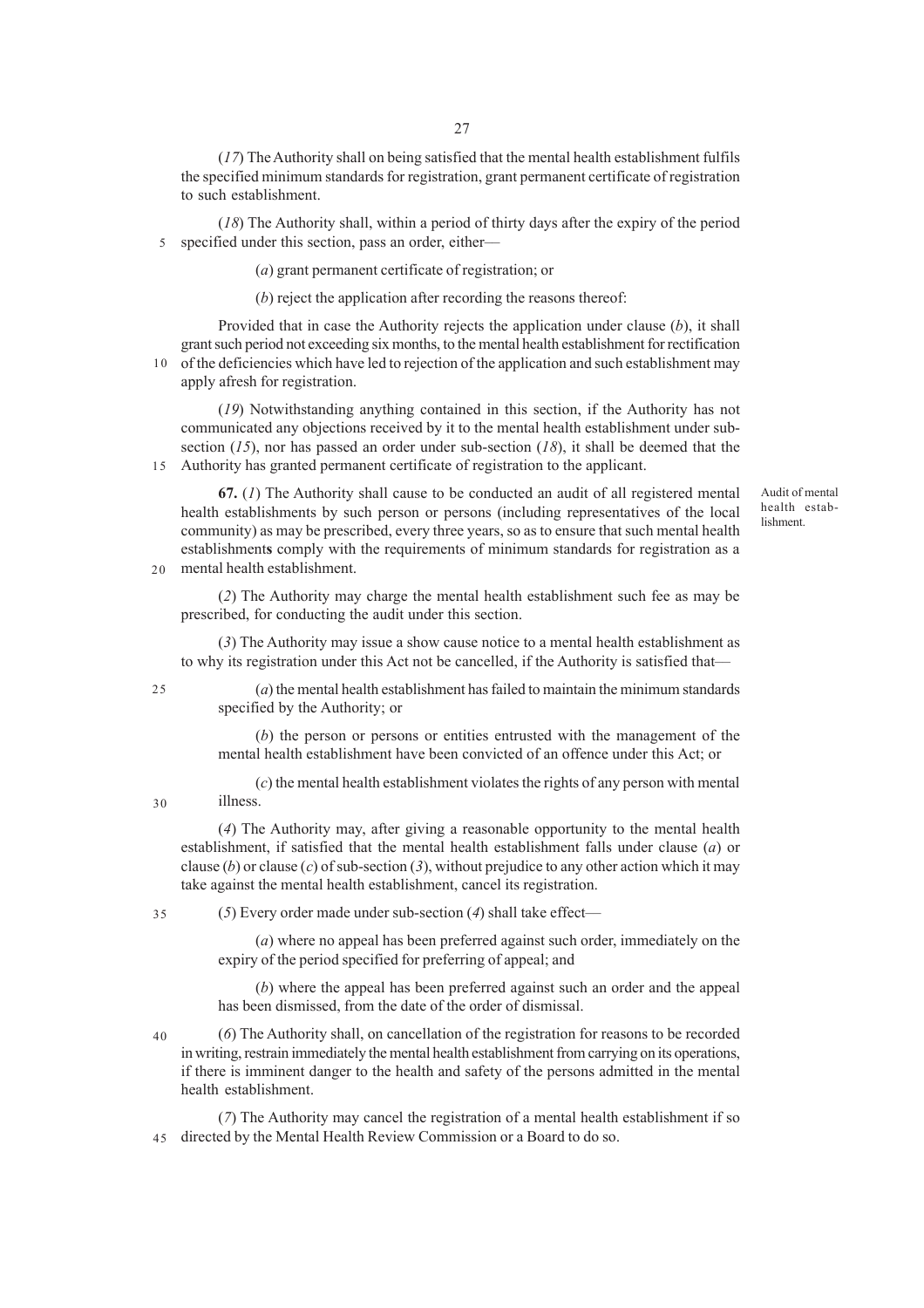Inspection and inquiry.

**68.** (*1*) The Authority may, *suo motu* or on a complaint received from any person with respect to non adherence of minimum standards specified by or under this Act or contravention of any provision thereof, order an inspection or inquiry of any mental health establishment, to be made by such person as may be prescribed.

 (*2*) The mental health establishment shall be entitled to be represented at such inspection or inquiry. 5

(*3*) The Authority shall communicate to the mental health establishment the results of such inspection or inquiry and may after ascertaining the opinion of the mental health establishment, order the establishment to make necessary changes within such period as may be specified by it.

(*4*) The mental health establishment shall comply with the order of the Authority made under sub-section (*3*).

(*5*) If the mental health establishment fails to comply with the order of the Authority made under sub-section (*3*), the Authority may cancel the registration of the mental health establishment.

(*6*) The Authority or any person authorised by it may, if there is any reason to suspect that any person is operating a mental health establishment without registration, enter and search in such manner as may be prescribed, and the mental health establishment shall co-operate with such inspection or inquiry and be entitled to be represented at such inspection or inquiry.

20

 $15$ 

10

**69.** Any mental health establishment aggrieved by an order of the Authority refusing to grant registration or renewal of registration or cancellation of registration, may, within a period of thirty days from such order, prefer an appeal to the High Court in the State: Appeal to High Court against order

> Provided that the High Court may entertain an appeal after the expiry of the said period of thirty days, if it is satisfied that the appellant had sufficient cause for not preferring the appeal within the period of thirty days. 25

**70.** (*1*) Every mental health establishment shall display the certificate of registration in a conspicuous place in the mental health establishment in such manner so as to be visible to everyone visiting the mental health establishment.

(*2*) In case the certificate is destroyed or lost or mutilated or damaged, the Authority may issue a duplicate certificate on the request of the mental health establishment and on the payment of such fees as may be prescribed. 30

(*3*) The certificate of registration shall be non-transferable and valid in case of change of ownership of the establishment.

(*4*) In the event of change of category of the mental health establishment, such establishment shall surrender the certificate of registration to the Authority and the mental health establishment shall apply afresh for grant of certificate of registration in that category. 35

**71.** The Authority shall maintain in digital format a register of mental health establishments, registered by the Authority, to be called the Register of Mental Health Establishments and shall enter the particulars of the certificate of registration so granted in a separate register to be maintained in such form and manner as may be prescribed. 40

**72.** (*1*) Every mental health establishment shall display within the establishment at conspicuous place (including on its website), the contact details including address and telephone numbers of the concerned Board.

(*2*) Every mental health establishment shall provide the person with necessary forms to apply to the concerned Board and also give free access to make telephone calls to the Board to apply for a review of the admission. 45

lishments.

Certificates, fees and register of mental health estab-

of Authority.

Maintenance of register of mental health establishment in digital format.

Duty of mental health establishment to display information.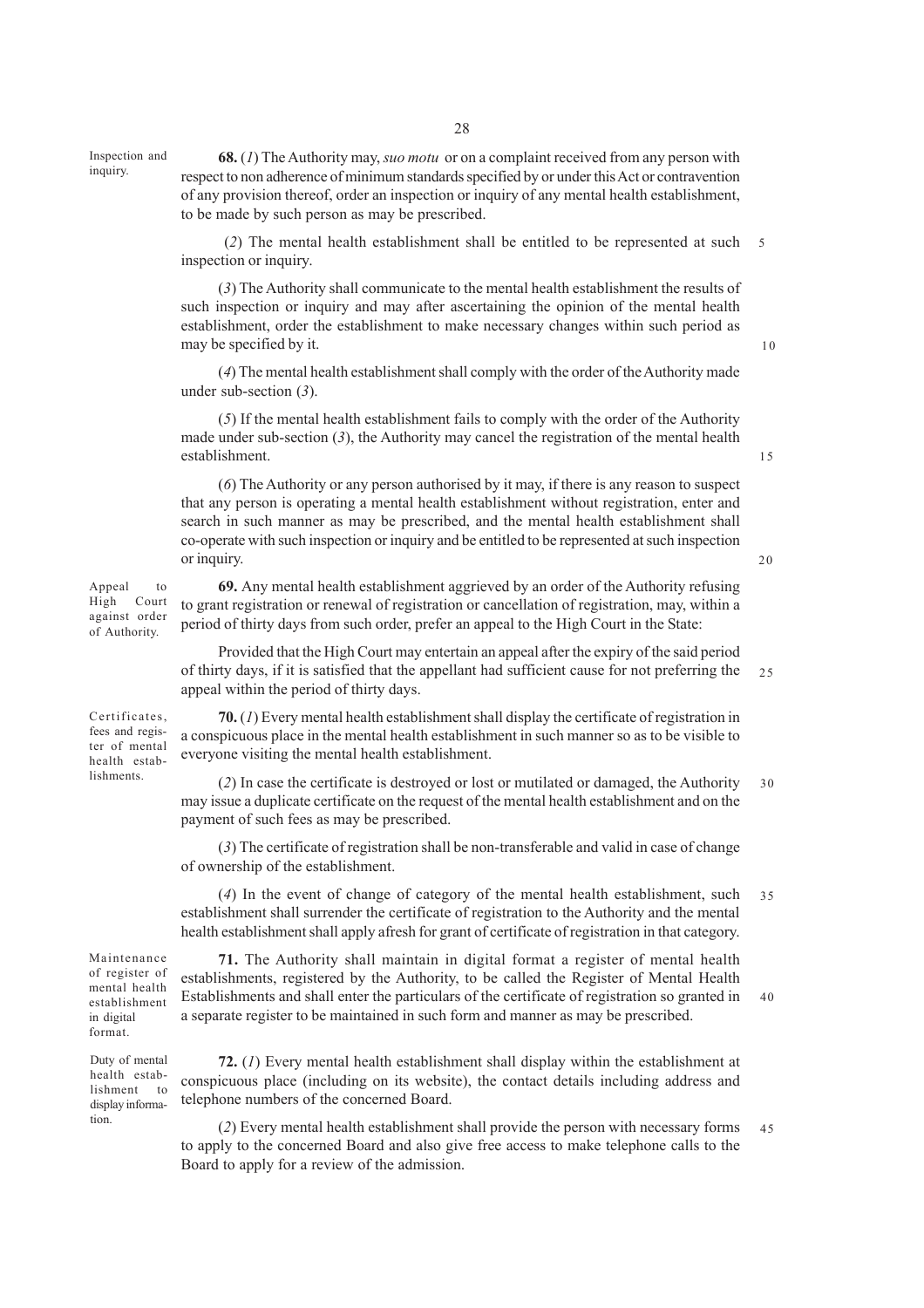## CHAPTER XI

#### MENTAL HEALTH REVIEW COMMISSION

**73.** (*1*) The Central Government shall, within nine months from the date on which this Act receives the assent of the President, constitute the Mental Health Review Commission 5 to exercise the powers conferred upon and to perform the functions assigned to it under this Act.

(*2*) The head office of the Commission shall be at Mumbai.

**74.** (*1*) The Commission shall consist of a president and four members.

(*2*) The president and members of the Commission shall be appointed by the President 10 of India on recommendation of the Selection Committee referred to in sub-section  $(I)$  of section 76:

Provided that in case a serving Chief Justice of a High Court or a Judge of the High Court with five years experience is appointed as the president of the Commission, he shall be appointed in consultation with the Chief Justice of India.

**75.** (*1*) A person shall be qualified to be appointed as the president of the Commission, if he is a serving or retired Chief Justice of a High Court or a Judge of the High Court with five years experience. 15

(*2*) A person shall be qualified to be appointed as a member, if such person has ability, integrity and standing, and adequate knowledge and experience in mental health.

(*3*) Out of the four members referred to in section 74, one each shall be chosen from amongst—  $20$ 

(*a*) psychiatrists having at least fifteen years experience in the field;

(*b*) persons with mental illness or representatives of persons with mental illness;

(*c*) representatives of families and care-givers to person with mental illness or of non-Governmental organisations working in the field of mental health;

(*d*) persons having at least fifteen years of experience in public administration.

**76.** (*1*) The Central Government shall, for the purpose of selection of the president and members of the Commission, constitute a Selection Committee consisting of—

(*a*) Chief Justice of India —chairperson;

(*b*) Secretary of the Department of Health and Family Welfare in the Ministry of Health and Family Welfare as the convener––member;

(*c*) Secretary of the Department of Disability Affairs in the Ministry of Social Justice and Empowerment––member;

(*d*) Secretary of the Ministry of Women and Child Development––member;

(*e*) Secretary, Department of Ayurveda, Yoga and Naturopathy, Unani, Siddha and Homeopathy in the Ministry of Health and Family Welfare—member;

(*f*) an eminant person working in the field of mental health—member.

(*2*) The Central Government shall, within two months from the date of occurrence of any vacancy by reason of death, resignation or removal of the president or a member of the Commission and three months before the superannuation or completion of the term of office of the president or any member of that Commission, make a reference to the Selection Committee for filling up of the vacancy. 40

(*3*) The Selection Committee shall finalise the selection of the president and members of the Commission within two months from the date on which the reference is made to it.

(*4*) The Selection Committee shall issue a public advertisement seeking applications from persons for recommendation of names in respect of categories mentioned under clauses (*a*), (*b*), (*c*) and (*d*) of sub-section (*3*) of section 75. 45

Selection Committee.

Composition of Commission.

Constitution of Mental Health Review Commission.

Qualifications for appointment of president and members of Commission.

30

25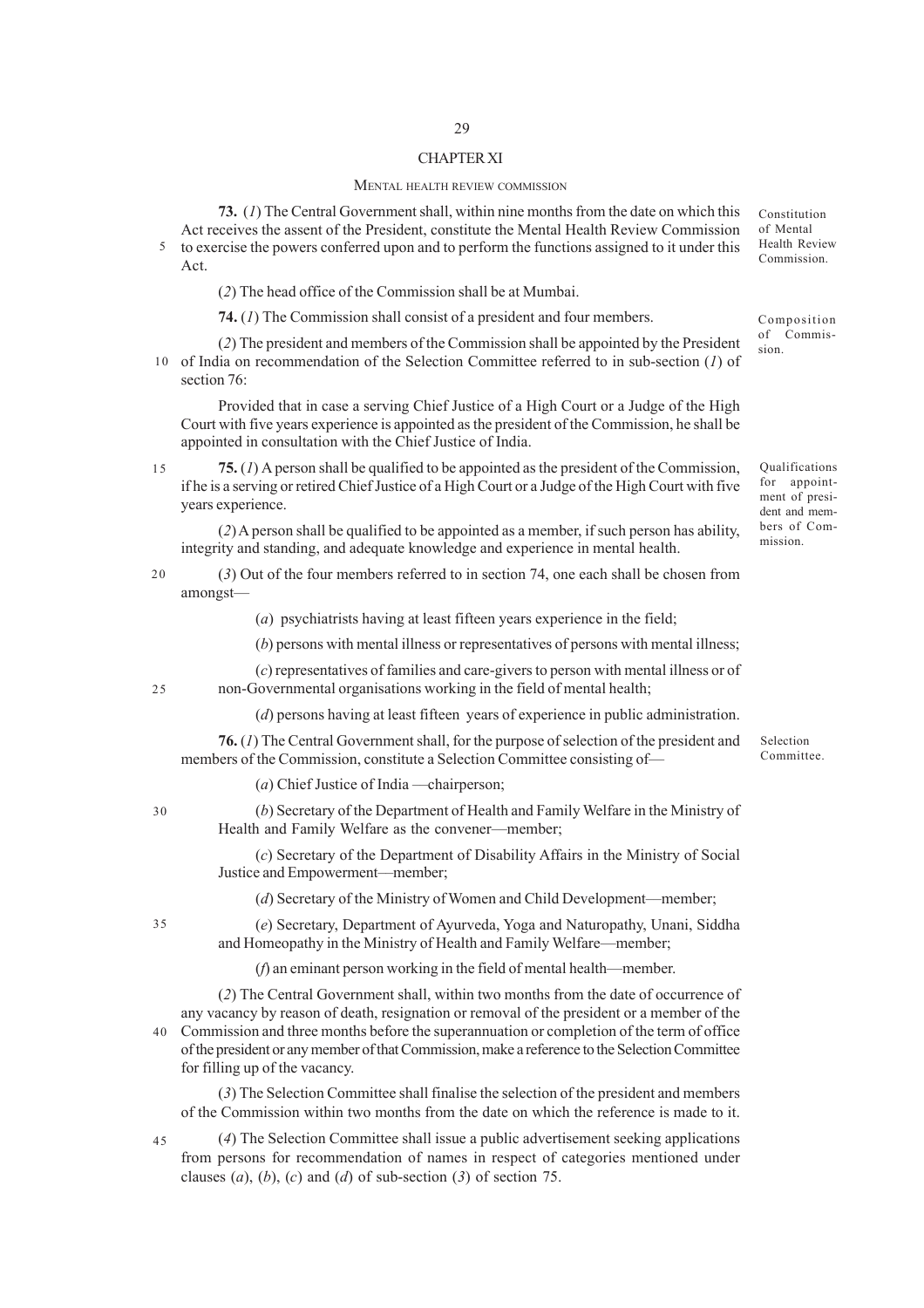(*5*) The Selection Committee shall recommend a panel of two names for every vacancy referred to it.

(*6*) Before recommending any person for appointment as a president or other member of the Commission, the Selection Committee shall satisfy itself that such person does not have any financial or other interest, which is likely to affect prejudicially his functions as a member. 5

(*7*) Subject to the provisions of sub-sections (*1*) to (*6*), the Selection Committee shall regulate its own procedure.

(*8*) No appointment of the president or other member of the Commission shall be invalid merely by reason of any vacancy in the Selection Committee.

**77.** (*1*) The president of the Commission shall be appointed on whole time basis and the members of the Commission shall be appointed on the whole time or part-time basis as the Central Government may decide.

(*2*) The president and the other members of the Commission shall hold office as such for a term of five years from the date on which he enters upon his office and shall not be eligible for reappointment: 15

Provided that the president or the member shall not hold office as such after he has attained the age of seventy years.

(*3*) **The salaries and allowances payable to, and the other terms and conditions of service of, the president and other members shall be such as may be prescribed by the Central Government:** 20

**Provided that neither the salary and allowances nor the other terms and conditions of service of the president and other members of the Commission shall be varied to their disadvantage after their appointment.**

**78.** No act or proceeding of the Commission shall be invalid merely by reason of—  $25$ 

(*a*) any vacancy in, or any defect in the constitution of, the Commission; or

(*b*) any defect in the appointment of a person acting as a member of the Commission; or

(*c*) any irregularity in the procedure of the Commission not affecting the merits of the case.

35

10

**79.** (*1*) The Central Government shall determine the nature and categories of the officers and other employees required to assist the Commission in the discharge of its functions and provide the Commission with such officers and other employees as it may think fit.

(*2*) The officers and other employees of the Commission shall discharge their functions under the general superintendence of the president.

(*3*) **The salaries and allowances payable to, and the other terms and conditions of service of, the officers and other employees of the Commission shall be such as may be prescribed by the Central Government.**

Constitution of Mental Health Review Boards.

**80.** (*1*) The Commission shall, with the prior concurrence of the concerned State Government, constitute Boards to be called as Mental Health Review Board in the districts of that State. 40

(*2*) The number, location and jurisdiction of the Boards shall be decided by the Commission in consultation with the concerned State Government.

Term of office, salaries and allowances of President and other members.

Vacancies, etc., not to invalidate proceedings of Commission.

Staff of Commission.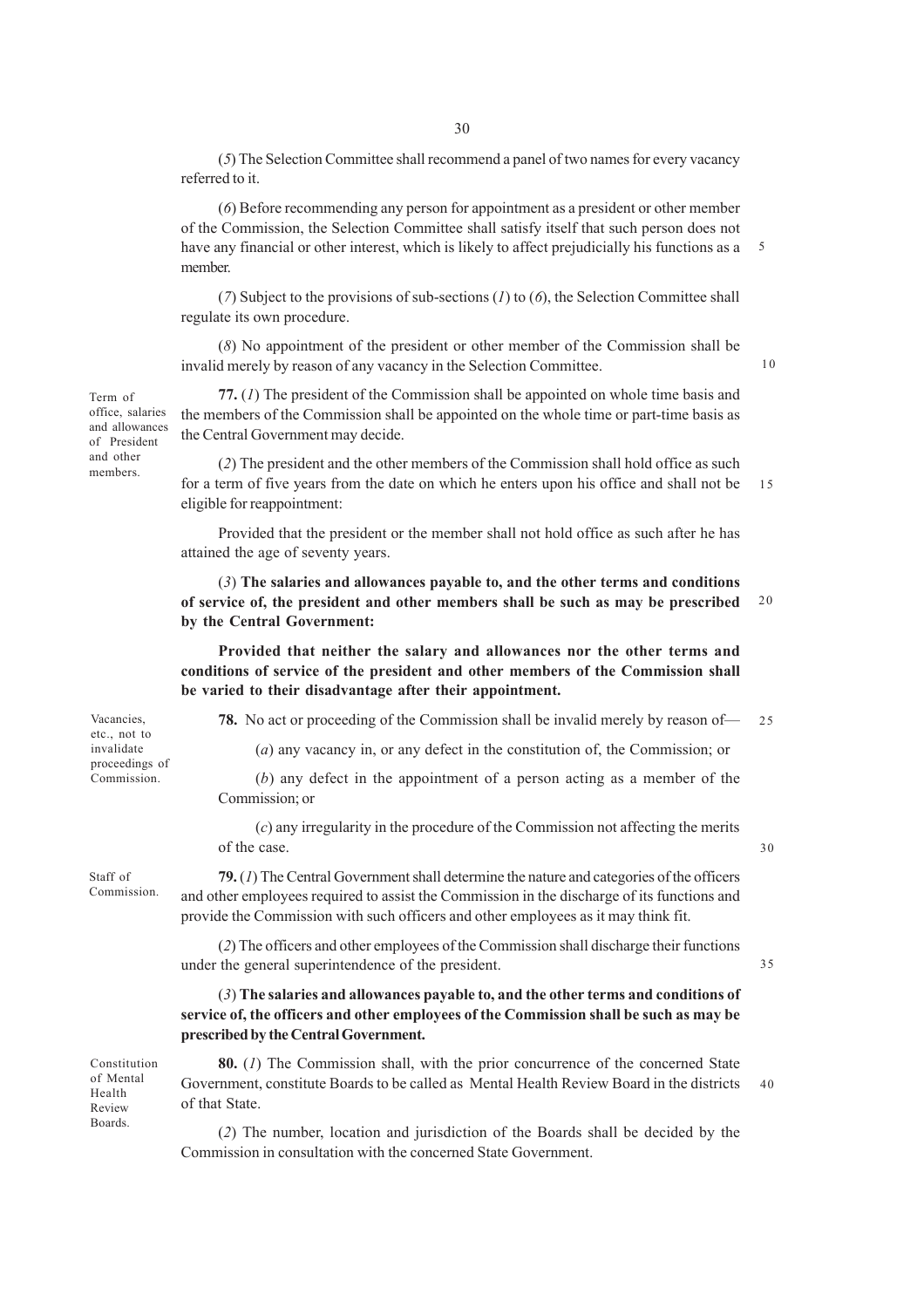(*3*) While constituting the Boards under sub-section (*1*), the Commission shall have regard to the followings, namely:––

(*a*) the expected or actual workload of the Board in the State in which such Board is to be constituted;

(*b*) number of mental health establishments existing in the State;

(*c*) the number of persons with mental illness;

(*d*) population in the district in which the Board is to be constituted;

(*e*) geographical and climatic conditions of the district in which the Board is to be constituted.

81. Each Board shall consist of-10

Composition of Board.

> Disqualification and removal.

(*a*) a District Judge, or an officer of the State judicial services who is qualified to be appointed as District Judge or a retired District Judge who shall be chairperson of the Board;

(*b*) representative of the District Collector or District Magistrate or Deputy Commissioner of the districts in which the Board is to be constituted;

(*c*) two members who shall be mental health professionals of whom at least one shall be a psychiatrist;

(*d*) two members who shall be persons with mental illness or care-givers or persons representing organisations of persons with mental illness or care-givers or non-governmental organisations working in the field of mental health.

**82.** (*1*) A person shall be disqualified to be appointed as the president or a member of the Commission or be removed by the President of India on the recommendation of the Central Government, if he–

(*a*) has been convicted and sentenced to imprisonment for an offence which involves moral turpitude; or 25

> (*b*) has been removed or dismissed from the service of the Government or a body corporate owned or controlled by the Government; or

(*c*) is adjudged as an insolvent; or

(*d*) has such financial or other interest as is likely to prejudice the discharge by him or her functions as a member; or

(*e*) has such other disqualifications as may be prescribed by the Central Government.

(*2*) A person shall be disqualified to be appointed as the chairperson or a member of a Board or be removed by the Commission, if he––

(*a*) has been convicted and sentenced to imprisonment for an offence which involves moral turpitude; or 35

(*b*) is adjudged as an insolvent; or

(*c*) has been removed or dismissed from the service of the Government or a body corporate owned or controlled by the Government; or

(*d*) has such financial or other interest as is likely to prejudice the discharge by him or her functions as a member; or

40

 $20$ 

15

5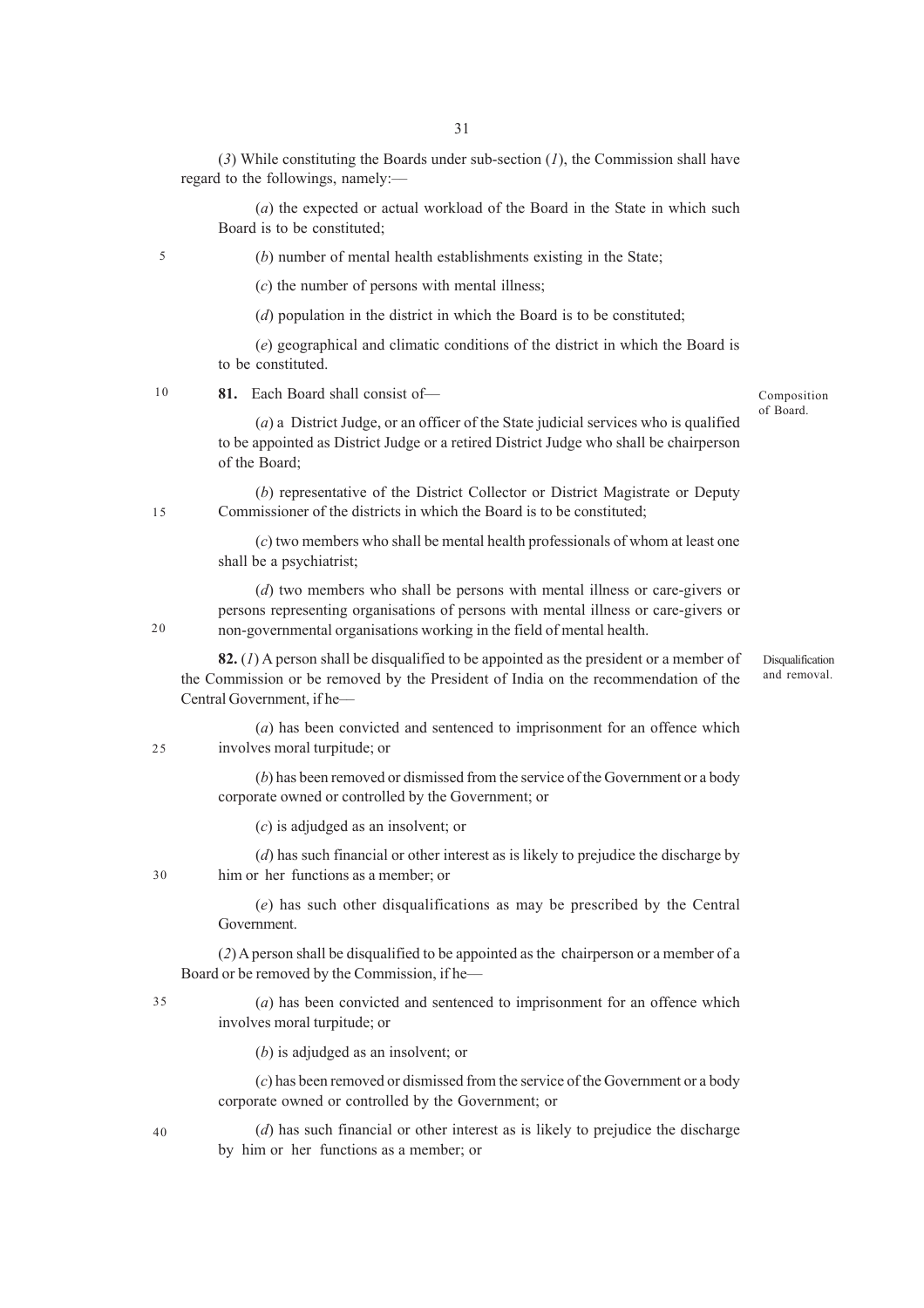(*e*) has such other disqualifications as may be prescribed by the Central Government.

(*3*) The president or a member of the Commission may resign from the office by notice in writing under his hand addressed to the President of India and on such resignation being accepted, the vacancy shall be filled by appointment of a person, belonging to the category under sub-section (*3*) of section 75. 5

(*4*) A chairperson or member of a Board may resign his office by notice in writing under his hand addressed to the President of the Commission and on such resignation being accepted, the vacancy shall be filled by appointment of a person, belonging to the category under sub-section (*1*) of section 81.

**83.** (*1*) The chairperson and members of the Board shall hold office for a term of five years or up to the age of seventy years, whichever is earlier and shall be eligible for reappointment for another term of five years or up to the age of seventy years whichever is earlier.

(*2*) The appointment of chairperson and members of every Board shall be made by the president of the Commission.

(*3*) The honorarium and other allowances payable to, and the other terms and conditions of service of, the chairperson and members of the Board shall be such as may be prescribed by the Central Government.

**84.** (*1*) The decisions of the Commission or the Board, as the case may be, shall be by consensus, failing which by a majority of votes of members present and voting and in the event of equality of votes, the president or the chairperson, as the case may be, shall have a second or casting vote. 20

(*2*) The quorum of a meeting of the Commission or the Board, as the case may be, shall be three members.

**85.** (*1*) Any person with mental illness or his nominated representative or a representative of a registered non-governmental organisation, with the consent of such a person, being aggrieved by the decision of any of the mental health establishment or whose rights under this Act have been violated, may make an application to the Board seeking redressal or appropriate relief. 25

(*2*) There shall be no fee or charge levied for making such an application.

30

35

10

15

45 of 1860.

(*3*) Every application referred to in sub-section (*1*) shall contain the name of applicant, his contact details, the details of the violation of his rights, the mental health establishment or any other place where such violation took place and the redressal sought from the Board.

(*4*) In exceptional circumstances, the Board may accept an application made orally or over telephone from a person admitted to a mental health establishment.

**86.** All proceedings before the Commission and the Board, shall be deemed to be judicial proceedings within the meaning of sections 193, 219 and 228 of the Indian Penal Code.

proceedings. Meetings.

Proceedings before Commission and Board to be judicial

> **87**. The Commission and the Board shall meet at such times and places and shall observe such rules of procedure in regard to the transaction of business at its meetings as may be specified by regulations made by the Commission. 40

Proceedings before Board.

**88.** (*1*) The Board, on receipt of an application under sub-section (*1*) of section 85, shall, subject to the provisions of this section, endeavour to hear and dispose of the same

conditions of service of chairperson and members of Board.

Terms and

Applications to Board.

Decisions of Commission and Board.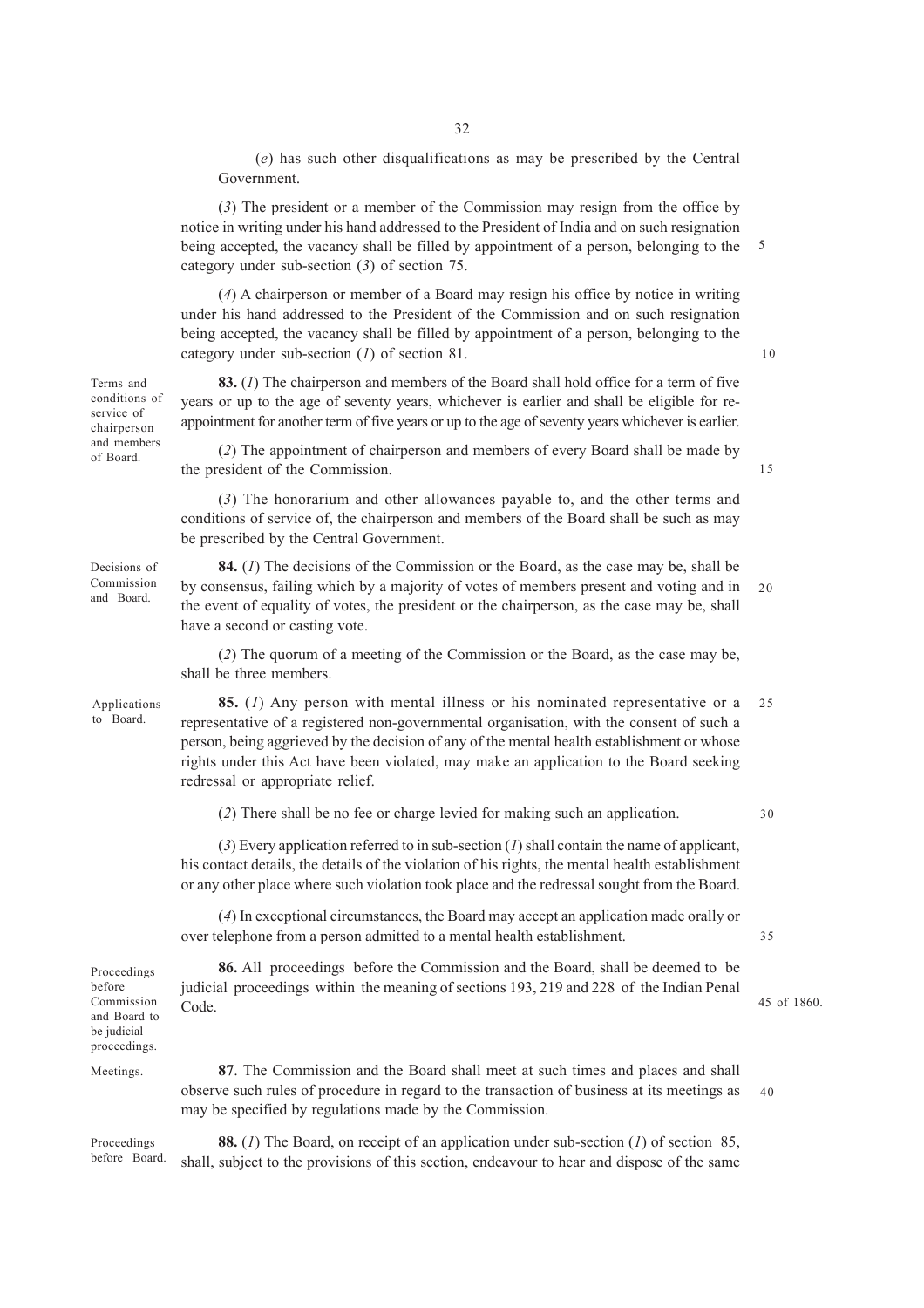within a period of ninety days.

(*2*) The Board shall dispose of an application––

(*a*) for appointment of nominated representative under clause (*d*) of sub-section (*4*) of section 14;

5

(*b*) challenging admission of a minor under section 96;

(*c*) challenging supported admission under sub-section (*10*) or sub-section (*11*) of section 98,

within a period of seven days from the date of receipt of such applications.

(*3*) The Board shall dispose of an application challenging supported admission under section 99 within a period of twenty-one days from date of receipt of the application. 10

(*4*) The Board shall dispose of an application, other than an application referred to in sub-section (*3*), within a period of ninety days from the date of filing of the application.

(*5*) The proceeding of the Board shall be held *in camera*.

(*6*) The Board shall not ordinarily grant an adjournment for the hearing.

15

(*7*) The parties to an application may appear in person or be represented by a counsel or a representative of their choice.

(*8*) In respect of any application concerning a person with mental illness, the Board shall hold the hearings and conduct the proceedings at the mental health establishment where such person is admitted.

20

(*9*) The Board may allow any persons other than those directly interested with the application, with the permission of the person with mental illness and the chairperson of the Board, to attend the hearing.

(*10*) The person with mental illness whose matter is being heard shall have the right to give oral evidence to the Board, if such person desires to do so.

(*11*) The Board shall have the power to require the attendance and testimony of such other witnesses as it deems appropriate. 25

(*12*) The parties to a matter shall have the right to inspect any document relied upon by any other party in its submissions to the Board and may obtain copies of the same.

(*13*) The Board shall, within five days of the completion of the hearing, communicate its decision to the parties in writing. 30

(*14*) Any member who is directly or indirectly involved in a particular case, shall not sit on the Board during the hearings with respect to that case.

**89**. Subject to the provisions of this Act, the powers and functions of the Commission shall, *inter alia*, include all or any of the following matters, namely:—

Powers and functions of Commission.

35

(*a*) appoint and remove members of the Board;

(*b*) give guidance to the Board on interpretation of the provisions of this Act and the procedures to be followed by the Board;

(*c*) review periodically the use of advance directives and make regulations with regard to the procedure for advance directive;

40

(*d*) advise the Central Government on matters relating to the promotion and protection of rights of persons with mental illness.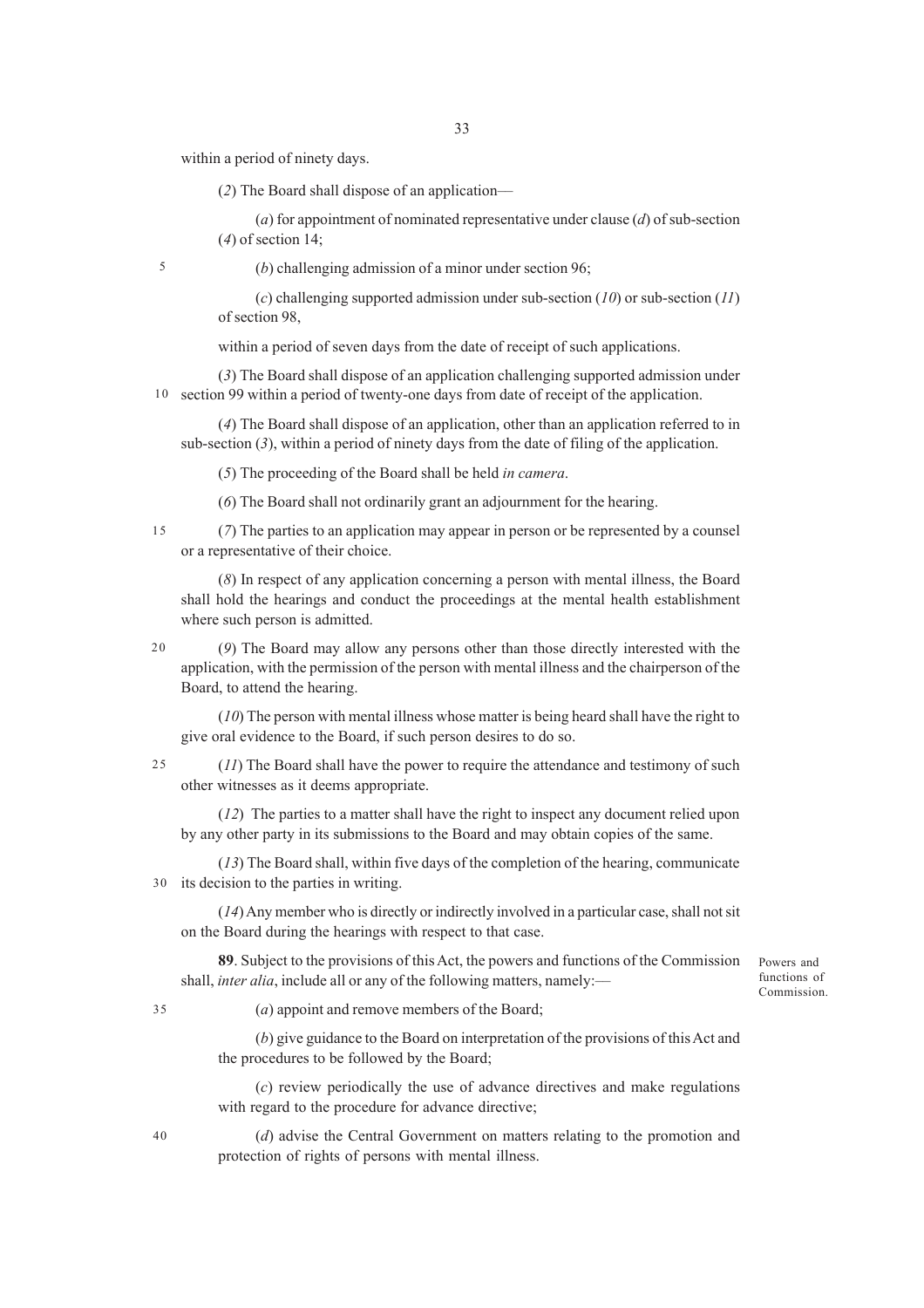Commission to appoint Expert Committee to prepare guidance document.

Powers and functions of Board.

**90.** (*1*) The Commission shall appoint an Expert Committee to prepare a guidance document for medical practitioners and mental health professionals, containing procedures for assessing, when necessary or the capacity of persons to make mental health care or treatment decisions.

(*2*) Every medical practitioner and mental health professional shall, while assessing capacity of a person to make mental health care or treatment decisions, comply with the guidance document referred to in sub-section (*1*) and follow the procedure specified therein. 5

**91.** (*1*) Subject to the provisions of this Act, the powers and functions of the Board shall, include all or any of the following matters, namely:—

(*a*) to register, review, alter, modify or cancel an advance directive;

10

(*b*) to appoint a nominated representative;

(*c*) to receive and decide application from a person with mental illness or his nominated representative or any other interested person against the decision of medical officer or psychiatrists in charge of mental health establishment or mental health establishment under section 96 or section 98 or section 99;

15

45

(*d*) to receive and decide applications in respect non-disclosure of information specified under sub-section (*3*) of section 25;

(*e*) to adjudicate complaints regarding deficiencies in care and services specified under section 28;

(*f*) to visit and inspect prison or jails and seek clarifications from the medical officer in charge of health services in such prison or jail.  $20$ 

(*2*) Where it is brought to the notice of a Board or to the Commission, that a mental health establishment violates the rights of persons with mental illness, the Board or the Commission, as the case may be, shall direct the Central Authority or the State Authority to conduct an inspection and inquiry and submit a report of such inspection and inquiry to the Board or the Commission, as the case may be, containing the action taken or proposed to be taken by the Central Authority or the State Authority to protect the rights of persons with mental illness in the said mental health establishment.  $25$ 

(*3*) Notwithstanding anything contained in this Act, the Board, in consultation with the Commission, may take measures to protect the rights of persons with mental illness as it considers appropriate. 30

(*4*) If the mental health establishment does not comply with the orders or directions of the Commission or the Board or wilfully neglects such order or direction, the Commission or the Board, as the case may be, may impose monetary penalty which may extend up to five lakh rupees on such mental health establishment or order the Central Authority or the State Authority to cancel the registration of such mental health establishment. 35

**92.** Any person or establishment aggrieved by the decision of the Commission or a Board may, within a period of thirty days from such decision, prefer an appeal to the High Court of the State in which the Board is situated:

Provided that the High Court may entertain an appeal after the expiry of the said period of thirty days, if it is satisfied that the appellant had sufficient cause for not preferring the appeal within the period of thirty days. 40

Grants by Central Government t o Commission.

Appeal to High Court against order

of Commission or Board.

> **93.** (*1*) The Central Government may, after due appropriation made by Parliament by law in this behalf, make to the Commission grants of such sums of money as the Central Government may think fit for being utilised for the purposes of this Act.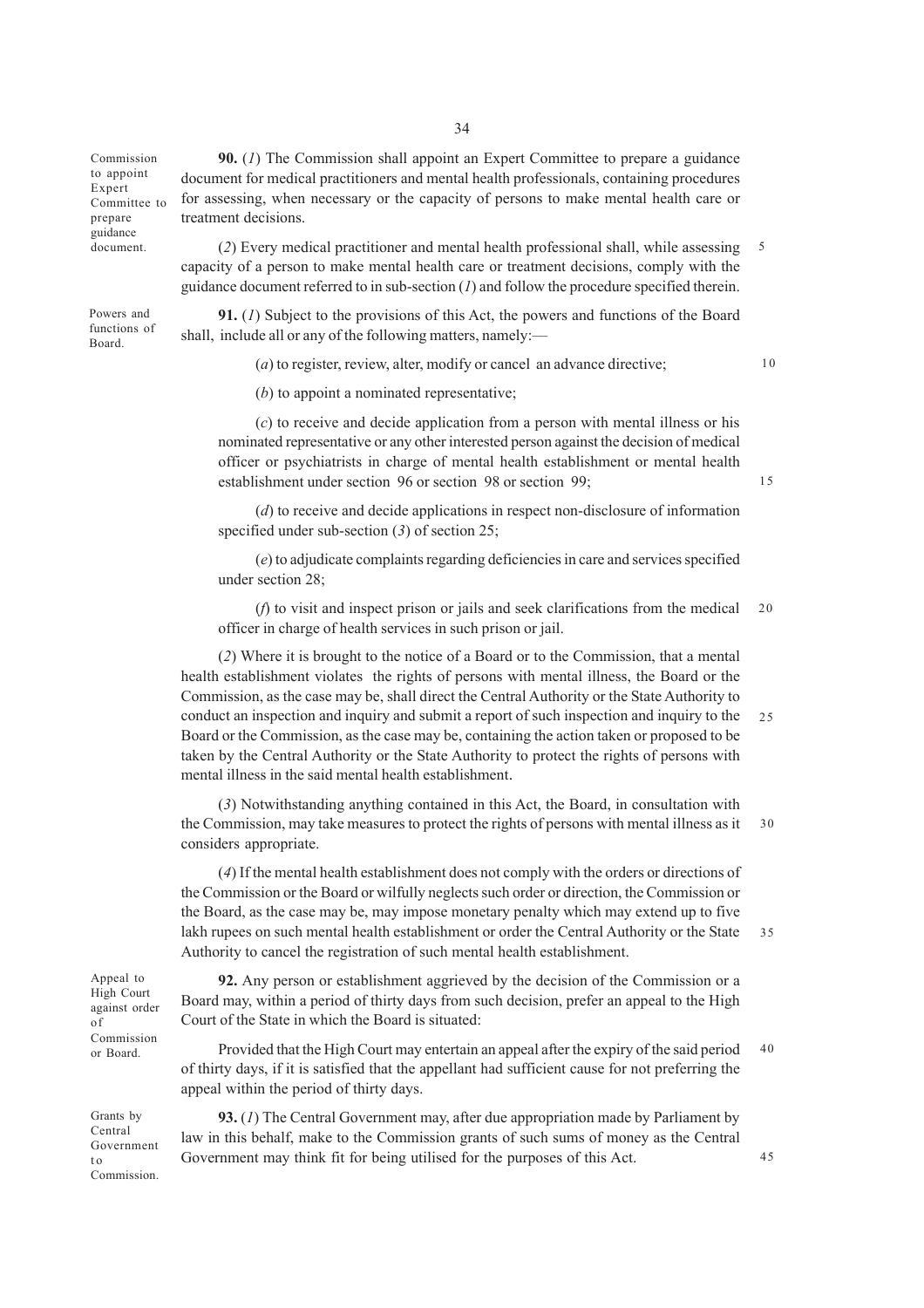(*2*) The grants referred to in sub-section (*1*) shall be applied for,—

(*a*) meeting the salary, allowances and other remuneration of the president, members, officers and other employees of the Commission;

(*b*) meeting the salary, allowances and other remuneration of the chairperson, members, officers and other employees of the Boards; and

(*c*) the expenses of the Commission and the Boards incurred in the discharge of their functions and for the purposes of this Act.

## CHAPTER XII

#### ADMISSION, TREATMENT AND DISCHARGE

**94.** (*1*) For the purposes of this Act, "independent patient or an independent admission" refers to the admission of person with mental illness, to a mental health establishment, who has the capacity to make mental health care and treatment decisions or requires minimal support in making decisions. 10

(*2*) All admissions in the mental health establishment shall, as far as possible, be independent admissions except when such conditions exist as make supported admission unavoidable. 15

**95**. (*1*) Any person, who is not a minor and who considers himself to have a mental illness and desires to be admitted to any mental health establishment for treatment may request the medical officer or psychiatrist in charge of the establishment to be admitted as an independent patient.

(*2*) On receipt of such request under sub-section (*1*), the medical officer or psychiatrist in charge of the establishment shall admit the person to the establishment if the medical officer or psychiatrist is satisfied that––

(*a*) the person has a mental illness of a severity requiring admission to a mental health establishment;

(*b*) the person with mental illness is likely to benefit from admission and treatment to the mental health establishment;

(*c*) the person has understood the nature and purpose of admission to the mental health establishment, and has made the request for admission of his own free will, without any duress or undue influence and has the capacity to make mental health care and treatment decisions without support or requires minimal support from others in making such decisions.

(*3*) If a person is unable to understand the purpose, nature, likely effects of proposed treatment and of the probable result of not accepting the treatment or requires a very high level of support approaching hundred per cent. support in making decisions, he or she shall 35 be deemed unable to understand the purpose of the admission and therefore shall not be admitted as independent patient under this section.

(*4*) A person admitted as an independent patient to a mental health establishment shall be bound to abide by order and instructions or bye laws of the mental health establishment.

(*5*) An independent patient shall not be given treatment without his informed consent.

(*6*) The mental health establishment shall admit an independent patient on his own request, and shall not require the consent or presence of a nominated representative or a relative or care-giver for admitting the person to the mental health establishment.

Admission of person with mental illness as independent patient in mental health establishment.

Independent admission and treatment.

40

5

20

25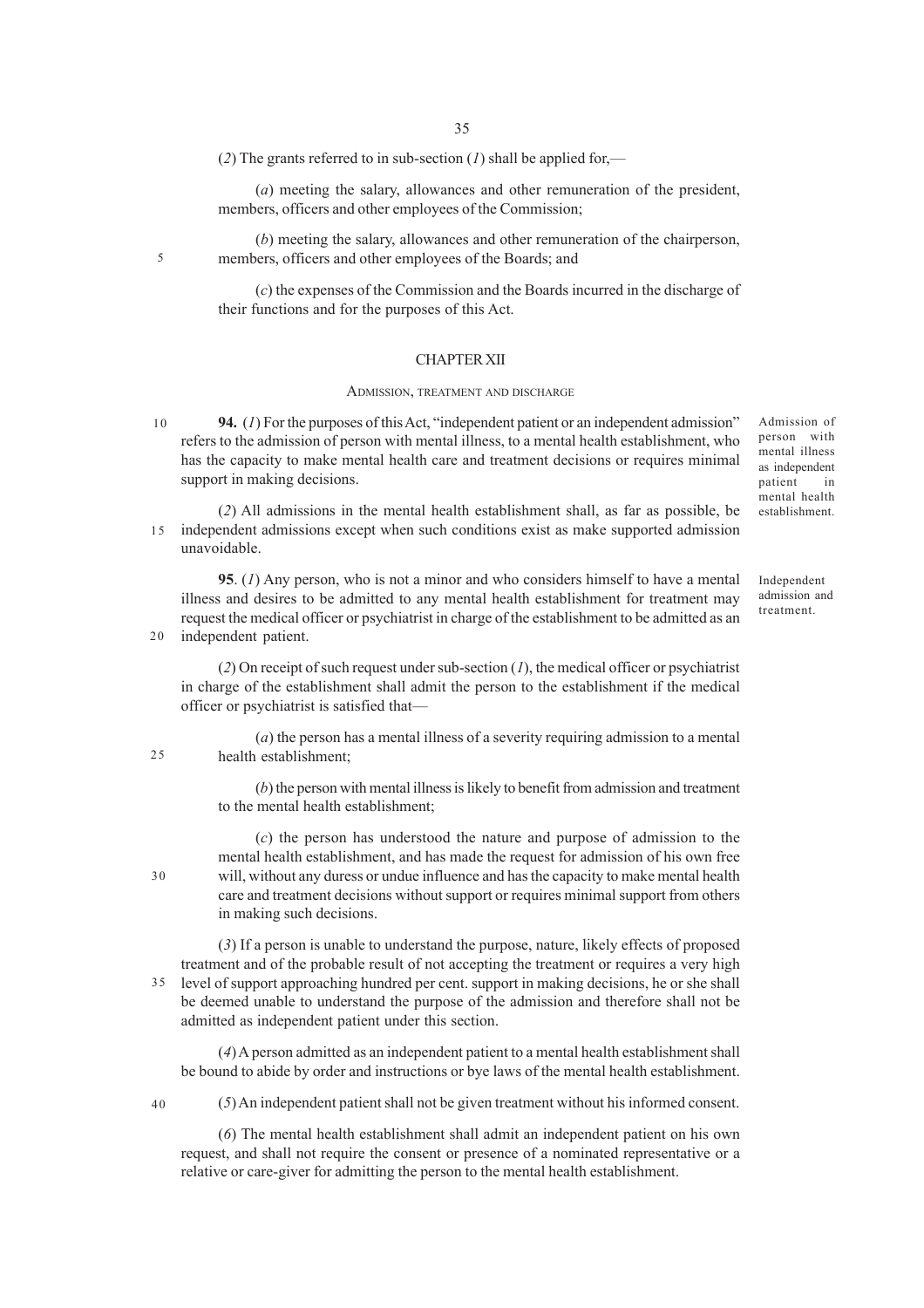(*7*) Subject to the provisions contained in section 97 an independent patient may get himself discharged from the mental health establishment without the consent of the medical officer or psychiatrist in charge of such establishment.

Admission of

**96**. (*1*) A minor may be admitted to a mental health establishment only after following minor. the procedure laid down in this section.

> (*2*) The nominated representative of the minor shall apply to the medical officer in charge of a mental health establishment for admission of the minor to the establishment.

(*3*) Upon receipt of such an application, the medical officer or psychiatrist in charge of the mental health establishment may admit such a minor to the establishment, if two psychiatrists, or one psychiatrist and one mental health professional or one psychiatrist and one medical practitioner, have independently examined the minor on the day of admission or in the preceding seven days and both independently conclude based on the examination and, if appropriate, on information provided by others, that,— 10

(*a*) the minor has a mental illness of a severity requiring admission to a mental health establishment;

(*b*) admission shall be in the best interests of the minor, with regard to his or her health, well-being or safety, taking into account the wishes of the minor if ascertainable and the reasons for reaching this decision;

(*c*) the mental health care needs of the minor cannot be fulfilled unless he is admitted; and

(*d*) all community based alternatives to admission have been shown to have failed or are demonstrably unsuitable for the needs of the minor.

(*4*) A minor so admitted shall be accommodated separately from adults, in an environment that takes into account his age and developmental needs and is at least of the same quality as is provided to other minors admitted to hospitals for other medical treatments. 25

(*5*) The nominated representative or an attendant appointed by the nominated representative shall under all circumstances stay with the minor in the mental health establishment for the entire duration of the admission of the minor to the mental health establishment.

(*6*) In the case of minor girls, where the nominated representative is male, a female attendant shall be appointed by the nominated representative and under all circumstances shall stay with the minor girl in the mental health establishment for the entire duration of her admission. 30

(*7*) A minor shall be given treatment with the informed consent of his nominated representative.

(*8*) If the nominated representative no longer supports admission of the minor under this section or requests discharge of the minor from the mental health establishment, the minor shall be discharged by the mental health establishment.

(*9*) Any admission of a minor to a mental health establishment shall be informed by the medical officer or psychiatrist in charge of the mental health establishment to the concerned Board within a period of seventy-two hours. 40

(*10*) The concerned Board shall have the right to visit and interview the minor or review the medical records if the Board desires to do so.

(*11*) Any admission of a minor which continues for a period of thirty days shall be immediately informed to the concerned Board.

15

20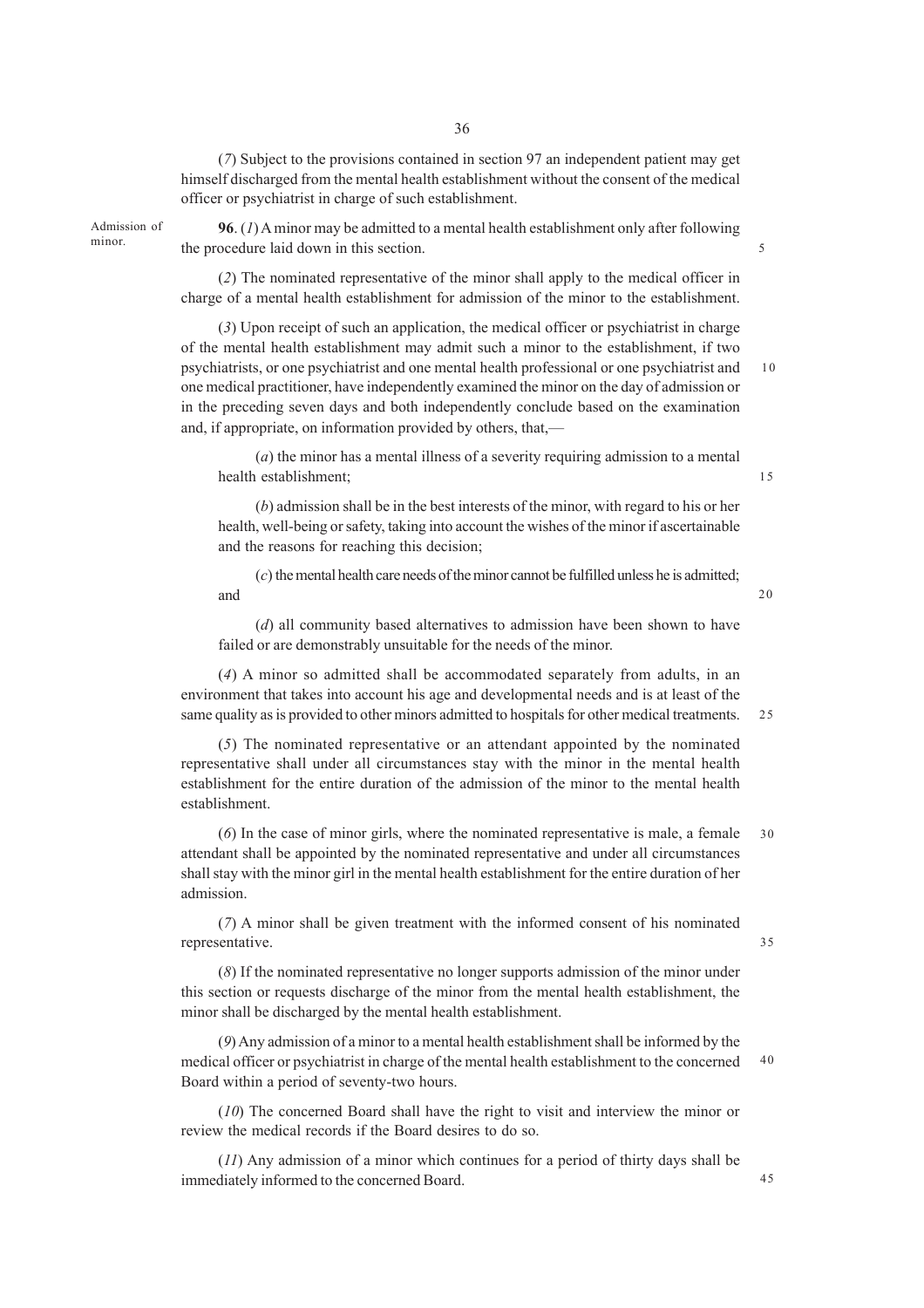(*12*) The concerned Board shall carry out a mandatory review within a period of seven days of being informed, of all admissions of minors continuing beyond thirty days and every subsequent thirty days.

(*13*) The concerned Board shall at minimum, review the clinical records of the minor and may interview the minor if necessary. 5

**97**. (*1*) The medical officer or psychiatrist in charge of a mental health establishment shall discharge from the mental health establishment any person admitted under section 95 as an independent patient immediately on request made by such person or if the person disagrees with his admission under section 95 subject to the provisions of sub-section (*3*).

(*2*) Where a minor has been admitted to a mental health establishment under section 96 and attains the age of eighteen years during his stay in the mental health establishment, the medical officer in charge of the mental health establishment shall classify him as an independent patient under section 95 and all provisions of this Act as applicable to independent patient who is not minor, shall apply to such person. 10

(*3*) Notwithstanding anything contained in this Act, a mental health professional may prevent discharge of a person admitted as an independent person under section 95 for a period of twenty-four hours so as to allow his assessment necessary for admission under section 98 if the mental health professional is of the opinion that— 15

(*a*) such person is unable to understand the nature and purpose of his decisions and requires substantial or very high support from his or her nominated representative; or

(*b*) has recently threatened or attempted or is threatening or attempting to cause bodily harm to himself; or

(*c*) has recently behaved or is behaving violently towards another person or has caused or is causing another person to fear bodily harm from him; or

(*d*) has recently shown or is showing an inability to care for himself to a degree that places the individual at risk of harm to himself.

(*4*) The person referred to in sub-section (*3*) shall be either admitted as a supported patient under section 98, or discharged from the establishment within a period of twenty-four 30 hours or on completion of assessments for admission for a supported patient under section 98, whichever is earlier.

**98**. (*1*) The medical officer or psychiatrist in charge of a mental health establishment shall admit every such person to the establishment, upon application by the nominated representative of the person, under this section, if––

(*a*) the person has been independently examined on the day of admission or in the preceding seven days, by one psychiatrist and the other being a mental health professional or a medical practitioner, and both independently conclude based on the examination and, if appropriate, on information provided by others, that the person has a mental illness of such severity that the person,-

persons with mental illness, with high support needs, in mental health establishment, up to thirty days (supported admission).

Admission and treatment of

Discharge of independent patients.

(*i*) has recently threatened or attempted or is threatening or attempting to cause bodily harm to himself; or

(*ii*) has recently behaved or is behaving violently towards another person or has caused or is causing another person to fear bodily harm from him; or

(*iii*) has recently shown or is showing an inability to care for himself to a degree that places the individual at risk of harm to himself;

40

45

35

25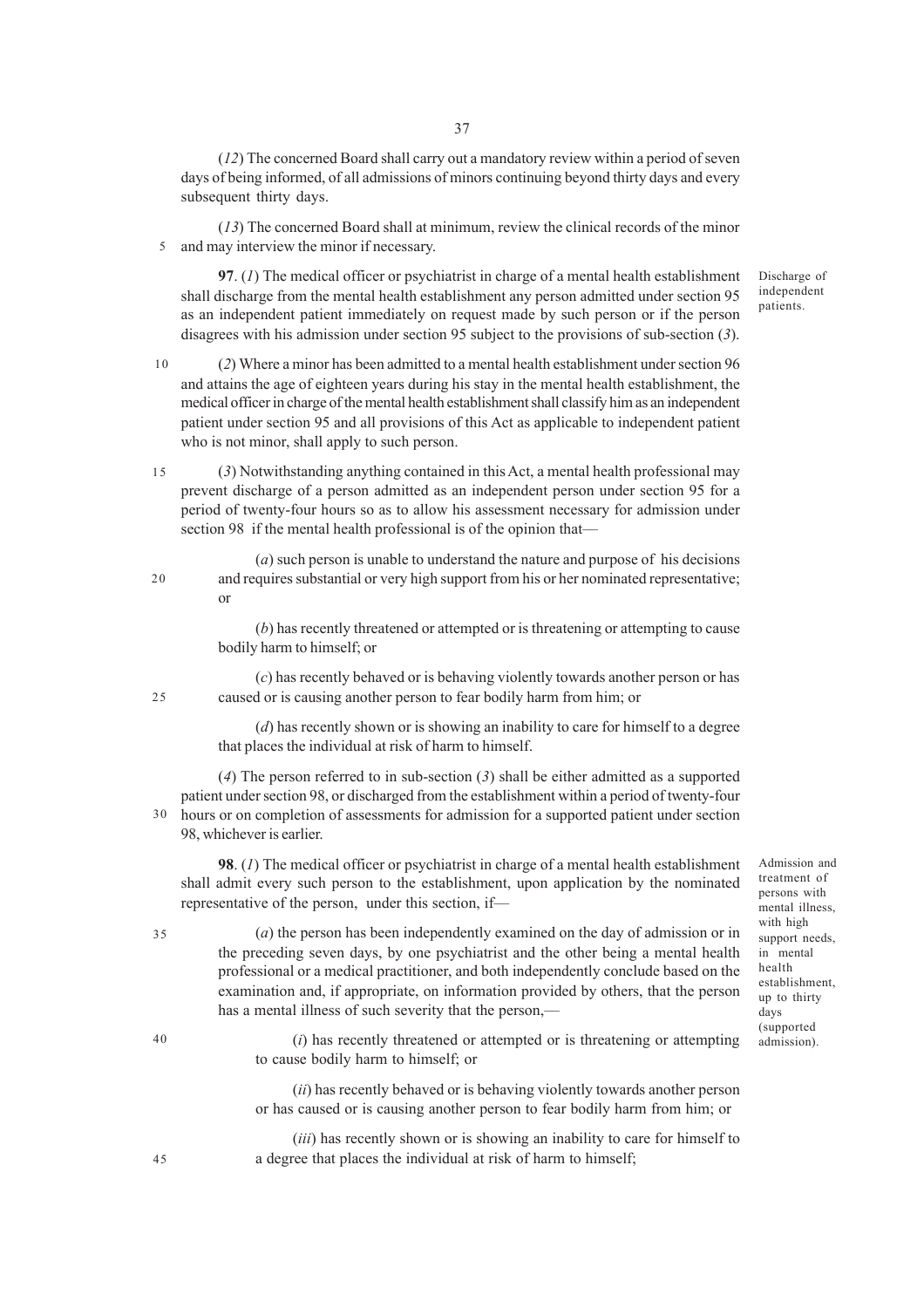(*b*) the psychiatrist or the mental health professionals or the medical practitioner, as the case may be, certify, after taking into account an advance directive, if any, that admission to the mental health establishment is the least restrictive care option possible in the circumstances; and

(*c*) the person is ineligible to receive care and treatment as an independent patient because the person is unable to make mental health care and treatment decisions independently and needs very high support from his nominated representative in making decisions. 5

(*2*) The admission of a person with mental illness to a mental health establishment under this section shall be limited to a period of thirty days.

10

(*3*) At the end of the period mentioned under sub-section (*2*), or earlier, if the person no longer meets the criteria for admission as stated in sub-section  $(I)$ , the patient shall no longer remain in the establishment under this section.

(*4*) On the expiry of the period of thirty days referred to in sub-section (*2*), the person may continue to remain admitted in the mental health establishment in accordance with the provisions of section 99. 15

(*5*) If the conditions under section 99 are not met, the person may continue to remain in the mental health establishment as an independent patient under section 95 and the medical officer or psychiatrist in charge of the mental health establishment shall inform the person of his admission status under this Act, including his right to leave the mental health establishment.  $20$ 

(*6*) Every person with mental illness admitted under this section shall be provided treatment after taking into account,––

(*a*) an advance directive if any; or

(*b*) informed consent of the patient with the support of his nominated representative subject to the provisions of sub-section (*7*).  $25$ 

(*7*) If a person with the mental illness admitted under this section requires nearly hundred per cent. support from his nominated representative in making a decision in respect of his treatment, the nominated representative may temporarily consent to the treatment plan of such person on his behalf.

(*8*) In case where consent has been given under sub-section (*7*), the medical officer or psychiatrist in charge of the mental health establishment shall record such consent in the medical records and review the capacity of the patient to give consent every seven days.

(*9*) The medical officer or psychiatrist in charge of the mental health establishment shall report the concerned Board,––

35

30

(*a*) within three days the admissions of a woman or a minor;

(*b*) within seven days the admission of any person not being a woman or minor.

(*10*) A person admitted under this section or his nominated representative or a representative of a registered non-governmental organisation with the consent of the person, may apply to the concerned Board for review of the decision of the medical officer or psychiatrist in charge of the mental health establishment to admit the person to the mental health establishment under this section. 40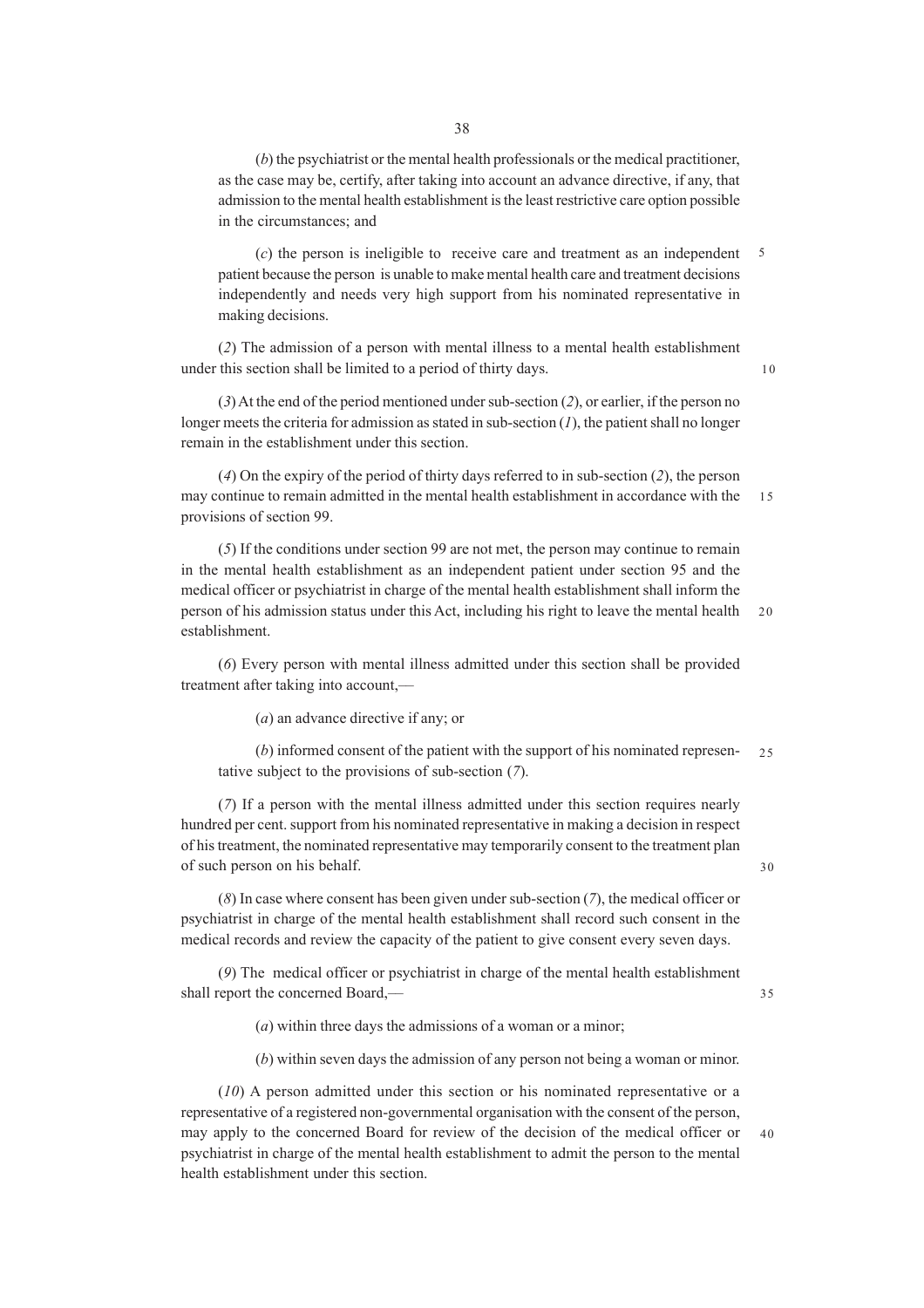(*11*) The concerned Board shall review the decision of the medical officer or psychiatrist in charge of the mental health establishment and give its findings thereon within seven days of receipt of request for such review which shall be binding on all the concerned parties.

(*12*) Notwithstanding anything contained in this Act, it shall be the duty of the medical officer or psychiatrist in charge of the mental health establishment to keep the condition of the person with mental illness admitted under this section on going review. 5

(*13*) If the medical officer or psychiatrist in charge of the mental health establishment is of the opinion that the conditions specified under sub-section  $(1)$  are no longer applicable, he shall terminate the admission under this section, and inform the person and his nominated representative accordingly.

(*14*) Non applicability of conditions referred to in sub-section (*13*) shall not preclude the person with mental illness remaining as an independent patient.

(*15*) In a case, a person with the mental illness admitted under this section has been discharged, such person shall not be readmitted under this section within a period of seven days from the date of his discharge. 15

(*16*) In case a person referred to in sub-section (*15*) requires readmission within a period of seven days referred to in that sub-section, such person shall be considered for readmission in accordance with the provisions of section 99.

(*17*) If the medical officer or psychiatrist in charge of the mental health establishment is of the opinion that the person with mental illness admitted under this section in the mental health establishment requires or is likely to require further treatment beyond the period of thirty days, then such medical officer or psychiatrist shall be duty bound to refer the matter to be examined by two psychiatrists for his admission beyond thirty days.  $20$ 

**99.** (*1*) If a person with mental illness admitted under section 98 requires continuous admission and treatment beyond thirty days or a person with mental illness discharged under sub-section (15) of that section requires readmission within seven days of such discharge, he shall be admitted in accordance with the provisions of this section. 25

(*2*) The medical officer or psychiatrist in charge of a mental health establishment, upon application by the nominated representative of a person with mental illness, shall continue admission of such person with mental illness, if— 30

> (*a*) two psychiatrists have independently examined the person with mental illness in the preceding seven days and both independently conclude based on the examination and, on information provided by others that the person has a mental illness of a severity that the person––

(*i*) has consistently over time threatened or attempted to cause bodily harm to himself; or

(*ii*) has consistently over time behaved violently towards another person or has consistently over time caused another person to fear bodily harm from him; or

(*iii*) has consistently over time shown an inability to care for himself to a degree that places the individual at risk of harm to himself;

(*b*) both psychiatrists, after taking into account an advance directive, if any, certify that admission to a mental health establishment is the least restrictive care option possible under the circumstances; and

(*c*) the person continues to remain ineligible to receive care and treatment as a independent patient as the person cannot make mental health care and treatment

Admission and treatment of persons with mental illness, with high support needs, in mental health establishment, beyond thirty days (supported admission beyond thirty days).

45

35

40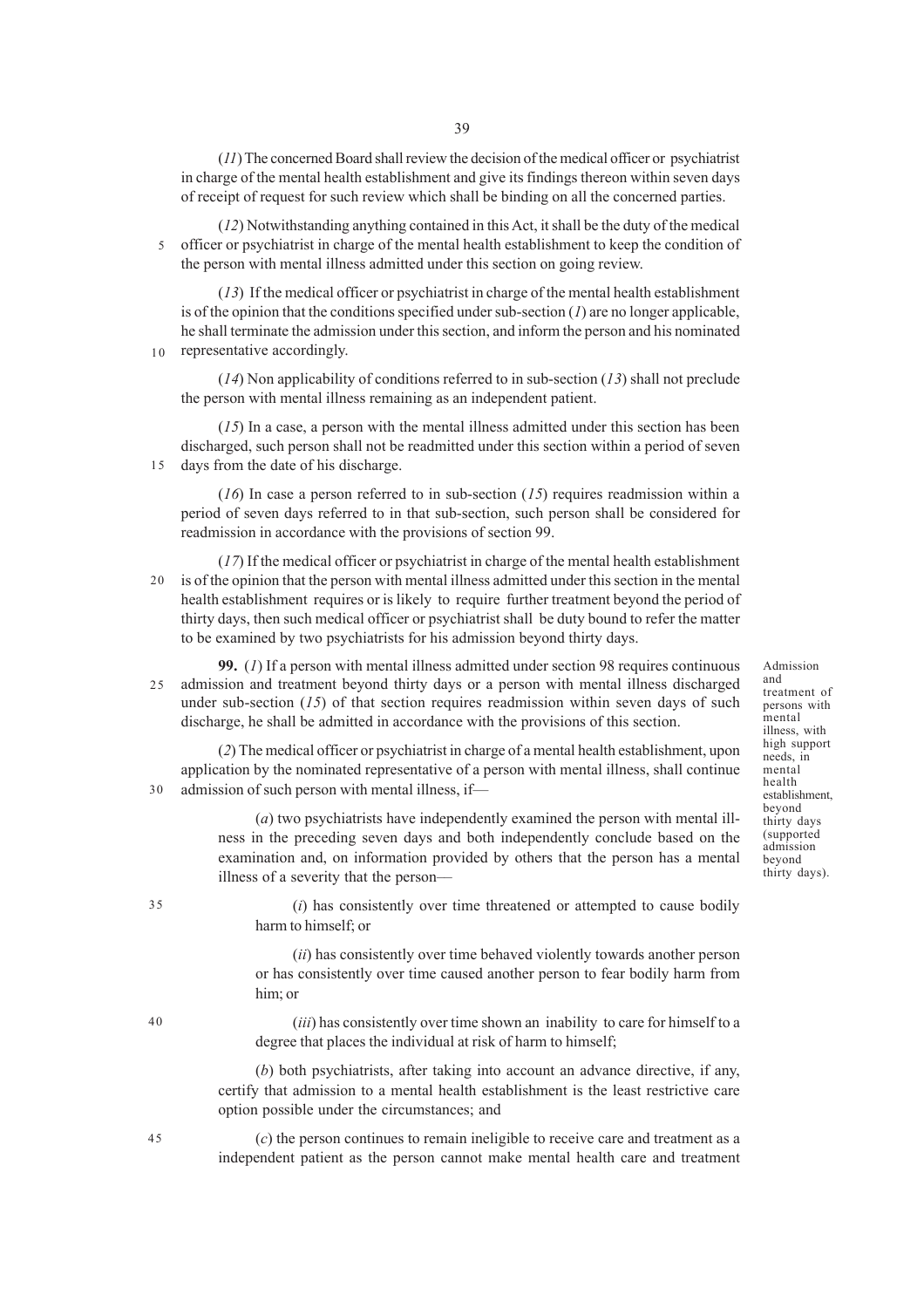decisions independently and needs very high support from his nominated representative, in making decisions.

(*3*) The medical officer or psychiatrist in charge of the mental health establishment shall report all admissions or readmission under this section, within a period of seven days of such admission or readmission, to the concerned Board.

(*4*) The Board shall, within a period of twenty-one days from the date of last admission or readmission of person with mental illness under this section, permit such admission or readmission or order discharge of such person.

(*5*) While permitting admission or readmission or ordering discharge of such person under sub-section (*4*), the Board shall examine––

(*a*) the need for institutional care to such person;

(*b*) whether such care cannot be provided in less restrictive settings based in the community.

(*6*) In all cases of application for readmission or continuance of admission of a person with mental illness in the mental health establishment under this section, the Board may require the medical officer or psychiatrist in charge of treatment of such person with mental illness to submit a plan for community based treatment and the progress made, or likely to be made, towards realising this plan. 15

(*7*) The person referred to in sub-section (*4*) shall not be permitted to continue in the mental health establishment in which he had been admitted or his readmission in such establishment merely on the ground of non-existence of community based services at the place where such person ordinarily resides.  $20$ 

(*8*) The admission of a person with mental illness to a mental health establishment under this section shall be limited to a period up to ninety days in the first instance.

(*9*) The admission of a person with mental illness to a mental health establishment 25 under this section beyond the period of ninety days may be extended for a period of one hundred and twenty days at the first instance and thereafter for a period of one hundred and eighty days each time after complying with the provisions of sub-sections (*1*) to (*7*).

(*10*) If the Board refuses to permit admission or continuation thereof or readmission under sub-section (9), or on the expiry of the periods referred to in sub-section (*9*) or earlier if such person no longer falls within the criteria for admission under sub-section (*1*), such person shall be discharged from such mental health establishment. 30

(*11*) If a person with mental illness has made an advance directive, it shall be taken into account before the commencement of treatment.

(*12*) If a person with mental illness admitted under this section, requires nearly hundred per cent. support from his nominated representative, in making decision in respect of his treatment, the nominated representative may temporarily consent to the treatment plan of such person on his behalf.  $25$ 

(*13*) In a case where consent has been given under sub-section (*12*), the medical officer or psychiatrist in charge of the mental health establishment shall record such consent 40 in the medical records of such person with mental illness and review on the expiry of every fortnight, the capacity of such person to give consent.

(*14*) A person with mental illness admitted under this section, or his or her nominated representative or a representative of a registered non-governmental organisation with the consent of the person, may apply to the concerned Board for review of the decision of the 45medical officer or psychiatrist in charge of medical health establishment to admit such

10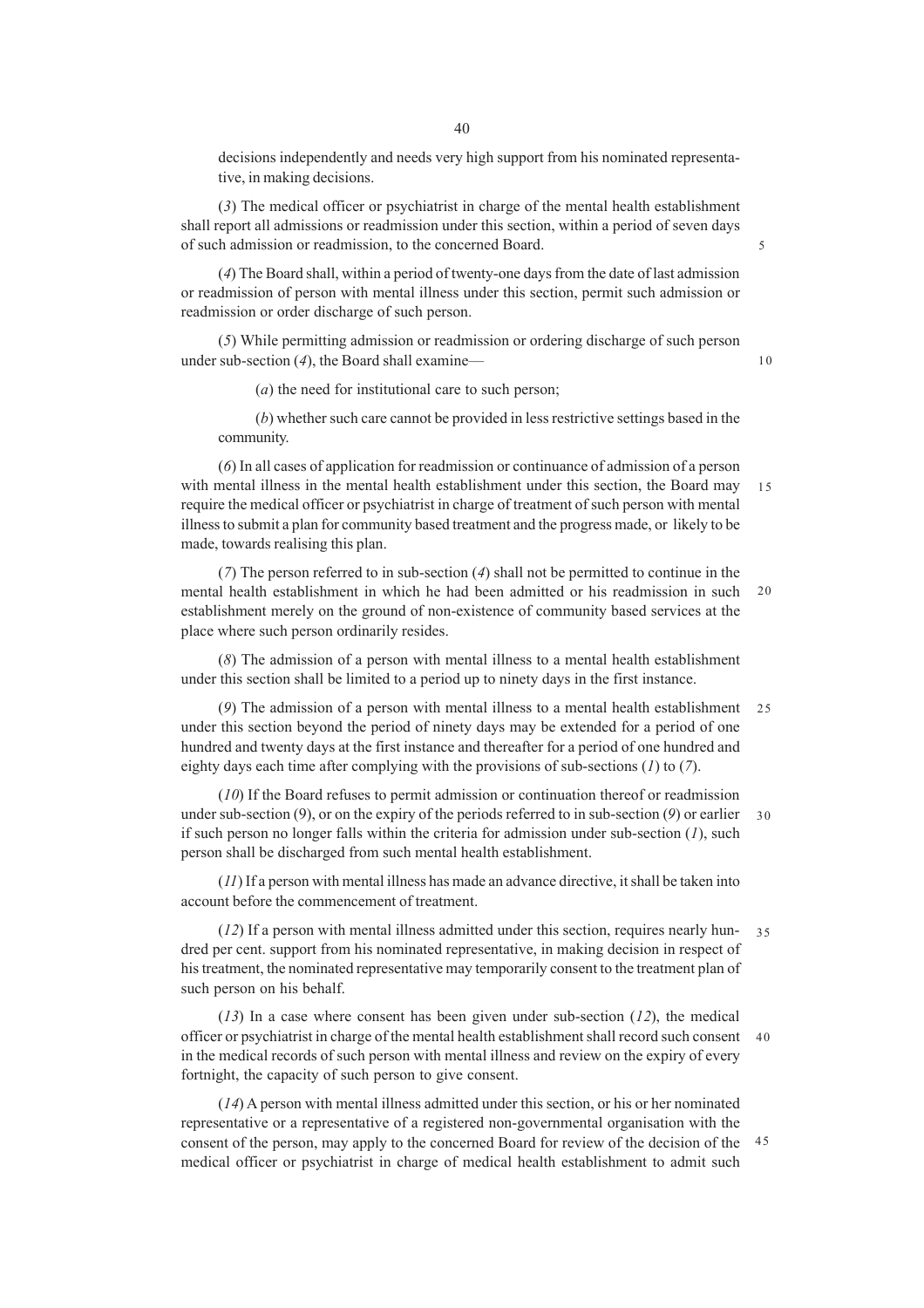41

person in such establishment and the decision of the Board thereon shall be binding on all parties.

(*15*) Notwithstanding anything contained in this Act, if the medical officer or psychiatrist in charge of the mental health establishment is of the opinion that the conditions under subsection  $(1)$  are no longer applicable, such medical officer or psychiatrist shall discharge such person from such establishment and inform such person and his nominated representative accordingly. 5

(*16*) The person with mental illness referred to in sub-section (*15*) may continue to remain in the mental health establishment as an independent patient.

 $10$ 

**100**. (*1*) The medical officer or psychiatrist in charge of the mental health establishment may grant leave to any person with mental illness admitted under section 96 or section 98 or section 99, to be absent from the establishment subject to such conditions, if any, and for such duration as such medical officer or psychiatrist may consider necessary.

Leave of absence.

(*2*) The leave referred to in sub-section (*1*) shall not be extended beyond the period of the duration of admission permissible under section 96 or section 98 or section 99, as the case may be. 15

(*3*) The medical officer or psychiatrist in charge of the mental health establishment shall obtain the consent of the nominated representative before taking a decision of granting leave.

*(4*) The medical officer or psychiatrist in charge of the mental health establishment may in writing cancel the leave of absence of the person with mental illness admitted in such establishment if he considers it appropriate to do so in the interest of such person.

(*5*) If the person with mental illness, on expiry of the period of his leave or on cancellation of his leave of absence under sub-section (*4*) does not return to the establishment, the medical officer or psychiatrist in charge of the mental health establishment shall first contact the person on leave and his nominated representative. 25

(*6*) If the person with mental illness and his nominated representative feel that continued admission in the mental health establishment is not necessary, then, such person and his nominated representative shall communicate the same to the medical officer or psychiatrist in charge of the mental health establishment, who shall formally discharge such person from

the mental health establishment.

(*7*) If the medical officer or psychiatrist in charge of the mental health establishment has reason to believe that the person requires ongoing admission to a mental health establishment and the nominated representative agrees with the assessment of such medical officer or psychiatrist, and such person with mental illness refuses to return to the hospital on expiry of leave or cancellation of his leave of absence, the medical officer or the psychiatrist in charge of the mental health establishment shall report to the Police Officer in charge of the police station within the limits of whose jurisdiction the mental health establishment is situated, to convey the person to the mental health establishment. 35

(*8*) If the person with mental illness referred to in sub-section (*7*), is not conveyed by the Police Officer for any reasons, to the mental health establishment within one month of the expiry of his leave or cancellation of his leave of absence, as the case may be, such person shall be deemed to have been discharged from such mental health establishment. 40

(*9*) The provisions of sub-section (*8*) shall not preclude readmission of the person with mental illness in accordance with the provisions of this Act. 45

20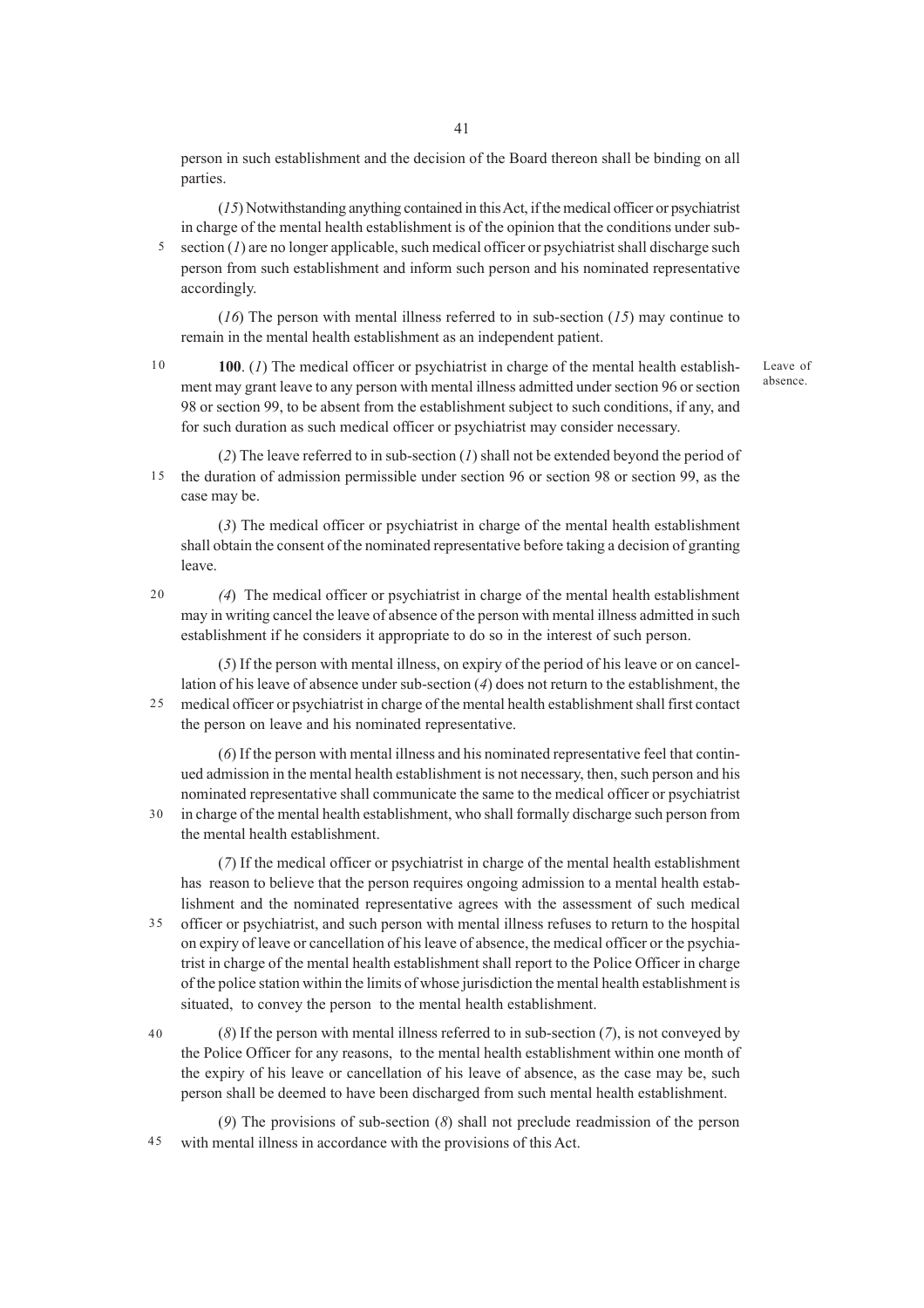Absence without leave or discharge.

**101**. If a person with mental illness admitted to a mental health establishment under this Act absents himself without leave or without discharge from the mental health establishment, he shall be taken into protection by any Police Officer at the request of the medical officer or psychiatrist in charge of the mental health establishment and taken back to the mental health establishment immediately:

5

35

40

Provided that in the case of a person with mental illness not admitted under section 112, the provisions of this section shall not apply after the expiry of a period of one month from the date of such absence of such person from the mental health establishment.

Transfer of persons with mental illness from one mental health establishment to another mental health establishment.

**102.** (*1*) A person with mental illness admitted to a mental health establishment under section 96 or section 98 or section 99 or section 112, as the case may be, may subject to any general or special order of the Board be removed from such mental health establishment and admitted to another mental health establishment within the State or with the consent of the Commission to any mental health establishment in any other State: 10

Provided that no person with mental illness admitted to a mental health establishment under an order made in pursuance of an application made under this Act shall be so removed unless intimation and reasons for the transfer have been given to the person with mental illness and his nominated representative. 15

(*2*) The State Government may make such general or special order as it thinks fit directing the removal of any prisoner with mental illness from the place where he is for the time being detained, to any mental health establishment or other place of safe custody in the State or to any mental health establishment or other place of safe custody in any other State with the consent of the Government of that other State.  $20$ 

Emergency treatment.

**103.** (*1*) Notwithstanding anything contained in this Act, any medical treatment, including treatment for mental illness, may be provided by any registered medical practitioner to a person with mental illness either at a health establishment or in the community, subject 25 to the informed consent of the nominated representative, where the nominated representative is available, and where it is immediately necessary to prevent—

(*a*) death or irreversible harm to the health of the person; or

(*b*) the person inflicting serious harm to himself or herself or to others; or

(*c*) the person causing serious damage to property belonging to himself or 30 herself or to others where such behaviour is believed to flow directly from the person's mental illness.

*Explanation*.—For the purposes of this section, "emergency treatment" includes transportation of the person with mental illness to a nearest mental health establishment for assessment.

(*2*) Nothing in this section shall allow any medical officer or psychiatrist to give to the person with mental illness medical treatment which is not directly related to the emergency treatment specified under sub-section (*1*).

(*3*) Nothing in this section shall allow any medical officer or psychiatrist to use electroconvulsive therapy as a form of treatment.

(*4)* The emergency treatment referred to in this section shall be limited to seventy-two hours or till the person with mental illness has been assessed at a mental health establishment, whichever is earlier: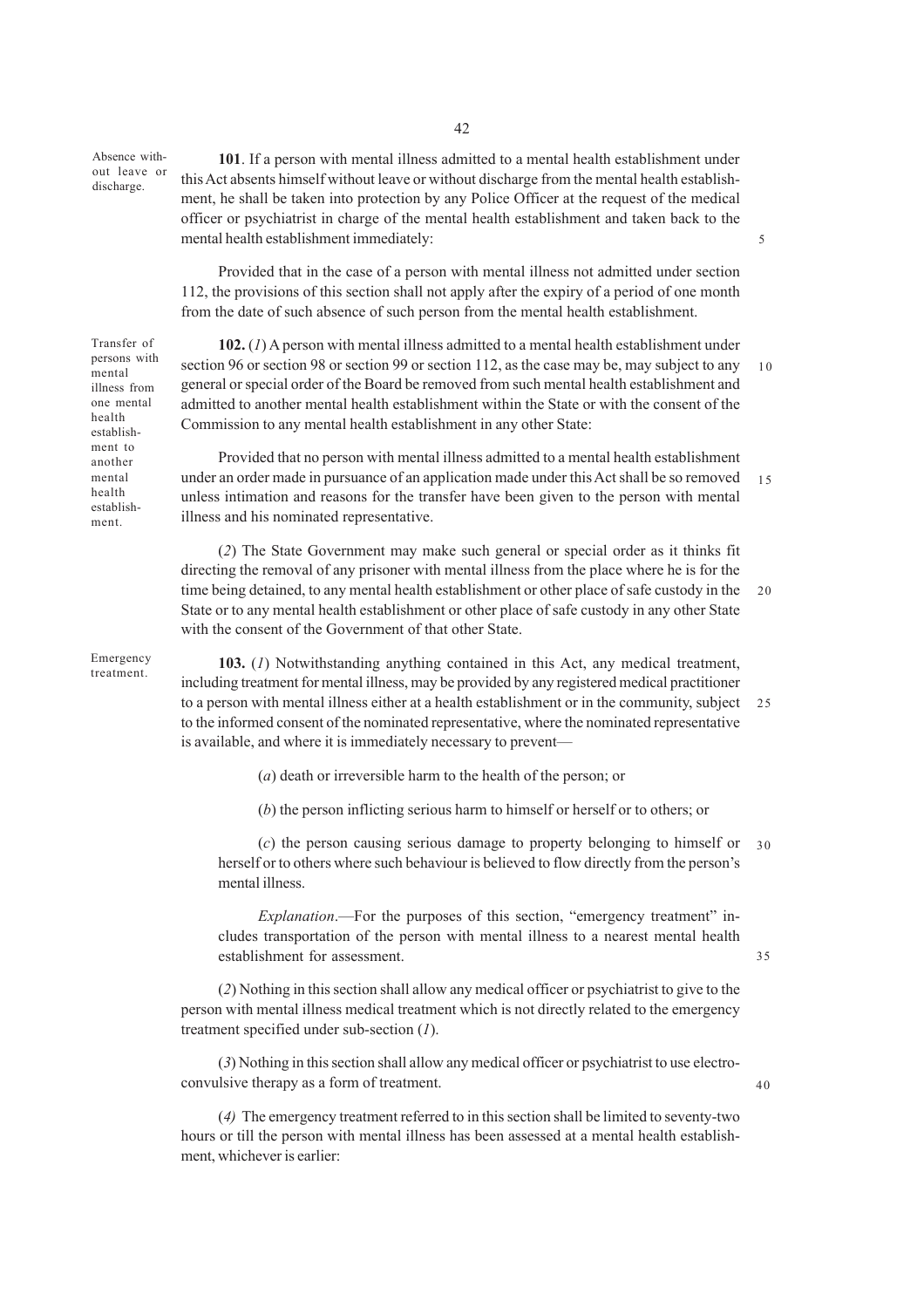Provided that during a disaster or emergency declared by the appropriate Government, the period of emergency treatment referred to in this sub-section may extend up to seven days.

**104.** (*1*) Notwithstanding anything contained in this Act, the following treatments shall not be performed on any person with mental illness– Prohibited procedures. 5

(*a*) electro-convulsive therapy without the use of muscle relaxants and anaesthesia;

(*b*) electro-convulsive therapy for minors;

(c) sterilisation of men or women, when such sterilisation is intended as a treatment for mental illness;

10

(*d*) chained in any manner or form whatsoever.

(2) Notwithstanding anything contained in sub-section  $(I)$ , if, in the opinion of psychiatrist in charge of a minor's treatment, electro-convulsive therapy is required, then, such treatment shall be done with the consent of the guardian and prior permission of the concerned Board.

15

**105.** *(1*) Notwithstanding anything contained in this Act, psychosurgery shall not be performed as a treatment for mental illness unless—

(*a*) the informed consent of the person on whom the surgery is being performed; and

20

(*b*) approval from the concerned Board to perform the surgery,

has been obtained.

(*2*) The Commission may make regulations for the purpose of carrying out the provisions of this section.

**106.** (*1*) The physical restraint or seclusion may only be used when,––

25

(*a*) it is the only means available to prevent imminent and immediate harm to person concerned or to others;

(*b*) it is authorised by the psychiatrist in charge of the person's treatment at the mental health establishment.

(*2*) Physical restraint or seclusion shall not be used for a period longer than it is absolutely necessary to prevent the immediate risk of significant harm. 30

(*3*) The medical officer or psychiatrist in charge of the mental health establishment shall be responsible for ensuring that the method, nature of restraint or seclusion, justification for its imposition and the duration of the restraint or seclusion are immediately recorded in the person's medical notes.

(*4*) The restraint or seclusion shall not be used as a form of punishment or deterrent in any circumstance and the mental health establishment shall not use restraint or seclusion merely on the ground of shortage of staff in such establishment. 35

(*5*) The nominated representative of the person with mental illness shall be informed about every instance of seclusion or restraint within a period of twenty-four hours.

(*6*) A person who is placed under restraint or seclusion shall be kept in a place where he can cause no harm to himself or others and under regular ongoing supervision of the medical personnel at the mental health establishment.

Restraints and seclusion.

Restriction on psychosurgery for persons with mental illness.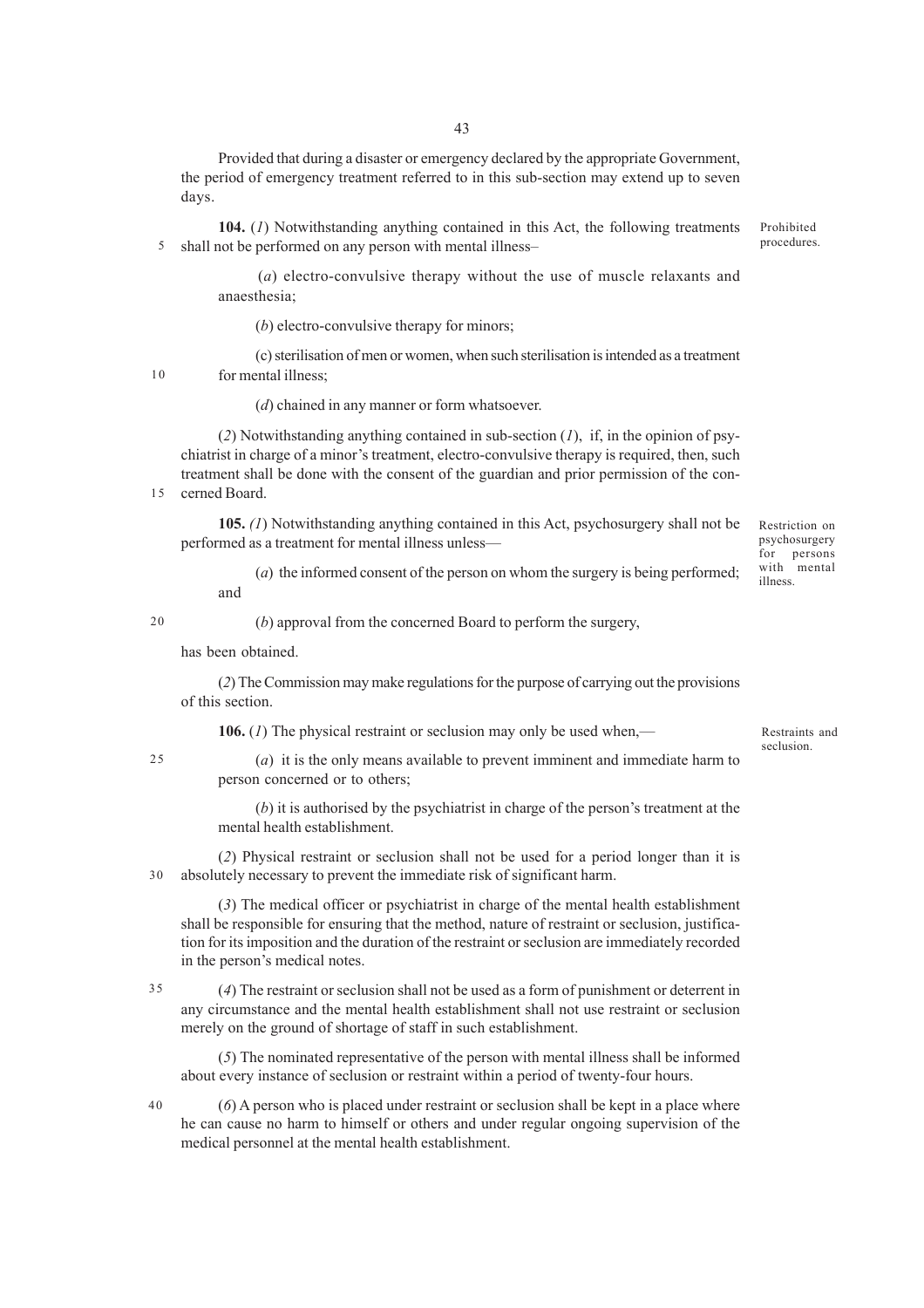(*7*) The mental health establishment shall include all instances of restraint and seclusion, in the report to be sent to the concerned Board on a monthly basis.

(*8*) The Commission may make regulations for the purpose of carrying out the provisions of this section.

(*9*) The Board may order a mental health establishment to desist from applying restraint 5 and seclusion if the Board is of the opinion that the mental health establishment is persistently and wilfully ignoring the provisions of this section.

Discharge planning.

**107.** (*1*) Whenever a person undergoing treatment for mental illness in a mental health establishment is to be discharged into the community or to a different mental health establishment or where a new psychiatrist is to take responsibility of the person's care and treatment, the psychiatrist who has been responsible for the person's care and treatment shall consult with the person with mental illness, the nominated representative, the family member or care-giver with whom the person with mental illness shall reside on discharge from the hospital, the psychiatrist expected to be responsible for the person's care and treatment in the future, and such other persons as may be appropriate, as to what treatment or services would be appropriate for the person.  $1<sub>0</sub>$ 15

(*2*) The psychiatrist responsible for the person's care shall in consultation with the persons referred to in sub-section (*1*) ensure that a plan is developed as to how treatment or services shall be provided to the person with mental illness.

(*3*) The discharge planning under this section shall apply to all discharges from a mental health establishment.  $20$ 

Research.

**108.** (*1*) The professionals conducting research shall obtain free and informed consent from all persons with mental illness for participation in any research involving interviewing the person or psychological, physical, chemical or medicinal interventions.

(*2*) In case of research involving any psychological, physical, chemical or medicinal 25 interventions to be conducted on person who is unable to give free and informed consent but does not resist participation in such research, permission to conduct such research shall be obtained from concerned State Authority.

(*3*) The State Authority may allow the research to proceed based on informed consent being obtained from the nominated representative of persons with mental illness, if the State 30 Authority is satisfied that––

(*a*) the proposed research cannot be performed on persons who are capable of giving free and informed consent;

(*b*) the proposed research is necessary to promote the health of the population represented by the person;

(*c*) the purpose of the proposed research is to obtain knowledge relevant to the particular health needs of persons with mental illness;

(*d*) a full disclosure of the interests of persons and organisations conducting the proposed research is made and there is no conflict of interest involved; and

(*e*) the proposed research follows all the national and international guidelines and regulations concerning the conduct of such research and ethical approval has been obtained from the institutional ethics committee where such research is to be conducted. 40

(*4*) The provisions of this section shall not restrict research based study of the case notes of a person who is unable to give informed consent, so long as the anonymity of the 45persons is secured.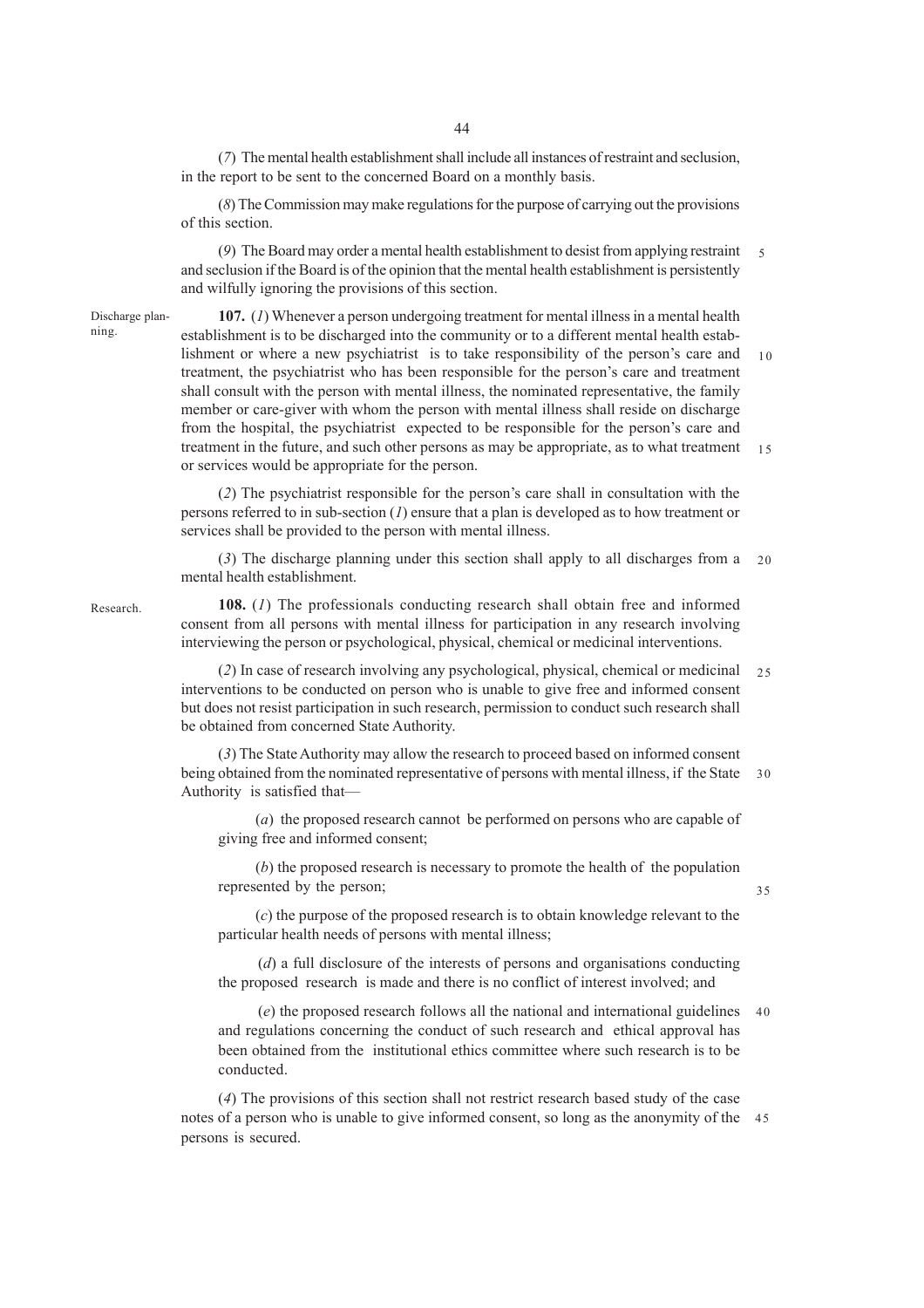### CHAPTER XIII

#### RESPONSIBILITIES OF OTHER AGENCIES

### **109.** (*1*) Every officer in charge of a police station shall have a duty––

Duties of police officers in respect of persons with mental illness.

(*a*) to take under protection any person found wandering at large within the limits of the police station whom the officer has reason to believe has mental illness and is incapable of taking care of himself; or

(*b*) to take under protection any person within the limits of the police station whom the officer has reason to believe to be a risk to himself or others by reason of mental illness.

 $10$ 

5

(*2*) The officer in charge of a police station shall inform the person who has been taken into protection under sub-section  $(1)$ , the grounds for taking him into such protection or his nominated representative, if in the opinion of the officer such person has difficulty in understanding those grounds.

(*3*) Every person taken into protection under sub-section (*1*) shall be taken to the nearest public health establishment as soon as possible but not later than twenty-four hours from the time of being taken into protection, for assessment of the person's health care needs. 15

(*4*) No person taken into protection under sub-section (*1*) shall be detained in the police lock up or prison in any circumstances.

(*5*) The medical officer in charge of the public health establishment shall be responsible for arranging the assessment of the person and the needs of the person with mental illness will be addressed as per other provisions of this Act as applicable in the particular circumstances. 20

(*6*) The medical officer or psychiatrist in charge of the public mental health establishment if on assessment of the person finds that such person does not have a mental illness of a nature or degree requiring admission to the mental health establishment, he shall inform his assessment to the police officer who had taken the person into protection and the police officer shall take the person to the person's residence or in case of homeless persons, to a Government establishment for homeless persons. 25

(*7*) In case of a person with mental illness who is homeless or found wandering in the community, a First Information Report of a missing person shall be lodged at the concerned police station and the station house officer shall have a duty to trace the family of such person and inform the family about the whereabouts of the person. 30

**110.** (*1*) Every officer in charge of a police station, who has reason to believe that any person residing within the limits of the police station has a mental illness and is being illtreated or neglected, shall forthwith report the fact to the Magistrate within the local limits of whose jurisdiction the person with mental illness resides. 35

(*2*) Any person who has reason to believe that a person has mental illness and is being ill-treated or neglected by any person having responsibility for care of such person, shall report the fact to the police officer in charge of the police station within whose jurisdiction the person with mental illness resides. 40

(*3*) If the Magistrate has reason to believe based on the report of a police officer or otherwise, that any person with mental illness within the local limits of his jurisdiction is

Report to Magistrate of person with mental illness in private residence who is ill-treated or neglected.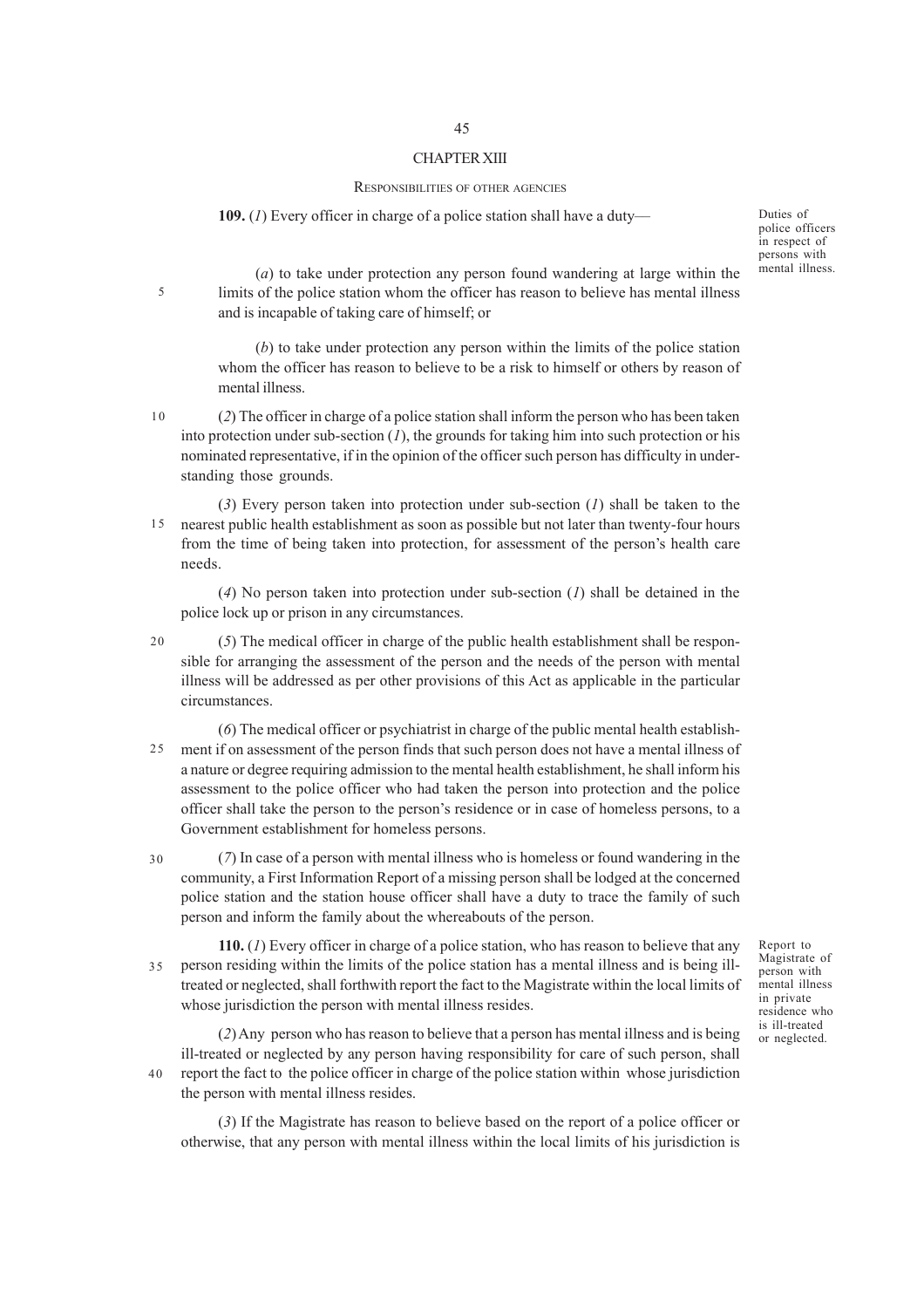being ill-treated or neglected, the Magistrate may cause the person with mental illness to be produced before him and pass an order in accordance with the provisions of section 111.

Conveying or admitting person with mental illness to mental health establishment by Magistrate.

**111.** (*1*) When any person with mental illness or who may have a mental illness appears or is brought before a Magistrate, the Magistrate may, order in writing––

(*a*) that the person is conveyed to a public mental health establishment for assessment and treatment, if necessary and the mental health establishment shall deal with such person in accordance with the provisions of the Act; or 5

(*b*) to authorise the admission of the person with mental illness in a mental health establishment for such period not exceeding ten days to enable the medical officer or psychiatrist in charge of the mental health establishment to carry out an assessment of the person and to plan for necessary treatment, if any. 10

(*2*) On completion of the period of assessment referred to in sub-section (*1*), the medical officer or psychiatrist in charge of the mental health establishment shall submit a report to the Magistrate and the person shall be dealt with in accordance with the provisions of this Act.

Prisoners with mental illness.

**112.** (*1*) An order under section 30 of the Prisoners Act, 1900 or under section 144 of the Air Force Act, 1950, or under section 145 of the Army Act, 1950, or under section 143 or section 144 of the Navy Act, 1957, or under section 330 or section 335 of the Code of Criminal Procedure, 1973, directing the admission of a prisoner with mental illness into any suitable mental health establishment, shall be sufficient authority for the admission of such person in such establishment to which such person may be lawfully transferred for care and treatment therein.

3 of 1900. 45 of 1950. 46 of 1950. 62 of 1957. 2 of 1974.

*(2)* The medical officer of a prison or jail shall send a quarterly report to the concerned Board certifying therein that there are no prisoners with mental illness in the prison or jail.

(*3*) The Board may visit the prison or jail and ask the medical officer as to why the prisoner with mental illness, if any, has been kept in the prison or jail and not transferred for treatment to a mental health establishment.  $25$ 

(*4*) The medical officer in charge of a mental health establishment wherein any person referred to in sub-section (*1*) is detained, shall once in every six months, make a special report regarding the mental and physical condition of such person to the authority under whose order such person is detained. 30

Persons in custodial institutions.

**113.** If it appears to the person in charge of a State run custodial institution (including beggars homes, orphanages, women's protection homes and children homes) that any resident of the institution has, or is likely to have, a mental illness, then, he shall take such resident of the institution to the nearest mental health establishment run or funded by the appropriate Government for assessment and treatment, as necessary. 35

Question of mental illness in judicial process.

**114.** (*1*) Notwithstanding anything contained in any other law for the time being in force, a person's current or past admission to a mental health establishment or a person's current or past treatment for mental illness shall not by itself, without prejudice to the provisions of any law for the time being force or custom or usage governing personnel laws of such person, be a ground for divorce. 40

(*2*) If during any judicial process before any competent court, proof of mental illness is produced and is challenged by the other party, the court shall refer the same for further

15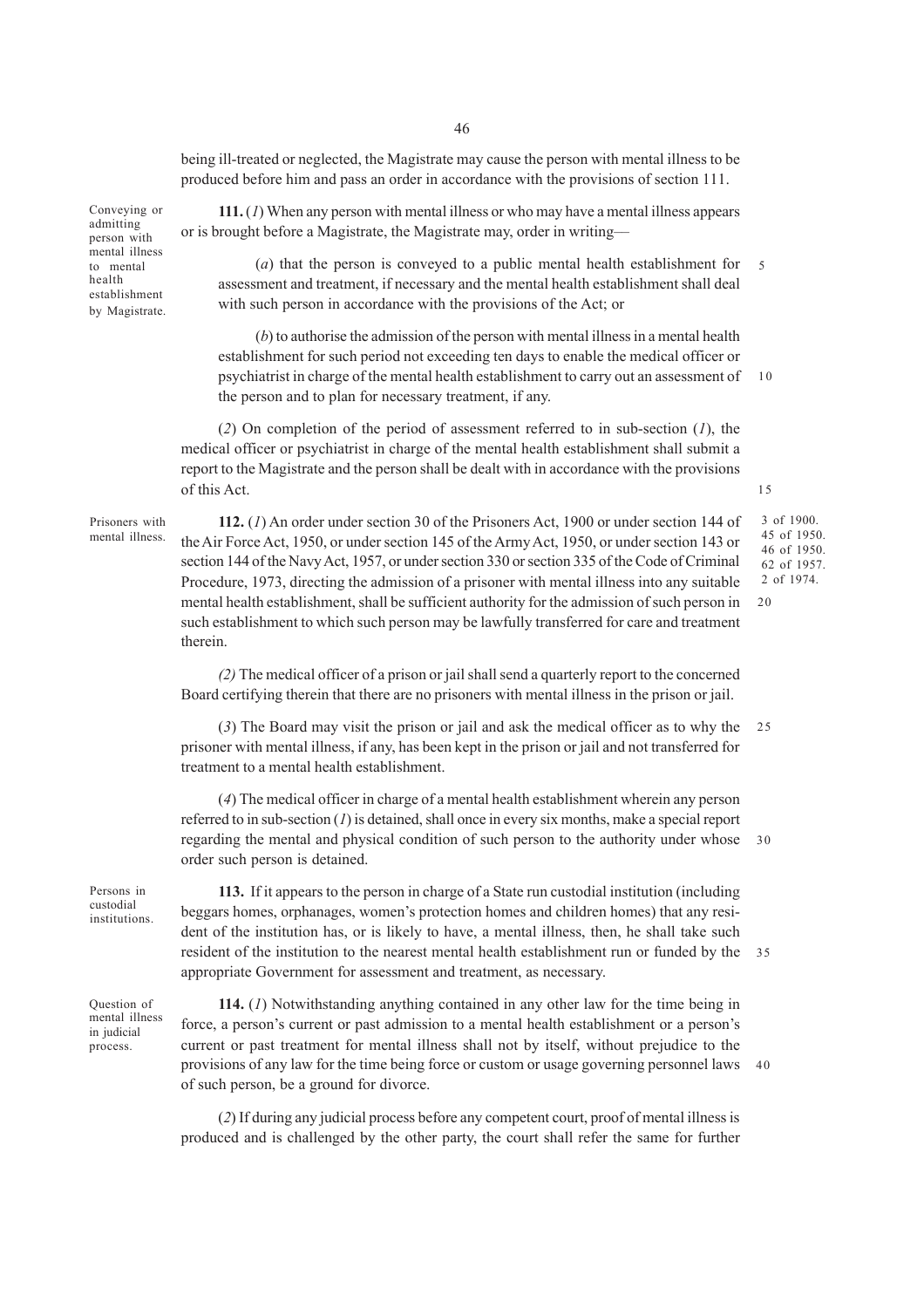scrutiny to the concerned Board and the Board shall, after examination of the person alleged to have a mental illness, either by itself or through a committee of experts, submit its opinion to the court.

#### CHAPTER XIV

RESTRICTION TO DISCHARGE FUNCTIONS BY PROFESSIONALS NOT COVERED BY PROFESSION

**115.** No mental health professional or medical practitioner shall discharge any duty or perform any function not authorised by this Act or specify or recommend any medicine or treatment not authorised by the field of his profession.

Restriction to discharge functions by professionals not covered by profession.

## CHAPTER XV

## OFFENCES AND PENALTIES

**116.** (*1*) Whoever carries on a mental health establishment without registration shall be liable to a penalty which shall not be less than five thousand rupees but which may extend to fifty thousand rupees for first contravention or a penalty which shall not be less than fifty thousand rupees but which may extend to two lakh rupees for a second contravention or a penalty which shall not be less than two lakh rupees but which may extend to five lakh rupees for every subsequent contravention. 15

*(2*) Whoever knowingly serves in a mental health establishment which is not registered under this Act, shall be liable to a penalty which may extend to twenty five thousand rupees.

(*3*) Save as otherwise provided in this Act, the penalty under this section shall be adjudicated by the State Authority. 20

(*4*) Whoever fails to pay the amount of penalty, the State Authority may forward the order to the Collector of the district in which such person owns any property or resides or carries on his business or profession or where the mental health establishment is situated, and the Collector shall recover from such persons or mental health establishment the

amount specified thereunder, as if it were an arrear of land revenue.

(*5*) All sums realised by way of penalties under this Chapter shall be credited to the Consolidated Fund of India.

**117.** Any person who contravenes any of the provisions of this Act, or of any rule or regulation made thereunder shall for first contravention be punishable with imprisonment for a term which may extend to six months, or with a fine which may extend to ten thousand rupees or with both, and for any subsequent contravention with imprisonment for a term which may extend to two years or with fine which shall not be less than fifty thousand rupees but which may extend to five lakh rupees or with both. 30

- **118.** (*1*) Where an offence under this Act has been committed by a company, every person who at the time the offence was committed was in charge of, and was responsible to, the company for the conduct of the business of the company, as well as the company, shall be deemed to be guilty of the offence and shall be liable to be proceeded against and punished accordingly: 35
- Provided that nothing contained in this sub-section shall render any such person liable to any punishment provided in this Act, if he proves that the offence was committed without his knowledge or that he has exercised all due diligence to prevent the commission of such offence.

(*2*) Notwithstanding anything contained in sub-section (*1*), where an offence under this Act has been committed by a company and it is proved that the offence has been committed with the consent or connivance of, or is attributable to, any neglect on the part of 45

Penalties for establishing or maintaining mental health establishment in contravention of provisions of this Act.

Punishment for contravention of provisions of the Act or rules or regulations made thereunder.

Offences by companies.

40

5

10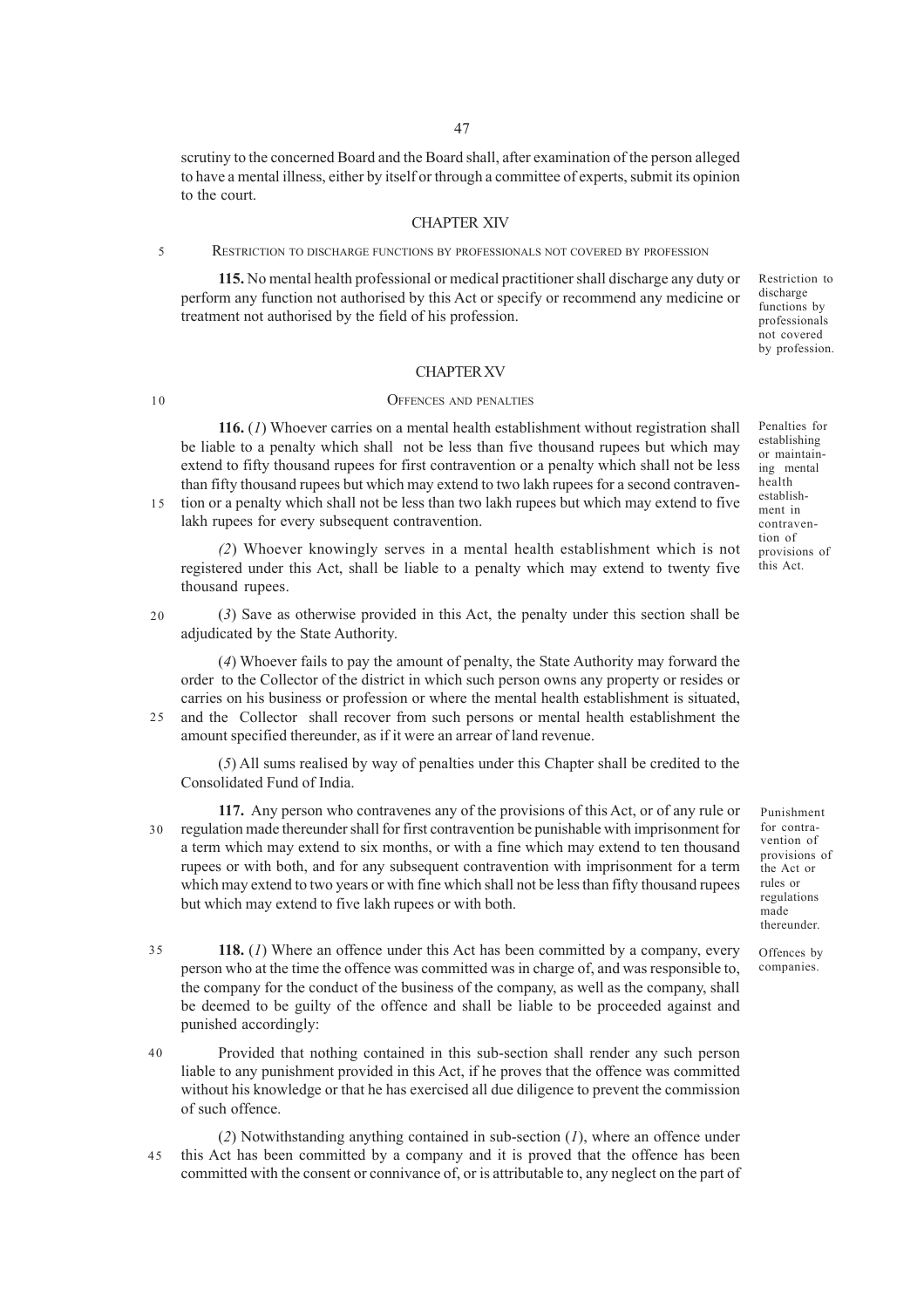any director, manager, secretary or other officer of the company, such director, manager, secretary or other officer shall also be deemed to be guilty of the offence and shall be liable to be proceeded against and punished accordingly.

*Explanation.*—For the purposes of this section,—

(*a*) "company" means any body corporate and includes a firm or other association of individuals; and 5

(*b*) "director", in relation to a firm, means a partner in the firm.

# CHAPTER XVI

## **MISCELLANEOUS**

**119.** (*1*) The Central Government may, by a general or special order, call upon the for informa- Authority or the Commission or the Board to furnish, periodically or as and when required any information concerning the activities carried on by the Authority or the Commission or the Board, as the case may be, in such form as may be prescribed, to enable that Government, to carry out the purposes of this Act. Power to call 10

> (*2*) The State Government may, by a general or special order, call upon the Authority to furnish, periodically or as and when required any information concerning the activities carried on by the Authority in such form as may be prescribed, to enable that Government, to carry out the purposes of this Act. 15

**120.** (*1*) Without prejudice to the foregoing provisions of this Act, the Authority shall, in exercise of its powers or the performance of its functions under this Act, be bound by such directions on questions of policy, other than those relating to technical and administrative matters, as the Central Government may give in writing to it from time to time: 20

Provided that the Authority shall, as far as practicable, be given an opportunity to express its views before any direction is given under this sub-section.

(*2*) The decision of the Central Government whether a question is one of policy or not 25 shall be final.

**121.** (*1*) If at any time the Central Government is of the opinion—

(*a*) that on account of circumstances beyond the control of the Central Authority, it is unable to discharge the functions or perform the duties imposed on it by or under the provisions of this Act; or

30

(*b*) that the Central Authority has persistently defaulted in complying with any direction given by the Central Government under this Act or in the discharge of the functions or performance of the duties imposed on it by or under the provisions of this Act; or

(*c*) that circumstances exist which render it necessary in the public interest so to do, 35

the Central Government may, by notification and for reasons to be specified therein, supersede the Central Authority for such period, not exceeding six months, as may be specified in the notification:

Provided that before issuing any such notification, the Central Government shall give 40a reasonable opportunity to the Central Authority to make representations against the proposed supersession and shall consider representations, if any, of the Central Authority.

(*2*) Upon the publication of a notification under sub-section (*1*), superseding the Central Authority,—

Power of Central Government to issue

directions.

Power of Central Government to supersede Central Authority.

tion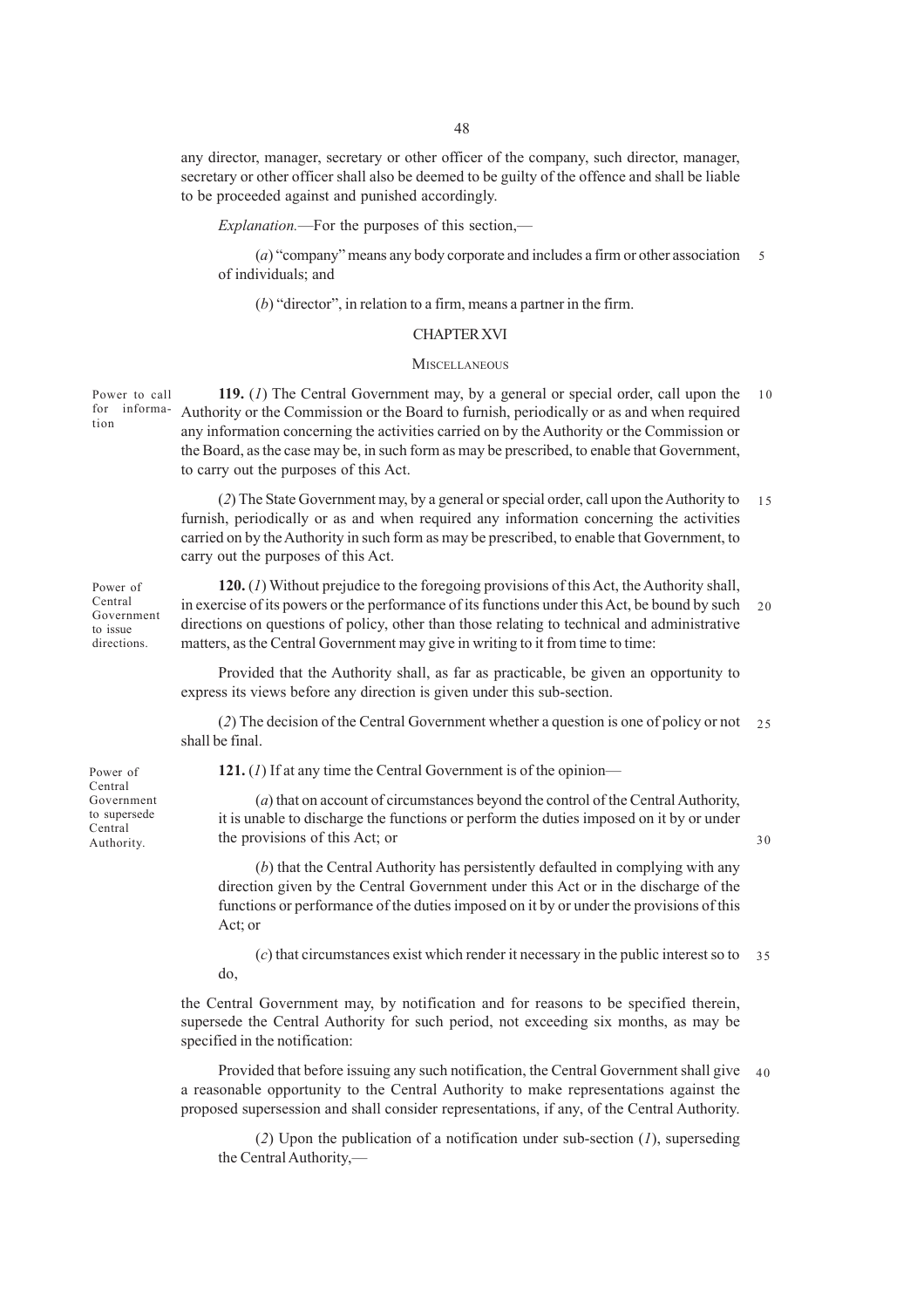(*a*) the chairperson and other members shall, as from the date of supersession, vacate their offices as such;

(*b*) all the powers, functions and duties which may, by or under the provisions of this Act, be exercised or discharged by or on behalf of the Central Authority shall, until the Central Authority is reconstituted under sub-section (*3*), be exercised and discharged by the Central Government or such authority as the Central Government may specify in this behalf;

(*c*) all properties owned or controlled by the Central Authority shall, until the Central Authority is reconstituted under sub-section (*3*), vest in the Central Government.

(*3*) On or before the expiration of the period of supersession specified in the notification issued under sub-section (*1*), the Central Government shall reconstitute the Central Authority by a fresh appointment of its chairperson and other members and in such case any person who had vacated his office under clause (*a*) of sub-section (*2*) shall not be deemed to be disqualified for re-appointment.

(*4*) The Central Government shall cause a notification issued under sub-section (*1*) and a full report of any action taken under this section and the circumstances leading to such action to be laid before each House of Parliament at the earliest.

**122.** (*1*) If at any time the State Government is of the opinion—

20

5

10

15

(*a*) that on account of circumstances beyond the control of the State Authority, it is unable to discharge the functions or perform the duties imposed on it by or under the provisions of this Act; or

Power of State Government to supersede **State** Authority.

(*b*) that the State Authority has persistently defaulted in complying with any direction given by the State Government under this Act or in the discharge of the functions or performance of the duties imposed on it by or under the provisions of this Act; or

(*c*) that circumstances exist which render it necessary in the public interest so to do,

the State Government may, by notification and for reasons to be specified therein, supersede the State Authority for such period, not exceeding six months, as may be specified in the notification: 30

Provided that before issuing any such notification, the State Government shall give a reasonable opportunity to the State Authority to make representations against the proposed supersession and shall consider representations, if any, of the State Authority.

(*2*) Upon the publication of a notification under sub-section (*1*) superseding the State Authority,— 35

> (*a*) the chairperson and other members shall, as from the date of supersession, vacate their offices as such;

(*b*) all the powers, functions and duties which may, by or under the provisions of this Act, be exercised or discharged by or on behalf of the State Authority shall, until the State Authority is reconstituted under sub-section (*3*), be exercised and discharged by the State Government or such authority as the State Government may specify in this behalf;

(*c*) all properties owned or controlled by the State Authority shall, until the State Authority is reconstituted under sub-section (*3*), vest in the State Government.

25

40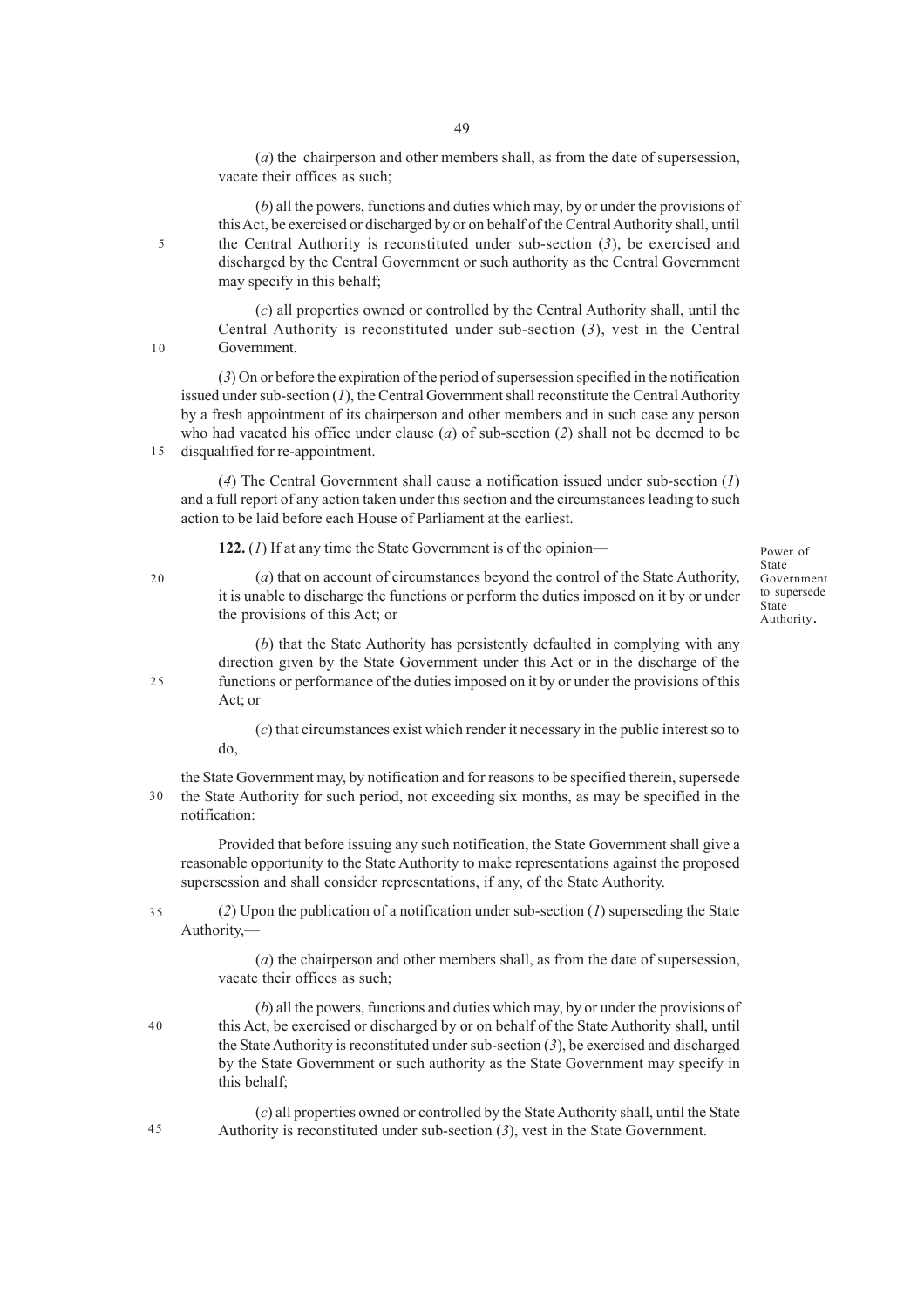(*3*) On or before the expiration of the period of supersession specified in the notification issued under sub-section (*1*), the State Government shall reconstitute the State Authority by a fresh appointment of its chairperson and other members and in such case any person who had vacated his office under clause (*a*) of sub-section (*2*) shall not be deemed to be disqualified for re-appointment.

(*4*) The State Government shall cause a notification issued under sub-section (*1*) and a full report of any action taken under this section and the circumstances leading to such action to be laid before the State Legislature at the earliest.

Special provisions for States in north-east and hill States.

 **123.** (*1*) Notwithstanding anything contained in this Act, the provisions of this Act shall, taking into consideration the communication, travel and transportation difficulties, apply to the States of Assam, Meghalaya, Tripura, Mizoram, Manipur, Nagaland, Arunachal Pradesh and Sikkim, with following modifications, namely:— 10

5

45

(*a*) under sub-section (*3*) of section 80, the president of the Commission may constitute a single Board for all the States;

(*b*) in sub-section (*2*) of section 88, reference to the period of "seven days", and in sub-section (*3*) of that section, reference to the period of "twenty-one days" shall be construed as "ten days" and "thirty days", respectively; 15

(*c)* in sub-section (*9*) of section 96, reference to the period of "seventy-two hours" shall be construed as "one hundred twenty hours", and in sub-sections (*3*) and (*12*) of that section, reference to a period of "seven days" shall be construed as "ten days";  $20$ 

 (*d*) in sub-section (*3*) of section 97, reference to the period of "twenty-four hours" shall be construed as "seventy-two hours";

 (*e*) in clauses (*a*) and (*b*) of sub-section (*9*) of section 98, reference to the period of "three days" and "seven days" shall be construed as "seven days" and "ten days" respectively;  $25$ 

 (*f*) in sub-section (*3*) of section 99, reference to the period of "seven days" and in sub-section (*4*) of that section, reference to the period of "twenty-one days" shall be construed as "ten days" and "thirty days" respectively;

(*g*) in sub-section (*4*) of section 103, reference to the period of "seventy-two 30 hours" shall be construed as "one hundred twenty hours".

(*2*) The provisions of clauses (*b*) to (*g*) of sub-section (*1*) shall also apply to the States of Uttarakhand, Himachal Pradesh and Jammu and Kashmir and the Union territories of Lakshadweep and Andaman and Nicobar Islands.

(*3*) The provisions of this section shall cease to have effect on the expiry of a period of ten years from the commencement of this Act, except as respects things done or omitted to be done before such cesser, and upon such cesser section 6 of the General Clauses Act, 1897, shall apply as if this Act had then been repealed by a Central Act. 10 of 1897. 35

| Presumption     |
|-----------------|
| of mental       |
| illness in case |
| of attempt to   |
| commit          |
| suicide by      |
| person.         |

 **124.** (*1*) Notwithstanding anything contained in section 309 of the Indian Penal Code, any person who attempts to commit suicide shall be presumed, unless proved otherwise, to be suffering from mental illness at the time of attempting sucide and shall not be liable to punishment under the said section. 45 of 1860. 40

(*2*) The appropriate Government shall have a duty to provide care, treatment and rehabilitation to a person, having mental illness and who attempted to commit suicide, to reduce the risk of recurrence of attempt to commit suicide.

Bar of jurisdiction.

 **125.** No civil court shall have jurisdiction to entertain any suit or proceeding in respect of any matter which the Commission or the Board is empowered by or under this Act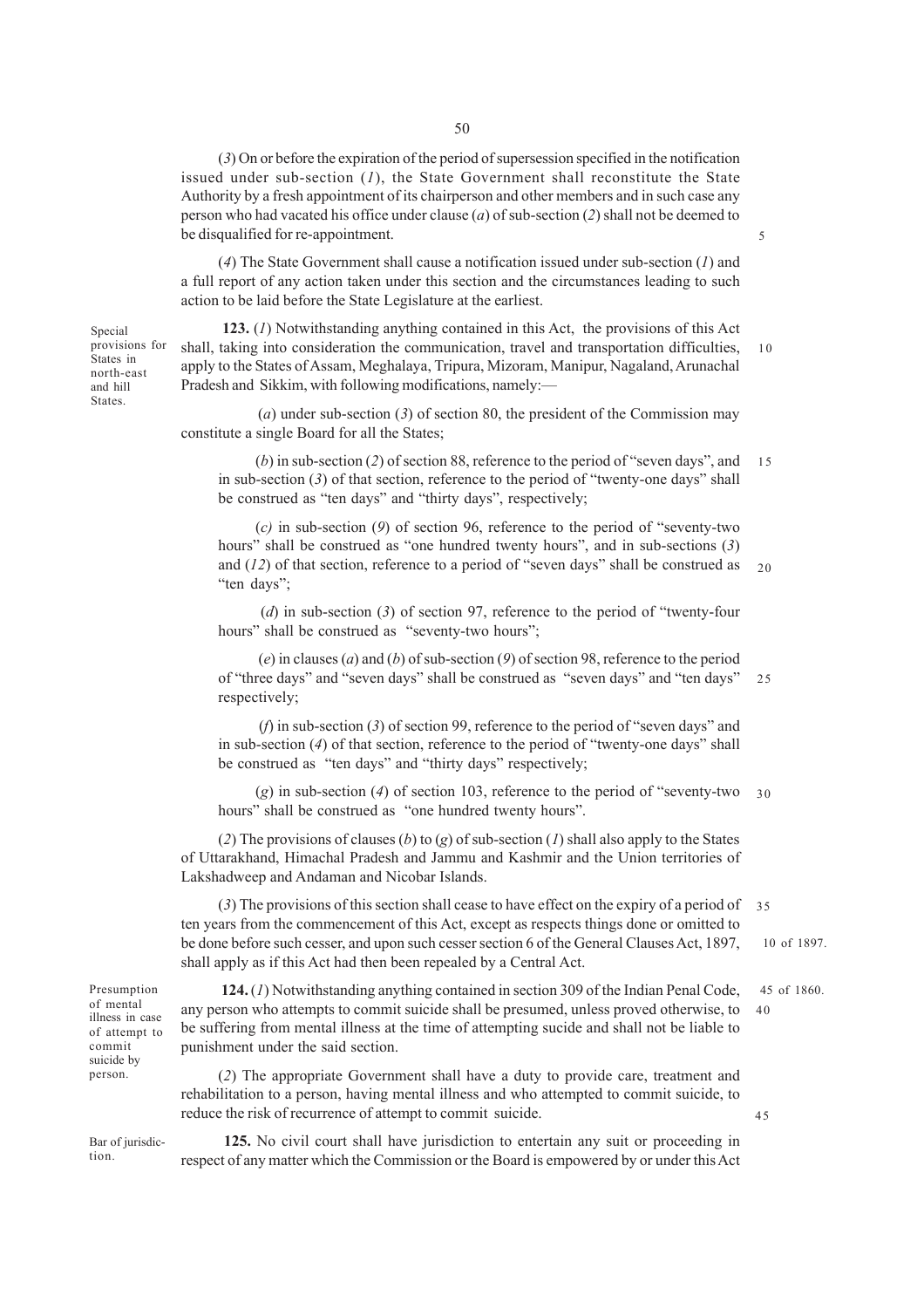to determine, and no injunction shall be granted by any court or other authority in respect of any action taken or to be taken in pursuance of any power conferred by or under this Act.

14 of 1987.

5

45 of 1860.

**126.** The Central Government may, if it considers so necessary in the interest of persons with mental illness being governed by the Mental Health Act, 1987, take appropriate interim measures by making scheme for the smooth implementation of the provisions of this Act.

**127.** The chairperson, president and other members and the officers and other employees of the Authority, Commission and Board shall be deemed to be public servants within the meaning of section 21 of the Indian Penal Code.

- **128.** No suit, prosecution or other legal proceeding shall lie against the appropriate Government or against the Chairperson or President or any other Member of the Central Authority or the State Authority or the Commission or the Board, as the case may be, for anything which is in good faith done or intended to be done in pursuance of this Act or any rule or regulation made thereunder in the discharge of official duties. 10
- **129.** The provisions of this Act shall have overriding effect notwithstanding anything inconsistent therewith contained in any other law for the time being in force or in any instrument having effect by virtue of any law other than this Act. 15

**130.** (*1*) The appropriate Government may, by notification, make rules to carry out the provisions of this Act.

(*2*) In particular, and without prejudice to the generality of the foregoing power, such rules may provide for all or any of the following matters, namely:— 20

> (*a*) the manner of nomination of members of the Central Authority under subsection (*2*) of section 34;

(*b*) the salaries and allowances payable to, and the other terms and conditions of service of, the chairperson and other members of the Central Authority under subsection (*3*) of section 35;

(*c*) the procedure for registration (including the fees to be levied for such registration) of the mental health establishments under sub-section (*2*) of section 43;

(*d*) the manner of nomination of members of the State Authority under sub-section (*2*) of section 46;

(*e*) the salaries and allowances payable to, and the other terms and conditions of service of, the chairperson and other members of the State Authority under sub-section (*3*) of section 47;

(*f*) the procedure for registration (including the fees to be levied for such registration) of the mental health establishments under sub-section (*2*) of section 55;

 (*g*) the form of accounts and other relevant records and annual statement of accounts under sub-section (*1*) of section 59;

(*h*) the form in, and the time within which an annual report shall be prepared under section 60;

(*i*) the form of accounts and other relevant records and annual statement of accounts under sub-section (*1*) of section 63;

Commission and Board to be public servants.

Transitory provisions.

Chairperson, members and staff of Authority

Protection of action taken in good faith..

Act to have overriding effect.

Power to make rules.

35

 $25$ 

30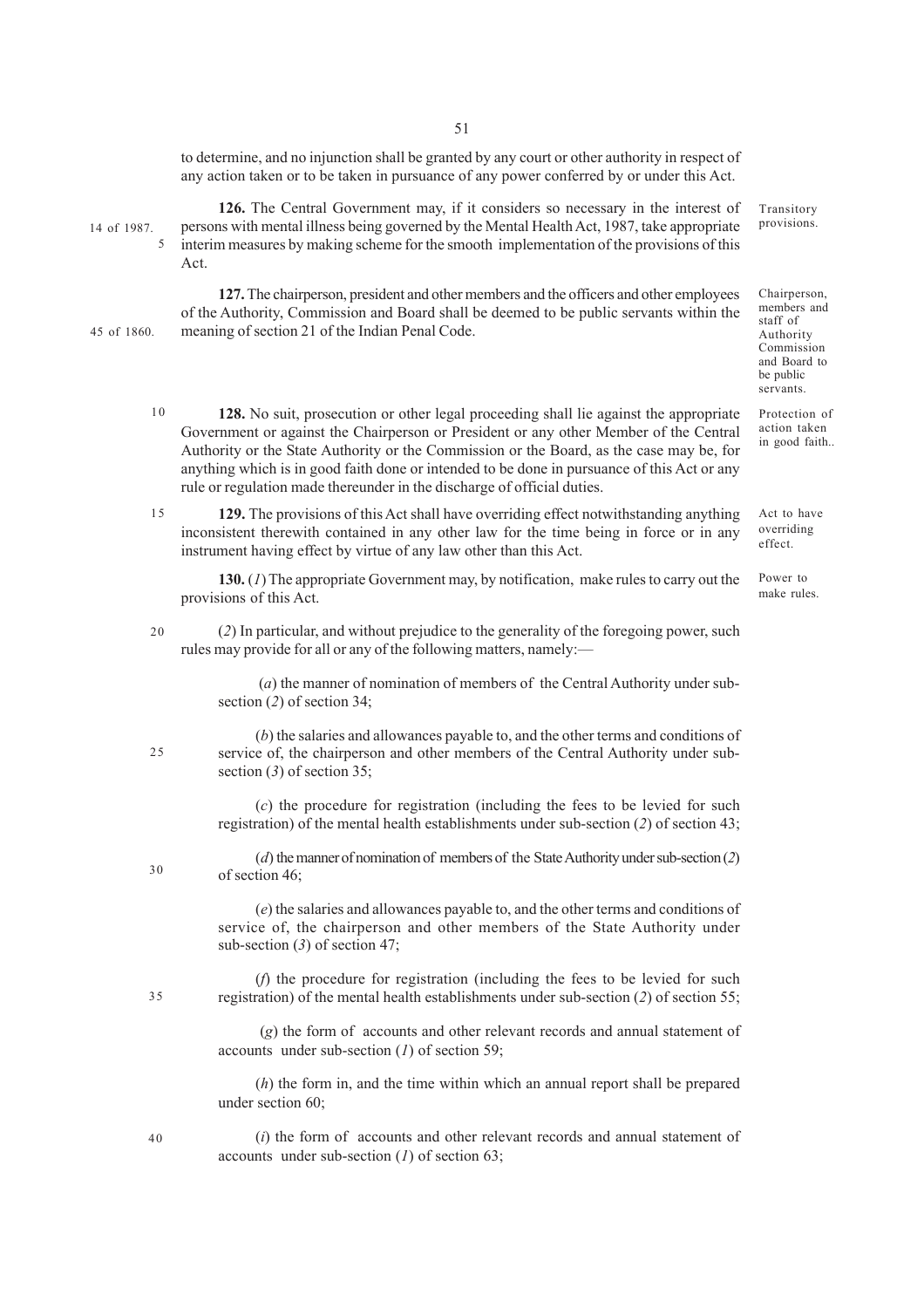*(j*) the form in, and the time within which an annual report shall be prepared under section 64;

(*k*) the form of application to be submitted by the mental health establishment with an undertaking that the mental health establishment fulfils the minimum standards, if any, specified by the Authority, under the *Explanation* to sub-section (*2*) of section 65; 5

(*l*) the form of certificate of registration under sub-section (*3*) of section 65;

(*m*) the form of application, the detail and fees to be accompanied with it under sub-section (*1*) of section 66;

(*n*) the form of certificate of provisional registration containing particulars and information under sub-section (*4*) of section 66; 10

(*o*) the fees for renewal of registration under sub-section (*11*) of section 66;

(*p*) the person or persons (including representatives of the local community) for the purpose of conducting an audit of the registered mental health establishments under sub-section  $(I)$  and fees to be charged by the Authority for conducting such audit under sub-section (*2*) of section 67; 15

(*q*) the person or persons for the purpose of conducting an inspection or inquiry of the mental health establishments under sub-section (*1*) of section 68;

(*r*) the manner of enter and search of a mental health establishment operating without registration under sub-section  $(6)$  of section 68;

 $20$ 

30

(*s*) the fees for issuing a duplicate certificate under sub-section (*2*) of section 70;

(*t*) the form and manner in which the Authority shall maintain in digital format a register of mental health establishments, the particulars of the certificate of registration so granted in a separate register to be maintained under section 71;

(*u*) the salaries and allowances payable to, and the other terms and conditions of 25 service of, the president and other members of the Commission under sub-section (*3*) of section 77;

(*v*) the salaries and allowances payable to, and the other terms and conditions of service of, the officers and other employees of the Commission under sub-section (*3*) of section 79;

(*w*) other disqualifications of president or members of the Commission under clause (*e*) of sub-section (*1*) of section 82;

(*x*) other disqualifications of chairperson or members of the Board under clause (*e*) of sub-section (*2*) of section 82;

(*y*) the honorarium and other allowances payable to, and the other terms and conditions of service of, the chairperson and members of the Board under sub-section (*3*) of section 83; 35

(*z*) the form for furnishing periodical information under sub-section (*1*) or subsection (*2*) of section 119;

(*za*) any other matter which is required to be, or may be, specified by rules or in 40respect of which provision is to be made by rules.

**131.** (*1*) The Central Authority may, by notification, make regulations, consistent with the provisions of this Act and the rules made thereunder, to carry out the provisions of this Act.

Power of Central Authority to make regulations.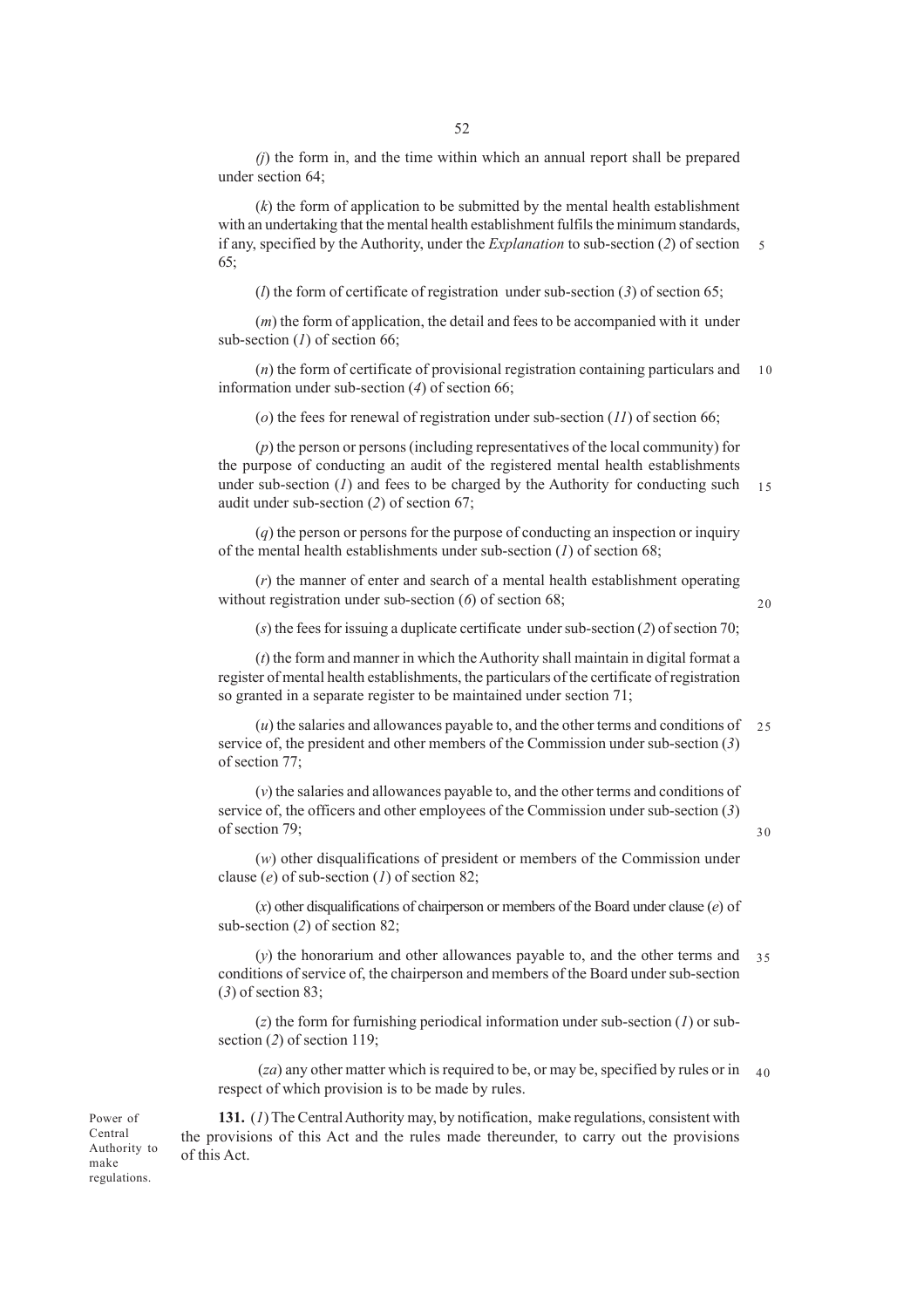(*2*) In particular, and without prejudice to the generality of the foregoing power, such regulations may provide for all or any of the following matters, namely:—

(*a*) the salaries and allowances payable to, and the other terms and conditions of service (including the qualifications, experience and manner of appointment) of, the chief executive officer and other officers and employees of the Central Authority under sub-section (*3*) of section 40;

(*b*) the times and places of meetings of the Central Authority and rules of procedure in regard to the transaction of business at its meetings (including quorum at such meetings) under sub-section (*1*) of section 44;

(*c*) the minimum standards of facilities and services under clause (*a*); the minimum qualifications for the personnel engaged in mental health establishment under clause (*b*); provisions for maintenance of records and reporting under clause (*c*); and other conditions under clause (*d*), of sub-section (*4*) of section 65;

(*d*) categories of different mental health establishments under clause (*a*) of subsection (*5*) of section 65;

(*e*) the form of application to be made by the mental health establishment and the fees to be accompanied with it under sub-section (*12*) of section 66;

(*f*) the manner of filing objections under sub-section (*14*) of section 66;

(*g*) any other matter which is required to be, or may be, specified by regulations or in respect of which provision is to be made by regulations.

 **132.** (*1*) The Commission may, by notification, make regulations, consistent with the provisions of the Act and the rules made thereunder, to carry out the provisions of this Act.

Power of Commission to make regulations.

(*2*) In particular, and without prejudice to the generality of the foregoing power, such regulations may provide for all or any of the following matters, namely:— 25

> (*a*) additional regulations, regarding the procedure of advance directive to protect the rights of persons with mental illness under sub-section (*3*) of section 12;

(*b*) the times and places and rules of procedure in regard to the transaction of business at its meetings to be observed by the Commission and the Board under section 87;

(*c*) the procedure for advance directive under clause (*c*) of section 89;

(*d*) regulations for the purposes of carrying out the provisions of sections 105 and 106;

(*e*) any other matter which is required to be, or may be, specified by regulations or in respect of which provision is to be made by regulations.

 **133.** (*1*) The State Authority may, by notification, make regulations, consistent with the provision of this Act and the rules made thereunder, to carry out the provisions of this Act.

(*2*) In particular, and without prejudice to the generality of the foregoing power, such regulations may provide for all or any of the following matters, namely:— 40

> (*a*) the minimum quality standards of mental health services under sub-section (*9*) of section 18;

> (*b*) the salaries and allowances payable to, and the other terms and conditions of service (including the qualifications, experience and manner of appointment) of the chief executive officer and other officers and employees of the State Authority under sub-section (*3*) of section 52;

20

35

45

30

Authority to make regulations.

Power of State

 $15$ 

5

 $1<sub>0</sub>$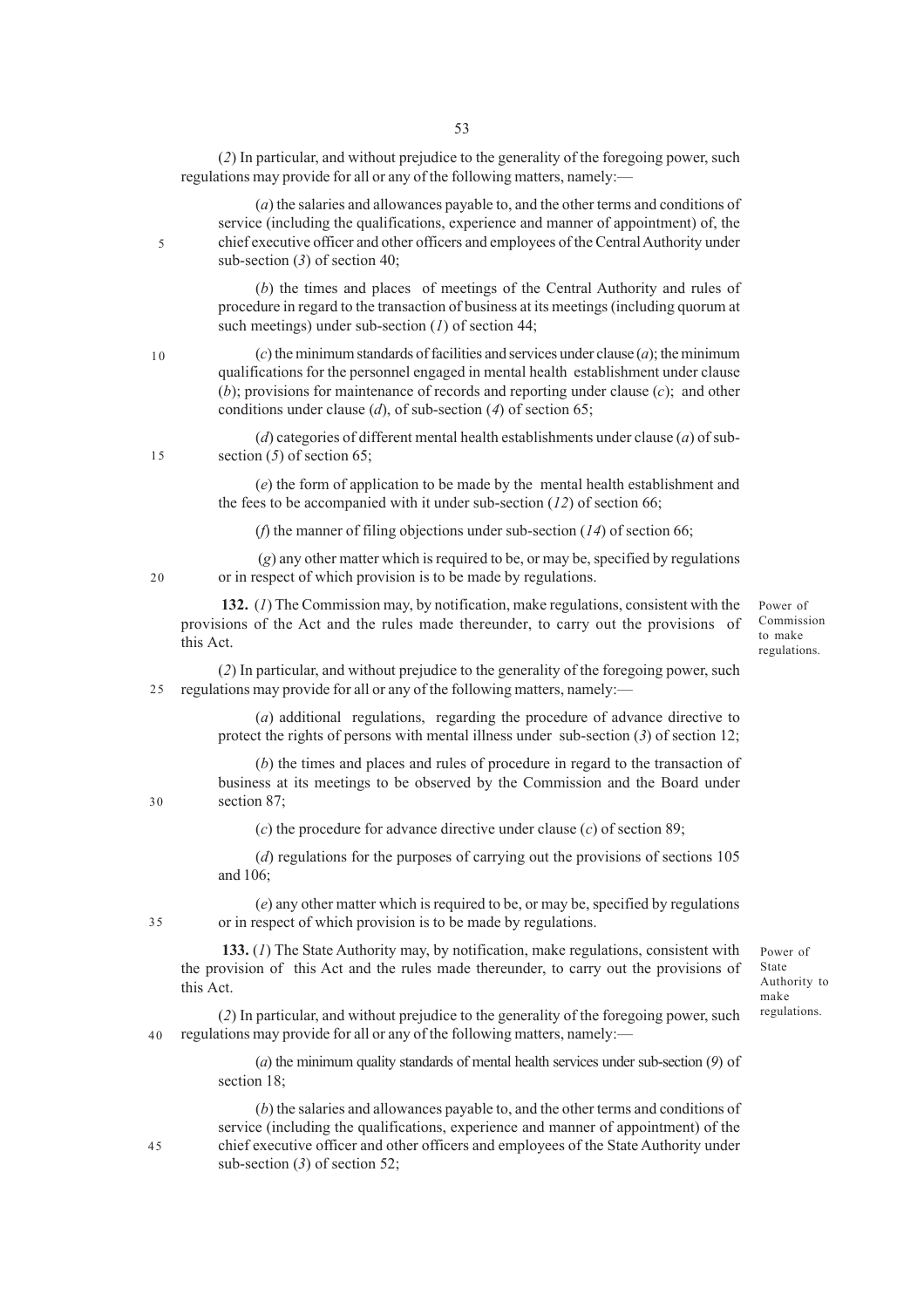(*c*) the manner in which the State Authority shall publish the list of registered mental health professionals under clause (*d*) of sub-section (*1*) of section 55;

(*d*) the times and places of meetings of the State Authority and rules of procedure in regard to the transaction of business at its meetings (including quorum at such meetings) under sub-section (*1*) of section 56;

(*e*) the form of application to be made by the mental health establishment and the fees to be accompanied with it under sub-section (*12*) of section 66;

(*f*) the manner of filing objections under sub-section (*14*) of section 66;

(*g*) any other matter which is required to be, or may be, specified by regulations or in respect of which provision is to be made by regulations.

Laying of rules and regulations.

Repeal and saving.

Power to remove difficulties.

 **134.** (*1*) Every rule made by the Central Government and every regulation made by the Central Authority and the Commission under this Act shall be laid, as soon as may be after it is made, before each House of Parliament while it is in session, for a total period of thirty days which may be comprised in one session or in two or more successive sessions, and if, before the expiry of the session immediately following the session or the successive sessions aforesaid, both Houses agree in making any modification in the rule or regulation, as the case may be, or both Houses agree that the rule or regulation, as the case may be, should not be made, the rule or regulation, as the case may be, shall thereafter have effect only in such modified form or be of no effect, as the case may be; so, however, that any such modification or annulment shall be without prejudice to the validity of anything previously done under that rule or regulation, as the case may be. 15 20

(*2*) Every rule made by the State Government and every regulation made by the State Authority under this Act shall be laid, as soon as may be after it is made, before each House of the State Legislature where it consists of two Houses, or where such Legislature consists of one House, before that House.

**135.** (*1*) If any difficulty arises in giving effect to the provisions of this Act, the Central Government may, by order, published in the Official Gazette, make such provisions, not inconsistent with the provisions of this Act, as may appear to be necessary or expedient for removing the difficulty:

Provided that no order shall be made under this section after the expiry of two years from the date of commencement of this Act. 30

(*2*) Every order made under this section shall, as soon as may be after it is made, be laid before each House of Parliament.

 **136.** (*1*) The Mental Health Act, 1987 is hereby repealed.

(*2*) Notwithstanding such repeal,––

(*a*) anything done or any action taken or purported to have been done or taken (including any rule, notification, inspection, order or declaration made or any document or instrument executed or any direction given or any proceedings taken or any penalty or fine imposed) under the repealed Act shall, in so far as it is not inconsistent with the provisions of this Act, be deemed to have been done or taken under the corresponding 40 provisions of this Act;

(*b*) the Central Authority for Mental Health Services, and the State Authority for Mental Health Services established under the repealed Act shall, continue to function under the corresponding provisions of this Act, unless and until the Central Authority and the State Authority are constituted under this Act;

(*c*) any person appointed in the Central Authority for Mental Health Services, or the State Authority for Mental Health Services or any person appointed as the visitor under the repealed Act and holding office as such immediately before the 14 of 1987.

35

45

25

5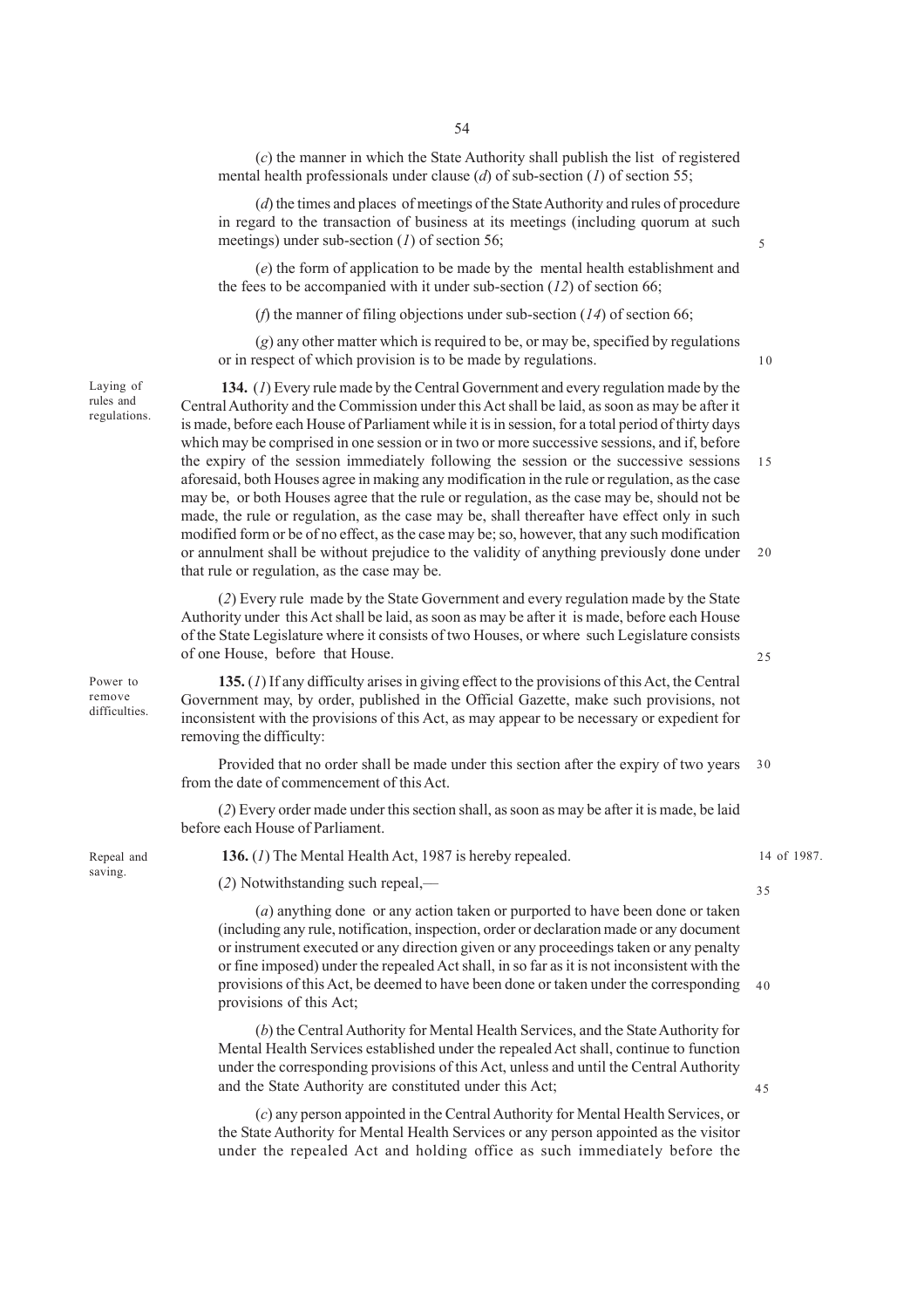commencement of this Act, shall, on such commencement continue to hold their respective offices under the corresponding provisions of this Act, unless they are removed or until superannuated;

(*d*) any person appointed under the provisions of the repealed Act and holding office as such immediately before the commencement of this Act, shall, on such commencement continue to hold his office under the corresponding provisions of this Act, unless they are removed or until superannuated;

5

10

(*e*) any licence granted under the provisions of the repealed Act, shall be deemed to have been granted under the corresponding provisions of this Act unless the same are cancelled or modified under this Act;

(*f*) any proceeding pending in any court under the repealed Act on the commencement of this Act may be continued in that court as if this Act had not been enacted;

(*g*) any appeal preferred from the order of a Magistrate under the repealed Act but not disposed of before the commencement of this Act may be disposed of by the court as if this Act had not been enacted. 15

 (*3*) The mention of the particular matters in sub-section (*2*) shall not be held to prejudice or affect the general application of section 6 of the General Clauses Act, 1897 with regard to the effect of repeal. 10 of 1897.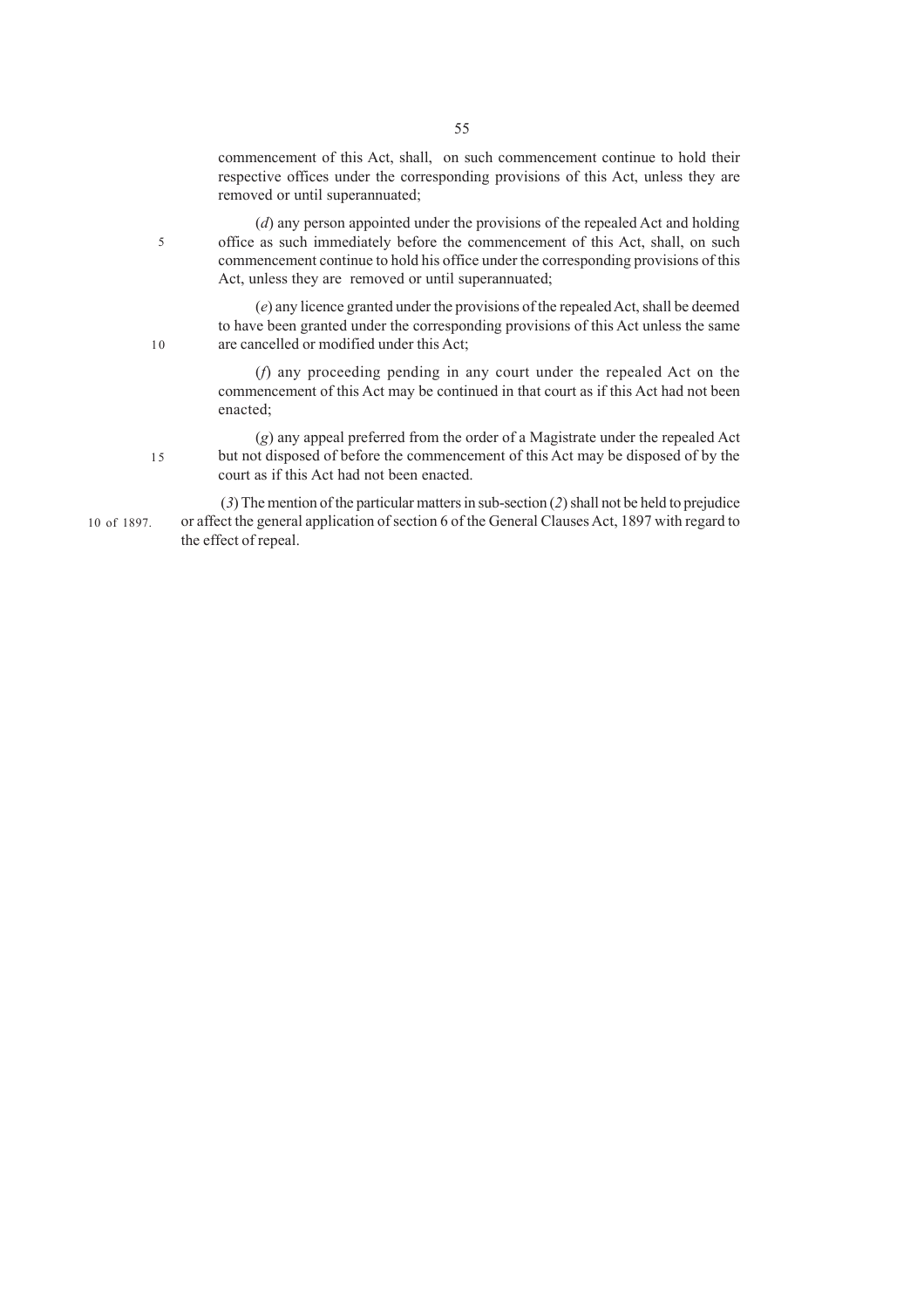## STATEMENT OF OBJECTS AND REASONS

The United Nations Convention on the Rights of Persons with Disabilities, which was ratified by the Government of India in October, 2007, made it obligatory on the Government to align the policies and laws of the country with the Convention. The need for amendments to the Mental Health Act, 1987 was felt by the fact that the related law, i.e., the Persons with Disabilities (Equal Opportunities, Protection of Rights and Full Participation) Act, 1995 was also in the process of amendment. The Mental Health Act, 1987 could not protect the rights of persons with mental illness and promote their access to mental health care in the country.

2. In light of above, it is proposed to bring in a new legislation by repealing the Mental Health Act, 1987, and—

(*a*) Recognising that:

(*i*) Persons with mental illness constitute a vulnerable section of society and are subject to discrimination in our society;

(*ii*) Families bear financial hardship, emotional and social burden of providing treatment and care for their relatives with mental illness;

(*iii*) Persons with mental illness should be treated like other persons with health problems and the environment around them should be made conducive to facilitate recovery, rehabilitation and full participation in society;

(*iv*) The Mental Health Act, 1987 was insufficient to protect the rights of persons with mental illness and promote their access to mental health care in the country;

(*b*) And in order to:

(*i*) Protect and promote the rights of persons with mental illness during the delivery of health care in institutions and in the community;

(*ii*) Ensure health care, treatment and rehabilitation of persons with mental illness, is provided in the least restrictive environment possible, and in a manner that does not intrude on their rights and dignity. Community-based solutions, in the vicinity of the person's usual place of residence, are preferred to institutional solutions;

(*iii*) Provide treatment, care and rehabilitation to improve the capacity of the person to develop his or her full potential and to facilitate his or her integration into community life;

(*iv*) Fulfil the obligations under the Constitution and the obligations under various International Conventions ratified by India;

(*v*) Regulate the public and private mental health sectors within a rights framework to achieve the greatest public health good;

(*vi*) Improve accessibility to mental health care by mandating sufficient provision of quality public mental health services and non-discrimination in health insurance;

(*vii*) Establish a mental health system integrated into all levels of general health care; and

(*viii*) Promote principles of equity, efficiency and active participation of all stakeholders in decision making.

3. The Bill seeks to achieve the above objects.

*The* 7*th August*, 2013.

NEW DELHI; GHULAM NABI AZAD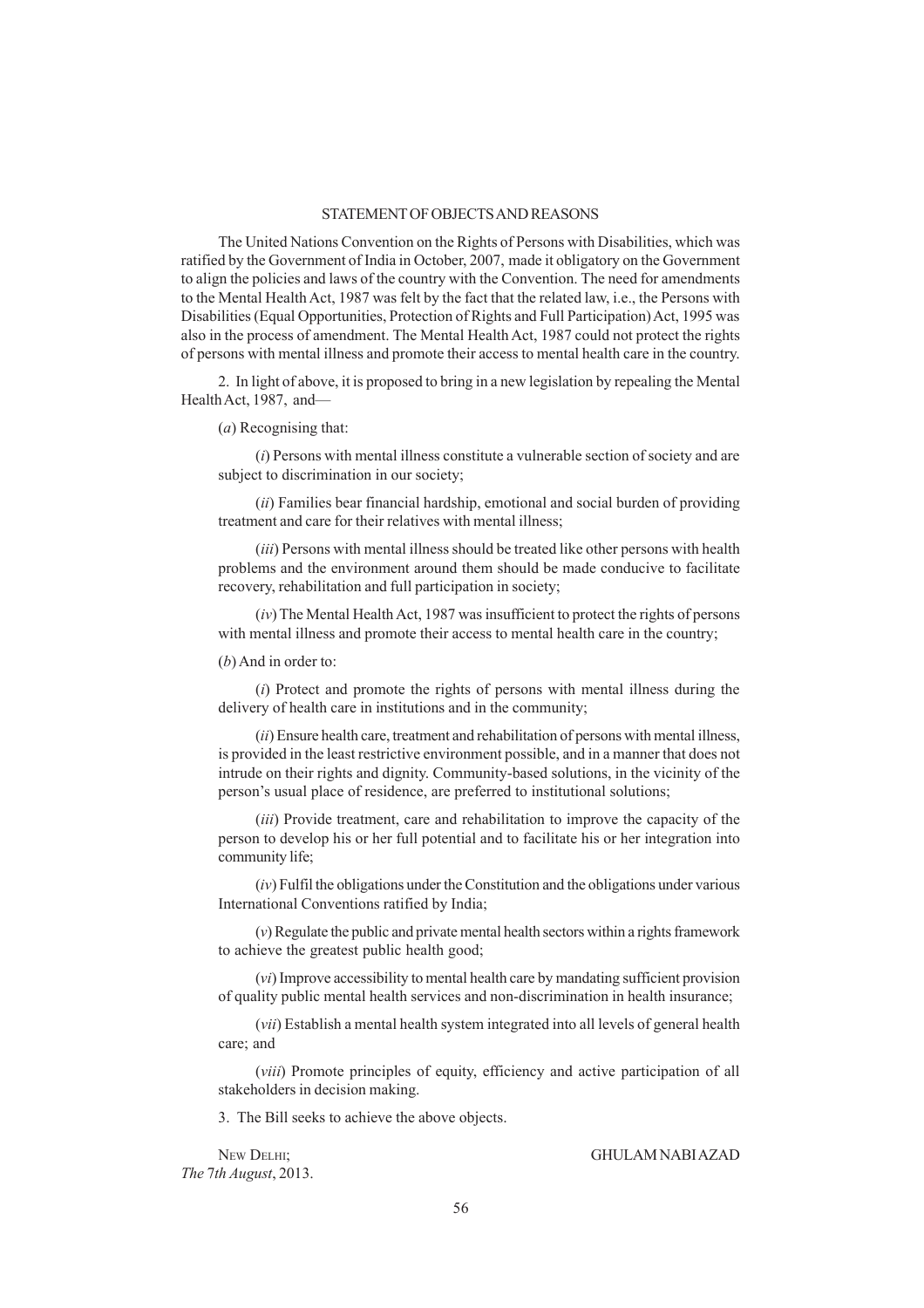# *Notes on Clauses*

*Clause* 1.—This clause seeks to provide for short title, extent and commencement of the proposed legislation.

*Clause* 2.—This clause seeks to provide the definitions of certain words and expressions used in various provisions of the Bill.

*Clause* 3.—This clause seeks to provide for determination of mental illness.

*Clause* 4.—This clause seeks to provide for the provisions regarding capacity to make mental health care decisions.

*Clause* 5.—This clause seeks to provide for the provision of advance directive.

*Clause* 6.—This clause seeks to provide for the manner of making advance directive.

*Clause* 7.—This clause seeks to provide for the duty of every Board to maintain an online register of all advance directives registered with it and make them available to the concerned mental health professionals as and when required.

*Clause* 8.—This clause provides for the revocation, amendment or cancellation of advance directive.

*Clause* 9.—This clause seeks to provide that the advance directive shall not apply to the emergency treatment given under section 103 to a person who made the advance directive.

*Clause* 10.—This clause seeks to provide for the duty of every medical officer in charge of a mental health establishment and the psychiatrist in charge of a person's treatment to propose or give treatment to a person with mental illness, in accordance with his valid advance directive.

*Clause* 11.—This clause seeks to provide for power to review, alter, modify or cancel advance directive.

*Clause* 12.—This clause seeks to provide for the review of advance directives.

*Clause* 13.—This clause seeks to provide for the liability of medical health professional in relation to advance directive.

*Clause* 14.—This clause seeks to provide for the appointment and revocation of nominated representative.

*Clause* 15.—This clause makes provision for a nominated representative of a minor.

*Clause* 16.—This clause seeks to provide for the revocation, alteration, etc., of nominated representative by Board.

*Clause* 17.—This clause seeks to provide for the duties of nominated representative.

*Clause* 18.—This clause seeks to provide for the right to access mental health care and treatment from mental health services run or funded by the appropriate Government.

*Clause* 19.—This clause seeks to provide for the right to community living

*Clause* 20.—This clause seeks to provide for the right to protection from cruel, inhuman and degrading treatment

*Clause* 21.—This clause seeks to provide for the right to equality and nondiscrimination.

*Clause* 22.—This clause seeks to provide for the right to information.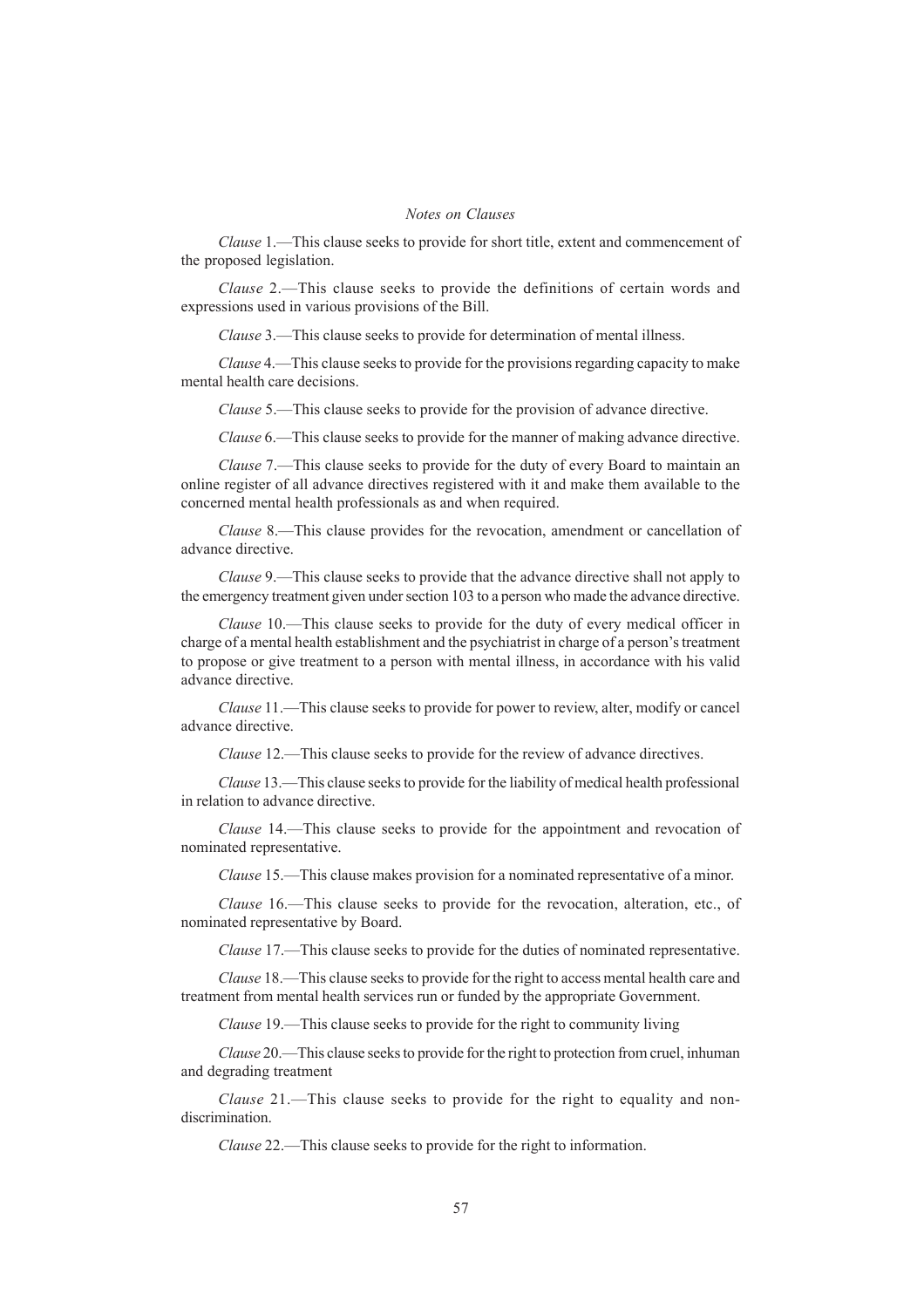*Clause* 23.—This clause seeks to provide that a person with mental illness shall have the right to confidentiality in respect of his mental health, mental health care**,** treatment and physical health care.

*Clause* 24.—This clause seeks to provide for the restriction on release of information in respect of mental illness.

*Clause* 25.—This clause seeks to provide for the right to access medical records.

*Clause* 26.—This clause seeks to provide for the right to personal contacts and communication.

*Clause* 27.—This clause seeks to provide for the right to legal aid.

*Clause* 28.—This clause seeks to provide for the right to make complaints about deficiencies in provision of services.

*Clause* 29.—This clause seeks to provide for the promotion of mental health and preventive programmes.

*Clause* 30.—This clause seeks to provide for the creating awareness about mental health and illness and reducing stigma associated with mental illness.

*Clause* 31.—This clause seeks to provide that the appropriate Government shall take measures as regard to human resource development and training, etc.

*Clause* 32.—This clause seeks to provide for the co-ordination within appropriate Government

*Clause* 33.—This clause seeks to provide for the establishment of Central Mental Health Authority.

*Clause* 34.—This clause seeks to provide for the composition of the Central Authority.

*Clause* 35.—This clause seeks to provide for the term of office, salaries and allowances of chairperson and members of the Central Authority.

*Clause* 36.—This clause seeks to provide for the resignation from office by a member of the Central Authority.

*Clause* 37.—This clause seeks to provide for the filling up of vacancies resulting by reason of death, resignation, removal, superannuation or completion of the term of office of any member of the Central Authority.

*Clause* 38.—This clause seeks to provide that vacancies etc. shall not invalidate proceedings of the Central Authority.

*Clause* 39.—This clause seeks to prevent the participation of a member of the Central Authority in a meeting of the Authority in case the member has any direct or indirect interest, whether pecuniary or otherwise, in any matter coming up for consideration at a meeting of the Central Authority.

*Clause* 40.—This clause seeks to provide for the officers and other employees of the Central Authority.

*Clause* 41.—This clause seeks to provide for the functions of chief executive officer of the Central Authority.

*Clause* 42.—This clause seeks to provide for the transfer of assets, liabilities of the Central Authority for Mental Health Services constituted under sub-section (1) of section 3 of the Mental Health Act, 1987

*Clause* 43.—This clause seeks to provide for the functions of the Central Authority.

*Clause* 44.—This clause seeks to provide for the meetings of the Central Authority.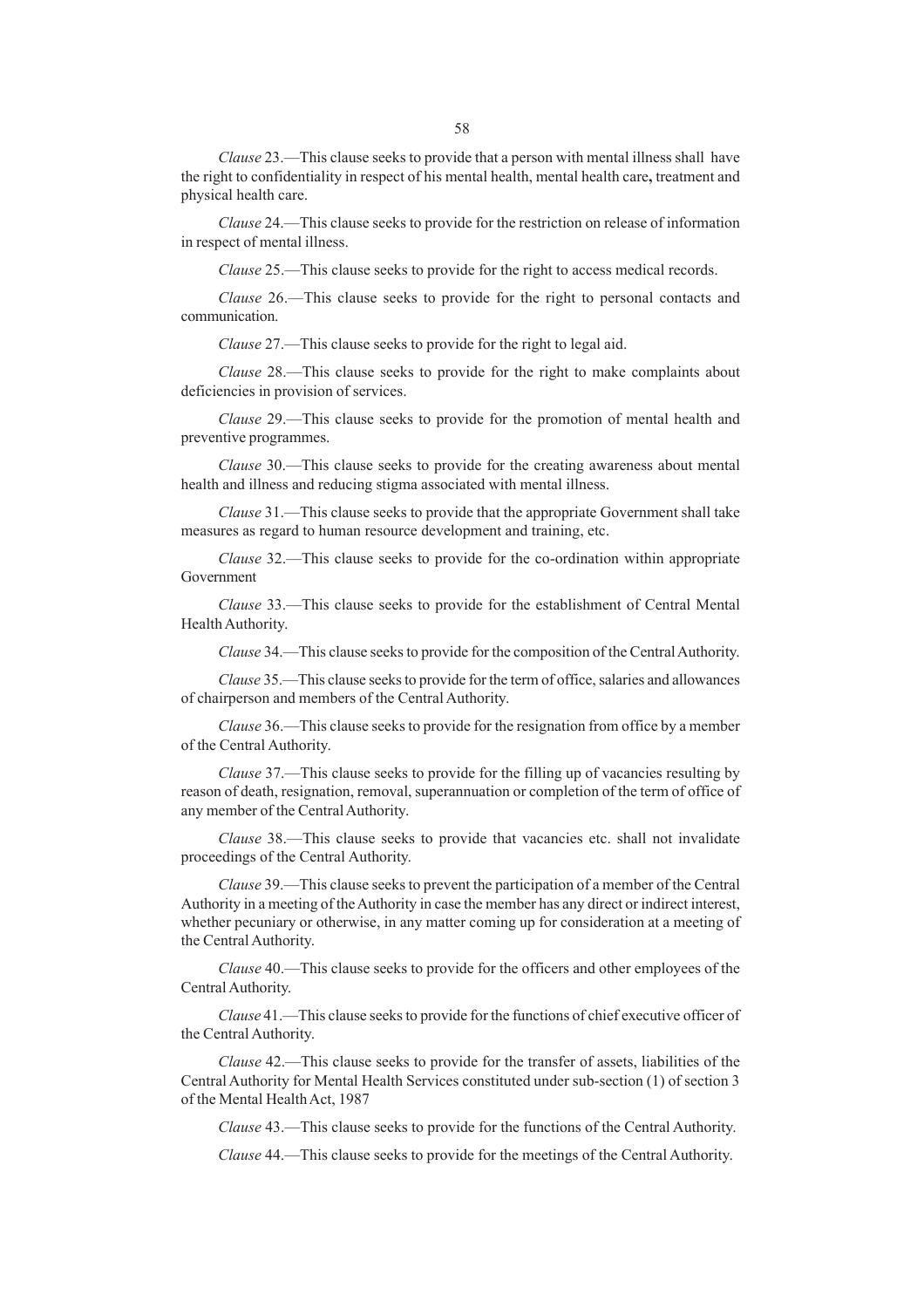*Clause* 45.—This clause seeks to provide for the establishment of the State Mental Health authority

*Clause* 46.—This clause seeks to provide for the composition of the State Authority

*Clause* 47.—This clause seeks to provide for the term of office, salaries and allowances of the chairperson and other members.

*Clause* 48.—This clause seeks to provide for the resignation from office of a member of the State Authority.

*Clause* 49.—This clause seeks to provide for the filling up of vacancies occurring by reason of death, resignation, removal, superannuation or completion of the term of office of any member of the State Authority.

*Clause* 50.—This clause seeks to provide that vacancies, etc., shall not invalidate proceedings of the State Authority.

*Clause* 51.—This clause seeks to prevent the participation of a member of the State Authority in a meeting of the Authority in case the member has any direct or indirect interest, whether pecuniary or otherwise, in any matter coming up for consideration at a meeting of the State Authority.

*Clause* 52.—This clause seeks to provide for the officers and other employees of the State Authority.

*Clause* 53.—This clause seeks to provide for the functions of chief executive officer of the State Authority.

*Clause* 54.—This clause seeks to provide for the transfer of assets, liabilities of the State Authority for Mental Health Services constituted under sub-section (*1*) of section 4 of the Mental Health Act, 1987.

*Clause* 55.—This clause seeks to provide for the functions of the State Authority.

*Clause* 56.—This clause seeks to provide for the meetings of the State Authority.

*Clause* 57.—This clause seeks to provide for the grants by the Central Government to the Central Authority.

*Clause* 58.—This clause seeks to provide for the Central Mental Health Authority Fund.

*Clause* 59.—This clause seeks to provide that the Central Authority shall maintain proper accounts and other relevant records and prepare an annual statement of accounts in such form as may be prescribed by the Central Government, in consultation with the Comptroller and Auditor-General of India.

*Clause* 60.—This clause seeks to provide for the Central Authority to prepare an annual report giving a full account of its activities during the previous year and laying of the same by the Central Government before both Houses of Parliament.

*Clause* 61.—This clause seeks to provide for the grants by the State Government to the State Authority.

*Clause* 62.—This clause seeks to provide for the State Mental Health Authority Fund.

*Clause* 63.—This clause seeks to provide that the State Authority shall maintain proper accounts and other relevant records and prepare an annual statement of accounts in such form as may be prescribed by the State Government, in consultation with the Comptroller and Auditor-General of India.

*Clause* 64.—This clause seeks to provide for the State Authority to prepare an annual report giving a full account of its activities during the previous year and laying of the same by the State Government before the State Legislature.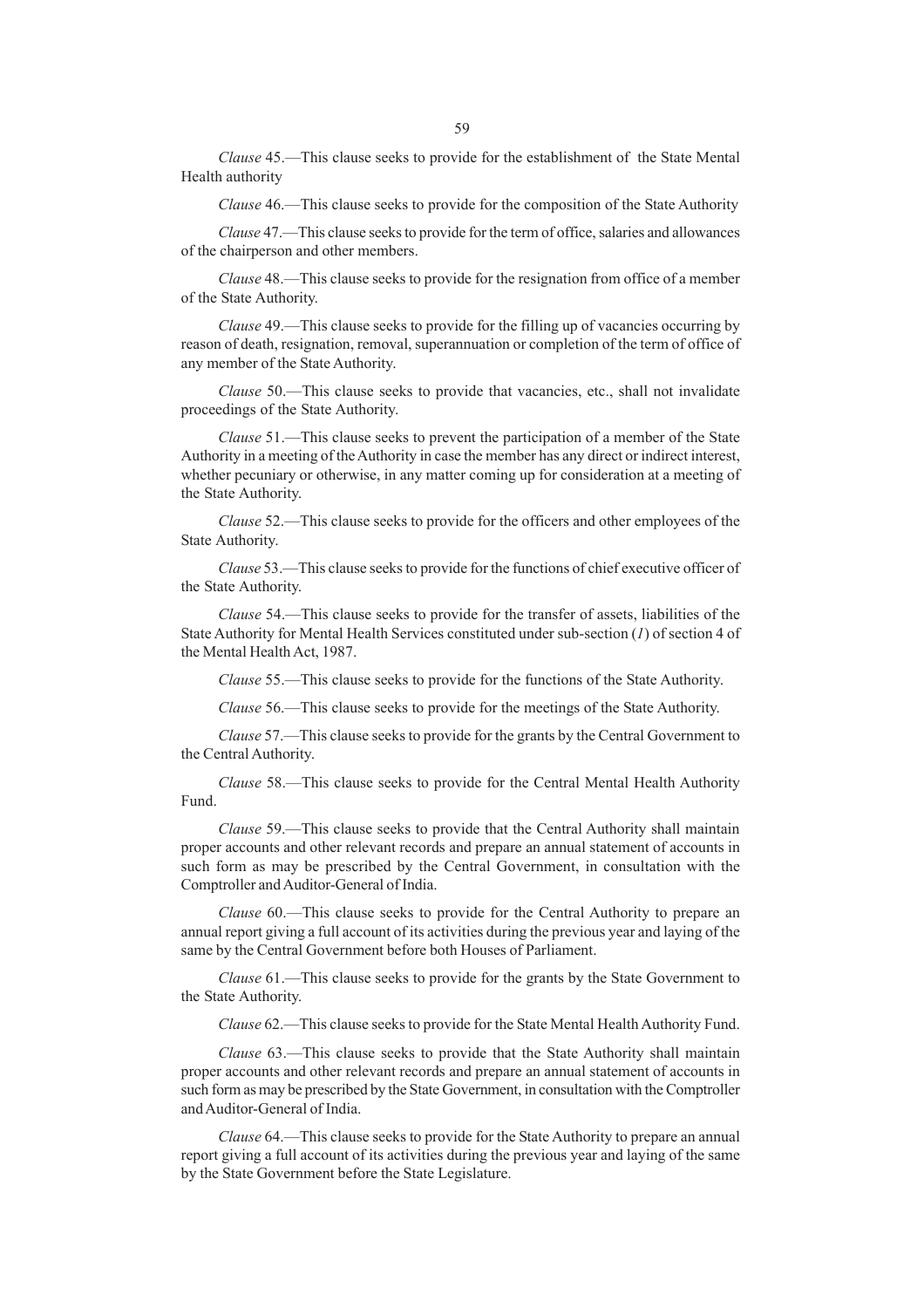*Clause* 65.—This clause seeks to provide for the registration of mental health establishment.

*Clause* 66.—This clause seeks to provide for the procedure for registration, inspection and inquiry of mental health establishments

*Clause* 67.—This clause seeks to provide for the audit of mental health establishment

*Clause* 68.—This clause seeks to provide for the Authority to order an inspection or inquiry of any mental health establishment, *suo moto* or on a complaint received from any person with respect to non adherence of minimum standards specified by or under the proposed legislation or contravention of any provision thereof, to be made by such person as may be prescribed.

*Clause* 69.—This clause seeks to provide for the appeal to High Court against order of the State Authority refusing to grant registration or renewal of registration or cancellation of registration.

*Clause* 70.—This clause seeks to provide for the certificates, fees and register of mental health establishments.

*Clause* 71.—This clause seeks to provide for the maintenance of register of mental health establishment in digital format.

*Clause* 72.—This clause seeks to provide for the duty of mental health establishment to display information.

*Clause* 73.—This clause seeks to provide for the constitution of Mental Health Review Commission.

*Clause* 74.—This clause seeks to provide for the composition of Commission.

*Clause* 75.—This clause seeks to provide for the qualifications for appointment of president and members of Commission.

*Clause* 76.—This clause seeks to provide for the Selection Committee for the purpose of selection of the president and members of the Commission.

*Clause* 77.—This clause seeks to provide for the term of office, salaries and allowances of the president and other members of the Commission.

*Clause* 78.—This clause seeks to provide that the vacancies, etc., shall not invalidate proceedings of the Commission.

*Clause* 79.—This clause seeks to provide for the staff of the Commission.

*Clause* 80.—This clause seeks to provide for the constitution of Mental Health Review Boards.

*Clause* 81.—This clause seeks to provide for composition of the Board.

*Clause* 82.—This clause seeks to provide for disqualification and removal as the president or a member of the Commission.

*Clause* 83.—This clause seeks to provide for terms and conditions of service of the chairperson and members of the Board.

*Clause* 84.—This clause seeks to provide that the decisions of the Commission or the Board shall be by consensus, failing which by a majority of votes of members present and voting and in the event of equality of votes, the president or the chairperson, as the case may be, shall have a second or casting vote and that the quorum of a meeting of the Commission or the Board, as the case may be, shall be three members.

*Clause* 85.—This clause seeks to provide that any person with mental illness or his nominated representative or a representative of a registered non-governmental organisation,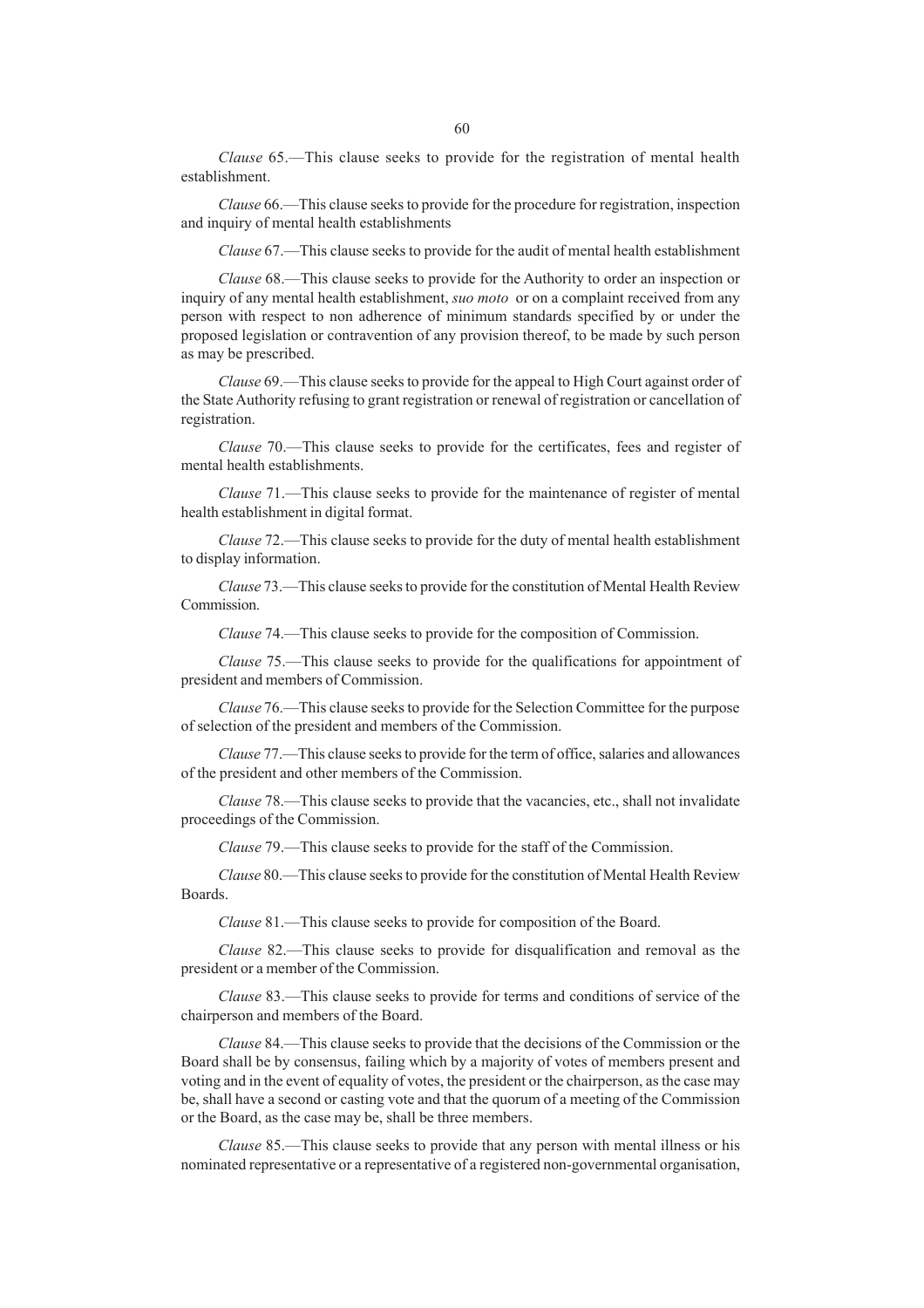with the consent of such a person, being aggrieved by the decision of any of the mental health establishment or whose rights under the proposed legislation have been violated, may make an application to the Board seeking redressal or appropriate relief.

*Clause* 86.—This clause seeks to provide that the proceedings before the Commission and the Board shall be deemed to be judicial proceedings within the meaning of sections 193, 219 and 228 of the Indian Penal Code.

*Clause* 87.—This clause seeks to provide for the meetings of the Commission and the Board.

*Clause* 88.—This clause seeks to provide for the proceedings before a Board.

*Clause* 89.—This clause seeks to provide for the powers and functions of the Commission.

*Clause* 90.—This clause seeks to provide for the Commission to appoint an Expert Committee to prepare a guidance document for medical practitioners and mental health professionals, containing procedures for assessing, when necessary or the capacity of persons to make mental health care or treatment decisions.

*Clause* 91.—This clause seeks to provide for powers and functions of the Board.

*Clause* 92.—This clause seeks to provide for appeal to High Court against order of Commission or Board by any person or establishment aggrieved by the decision of the Commission or a Board may, within a period of thirty days from such decision.

*Clause* 93.—This clause seeks to provide for grants by Central Government to the Commission.

*Clause* 94.—This clause seeks to provide for admission of a person with mental illness as independent patient in a mental health establishment.

*Clause* 95.—This clause seeks to provide for independent admission and treatment.

*Clause* 96.—This clause seeks to provide for admission of a minor.

*Clause* 97.—This clause seeks to provide for the discharge of independent patients.

*Clause* 98.—This clause seeks to provide for admission and treatment of persons with mental illness, with high support needs, in a mental health establishment, up to thirty days (supported admission).

*Clause* 99.—This clause seeks to provide for admission and treatment of persons with mental illness, with high support needs, in a mental health establishment, beyond thirty days (supported admission beyond thirty days).

*Clause* 100.—This clause seeks to provide for leave of absence from the mental health establishment.

*Clause* 101.—This clause seeks to provide for a person with mental illness admitted to a mental health establishment under the proposed legislation, to be taken into protection by any Police Officer at the request of the medical officer or psychiatrist in charge of the mental health establishment and taken back to the mental health establishment immediately if he absents himself without leave or without discharge from the mental health establishment.

*Clause* 102.—This clause seeks to provide for transfer of persons with mental illness from one mental health establishment to another mental health establishment.

*Clause* 103.—This clause seeks to provide for emergency treatment.

*Clause* 104.—This clause seeks to provide for prohibited procedures.

*Clause* 105.—This clause seeks to provide for restriction on psychosurgery for persons with mental illness.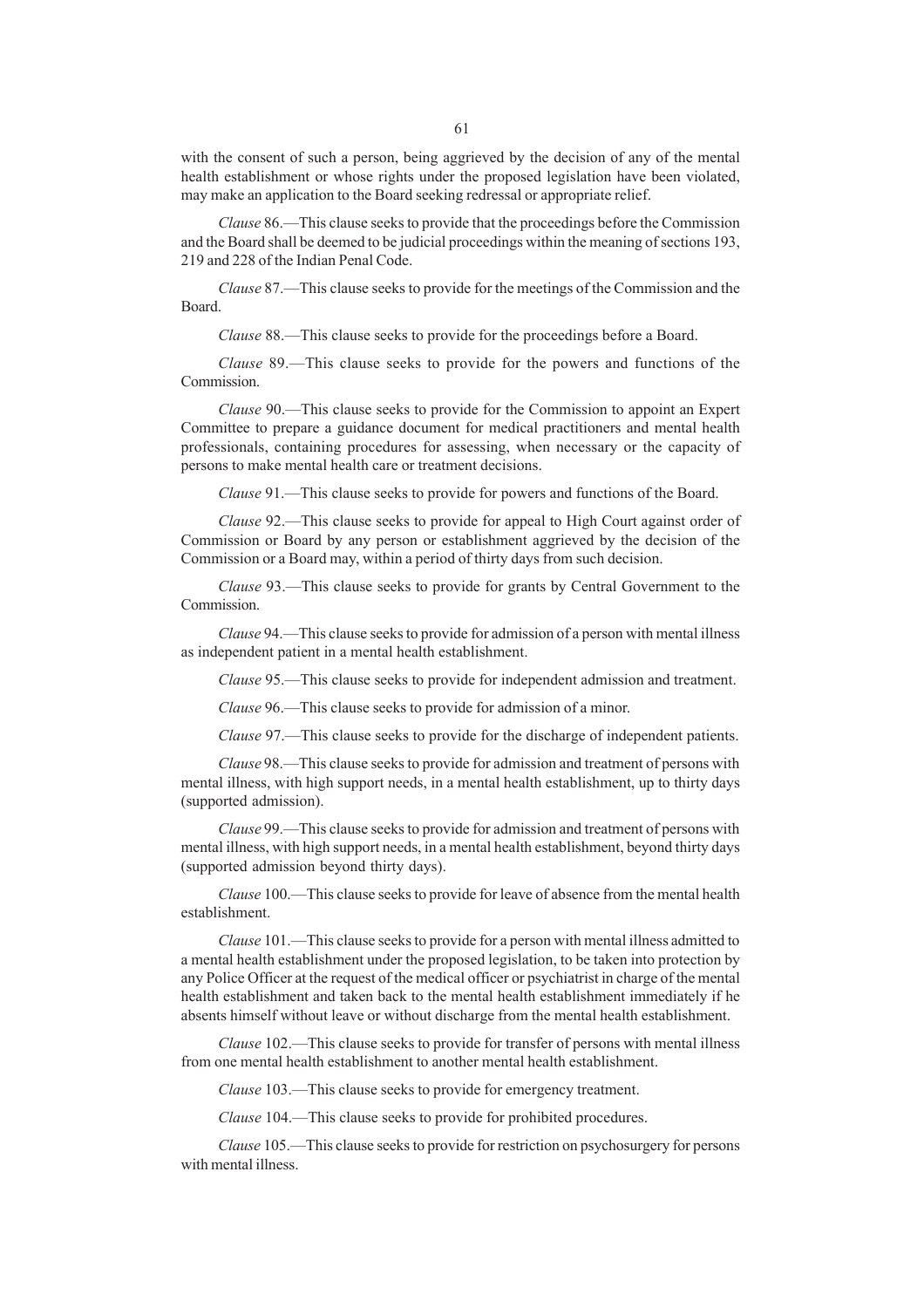*Clause* 106.—This clause seeks to provide for restrictions and seclusions.

*Clause* 107.—This clause seeks to provide for discharge planning.

*Clause* 108.—This clause seeks to provide that the professionals conducting research shall obtain free and informed consent from all persons with mental illness for participation in any research involving interviewing the person or psychological, physical, chemical or medicinal interventions.

*Clause* 109.—This clause seeks to provide for duties of police officers in respect of persons with mental illness.

*Clause* 110.—This clause seeks to provide for report, by the officer in charge of a police station to the Magistrate or by any person to the officer in charge of a police station within the local limits of whose jurisdiction the person with mental illness resides, of a person with mental illness in a private residence who is ill treated or neglected.

*Clause* 111.—This clause seeks to provide for conveying or admitting a person with mental illness to a mental health establishment by a Magistrate.

*Clause* 112.—This clause seeks to provide for provisions regarding prisoners with mental illness.

*Clause* 113.—This clause seeks to provide for the person in charge of a State run custodial institution (including beggars homes, orphanages, women's protection homes and children homes) to take such resident of the institution, who appears to have or is likely to have a mental illness, to the nearest mental health establishment run or funded by the appropriate Government for assessment and treatment, as necessary.

*Clause* 114.—This clause seeks to provide for question of mental illness in judicial process.

*Clause* 115.—This clause seeks to provide for restriction to discharge functions by professionals not covered by profession.

*Clause* 116.—This clause seeks to provide for penalties for establishing or maintaining a mental health establishment in contravention of provisions of the proposed legislation Act.

*Clause* 117.—This clause seeks to provide for punishment for contravention of the provisions of the proposed legislation or rules or regulations made thereunder.

*Clause* 118.—This clause seeks to provide for offences by companies.

*Clause* 119.—This clause seeks to provide for power of the Central Government to call upon the Authority or the Commission or the Board to furnish, periodically or as and when required any information concerning the activities carried on by the Authority or the Commission or the Board, as the case may be, in such form as may be prescribed, to enable that Government, to carry out the purposes of the Bill.

*Clause* 120.—This clause seeks to provide for power of the Central Government to issue directions in writing from time to time to the Authority on questions of policy, other than those relating to technical and administrative matters.

*Clause* 121.—This clause seeks to provide for power of the Central Government to supersede the Central Authority.

*Clause* 122.—This clause seeks to provide for power of State Government to supersede the State Authority.

*Clause* 123.—This clause seeks to provide for special provisions for States in northeast and hill States taking into consideration the communication, travel and transportation difficulties.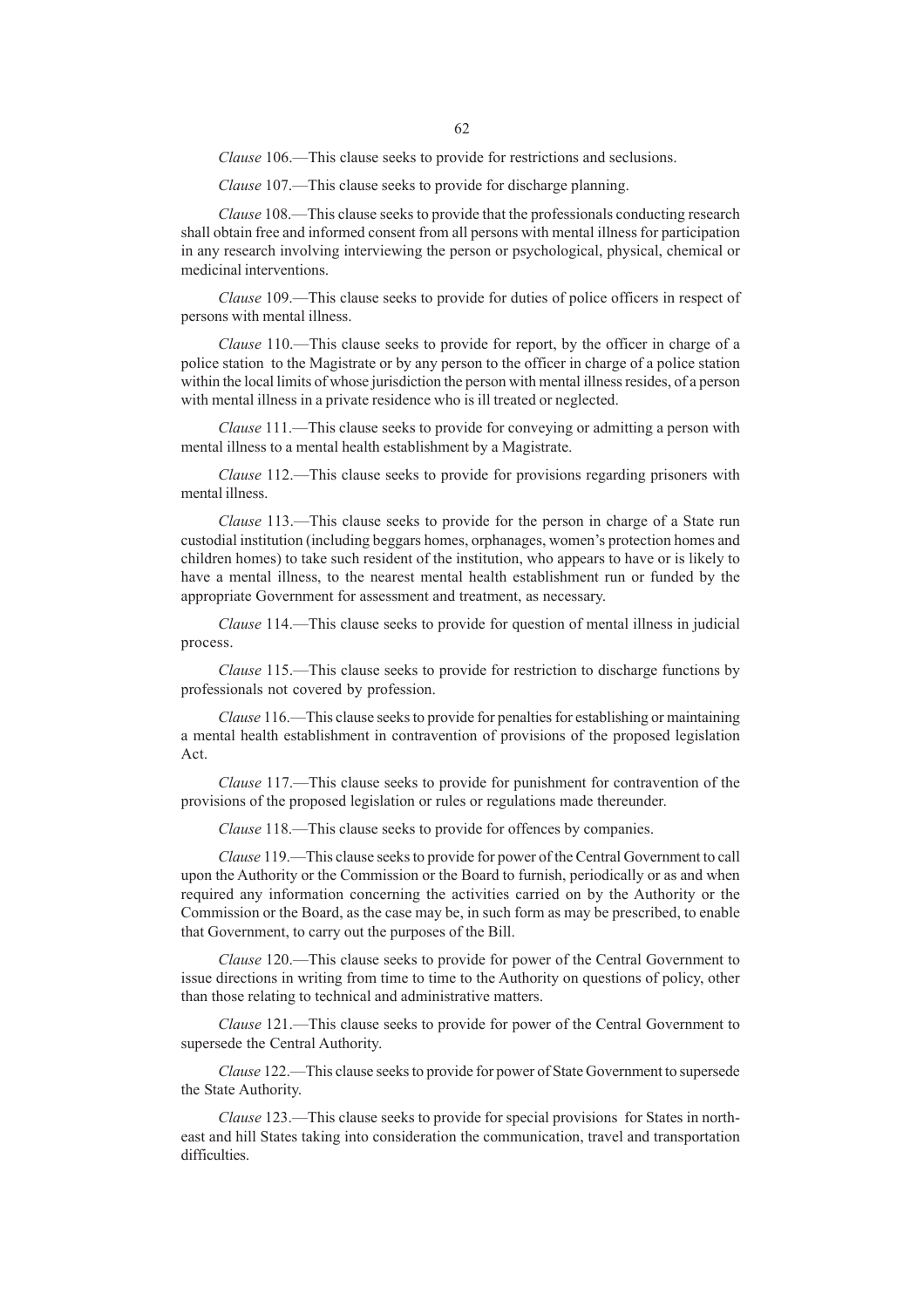*Clause* 124.—This clause seeks to provide for presumption of mental illness in case of attempt to commit suicide by a person.

*Clause* 125.—This clause seeks to provide for bar of jurisdiction of civil courts to entertain any suit or proceeding in respect of any matter which the Commission or the Board is empowered by or under the proposed legislation to determine, and also that no injunction shall be granted by any court or other authority in respect of any action taken or to be taken in pursuance of any power conferred by or under proposed legislation.

*Clause* 126.—This clause seeks to provide for transitory provisions.

*Clause* 127.—This clause seeks to provide that the chairperson, members and staff of the Authority, Commission and Board shall be deemed to be public servants.

*Clause* 128.—This clause seeks to provide for protection of action taken in good faith.

*Clause* 129.—This clause seeks to provide that the proposed legislation shall have over-riding effect notwithstanding anything inconsistent therewith contained in any other law for the time being in force or in any instrument having effect by virtue of any law other than the proposed legislation.

*Clause* 130.—This clause seeks to empower the appropriate Government to make rules to carry out the provisions of the said legislation.

*Clause* 131.—This clause seeks to empower the Central Authority to make regulations.

*Clause* 132.—This clause seeks to empower the Commission to make regulations.

*Clause* 133.—This clause seeks to empower the State Authority to make regulations.

*Clause* 134.—This clause seeks to provide for laying of every rule made by the Central Government and every regulation made by the Central Authority and the Commission under the proposed legislation, as soon as may be after it is made, before each House of Parliament. This clause also seeks to provide for laying of every rule made by the State Government and every regulation made by the State Authority under the proposed legislation, as soon as may be after it is made, before each House of the State Legislature where it consists of two Houses, or where such Legislature consists of one House, before that House.

*Clause* 135.—This clause seeks to provide for the power to remove difficulties.

*Clause* 136.—This clause seeks to provide for repeal of the Mental Health Act, 1987 and saving the actions taken thereunder.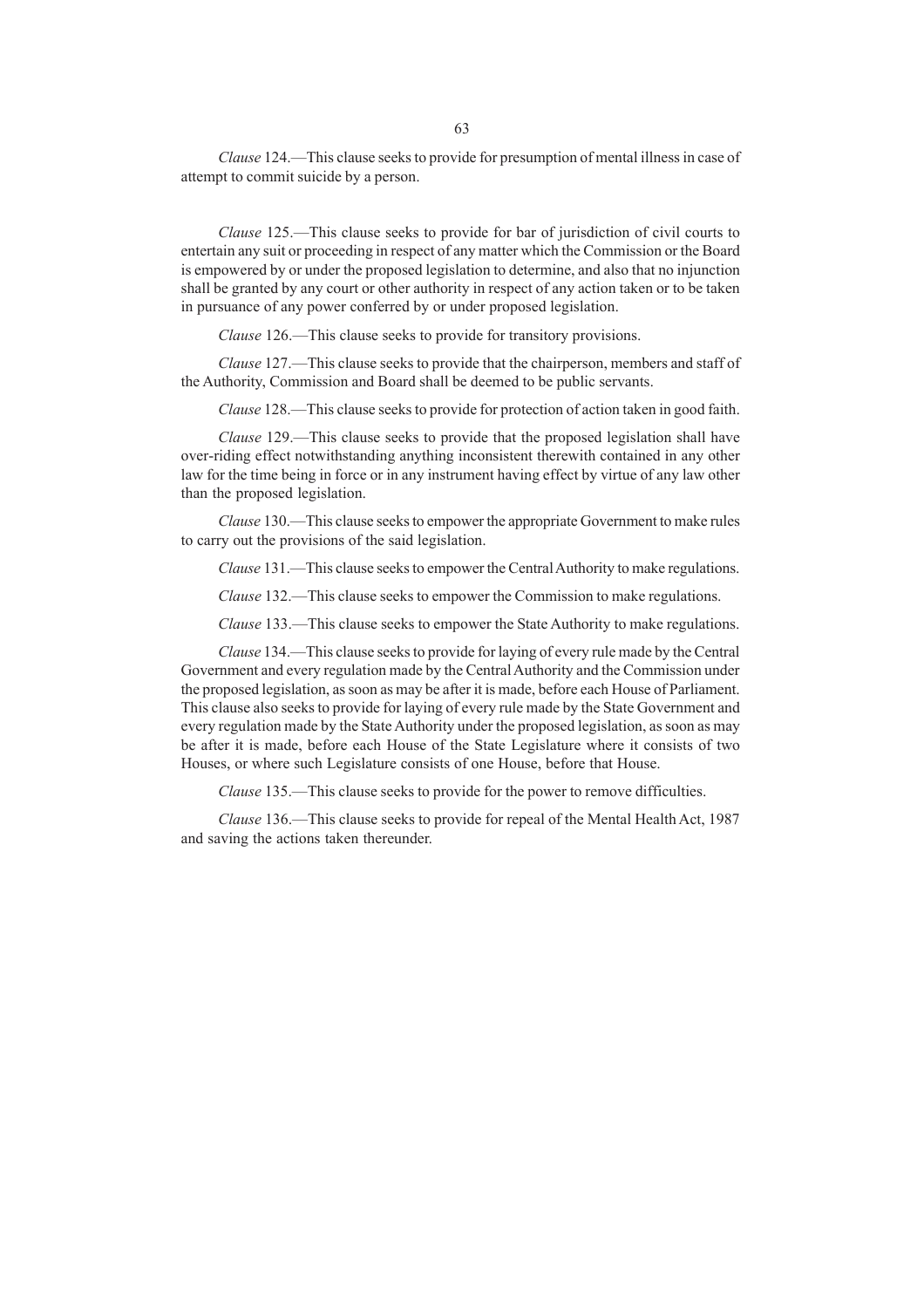# FINANCIAL MEMORANDUM

Sub-clauses (3) and (6) of clause 18 of the Bill provides that the appropriate Government shall make sufficient provisions, as may be necessary, for a range of services required by persons with mental illness at all general hospitals run or funded by such Government and basic and emergency mental health care services at all community health centres and upwards in the public health system run or funded by such Government. Sub-clause (7) of clause 18 provides that the persons with mental illness living below the poverty line whether or not in possession of a below poverty line card, or who are destitute or homeless shall be entitled to mental health treatment and services free of any charge and at no financial cost at all mental health establishments run or funded by the appropriate Government and at other mental health establishments designated by it. Sub-clause (11) of clause 18 provides for the appropriate Government to take measures to ensure that necessary budgetary provisions in terms of adequacy, priority, progress, and equity are made for effective implementation of the provisions of this clause.

2. Sub-clause (2) of clause 19 of the Bill provides that the appropriate Government shall, within a reasonable period, provide for or support the establishment of less restrictive community based establishments including halfway homes, group homes and the like for persons who no longer require treatment in more restrictive mental health establishments such as long stay mental hospitals.

3. Sub-clause (a) of clause 30 of the Bill provides for the appropriate Government to ensure that the provisions of the proposed legislation are given wide publicity through public media, including television, radio, print and online media at regular intervals.

4. Sub-clause (1) of clause 31 of the Bill provides that the appropriate Government shall take measures to address the human resource requirements of mental health services in the country by planning, developing and implementing educational and training programmes in collaboration with institutions of higher education and training, to increase the human resources available to deliver mental health interventions and to improve the skills of the available human resources to better address the needs of persons with mental illness. Subclause (2) of clause 31 provides that the appropriate Government shall train all medical officers in public health care establishments and all medical officers in the prisons or jails to provide basic and emergency mental health care.

5. Clause 33 of the Bill provides for the establishment of a Central Mental Health Authority.

6. Sub-clause (3) of clause 35 of the Bill provides for the salaries and allowances payable to the chairperson and other members of the Central Authority.

7. Item (e) of sub-clause (1) of clause 43 of the Bill makes provisions for training all persons including law enforcement officials, mental health professionals and other health professionals about the provisions and implementation of the proposed legislation.

8. Clause 45 of the Bill provides for the establishment of State Mental Health Authority.

9. Sub-clause (3) of clause 47 of the Bill provides for the salaries and allowances payable to the chairperson and other members of the State Authority.

10. Item (e) of sub-clause (1) of clause 55 of the Bill makes provisions for training all persons including law enforcement officials, mental health professionals and other health professionals about the provisions and implementation of the proposed legislation.

11. Clause 57 of the Bill provides that the Central Government may, after due appropriation made by Parliament by law in this behalf, make to the Central Mental Health Authority grants of such sums of money as the Central Government may think fit for being utilised for the purposes of the proposed legislation.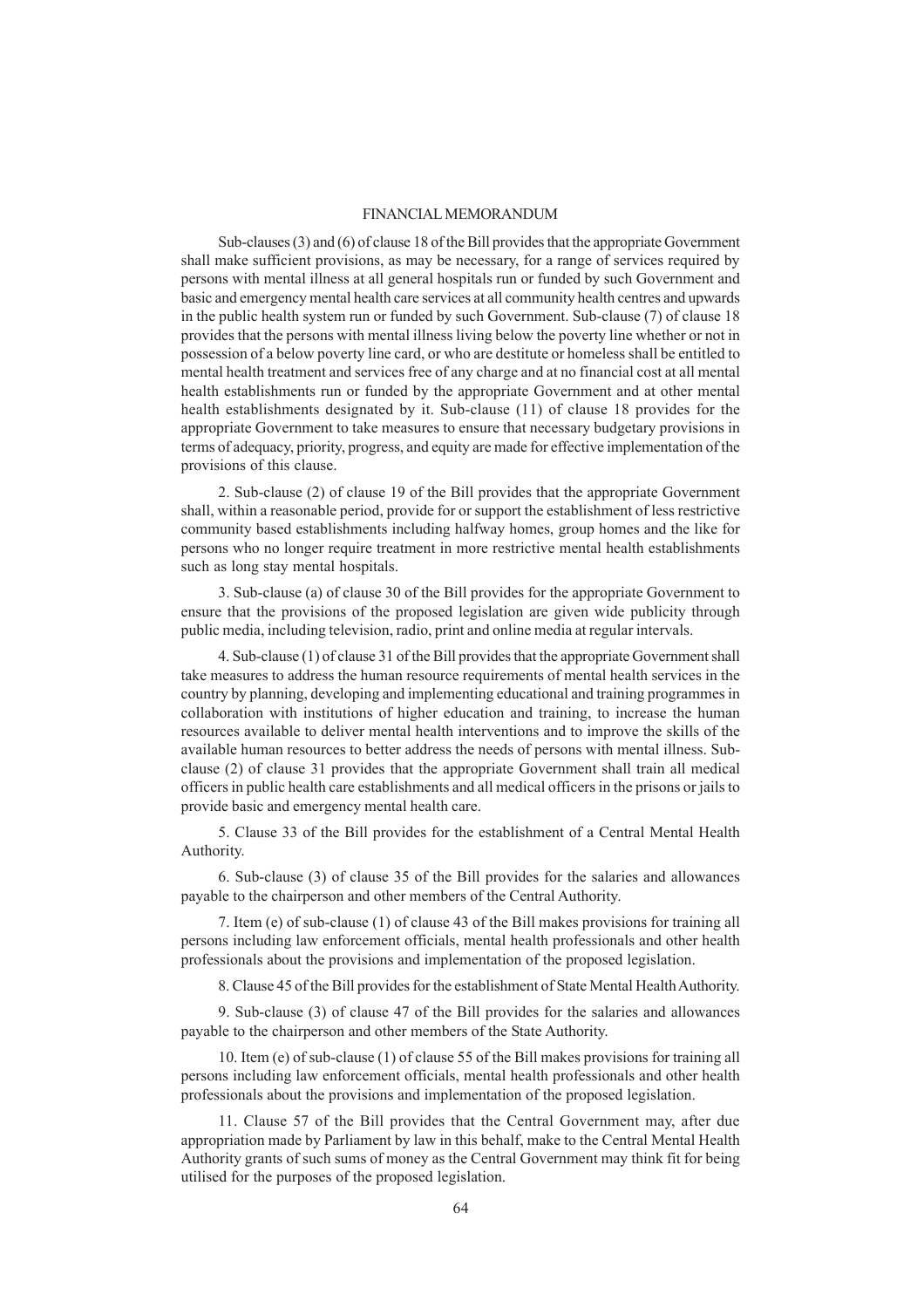12. Sub-clause (2) of clause 58 of the Bill provides for the Central Mental Health Authority Fund to be applied for meeting the salary, allowances and other remuneration of the chairperson, other members, chief executive officer, other officers and employees of the Central Mental Health Authority and the expenses of the Central Mental Health Authority incurred in the discharge of its functions and for purposes of the proposed legislation.

13. Clause 61 of the Bill provides that the State Government may, after due appropriation made by State Legislature by law in this behalf, make to the State Authority grants of such sums of money as the State Government may think fit for being utilised for the purposes of the proposed legislation.

14. Sub-clause (2) of clause 62 of the Bill provides for the State Mental Health Authority Fund to be applied for meeting the salary, allowances and other remuneration of the chairperson, other members, chief executive officer, other officers and employees of the State Authority and the expenses of the State Authority incurred in the discharge of its functions and for purposes of the proposed legislation.

15. Clause 73 of the Bill provides for the constitution of the Mental Health Review Commission.

16. Sub-clause (3) of clause 77 of the Bill provides for the salaries and allowances payable to the president and other members of the Mental Health Review Commission.

17. Clause 80 of the Bill provides for the constitution of Mental Health Review Boards by the Mental Health Review Commission, with prior concurrence of the concerned State Government in the districts of that State.

18. Sub-clause (3) of clause 83 of the Bill provides for honorarium and other allowances payable to the chairperson and members of the Mental Health Review Board.

There is no easy way of estimating the full financial burden likely to be incurred if all the provisions of the proposed legislation if enacted were implemented in such a manner that all persons requiring such services were to be covered. However, some of these tasks are currently funded through approved plan schemes in selected districts which the Central Government intends to extend to the entire country in the XII<sup>th</sup> Plan period. Some tasks which are currently not funded by the Central Government and which would be necessary should the proposed legislation be enacted, are also proposed to be funded through Plan schemes. Funding through Plan schemes for the implementation of the proposed legislation would need to continue in subsequent Plan periods also. Provisioning for health is not a one-time activity. Since health is a State subject under the Constitution, it is also expected that over time, the States will also contribute substantially to the implementation of programmes for the promotion of mental health and care and treatment of persons with mental illness, thereby, contributing to the implementation of the provisions of the Bill. However, the expenditure, whether recurring or non recurring, will be met out of the Consolidated Fund of India or Consolidated Fund of the concerned State.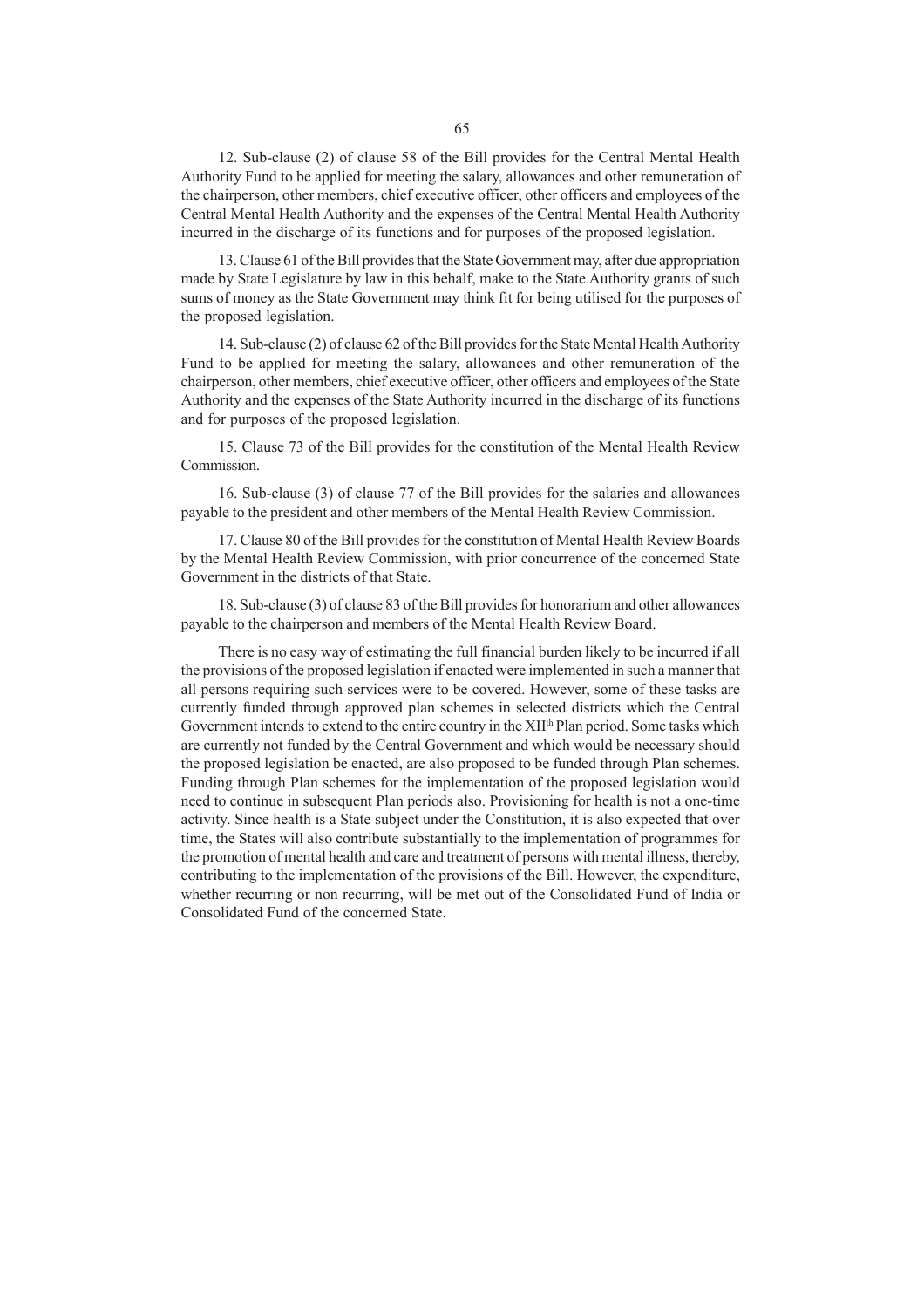## MEMORANDUM REGARDING DELEGATED LEGISLATION

Clause 130 of the Bill empowers the appropriate Government to make rules to carry out the provisions of the proposed legislation. Sub-clause (2) of this clause enumerates the matters with respect to which rules may be made under this clause. These matters *inter alia,* relate to - (a) the manner of nomination of members of the Central Authority under sub-clause (2) of clause 34 ; (b) the salaries and allowances payable to, and the other terms and conditions of service of, the chairperson and other members of the Central Authority under sub-clause (3) of clause 35; (c) the procedure for registration (including the fees to be levied for such registration) of the mental health establishments under sub-clause (2) of clause 43; (d) the manner of nomination of members of the State Authority under sub-clause (2) of clause 46; (e) the salaries and allowances payable to, and the other terms and conditions of service of, the chairperson and other members of the State Authority under sub-clause (3) of clause 47; (f) the procedure for registration (including the fees to be levied for such registration) of the mental health establishments under sub-clause (2) of clause 55; (g) the form of accounts and other relevant records and annual statement of accounts under sub-clause (1) of clause 59; (h) the form in which and the time within which an annual report shall be prepared under clause 60; (i) the form of accounts and other relevant records and annual statement of accounts under sub-clause  $(1)$  of clause  $(3)$ ; (j) the form in which and the time within which an annual report shall be prepared under clause  $64$ ; (k) the form of application to be submitted by the mental health establishment with an undertaking that the mental health establishment fulfils the minimum standards, if any, specified by the Authority, under the *Explanation* to sub-clause (2) of clause 65; (l) the form of certificate of registration under sub-clause (3) of clause 65; (m) the form of application, the detail and fees to be accompanied with it under sub-clause (1) of clause 66; (n) the form of certificate of provisional registration containing particulars and information under sub-clause (4) of clause 66; (o) the fees for renewal of registration under sub-clause (11) of clause 66; (p) the person or persons (including representatives of the local community) for the purpose of conducting an audit of the registered mental health establishments under sub-clause (1) and fees to be charged by the Authority for conducting such audit under sub-clause (2) of clause 67; (q) the person or persons for the purpose of conducting an inspection or inquiry of the mental health establishments under sub-clause (1) of clause 68; (r) the manner of entry and search of a mental health establishment operating without registration under sub-clause (6) of clause 68; (s) the fees for issuing a duplicate certificate under sub-clause (2) of clause 70; (t) the form and manner in which the Authority shall maintain in digital format a register of mental health establishments, the particulars of the certificate of registration so granted in a separate register to be maintained under clause 71; (u) the salaries and allowances payable to, and the other terms and conditions of service of, the president and other members of the Commission under sub-clause  $(3)$  of clause  $77$ ;  $(v)$  the salaries and allowances payable to, and the other terms and conditions of service of, the officers and other employees of the Commission under sub-clause (3) of clause 79; (w) other disqualifications of president or members of the Commission under item (e) of sub-clause (1) of clause 82; (x) other disqualifications of chairperson or members of the Board under item (e) of sub-clause  $(2)$  of clause  $(82)$ ; (y) the honorarium and other allowances payable to, and the other terms and conditions of service of, the chairperson and members of the Board under sub-clause (3) of clause 83; (z) the form for furnishing periodical information under sub-clause (1) or sub-clause (2) of clause 119; (za) any other matter which is required to be, or may be, specified by rules or in respect of which provision is to be made by rules.

Clause 131 of the Bill empowers the Central Authority to make regulations, consistent with the provisions of the proposed legislation and the rules made thereunder, to carry out the provisions of the proposed legislation. Sub-clause (2) of this clause enumerates the matters with respect to which regulations may be made under this clause. These matters, *inter alia*, relate to  $-\alpha$ ) the salaries and allowances payable to, and the other terms and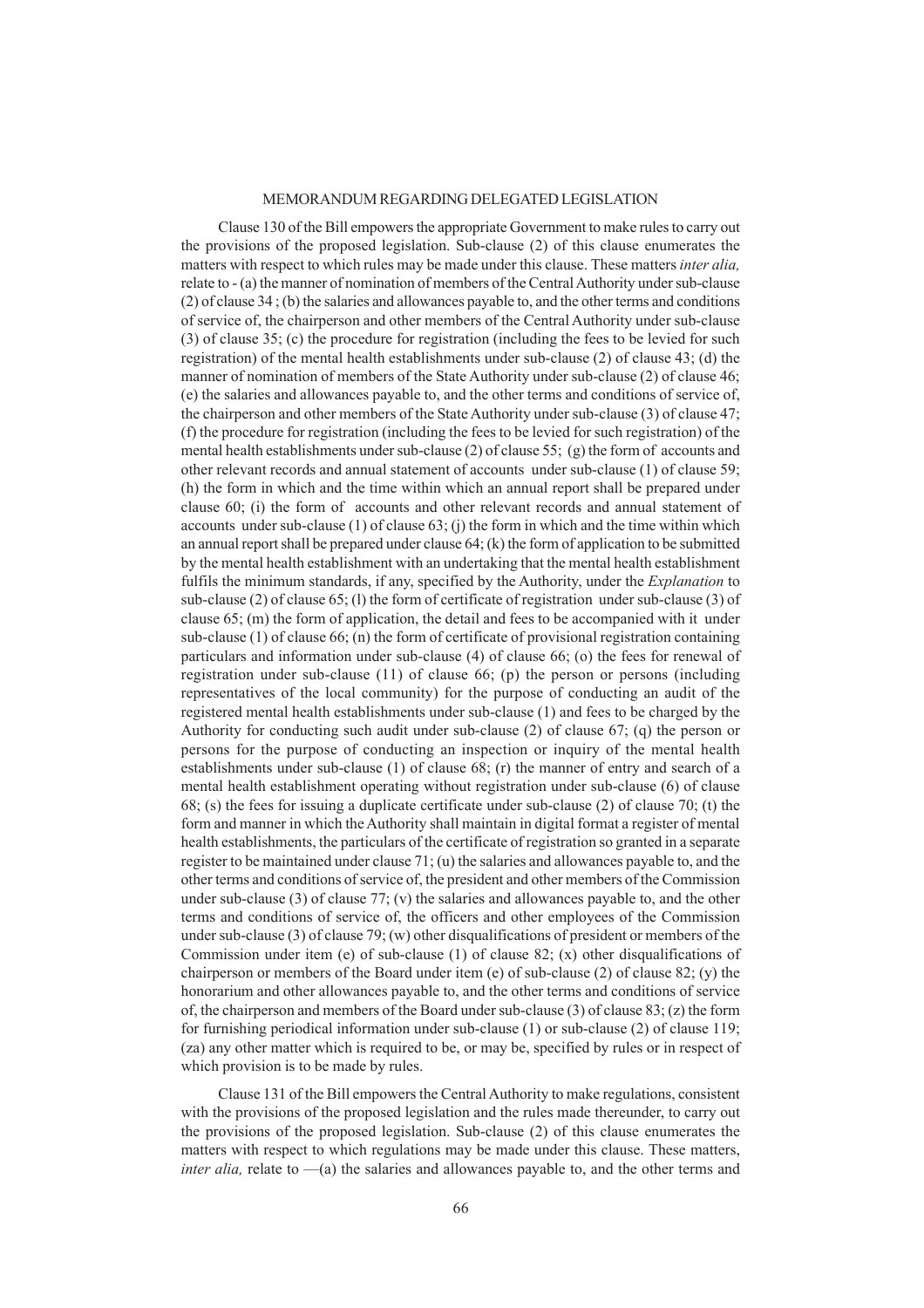conditions of service (including the qualifications, experience and manner of appointment) of, the chief executive officer and other officers and employees of the Central Authority under sub-clause (3) of clause 40; (b) the times and places of meetings of the Central Authority and rules of procedure in regard to the transaction of business at its meetings (including quorum at such meetings) under sub-clause (1) of clause 44; (c) the minimum standards of facilities and services under clause (a); the minimum qualifications for the personnel engaged in mental health establishment under clause (b); provisions for maintenance of records and reporting under clause (c) and other conditions under clause (d), of sub-clause (4) of clause 65; (d) categories of different mental health establishments under item (a) of sub-clause (5) of clause 65; (e) the form of application to be made by the mental health establishment and the fees to be accompanied with it under sub-clause (12) of clause 66; (f) the manner of filing objections under sub-clause (14) of clause 66; (g) any other matter which is required to be, or may be, specified by regulations or in respect of which provision is to be made by regulations.

Clause 132 of the Bill empowers the Commission to make regulations, consistent with the provisions of the proposed legislation and the rules made thereunder, to carry out the provisions of the proposed legislation. Sub-clause (2) of this clause enumerates the matters with respect to which regulations may be made under this clause. These matters, *inter alia,* relate to  $-$  (a) additional regulations regarding the procedure of advance directive to protect the rights of persons with mental illness under sub-clause (3) of clause 12; (b) the times and places and rules of procedure in regard to the transaction of business at its meetings to be observed by the Commission and the Board under clause 87; (c) the procedure for advance directive under clause (c) of clause 89; (d) regulations for the purposes of carrying out the provisions of clauses 105 and 106; (e) any other matter which is required to be, or may be, specified by regulations or in respect of which provision is to be made by regulations.

Clause 133 of the Bill empowers the State Authority to make regulations, consistent with the provision of the proposed legislation and the rules made thereunder, to carry out the provisions of the proposed legislation. Sub-clause (2) of this clause enumerates the matters with respect to which regulations may be made under this clause. These matters, *inter alia,* relate to  $-$  (a) the minimum quality standards of mental health services under sub-clause (9) of clause 18; (b) the salaries and allowances payable to, and the other terms and conditions of service (including the qualifications, experience and manner of appointment) of, the chief executive officer and other officers and employees of the State Authority under sub-clause (3) of clause 52; (c) the manner in which the State Authority shall publish the list of registered mental health professionals under item (d) of sub-clause (1) of clause 55; (d) the times and places of meetings of the State Authority and rules of procedure in regard to the transaction of business at its meetings (including quorum at such meetings) under subclause (1) of clause 56; (e) the form of application to be made by the mental health establishment and the fees to be accompanied with it under sub-clause (12) of clause 66; (f) the manner of filing objections under sub-clause (14) of clause 66; (g) any other matter which is required to be, or may be, specified by regulations or in respect of which provision is to be made by regulations.

Clause 134 of the Bill provides that every rule made by the Central Government and every regulation made by the Central Authority and the Commission under the proposed legislation are required to be laid before each House of the Parliament. It also provides that every rule made by the State Government and every regulation made by the State Authority under the proposed legislation shall be laid before each House of the State Legislature where it consists of two Houses, or where such legislation consist of one House, before that House.

The matters in respect of which rules and regulations may be made under the aforesaid provisions are matters of procedure and administrative details and it is not practical to provide for them in the Bill itself. The delegation of legislative power is, therefore, of a normal character.